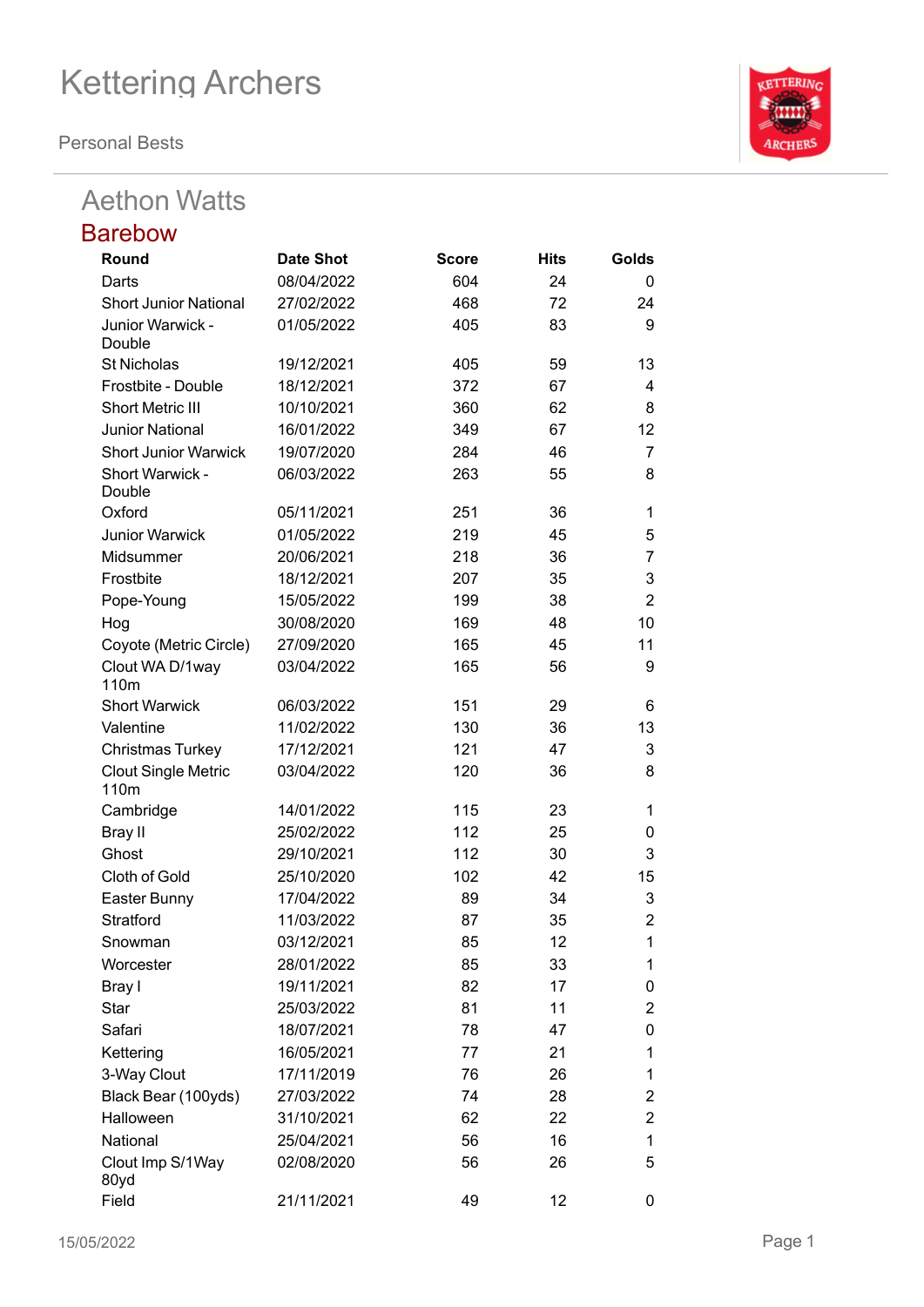#### **Personal Bests**



| Roving Clout     | 02/01/2022 | 20 |  |
|------------------|------------|----|--|
| Agincourt Volley | 24/10/2021 |    |  |

#### **Recurve**

| <b>Date Shot</b> | <b>Score</b> | <b>Hits</b> | Golds    |
|------------------|--------------|-------------|----------|
| 17/01/2020       | 125          | 21          | 2        |
| 17/04/2021       | 124          | 18          | 5        |
| 08/11/2019       | 103          | 25          | 0        |
| 06/03/2020       | 88           | 31          | 2        |
| 23/12/2019       | 86           | 40          |          |
| 14/02/2020       | 85           | 23          | 6        |
| 31/01/2020       | 79           | 27          | 6        |
| 30/10/2020       | 70           | 22          | 3        |
| 06/12/2019       | 65           | 19          | $\Omega$ |
| 22/11/2019       | 26           | 5           | 0        |
|                  |              |             |          |

### Recurve 35

| Round  | Date Shot  | <b>Score</b> | Hits | Golds |
|--------|------------|--------------|------|-------|
| Flight | 14/11/2021 | 142          |      |       |

## Alan Haynes

### Barebow

| Portsmouth - Double<br>10/03/2013<br>810<br>0<br>10<br>29/03/2019<br>677<br>34<br>Darts<br>0<br>21/12/2014<br><b>St Nicholas</b><br>576<br>84<br>24<br>Long National - Double<br>12/08/2012<br>563<br>59<br>7<br>19/10/2014<br>521<br>Windsor<br>99<br>14<br>20/05/2012<br>American<br>518<br>90<br>15<br><b>FITA Gents</b><br>04/05/2014<br>516<br>5<br>99<br>03/07/2011<br>Albion<br>101<br>515<br>6<br>17/09/2017<br>490<br>106<br>5<br>Warwick - Triple<br>Short Warwick -<br>26/09/2021<br>458<br>86<br>9<br>Double | Round | <b>Date Shot</b> | <b>Score</b> | <b>Hits</b> | Golds |
|--------------------------------------------------------------------------------------------------------------------------------------------------------------------------------------------------------------------------------------------------------------------------------------------------------------------------------------------------------------------------------------------------------------------------------------------------------------------------------------------------------------------------|-------|------------------|--------------|-------------|-------|
|                                                                                                                                                                                                                                                                                                                                                                                                                                                                                                                          |       |                  |              |             |       |
|                                                                                                                                                                                                                                                                                                                                                                                                                                                                                                                          |       |                  |              |             |       |
|                                                                                                                                                                                                                                                                                                                                                                                                                                                                                                                          |       |                  |              |             |       |
|                                                                                                                                                                                                                                                                                                                                                                                                                                                                                                                          |       |                  |              |             |       |
|                                                                                                                                                                                                                                                                                                                                                                                                                                                                                                                          |       |                  |              |             |       |
|                                                                                                                                                                                                                                                                                                                                                                                                                                                                                                                          |       |                  |              |             |       |
|                                                                                                                                                                                                                                                                                                                                                                                                                                                                                                                          |       |                  |              |             |       |
|                                                                                                                                                                                                                                                                                                                                                                                                                                                                                                                          |       |                  |              |             |       |
|                                                                                                                                                                                                                                                                                                                                                                                                                                                                                                                          |       |                  |              |             |       |
|                                                                                                                                                                                                                                                                                                                                                                                                                                                                                                                          |       |                  |              |             |       |
|                                                                                                                                                                                                                                                                                                                                                                                                                                                                                                                          |       |                  |              |             |       |
| 31/07/2016<br>71<br>3<br>WA 30m - Double<br>445                                                                                                                                                                                                                                                                                                                                                                                                                                                                          |       |                  |              |             |       |
| 13/01/2013<br>431<br>60<br>5<br>Portsmouth                                                                                                                                                                                                                                                                                                                                                                                                                                                                               |       |                  |              |             |       |
| Hereford<br>14/07/2013<br>428<br>97<br>9                                                                                                                                                                                                                                                                                                                                                                                                                                                                                 |       |                  |              |             |       |
| 3<br>Pope-Young<br>15/11/2015<br>425<br>57                                                                                                                                                                                                                                                                                                                                                                                                                                                                               |       |                  |              |             |       |
| 3<br>19/11/2017<br>413<br>Frostbite - Double<br>66                                                                                                                                                                                                                                                                                                                                                                                                                                                                       |       |                  |              |             |       |
| 3<br>30/06/2013<br>413<br><b>FITA 900</b><br>74                                                                                                                                                                                                                                                                                                                                                                                                                                                                          |       |                  |              |             |       |
| FITA 30m Double<br>18/08/2013<br>404<br>68<br>0                                                                                                                                                                                                                                                                                                                                                                                                                                                                          |       |                  |              |             |       |
| 05/06/2016<br>400<br>8<br>Warwick - Double<br>80                                                                                                                                                                                                                                                                                                                                                                                                                                                                         |       |                  |              |             |       |
| 02/09/2012<br>2<br><b>Short Metric I</b><br>374<br>59                                                                                                                                                                                                                                                                                                                                                                                                                                                                    |       |                  |              |             |       |
| 24/05/2015<br>Western<br>374<br>80<br>7                                                                                                                                                                                                                                                                                                                                                                                                                                                                                  |       |                  |              |             |       |
| Bray II - Double<br>21/02/2020<br>362<br>58<br>0                                                                                                                                                                                                                                                                                                                                                                                                                                                                         |       |                  |              |             |       |
| National<br>10/10/2010<br>349<br>71<br>8                                                                                                                                                                                                                                                                                                                                                                                                                                                                                 |       |                  |              |             |       |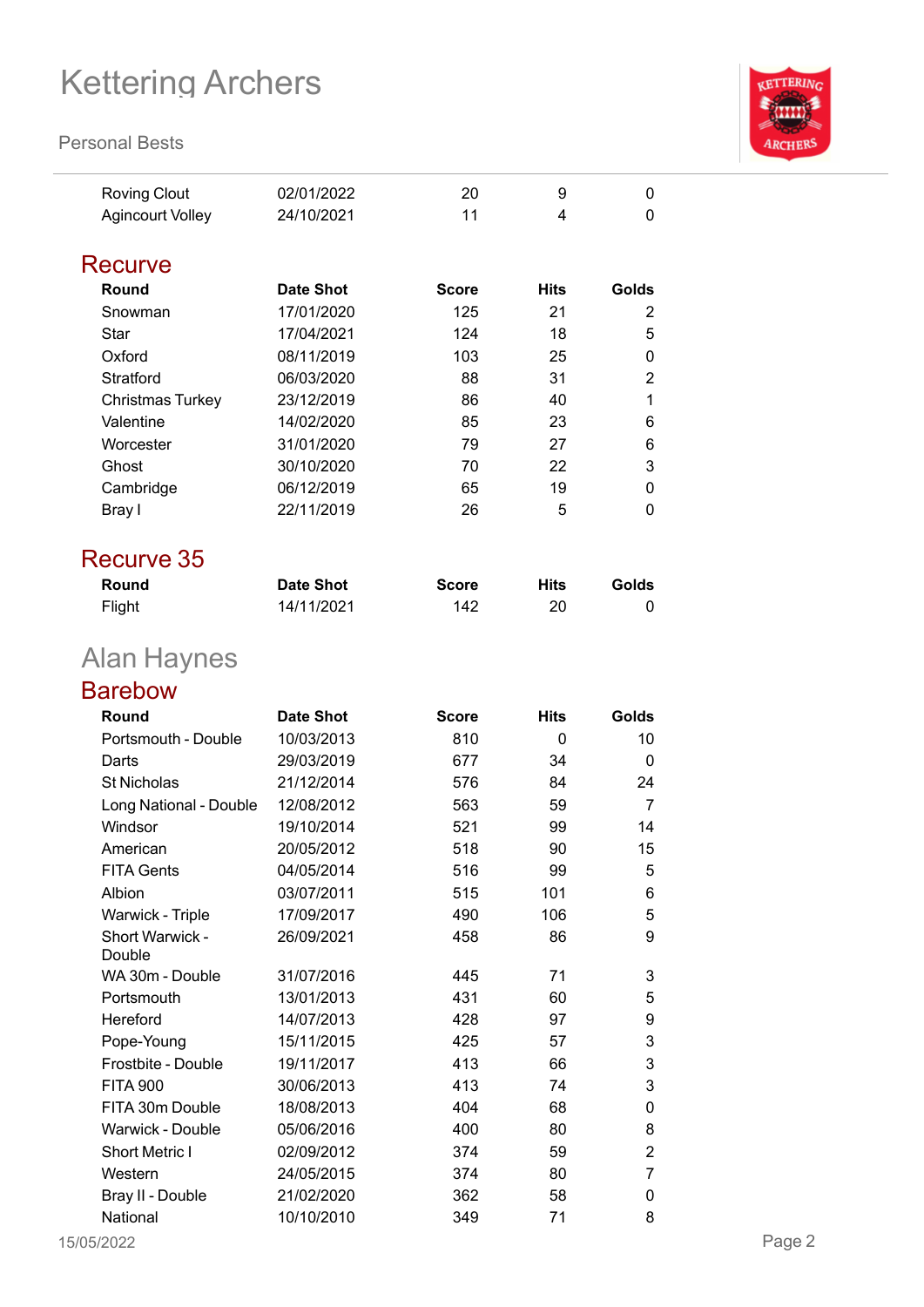

| Worcester - Double                | 08/10/2017 | 344 | 111 | 11             |
|-----------------------------------|------------|-----|-----|----------------|
| <b>Short National</b>             | 21/02/2016 | 327 | 53  | 7              |
| Bray I - Double                   | 14/11/2014 | 301 | 54  | 1              |
| FITA 18                           | 10/02/2013 | 290 | 54  | 0              |
| Midsummer                         | 22/06/2012 | 284 | 54  | 7              |
| Oxford                            | 11/04/2014 | 270 | 36  | 7              |
| Sunstroke                         | 28/06/2015 | 264 | 36  | 18             |
| 2-Way Warwick                     | 24/04/2011 | 259 | 45  | 8              |
| <b>Short Warwick</b>              | 11/08/2013 | 250 | 46  | 5              |
| London                            | 09/01/2009 | 245 | 36  | 3              |
| Warwick                           | 30/05/2013 | 236 | 42  | 9              |
| Star                              | 15/03/2013 | 231 | 29  | 5              |
| FITA 30m                          | 26/08/2012 | 226 | 35  | 1              |
| Long Warwick - Double             | 19/10/2013 | 225 | 49  | 6              |
| Frostbite                         | 12/12/2010 | 223 | 36  | $\overline{2}$ |
| Cambridge                         | 06/12/2013 | 215 | 32  | 1              |
| <b>WA 720</b>                     | 10/04/2011 | 210 | 43  | 1              |
| Field                             | 24/08/2014 | 208 | 41  | 2              |
| Snowman                           | 17/01/2020 | 206 | 30  | 8              |
| <b>WA 30m</b>                     | 31/07/2016 | 201 | 35  | 1              |
| Coventry                          | 06/03/2009 | 201 | 28  | 3              |
| Bray II                           | 21/02/2020 | 185 | 30  | 0              |
| Vegas (Triple Face)               | 12/04/2019 | 182 | 27  | $\overline{2}$ |
| 2-Step                            | 14/04/2013 | 181 | 35  | 4              |
| Worcester                         | 12/10/2014 | 176 | 55  | 9              |
| Valentine                         | 12/02/2016 | 176 | 47  | 14             |
| FITA 70m                          | 15/06/2014 | 176 | 41  | 0              |
| Long Warwick                      | 28/09/2014 | 173 | 33  | 5              |
| Long National                     | 11/10/2009 | 162 | 40  | 0              |
| Christmas Turkey                  | 23/12/2011 | 162 | 46  | 6              |
| Bray I                            | 14/11/2014 | 155 | 28  | 1              |
| Clout WA D/1Way<br>165m           | 02/11/2014 | 151 | 53  | 2              |
| Stratford                         | 06/03/2020 | 144 | 43  | 11             |
| Coyote (Metric Circle)            | 02/10/2016 | 132 | 40  | 9              |
| Stafford                          | 11/03/2011 | 131 | 46  | 5              |
| <b>Sky Shoot</b>                  | 30/08/2015 | 126 | 37  | 7              |
| Easter Bunny                      | 27/03/2016 | 122 | 37  | 8              |
| Ghost                             | 28/10/2011 | 114 | 34  | 8              |
| Hog                               | 31/05/2015 | 113 | 37  | 0              |
| Black Bear (180yds)               | 24/06/2012 | 111 | 43  | 1              |
| Safari                            | 03/06/2018 | 104 | 48  | 4              |
| Wolf                              | 12/09/2021 | 99  | 32  | 4              |
| <b>Boxing Day Clout</b><br>160yds | 26/12/2013 | 98  | 34  | $\overline{2}$ |
| New Western                       | 11/10/2009 | 97  | 27  | $\overline{2}$ |
| <b>Roving Clout</b>               | 03/01/2016 | 96  | 30  | 5              |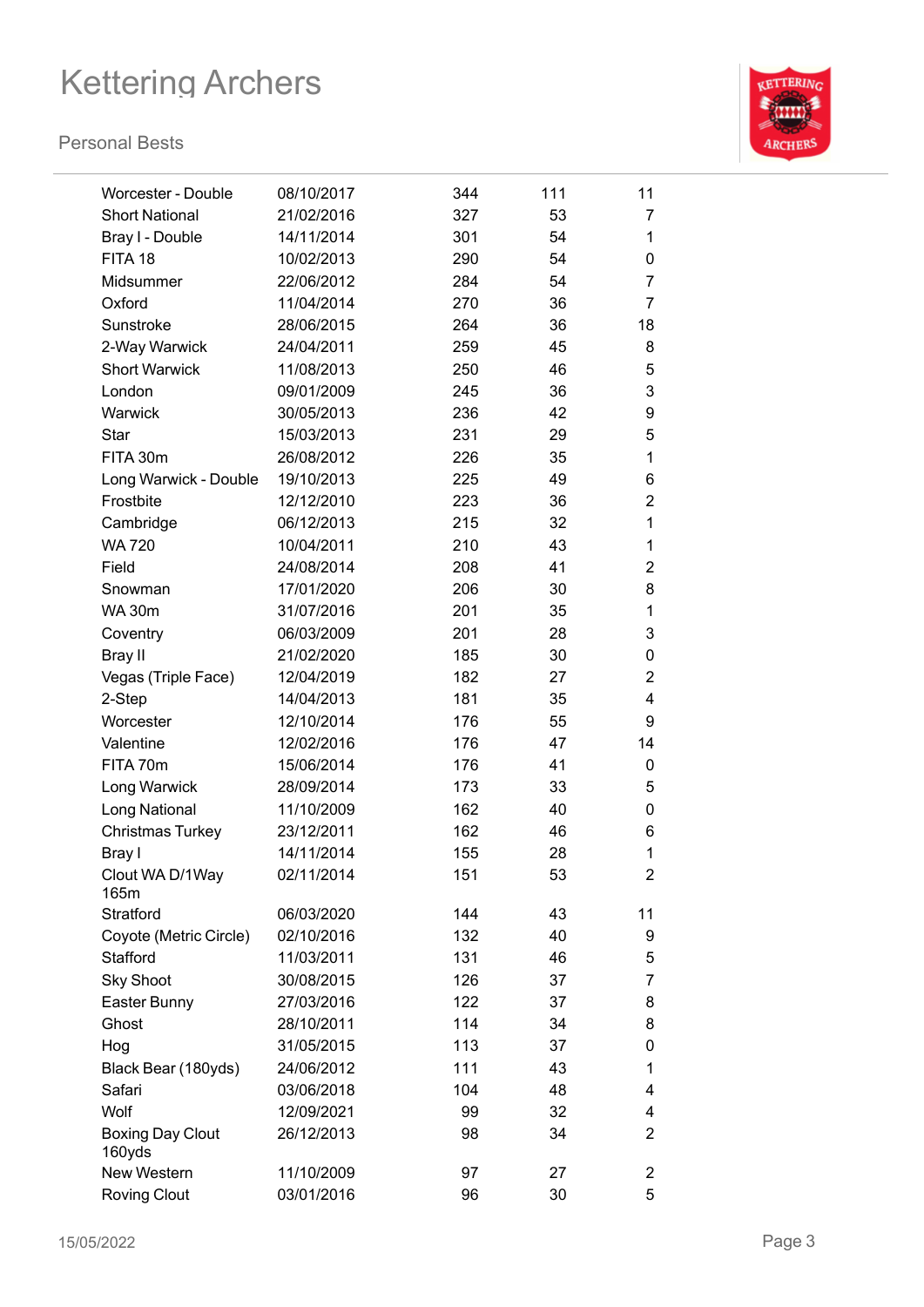

| <b>Clout Single Metric</b><br>165m | 02/05/2021       | 83           | 27          | 2              |
|------------------------------------|------------------|--------------|-------------|----------------|
| St George                          | 23/04/2017       | 79           | 25          | 0              |
| Long Metric Gents                  | 08/08/2010       | 79           | 20          | 0              |
| 3-Way Clout                        | 10/04/2016       | 78           | 29          | 0              |
| Valentine 120                      | 15/02/2015       | 77           | 21          | 0              |
| Halloween                          | 27/10/2016       | 75           | 26          | $\overline{2}$ |
| Kettering                          | 18/05/2014       | 55           | 15          | 1              |
| Clout Imp S/1Way<br>180yd          | 28/06/2015       | 34           | 13          | 0              |
| Cloth of Gold                      | 23/10/2016       | 30           | 26          | 1              |
| <b>New Warwick</b>                 | 03/07/2016       | 27           | 7           | 0              |
| New Year Volley                    | 03/01/2016       | 15           | 5           | 1              |
| <b>Agincourt Volley</b>            | 26/10/2014       | 12           | 5           | 0              |
| <b>Shield Wall</b>                 | 01/08/2021       | 12           | 3           | 0              |
| Recurve                            |                  |              |             |                |
| Round                              | <b>Date Shot</b> | <b>Score</b> | <b>Hits</b> | Golds          |
| Easter Bunny                       | 05/04/2015       | 108          | 37          | 2              |
| <b>Sky Shoot</b>                   | 22/07/2012       | 49           | 17          | 0              |
|                                    |                  |              |             |                |
| Recurve 35                         |                  |              |             |                |
| Round                              | <b>Date Shot</b> | <b>Score</b> | <b>Hits</b> | Golds          |
| Flight                             | 13/12/2015       | 228          | 19          | 0              |
| Recurve 50                         |                  |              |             |                |
| Round                              | Date Shot        | <b>Score</b> | <b>Hits</b> | Golds          |
| Flight                             | 16/12/2012       | 250          | 16          | 0              |
| Alan Parr                          |                  |              |             |                |
| <b>Barebow</b>                     |                  |              |             |                |
| Round                              | <b>Date Shot</b> | <b>Score</b> | <b>Hits</b> | Golds          |
| Pope-Young                         | 15/05/2022       | 210          | 41          | 3              |
| Coyote (Metric Circle)             | 29/09/2019       | 124          | 37          | 5              |
| <b>Roving Clout</b>                | 05/01/2020       | 44           | 12          | 1              |
| <b>Boxing Day Clout</b>            | 26/12/2019       | 36           | 16          | 0              |
| 160yds                             |                  |              |             |                |
| Cloth of Gold                      | 27/10/2019       | 14           | 14          | 0              |
| 3-Way Clout                        | 17/11/2019       | 14           | 5           | 1              |
| Recurve                            |                  |              |             |                |
| Round                              | <b>Date Shot</b> | <b>Score</b> | <b>Hits</b> | Golds          |
| <b>St Nicholas</b>                 | 19/12/2021       | 544          | 80          | 29             |
| Short Warwick -<br>Double          | 06/03/2022       | 534          | 86          | 16             |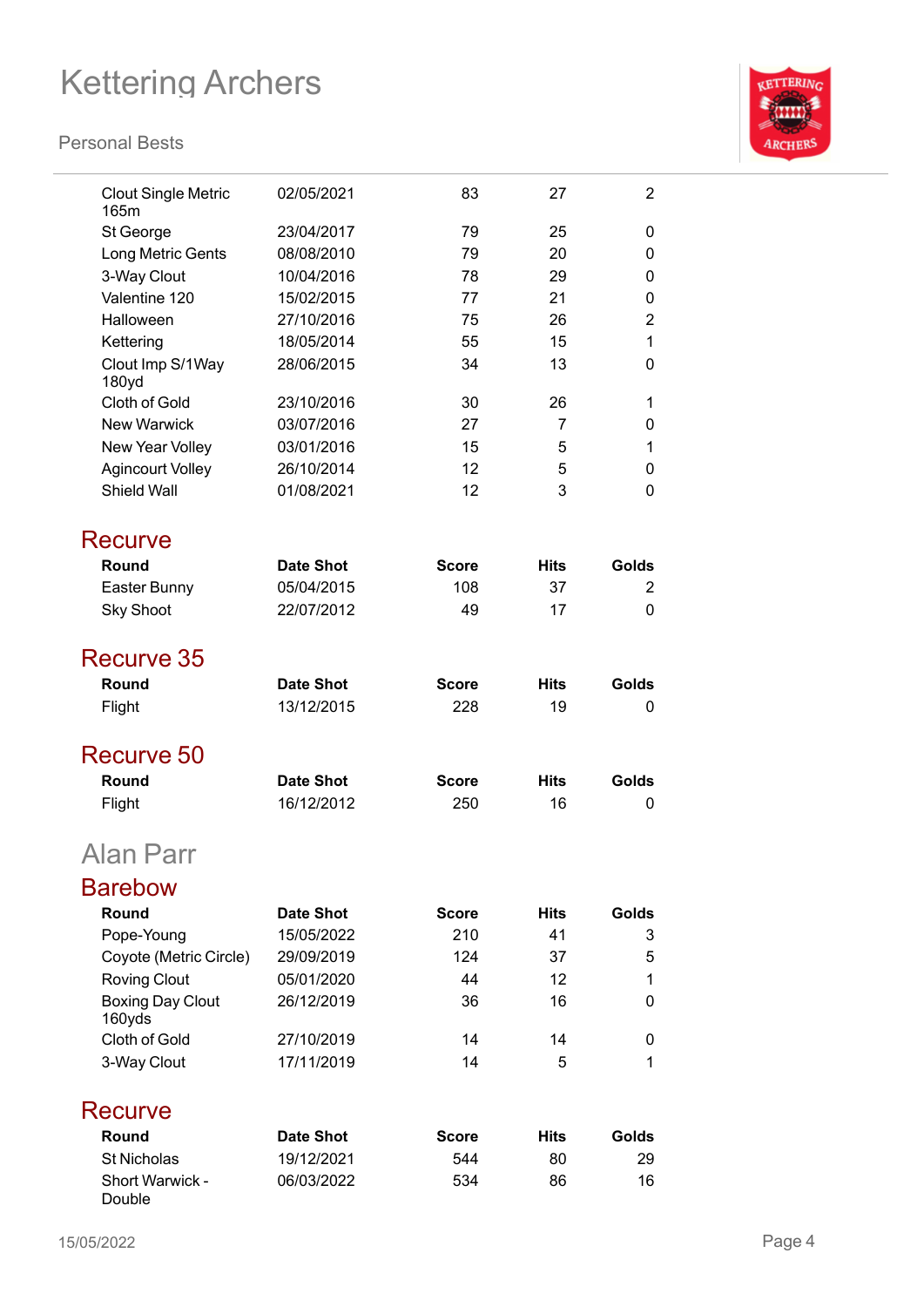#### **Personal Bests**



| Warwick - Double                   | 06/06/2021 | 448            | 86  | 11             |
|------------------------------------|------------|----------------|-----|----------------|
| <b>Short National</b>              | 15/08/2021 | 438            | 70  | 17             |
| Western                            | 29/08/2021 | 419            | 83  | 11             |
| American                           | 05/09/2021 | 414            | 84  | 8              |
| Frostbite - Double                 | 07/11/2021 | 387            | 69  | 3              |
| Short Metric I                     | 20/09/2020 | 376            | 64  | $\overline{4}$ |
| National                           | 04/07/2021 | 367            | 65  | 16             |
| Darts                              | 08/04/2022 | 364            | 36  | 0              |
| Bray II - Double                   | 21/02/2020 | 332            | 57  | 0              |
| <b>Short Warwick</b>               | 26/09/2021 | 306            | 46  | 14             |
| Warwick                            | 06/06/2021 | 238            | 44  | 5              |
| Windsor                            | 20/10/2019 | 233            | 53  | 6              |
| Midsummer                          | 21/06/2020 | 211            | 45  | $\overline{2}$ |
| Snowman                            | 03/12/2021 | 208            | 36  | $\overline{2}$ |
| Frostbite                          | 07/11/2021 | 204            | 35  | $\overline{2}$ |
| Worcester                          | 28/01/2022 | 183            | 56  | 6              |
| Valentine                          | 11/02/2022 | 178            | 42  | 20             |
| <b>Bray II</b>                     | 25/02/2022 | 175            | 25  | $\overline{2}$ |
| <b>Star</b>                        | 25/03/2022 | 159            | 22  | 3              |
| Long Warwick                       | 19/07/2020 | 156            | 34  | 3              |
| Long National                      | 11/07/2021 | 151            | 37  | 3              |
| <b>Christmas Turkey</b>            | 17/12/2021 | 146            | 47  | 4              |
| Oxford                             | 08/11/2019 | 145            | 26  | 1              |
| Stratford                          | 11/03/2022 | 128            | 40  | 5              |
| Ghost                              | 29/10/2021 | 128            | 35  | 7              |
| Bray I                             | 19/11/2021 | 117            | 25  | 0              |
| Cambridge                          | 06/12/2019 | 113            | 26  | 0              |
| Field                              | 21/11/2021 | 112            | 24  | 1              |
| <b>New National</b>                | 30/01/2022 | 105            | 27  | $\overline{2}$ |
| Easter Bunny                       | 17/04/2022 | 91             | 31  | 5              |
| <b>Clout Single Metric</b><br>165m | 28/06/2020 | 72             | 26  | 4              |
| Hog                                | 30/08/2020 | 68             | 22  | 2              |
| Coyote (Metric Circle)             | 27/09/2020 | 57             | 20  | $\overline{2}$ |
| Black Bear (180yds)                | 19/09/2021 | 54             | 19  | 1              |
| <b>Roving Clout</b>                | 03/01/2021 | 36             | 16  | 0              |
| Cloth of Gold                      | 24/10/2021 | 31             | 190 | 3              |
| 3-Way Clout                        | 01/11/2020 | 26             | 12  | 0              |
| New Year Volley                    | 03/01/2021 | 8              | 2   | 1              |
| Shield Wall                        | 01/08/2021 | 4              | 2   | 0              |
| <b>Agincourt Volley</b>            | 24/10/2021 | 3              | 1   | 0              |
| Clout Imp S/1Way<br>180yd          | 02/08/2020 | $\overline{2}$ | 1   | 0              |

### Recurve 35

| Round  | Date Shot  | <b>Score</b> | <b>Hits</b> | Golds |
|--------|------------|--------------|-------------|-------|
| Flight | 08/12/2019 | 245          |             |       |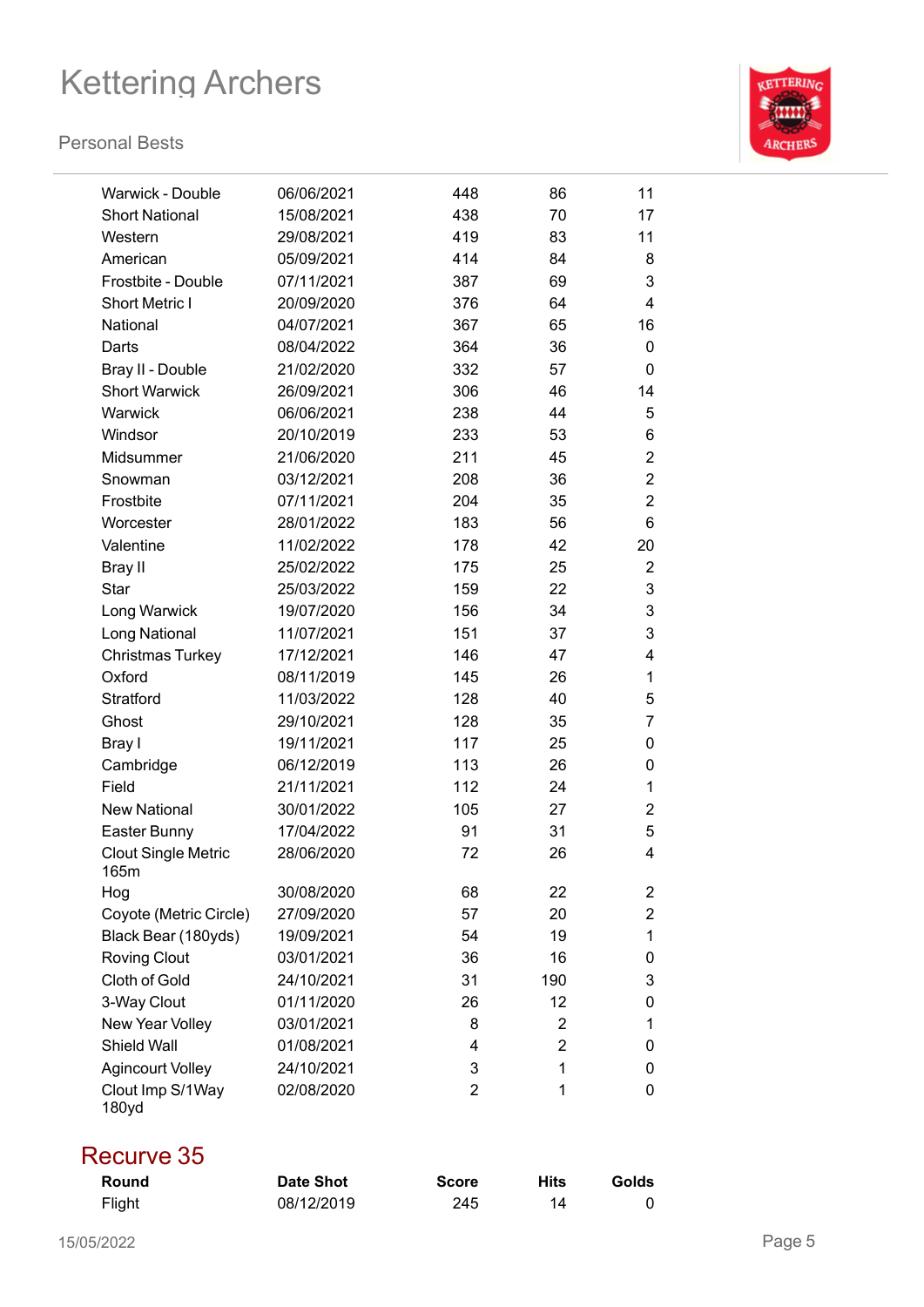**Personal Bests**



## Amanda Smith

| <b>American Flatbow</b>            |                          |                     |                   |                |
|------------------------------------|--------------------------|---------------------|-------------------|----------------|
| Round                              | <b>Date Shot</b>         | <b>Score</b>        | <b>Hits</b>       | Golds          |
| <b>Roving Clout</b>                | 05/01/2020               | 45                  | 19                | 1              |
| <b>American Flatbow 50</b>         |                          |                     |                   |                |
| Round                              | <b>Date Shot</b>         | <b>Score</b>        | <b>Hits</b>       | Golds          |
| Flight                             | 13/12/2020               | 226                 | 8                 | 0              |
| Longbow                            |                          |                     |                   |                |
| Round                              | <b>Date Shot</b>         | <b>Score</b>        | <b>Hits</b>       | Golds          |
| Black Bear (140yds)                | 27/09/2020               | 101                 | 33                | 3              |
| Easter Bunny                       | 04/04/2021               | 73                  | 28                | $\overline{2}$ |
| <b>Roving Clout</b>                | 02/01/2022               | 66                  | 25                | $\overline{2}$ |
| 3-Way Clout                        | 23/01/2022               | 63                  | 24                | $\overline{2}$ |
| <b>Clout Single Metric</b><br>165m | 18/10/2020               | 32                  | 15                | 0              |
| Clout Imp S/1WAY<br>140yd          | 19/01/2020               | 28                  | 13                | 0              |
| Cloth of Gold                      | 25/10/2020               | 13                  | 13                | 0              |
| New Year Volley                    | 02/01/2022               | 8                   | 3                 | 0              |
| Halloween                          | 30/10/2019               | 5                   | 4                 | 0              |
| <b>Agincourt Volley</b>            | 25/10/2020               | 3                   | 1                 | 0              |
| Longbow U/L                        |                          |                     |                   |                |
| Round                              | <b>Date Shot</b>         | <b>Score</b>        | <b>Hits</b>       | Golds          |
| Flight                             | 13/12/2020               | 221                 | 11                | 0              |
| <b>Recurve U/L</b>                 |                          |                     |                   |                |
| Round                              | <b>Date Shot</b>         | <b>Score</b>        | Hits              | Golds          |
| Flight                             | 13/12/2020               | 238                 | 22                | 0              |
| <b>Andrew Hamilton</b>             |                          |                     |                   |                |
| <b>Barebow</b>                     |                          |                     |                   |                |
| Round                              | Date Shot                |                     |                   | Golds          |
| Darts                              |                          | <b>Score</b><br>517 | <b>Hits</b><br>34 |                |
| Pope-Young                         | 08/04/2022<br>15/05/2022 | 270                 | 50                | 0<br>1         |
| Short Warwick -                    | 26/09/2021               | 200                 | 54                | 3              |
| Double                             |                          |                     |                   |                |
| Oxford                             | 05/11/2021               | 177                 | 31                | 0              |

Short Metric I 20/03/2022 171 39 1 Short National 15/08/2021 169 39 6 Valentine 11/02/2022 155 42 16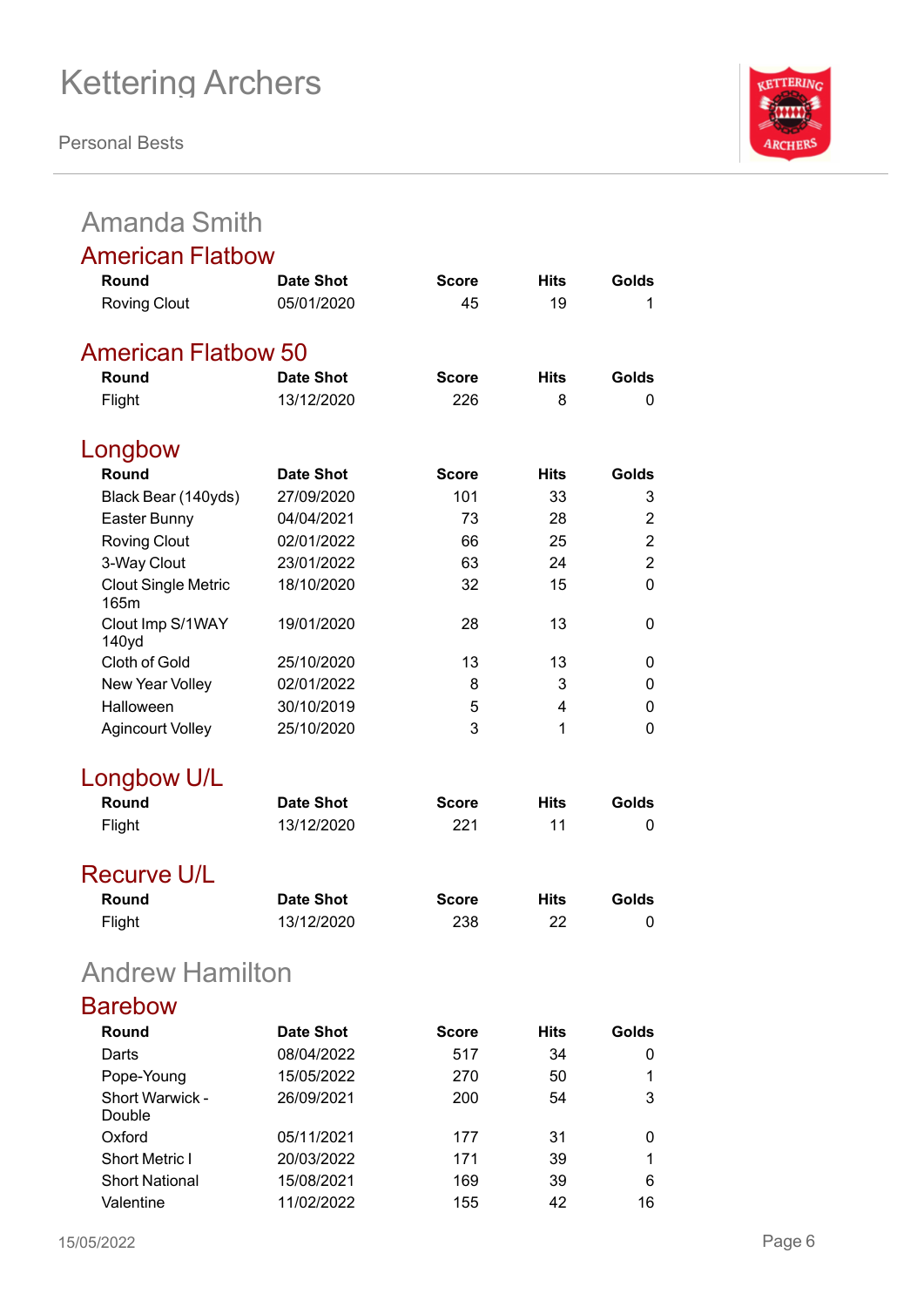#### **Personal Bests**



| Frostbite - Double   | 07/11/2021 | 145 | 36 | 0              |
|----------------------|------------|-----|----|----------------|
| Bray II              | 25/02/2022 | 144 | 25 | $\overline{2}$ |
| American             | 05/09/2021 | 131 | 35 | 4              |
| Star                 | 25/03/2022 | 130 | 28 | 0              |
| <b>Short Warwick</b> | 26/09/2021 | 116 | 26 | 2              |
| Stratford            | 11/03/2022 | 91  | 32 | 3              |
| Snowman              | 03/12/2021 | 91  | 15 | 0              |
| Frostbite            | 07/11/2021 | 86  | 21 | 0              |
| Bray I               | 19/11/2021 | 86  | 16 | 0              |
| Western              | 29/08/2021 | 86  | 28 | 0              |
| Cambridge            | 14/01/2022 | 82  | 19 | 0              |
| Ghost                | 29/10/2021 | 76  | 22 | 4              |
| Worcester            | 28/01/2022 | 74  | 33 | 1              |
| 3-Way Clout          | 23/01/2022 | 48  | 17 | 1              |
| Stag                 | 17/10/2021 | 31  | 11 | 3              |
| <b>WA 720</b>        | 10/10/2021 | 16  | 4  | $\Omega$       |
| Cloth of Gold        | 24/10/2021 | 16  | 12 | 1              |
| Black Bear (180yds)  | 27/03/2022 | 15  | 9  | 0              |
| Valentine 120        | 13/02/2022 | 11  | 7  | 0              |
| Kettering            | 24/04/2022 | 9   | 3  | 0              |

### **Recurve**

| Round                       | Date Shot  | <b>Score</b> | Hits | Golds |
|-----------------------------|------------|--------------|------|-------|
| Clout Single Metric<br>165m | 03/04/2022 | 11           | 9    |       |

## Andrew Robertson

| Round                   | Date Shot  | <b>Score</b> | <b>Hits</b> | Golds    |
|-------------------------|------------|--------------|-------------|----------|
| Pope-Young              | 15/05/2022 | 168          | 36          | 2        |
| Star                    | 25/03/2022 | 123          | 23          | 2        |
| <b>Short Warwick</b>    | 26/09/2021 | 114          | 26          | 2        |
| Valentine               | 11/02/2022 | 102          | 30          | 9        |
| Worcester               | 28/01/2022 | 77           | 35          | $\Omega$ |
| <b>Christmas Turkey</b> | 17/12/2021 | 60           | 33          | 3        |
| Bray II                 | 25/02/2022 | 55           | 13          | 1        |
| Safari                  | 18/07/2021 | 47           | 25          | $\Omega$ |
| Ghost                   | 29/10/2021 | 44           | 13          | $\Omega$ |
| Cambridge               | 14/01/2022 | 34           | 10          | $\Omega$ |
| Bray I                  | 19/11/2021 | 25           | 8           | $\Omega$ |

| Round           | Date Shot  | <b>Score</b> | Hits | Golds |
|-----------------|------------|--------------|------|-------|
| Oxford          | 05/11/2021 | 86           | 25   |       |
| <b>National</b> | 04/07/2021 | 59           | 19   |       |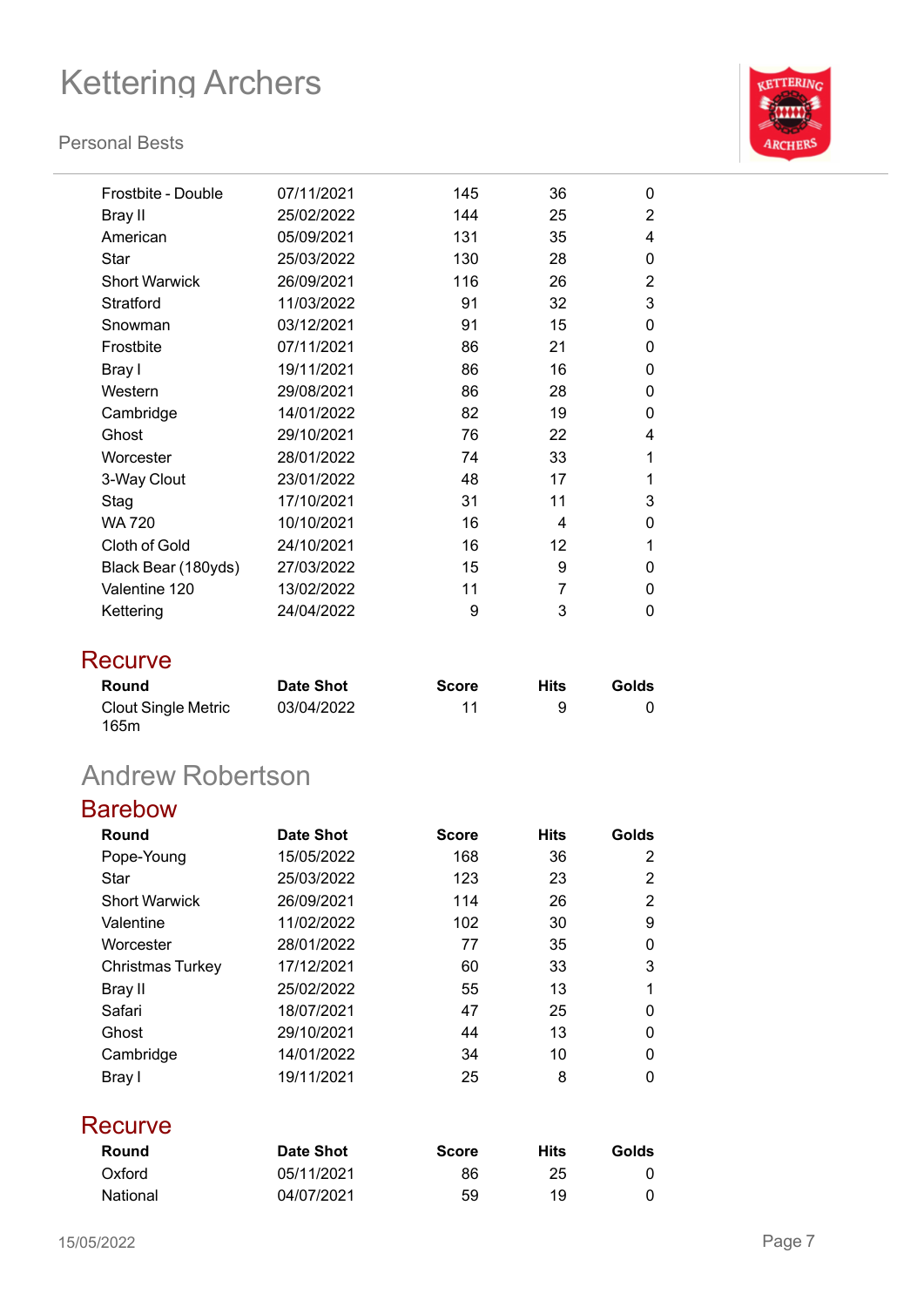**Personal Bests**

## Barry Norton

| <b>KETTERIN</b> |
|-----------------|
|                 |
|                 |
|                 |
|                 |
| <b>ARCHERS</b>  |
|                 |

| Date Shot  | <b>Score</b> | <b>Hits</b> | Golds    |
|------------|--------------|-------------|----------|
| 05/11/2021 | 188          | 34          |          |
| 03/12/2021 | 164          | 26          | 3        |
| 25/03/2022 | 138          | 24          | $\Omega$ |
| 17/12/2021 | 106          | 44          | 6        |
| 28/01/2022 | 89           | 340         | 2        |
| 14/01/2022 | 79           | 21          | $\Omega$ |
| 19/11/2021 | 71           | 21          | 0        |
| 25/02/2022 | 66           | 15          | 0        |
|            |              |             |          |

## Cheryl Cook

### Barebow

| Round               | <b>Date Shot</b> | <b>Score</b> | <b>Hits</b> | Golds |
|---------------------|------------------|--------------|-------------|-------|
| Darts               | 08/04/2022       | 513          | 31          |       |
| Star                | 25/03/2022       | 155          | 28          |       |
| Stratford           | 11/03/2022       | 96           | 37          | 2     |
| Valentine           | 11/02/2022       | 95           | 35          |       |
| Easter Bunny        | 17/04/2022       | 80           | 30          | 3     |
| Black Bear (140yds) | 27/03/2022       | 62           | 26          | 0     |
| Bray II             | 25/02/2022       | 38           | 13          |       |
| Kettering           | 24/04/2022       | 3            | 1           |       |

### **Compound**

| Round   | Date Shot  | <b>Score</b> | Hits | Golds |
|---------|------------|--------------|------|-------|
| Warwick | 01/05/2022 | 95           | 25   |       |

## Cheryl Wilks

### American Flatbow

| Round                             | <b>Date Shot</b> | <b>Score</b> | <b>Hits</b> | Golds |
|-----------------------------------|------------------|--------------|-------------|-------|
| Pope-Young                        | 05/12/2021       | 142          | 28          | 4     |
| <b>Boxing Day Clout</b><br>160yds | 26/12/2021       | 62           | 21          |       |
| Wolf                              | 12/09/2021       | 57           | 25          |       |
| Field                             | 21/11/2021       | 54           | 18          |       |
| <b>Roving Clout</b>               | 02/01/2022       | 37           | 16          |       |
| Halloween                         | 31/10/2021       | 18           | 12          |       |
| New Year Volley                   | 02/01/2022       | 11           | 4           |       |

# **Barebow**

| Round       | Date Shot  | <b>Score</b> | Hits | Golds |
|-------------|------------|--------------|------|-------|
| St Nicholas | 19/12/2021 | 563          | 83   | 26    |
| Darts       | 08/04/2022 | 468          | 30   |       |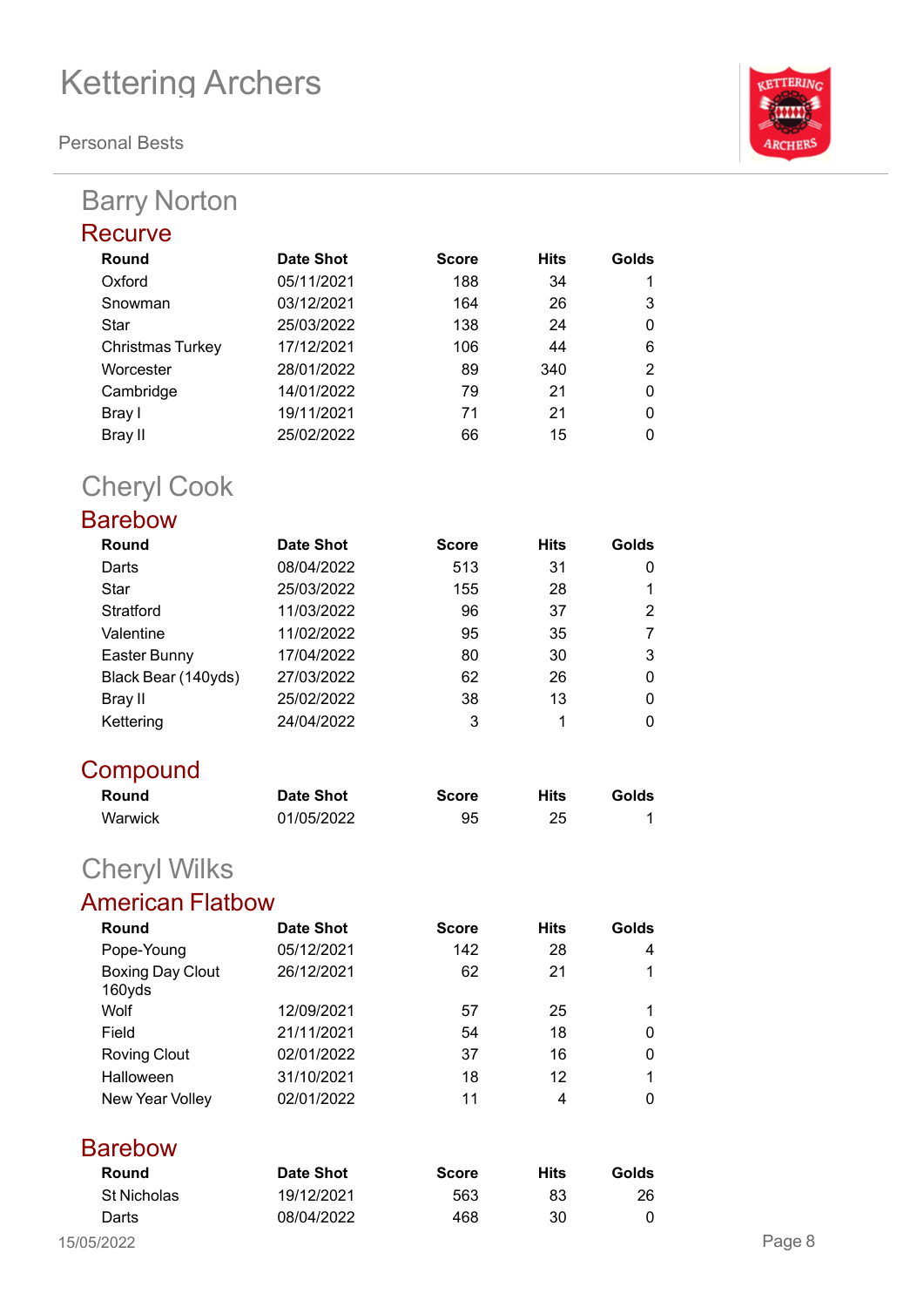

| Frostbite - Double        | 07/11/2021 | 395 | 68  | 3              |
|---------------------------|------------|-----|-----|----------------|
| National - Triple         | 29/06/2019 | 383 | 99  | 7              |
| <b>WA 50m</b>             | 26/09/2021 | 379 | 0   | 1              |
| <b>Worcester - Double</b> | 13/10/2019 | 345 | 108 | 17             |
| National - Double         | 29/06/2019 | 299 | 77  | 7              |
| Bray II - Double          | 21/02/2020 | 283 | 52  | 0              |
| Warwick - Double          | 06/06/2021 | 265 | 51  | 10             |
| <b>Short National</b>     | 27/02/2022 | 256 | 52  | 6              |
| Oxford                    | 08/11/2019 | 239 | 36  | 3              |
| National                  | 23/08/2020 | 216 | 50  | $\overline{2}$ |
| Western                   | 29/08/2021 | 213 | 47  | 5              |
| Frostbite                 | 07/11/2021 | 204 | 35  | 1              |
| Bray I - Double           | 22/11/2019 | 201 | 45  | 1              |
| Snowman                   | 17/01/2020 | 190 | 24  | 4              |
| Worcester                 | 13/10/2019 | 182 | 54  | 12             |
| Valentine                 | 11/02/2022 | 174 | 42  | 17             |
| Bray II                   | 25/02/2022 | 172 | 30  | 3              |
| Midsummer                 | 21/06/2019 | 170 | 42  | 1              |
| Cambridge                 | 06/12/2019 | 169 | 29  | 0              |
| <b>Short Metric I</b>     | 20/09/2020 | 169 | 38  | 0              |
| Black Bear (140yds)       | 19/09/2021 | 160 | 45  | 8              |
| Warwick                   | 06/06/2021 | 158 | 26  | 7              |
| <b>Short Warwick</b>      | 08/03/2020 | 157 | 35  | $\overline{2}$ |
| Stratford                 | 10/04/2021 | 155 | 45  | 10             |
| <b>Star</b>               | 17/04/2021 | 145 | 23  | $\overline{2}$ |
| Vegas (Triple Face)       | 12/04/2019 | 142 | 19  | 1              |
| <b>Christmas Turkey</b>   | 17/12/2021 | 141 | 46  | 5              |
| Easter Bunny              | 17/04/2022 | 116 | 35  | 5              |
| Field                     | 25/08/2019 | 113 | 27  | 0              |
| Long National             | 30/01/2022 | 112 | 36  | 1              |
| Ghost                     | 29/10/2021 | 105 | 29  | 3              |
| 3-Way Clout               | 06/06/2021 | 99  | 32  | 5              |
| Coyote (Metric Circle)    | 27/09/2020 | 96  | 390 | 1              |
| Safari                    | 09/08/2020 | 91  | 43  | 2              |
| <b>WA 720</b>             | 10/10/2021 | 91  | 27  | 0              |
| Bray I                    | 19/11/2021 | 87  | 23  | 0              |
| Halloween                 | 30/10/2019 | 64  | 23  | 0              |
| Hog                       | 26/05/2019 | 59  | 22  | 1              |
| Cloth of Gold             | 27/10/2019 | 56  | 36  | 4              |
| Clout Imp S/1WAY<br>140yd | 02/08/2020 | 46  | 20  | 0              |
| <b>Roving Clout</b>       | 06/01/2019 | 44  | 18  | 2              |
| Long Warwick              | 19/07/2020 | 35  | 9   | 1              |
| Shield Wall               | 01/08/2021 | 25  | 10  | 0              |
| <b>Agincourt Volley</b>   | 24/10/2021 | 14  | 5   | 1              |
| Valentine 120             | 17/02/2019 | 11  | 11  | 0              |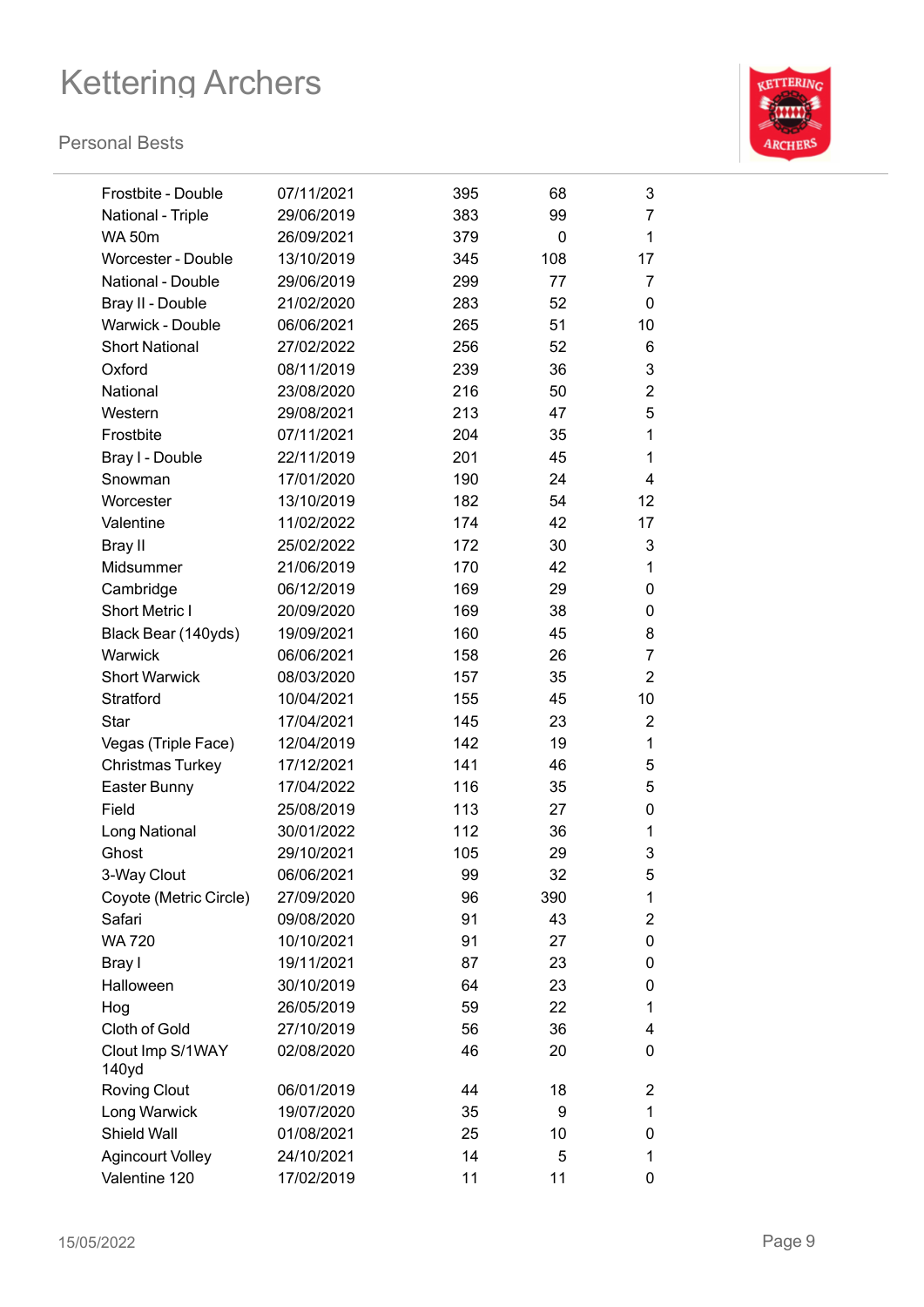

| Recurve 35                         |                  |              |             |                |
|------------------------------------|------------------|--------------|-------------|----------------|
| Round                              | <b>Date Shot</b> | <b>Score</b> | <b>Hits</b> | Golds          |
| Flight                             | 08/12/2019       | 183          | 17          | 0              |
| <b>Chris Dunn</b>                  |                  |              |             |                |
| <b>American Flatbow</b>            |                  |              |             |                |
| Round                              | <b>Date Shot</b> | <b>Score</b> | <b>Hits</b> | Golds          |
| 3-Way Clout                        | 16/12/2018       | 22           | 11          | 0              |
| <b>American Flatbow U/L</b>        |                  |              |             |                |
| Round                              | <b>Date Shot</b> | <b>Score</b> | <b>Hits</b> | Golds          |
| Flight                             | 09/12/2018       | 239          | 25          | 0              |
| <b>Barebow</b>                     |                  |              |             |                |
| Round                              | <b>Date Shot</b> | <b>Score</b> | <b>Hits</b> | Golds          |
| <b>St Nicholas</b>                 | 09/12/2012       | 138          | 44          | 1              |
| Longbow                            |                  |              |             |                |
| Round                              | <b>Date Shot</b> | <b>Score</b> | <b>Hits</b> | Golds          |
| Darts                              | 23/03/2015       | 561          | 31          | 0              |
| Clout WA D/1Way<br>165m            | 27/10/2019       | 221          | 68          | 13             |
| <b>St Nicholas</b>                 | 22/12/2013       | 212          | 50          | 1              |
| <b>Flight Military Arrow</b>       | 11/12/2016       | 202          | 12          | 0              |
| <b>Flight Standard Arrow</b>       | 10/12/2018       | 198          | 10          | 0              |
| Clout WA D/1Way<br>185m            | 24/03/2019       | 171          | 58          | 6              |
| Sunstroke                          | 21/07/2013       | 159          | 35          | 5              |
| Oxford                             | 06/11/2015       | 149          | 28          | 1              |
| Star                               | 14/03/2014       | 146          | 26          | 1              |
| Easter Bunny                       | 21/04/2019       | 136          | 45          | 5              |
| Black Bear (180yds)                | 05/12/2020       | 132          | 42          | $\overline{7}$ |
| <b>Boxing Day Clout</b><br>160yds  | 27/12/2018       | 130          | 38          | 6              |
| <b>Clout Single Metric</b><br>165m | 27/10/2019       | 123          | 35          | 8              |
| London                             | 17/01/2014       | 117          | 24          | 3              |
| <b>Sky Shoot</b>                   | 21/07/2013       | 111          | 35          | 6              |
| Coyote (Metric Circle)             | 29/09/2019       | 105          | 34          | 5              |
| Clout Imp D/1Way<br>180yd          | 08/09/2019       | 103          | 47          | $\overline{2}$ |
| <b>Christmas Turkey</b>            | 20/12/2013       | 102          | 44          | 3              |
| Hog                                | 26/05/2019       | 93           | 31          | 3              |
| <b>Clout Single Metric</b><br>185m | 24/03/2019       | 90           | 30          | 4              |
| Pope-Young                         | 22/06/2019       | 85           | 0           | 0              |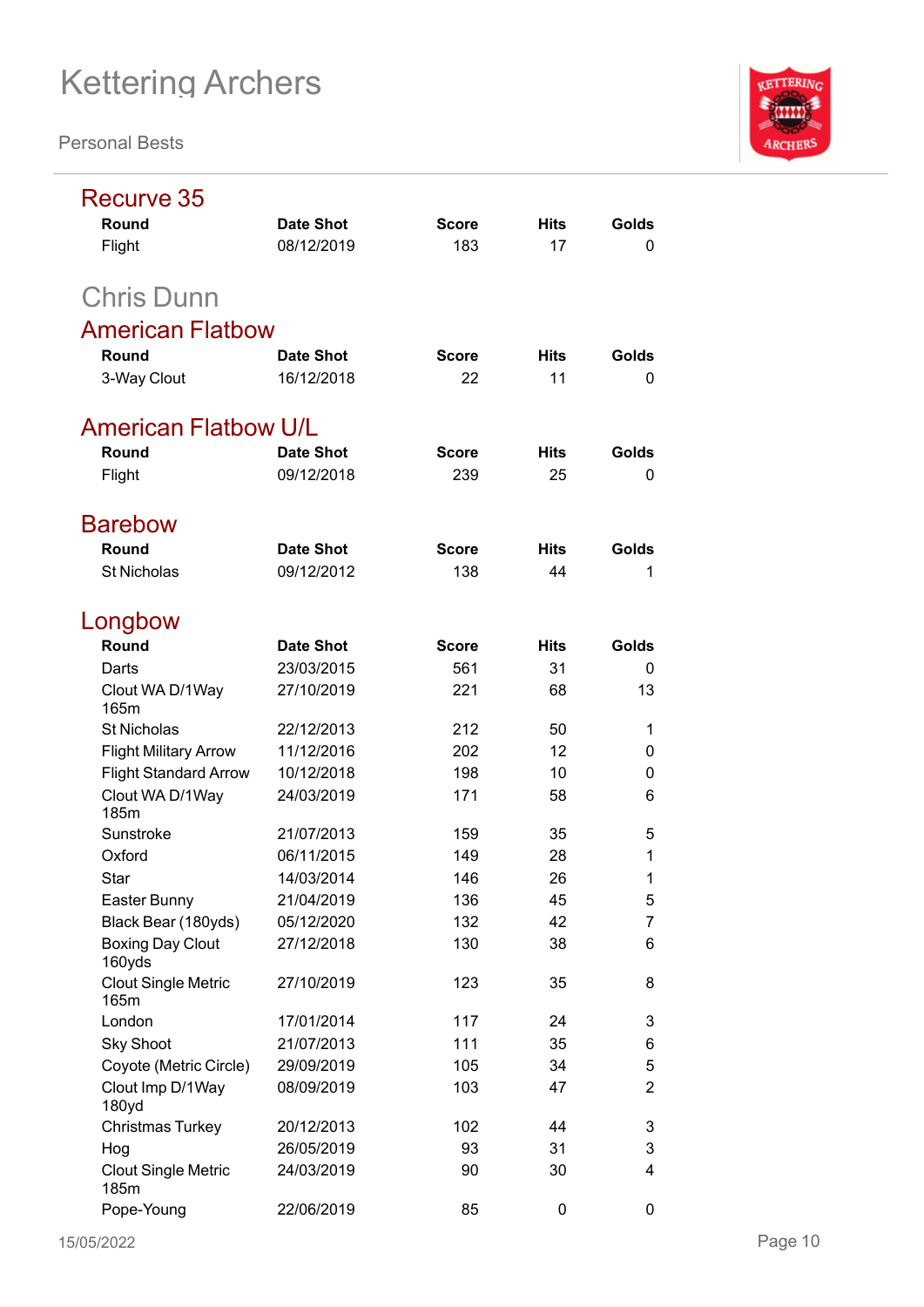#### **Personal Bests**



| Midsummer                             | 19/06/2015 | 82 | 18 | 4              |
|---------------------------------------|------------|----|----|----------------|
| Ghost                                 | 30/10/2015 | 80 | 29 | 1              |
| Bray I - Double                       | 15/11/2013 | 77 | 19 | 0              |
| Stratford                             | 08/03/2013 | 77 | 31 | 5              |
| Cambridge                             | 04/12/2015 | 77 | 16 | 1              |
| <b>Roving Clout</b>                   | 07/01/2018 | 73 | 27 | 2              |
| Warwick                               | 01/08/2013 | 72 | 18 | 0              |
| Bray II                               | 22/02/2013 | 70 | 16 | $\Omega$       |
| Halloween                             | 28/10/2014 | 66 | 25 | $\Omega$       |
| Clout Imp D/2Way<br>180yd             | 03/06/2018 | 66 | 30 | $\overline{2}$ |
| 3-Way Clout                           | 01/11/2020 | 65 | 21 | 0              |
| Clout Imp S/1Way<br>180 <sub>yd</sub> | 08/09/2019 | 56 | 25 | 2              |
| Bray I                                | 15/11/2013 | 47 | 12 | 0              |
| Clout Imp S/2Way<br>180yd             | 03/06/2018 | 34 | 14 | 0              |
| <b>Cloth of Gold</b>                  | 28/10/2018 | 27 | 15 | 3              |
| <b>Agincourt Volley</b>               | 28/10/2018 | 9  | 3  | 0              |
| New Year Volley                       | 07/01/2018 | 6  | 3  | 0              |
|                                       |            |    |    |                |

## Longbow U/L

| Round  | Date Shot  | <b>Score</b> | <b>Hits</b> | Golds |
|--------|------------|--------------|-------------|-------|
| Flight | 11/12/2016 | 293          |             |       |

## Chris Sutton

### Barebow

| Round                     | <b>Date Shot</b> | <b>Score</b> | <b>Hits</b> | Golds |
|---------------------------|------------------|--------------|-------------|-------|
| Darts                     | 08/04/2022       | 783          | 35          | 0     |
| Short Warwick -<br>Double | 06/03/2022       | 672          | 96          | 32    |
| <b>St Nicholas</b>        | 19/12/2021       | 600          | 84          | 31    |
| American                  | 05/09/2021       | 565          | 89          | 21    |
| Windsor                   | 31/10/2021       | 550          | 102         | 14    |
| <b>Short National</b>     | 27/02/2022       | 465          | 71          | 13    |
| Western                   | 29/08/2021       | 459          | 89          | 9     |
| Warwick - Double          | 06/06/2021       | 406          | 76          | 9     |
| <b>Short Metric I</b>     | 20/03/2022       | 393          | 66          | 2     |
| <b>Short Warwick</b>      | 06/03/2022       | 368          | 48          | 20    |
| Pope-Young                | 05/12/2021       | 334          | 60          | 1     |
| National                  | 04/07/2021       | 311          | 63          | 4     |
| Oxford                    | 05/11/2021       | 283          | 36          | 6     |
| Star                      | 25/03/2022       | 235          | 32          | 8     |
| Bray II                   | 25/02/2022       | 227          | 30          | 2     |
| Warwick                   | 06/06/2021       | 209          | 35          | 5     |
| WA 720                    | 10/10/2021       | 202          | 45          | 1     |
| Valentine                 | 11/02/2022       | 193          | 47          | 12    |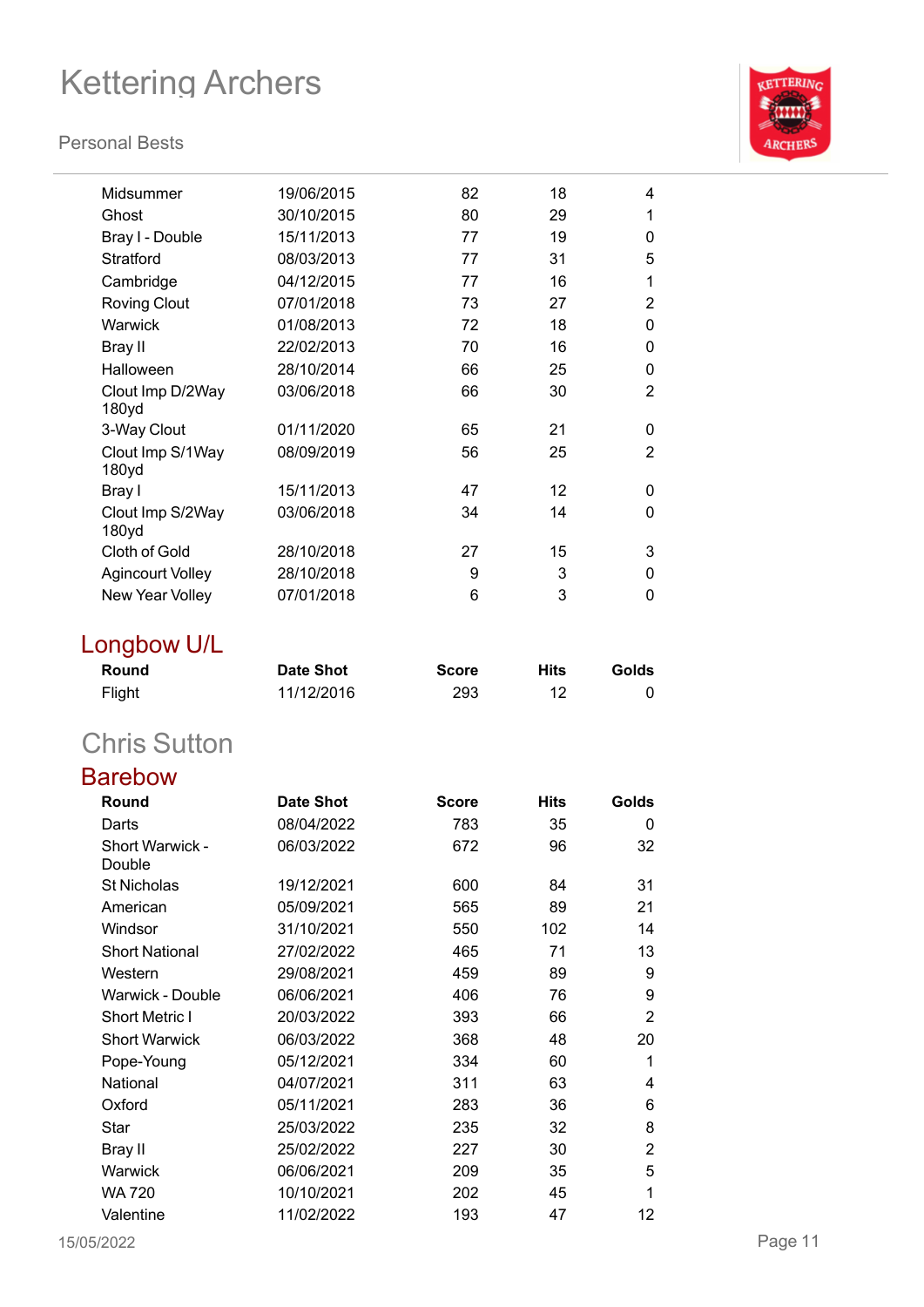#### **Personal Bests**



| Stratford                          | 11/03/2022       | 189          | 48          | 15               |
|------------------------------------|------------------|--------------|-------------|------------------|
| Worcester                          | 28/01/2022       | 180          | 58          | 6                |
| Snowman                            | 03/12/2021       | 179          | 27          | 3                |
| Long National                      | 11/07/2021       | 172          | 46          | $\overline{c}$   |
| Cambridge                          | 14/01/2022       | 171          | 29          | $\boldsymbol{2}$ |
| Hog                                | 08/08/2021       | 167          | 46          | $\overline{7}$   |
| Christmas Turkey                   | 17/12/2021       | 166          | 48          | $\boldsymbol{9}$ |
| <b>Boxing Day Clout</b><br>160yds  | 26/12/2021       | 160          | 44          | 13               |
| Clout WA D/1Way<br>165m            | 03/04/2022       | 159          | 58          | 3                |
| Black Bear (180yds)                | 27/03/2022       | 158          | 45          | $\overline{7}$   |
| Midsummer                          | 20/06/2021       | 152          | 38          | 1                |
| Bray I                             | 19/11/2021       | 144          | 26          | 0                |
| Field                              | 21/11/2021       | 120          | 35          | $\mathbf 0$      |
| 3-Way Clout                        | 23/01/2022       | 110          | 32          | 10               |
| Easter Bunny                       | 04/04/2021       | 109          | 38          | 3                |
| Coyote (Metric Circle)             | 23/05/2021       | 106          | 31          | 6                |
| Ghost                              | 29/10/2021       | 89           | 31          | 3                |
| <b>Clout Single Metric</b><br>165m | 03/04/2022       | 86           | 30          | $\overline{2}$   |
| Valentine 120                      | 13/02/2022       | 80           | 34          | 1                |
| <b>Shield Wall</b>                 | 01/08/2021       | 75           | 23          | 0                |
| Kettering                          | 16/05/2021       | 72           | 18          | $\overline{2}$   |
| Cloth of Gold                      | 24/10/2021       | 32           | 24          | $\overline{2}$   |
| <b>Agincourt Volley</b>            | 24/10/2021       | 9            | 3           | 0                |
| Longbow                            |                  |              |             |                  |
| Round                              | <b>Date Shot</b> | <b>Score</b> | <b>Hits</b> | <b>Golds</b>     |
| Pope-Young                         | 15/05/2022       | 399          | 61          | 4                |
| Easter Bunny                       | 17/04/2022       | 133          | 43          | 9                |
| <b>Roving Clout</b>                | 02/01/2022       | 50           | 19          | 0                |

### **Recurve**

| Round                             | <b>Date Shot</b> | <b>Score</b> | <b>Hits</b> | Golds |
|-----------------------------------|------------------|--------------|-------------|-------|
| <b>St Nicholas</b>                | 20/12/2020       | 286          | 83          | 47    |
| Oxford                            | 03/04/2021       | 200          | 35          | 0     |
| Snowman                           | 12/12/2020       | 170          | 27          | 3     |
| <b>Christmas Turkey</b>           | 19/12/2020       | 117          | 42          | 6     |
| Star                              | 17/04/2021       | 112          | 24          | 1     |
| <b>Boxing Day Clout</b><br>160yds | 26/12/2020       | 108          | 37          | 10    |
| Stratford                         | 10/04/2021       | 104          | 41          | 3     |
| Ghost                             | 30/10/2020       | 77           | 27          | 1     |
| <b>Roving Clout</b>               | 03/01/2021       | 62           | 23          | 3     |
| 3-Way Clout                       | 01/11/2020       | 42           | 15          | 0     |

New Year Volley 02/01/2022 1 1 1 0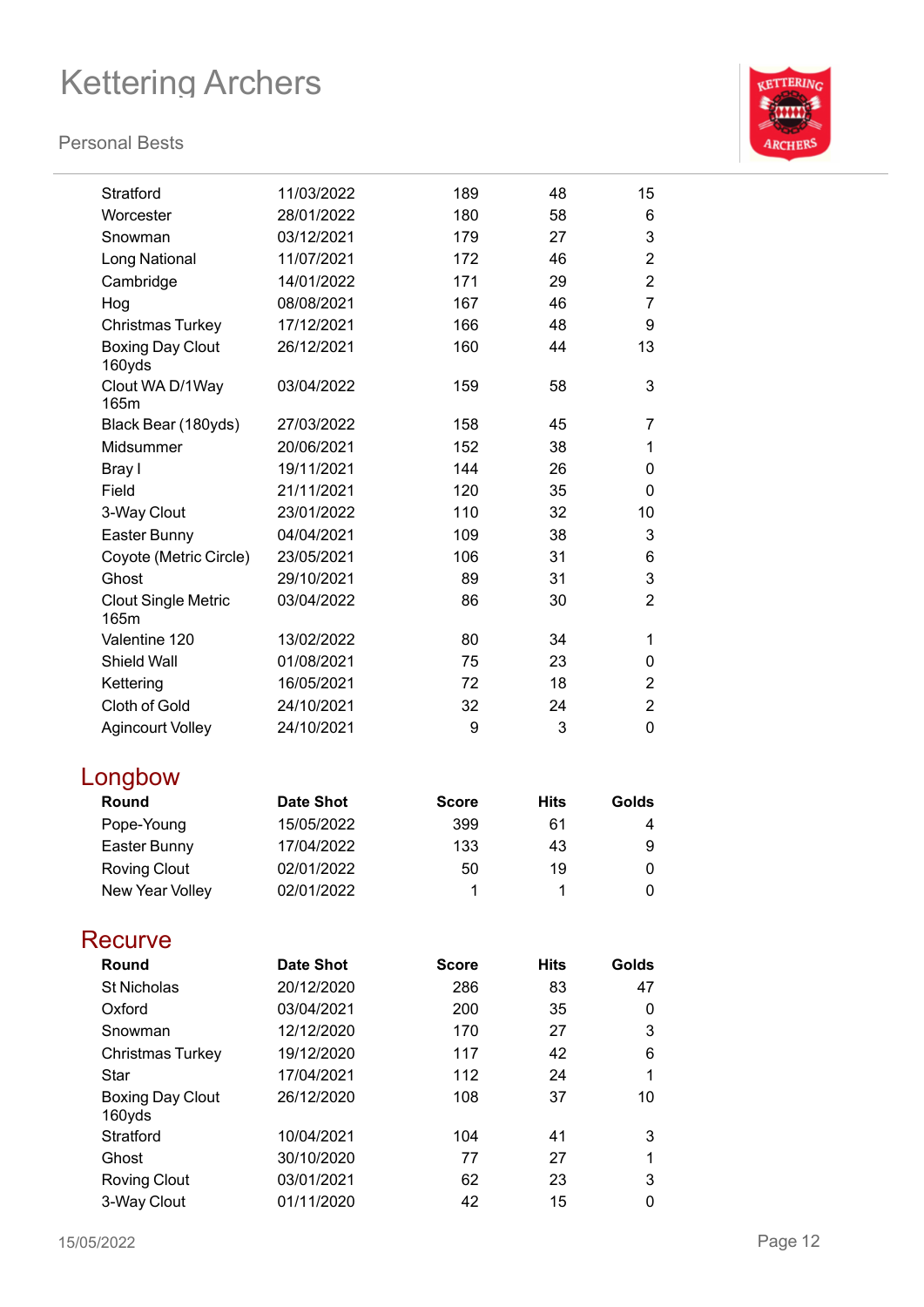#### **Personal Bests**



| Cloth of Gold    | 25/10/2020 | 24           | 16          | $\overline{2}$ |
|------------------|------------|--------------|-------------|----------------|
| Agincourt Volley | 25/10/2020 | 7            | 2           | 0              |
| New Year Volley  | 03/01/2021 | 3            | 2           | $\Omega$       |
| Recurve 35       |            |              |             |                |
| Round            | Date Shot  | <b>Score</b> | <b>Hits</b> | Golds          |
| Flight           | 13/12/2020 | 226          | 0           | 0              |
| Recurve 50       |            |              |             |                |
| Round            | Date Shot  | <b>Score</b> | <b>Hits</b> | Golds          |

Flight 14/11/2021 271 26 0

## Chris Wearing

### American Flatbow

| Round                     | <b>Date Shot</b> | <b>Score</b> | <b>Hits</b> | <b>Golds</b> |
|---------------------------|------------------|--------------|-------------|--------------|
| Darts                     | 17/03/2017       | 457          | 33          | 0            |
| Pope-Young                | 13/11/2016       | 234          | 50          | 1            |
| Bray I - Double           | 25/11/2016       | 231          | 47          | 1            |
| London                    | 13/01/2017       | 173          | 34          | 0            |
| Oxford                    | 11/11/2016       | 164          | 33          | 1            |
| Valentine                 | 10/02/2017       | 158          | 42          | 12           |
| <b>Christmas Turkey</b>   | 16/12/2016       | 139          | 48          | 4            |
| Halloween                 | 27/10/2016       | 115          | 34          | 7            |
| Bray I                    | 25/11/2016       | 93           | 22          | 1            |
| Cambridge                 | 09/12/2016       | 88           | 20          | 0            |
| Bray II                   | 24/02/2017       | 86           | 19          | 0            |
| Stratford                 | 03/03/2017       | 85           | 30          | 1            |
| Ghost                     | 28/10/2016       | 72           | 32          | 4            |
| <b>Roving Clout</b>       | 01/01/2017       | 49           | 16          | 2            |
| Cloth of Gold             | 23/10/2016       | 25           | 17          | 2            |
| <b>Agincourt Volley</b>   | 29/10/2017       | 11           | 4           | 0            |
| Clout Imp S/1Way<br>180yd | 30/10/2016       | 10           | 7           | 0            |

#### American Flatbow U/L

| Round  | <b>Date Shot</b> | <b>Score</b> | <b>Hits</b> | Golds |
|--------|------------------|--------------|-------------|-------|
| Flight | 24/12/2017       | 245          |             |       |

### Korean Horse Bow

| Round               | Date Shot  | <b>Score</b> | <b>Hits</b> | Golds |
|---------------------|------------|--------------|-------------|-------|
| Hog                 | 27/05/2018 | 117          | 37          | 4     |
| Easter Bunny        | 01/04/2018 | 79           | 27          |       |
| Safari              | 03/06/2018 | 45           | 32          |       |
| <b>Roving Clout</b> | 07/01/2018 | 29           | 13          |       |
| Valentine 120       | 11/02/2018 | 19           | 19          |       |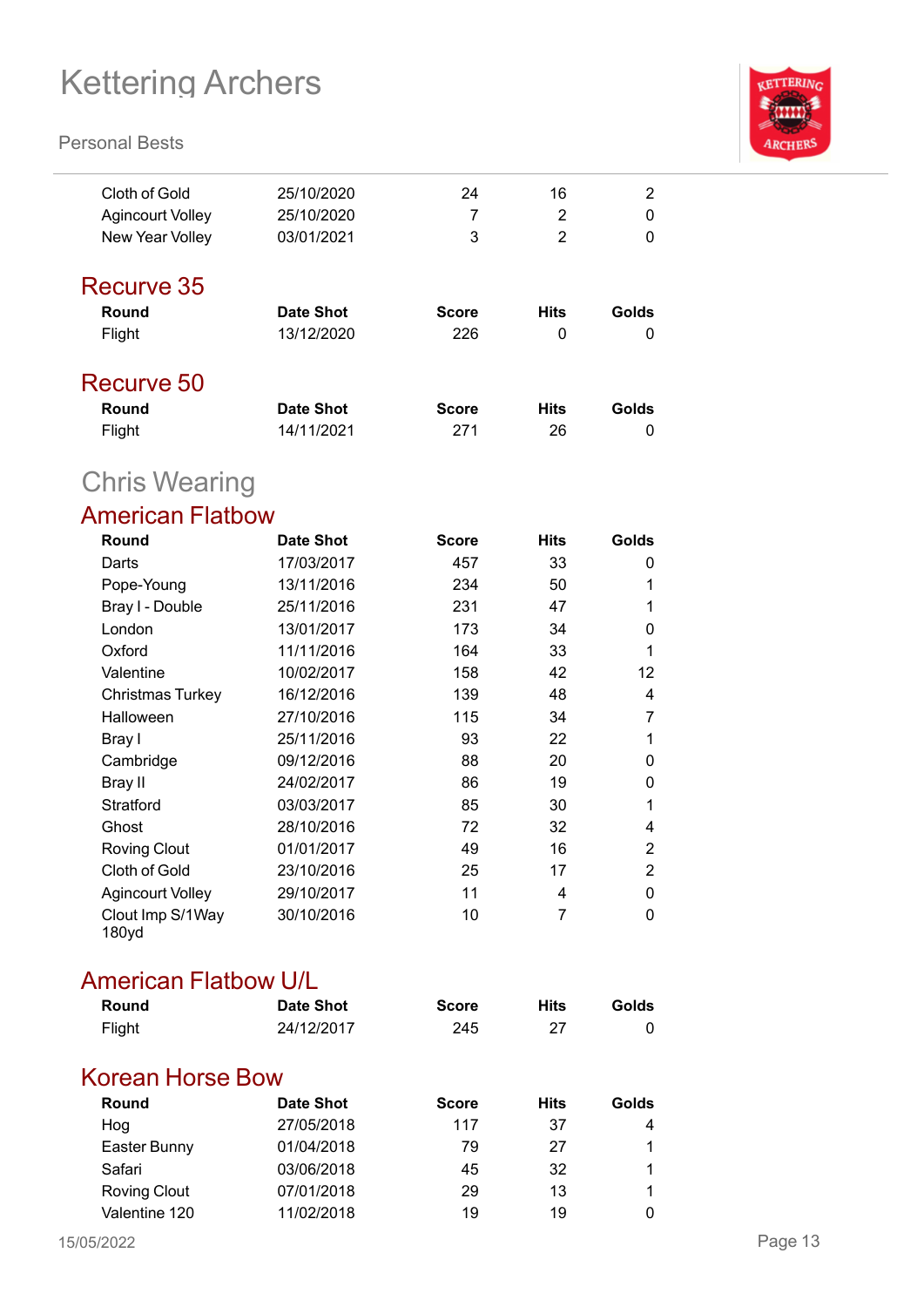**Personal Bests**



### Longbow

| Round                              | <b>Date Shot</b> | Score        | Hits           | Golds          |
|------------------------------------|------------------|--------------|----------------|----------------|
| Darts                              | 29/03/2019       | 473          | 23             | 0              |
| Pope-Young                         | 07/10/2018       | 287          | 52             | $\overline{2}$ |
| Clout WA D/1Way<br>165m            | 07/04/2019       | 135          | 44             | 5              |
| Easter Bunny                       | 21/04/2019       | 113          | 27             | 3              |
| Black Bear (180yds)                | 30/09/2018       | 99           | 31             | 5              |
| Christmas Turkey                   | 23/12/2019       | 98           | 42             | $\overline{2}$ |
| <b>Clout Single Metric</b><br>165m | 07/04/2019       | 77           | 25             | $\overline{2}$ |
| 3-Way Clout                        | 17/11/2019       | 77           | 21             | 1              |
| <b>Roving Clout</b>                | 06/01/2019       | 38           | $\overline{2}$ | 15             |
| Clout Imp S/1Way<br>180yd          | 03/02/2019       | 29           | 17             | $\mathbf 0$    |
| Cloth of Gold                      | 28/10/2018       | 23           | 15             | 2              |
| Valentine 120                      | 17/02/2019       | 18           | 16             | 0              |
| <b>Agincourt Volley</b>            | 28/10/2018       | 12           | 5              | 0              |
| New Year Volley                    | 06/01/2019       | 1            | 1              | 0              |
| Longbow U/L                        |                  |              |                |                |
| Round                              | <b>Date Shot</b> | <b>Score</b> | <b>Hits</b>    | Golds          |
| Flight                             | 14/11/2021       | 234          | 18             | 0              |
| <b>Recurve</b>                     |                  |              |                |                |
| Round                              | <b>Date Shot</b> | <b>Score</b> | <b>Hits</b>    | Golds          |
| WA 1440 Gents                      | 06/05/2018       | 1085         | 0              | 20             |
| York                               | 07/10/2018       | 863          | 137            | 27             |
| Windsor                            | 22/10/2017       | 789          | 107            | 44             |
| Western                            | 01/07/2018       | 770          | 96             | 59             |
| Darts                              | 16/03/2018       | 760          | 36             | 0              |
| <b>St Nicholas</b>                 | 17/12/2017       | 708          | 84             | 60             |
| American                           | 04/06/2017       | 680          | 90             | 44             |
| Long Warwick - Double              | 03/09/2017       | 663          | 95             | 28             |
| St George                          | 23/04/2017       | 657          | 105            | 28             |
| Frostbite - Double                 | 19/11/2017       | 581          | 72             | 6              |
| National                           | 08/04/2018       | 580          | 72             | 44             |
| <b>Short National</b>              | 19/02/2017       | 566          | 72             | 35             |
| Portsmouth                         | 26/01/2018       | 544          | 60             | 17             |
| <b>Short Metric I</b>              | 30/07/2017       | 539          | 72             | 7              |
| Long National                      | 15/04/2018       | 536          | 72             | 29             |
| <b>WA 720</b>                      | 10/06/2018       | 518          | 71             | 5              |
| WA 30m - Double                    | 31/07/2016       | 506          | 71             | 7              |
| Worcester - Double                 | 08/10/2017       | 501          | 117            | 51             |
| Midsummer                          | 20/06/2018       | 450          | 60             | 22             |
| Long Metric Gents                  | 12/08/2018       | 432          | 66             | $\overline{2}$ |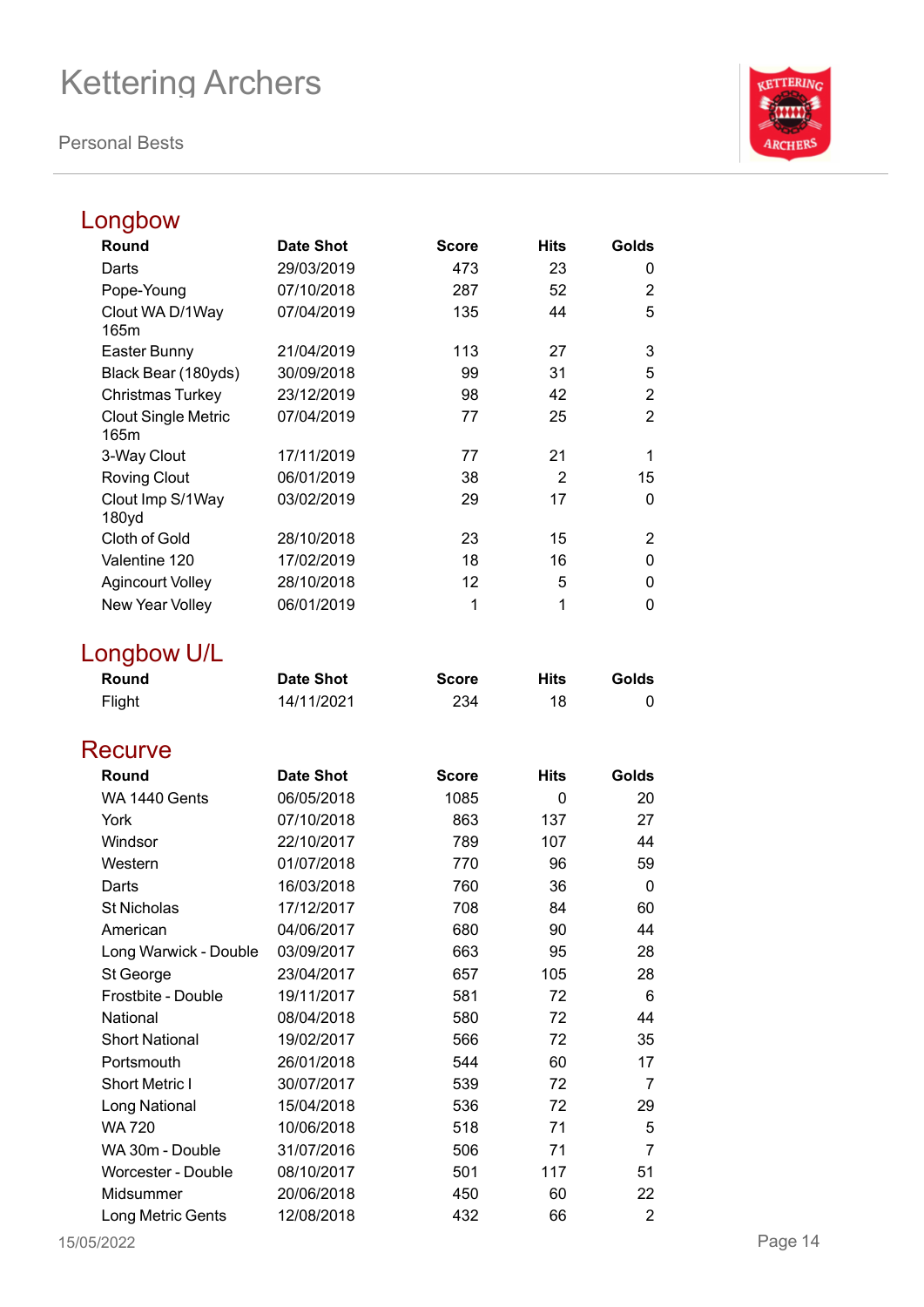

| <b>Short Warwick</b>               | 22/07/2018       | 394          |          |                |
|------------------------------------|------------------|--------------|----------|----------------|
| Warwick                            | 14/06/2018       | 374          | 48<br>48 | 28<br>24       |
| Oxford                             | 10/11/2017       | 329          | 36       | 14             |
| Long Warwick                       | 03/09/2017       | 325          | 47       | 9              |
| Kettering                          | 21/05/2017       | 312          | 66       | 8              |
| <b>Star</b>                        | 23/02/2018       | 311          | 33       | 14             |
| Frostbite                          | 19/11/2017       | 289          | 36       | 3              |
| Cambridge                          | 08/12/2017       | 281          | 35       | $\overline{2}$ |
| <b>Bray II</b>                     | 12/01/2018       | 262          | 30       | 6              |
| Clout WA D/1Way                    | 04/03/2018       | 260          | 69       | 16             |
| 165m                               |                  |              |          |                |
| Worcester                          | 08/10/2017       | 251          | 58       | 26             |
| Warwick - Double                   | 05/06/2016       | 249          | 53       | 8              |
| Bray I                             | 24/11/2017       | 246          | 30       | 5              |
| <b>WA 30m</b>                      | 31/07/2016       | 239          | 35       | 5              |
| Valentine                          | 09/02/2018       | 214          | 46       | 30             |
| <b>Stratford</b>                   | 09/03/2018       | 210          | 48       | 26             |
| <b>Christmas Turkey</b>            | 22/12/2017       | 201          | 48       | 18             |
| Black Bear (180yds)                | 13/08/2017       | 177          | 47       | 14             |
| Field                              | 21/08/2016       | 165          | 30       | 0              |
| Hog                                | 28/05/2017       | 164          | 46       | 14             |
| <b>Clout Single Metric</b><br>165m | 26/03/2017       | 136          | 36       | 9              |
| Easter Bunny                       | 16/04/2017       | 132          | 43       | 8              |
| 3-Way Clout                        | 02/07/2017       | 128          | 40       | 5              |
| Ghost                              | 27/10/2017       | 126          | 36       | $\overline{7}$ |
| Coyote (Imperial<br>Circle)        | 15/10/2017       | 107          | 37       | 5              |
| <b>Clout Single Metric</b><br>185m | 23/07/2017       | 104          | 33       | 3              |
| <b>Sky Shoot</b>                   | 03/07/2016       | 99           | 33       | 5              |
| Clout Imp S/1Way<br>180yd          | 09/04/2017       | 74           | 32       | 0              |
| <b>New Warwick</b>                 | 03/07/2016       | 72           | 20       | 1              |
| Recurve 50                         |                  |              |          |                |
| Round                              | <b>Date Shot</b> | <b>Score</b> | Hits     | Golds          |
| Flight                             | 11/12/2016       | 286          | 10       | 0              |
| <b>Crispin Sherrey</b>             |                  |              |          |                |
| <b>American Flatbow</b>            |                  |              |          |                |

| Round                  | Date Shot  | <b>Score</b> | Hits | Golds |
|------------------------|------------|--------------|------|-------|
| Halloween              | 30/10/2019 | 62           | 21   |       |
| Coyote (Metric Circle) | 27/09/2020 | 58           | 24   |       |
| Roving Clout           | 05/01/2020 | 55           | 28   |       |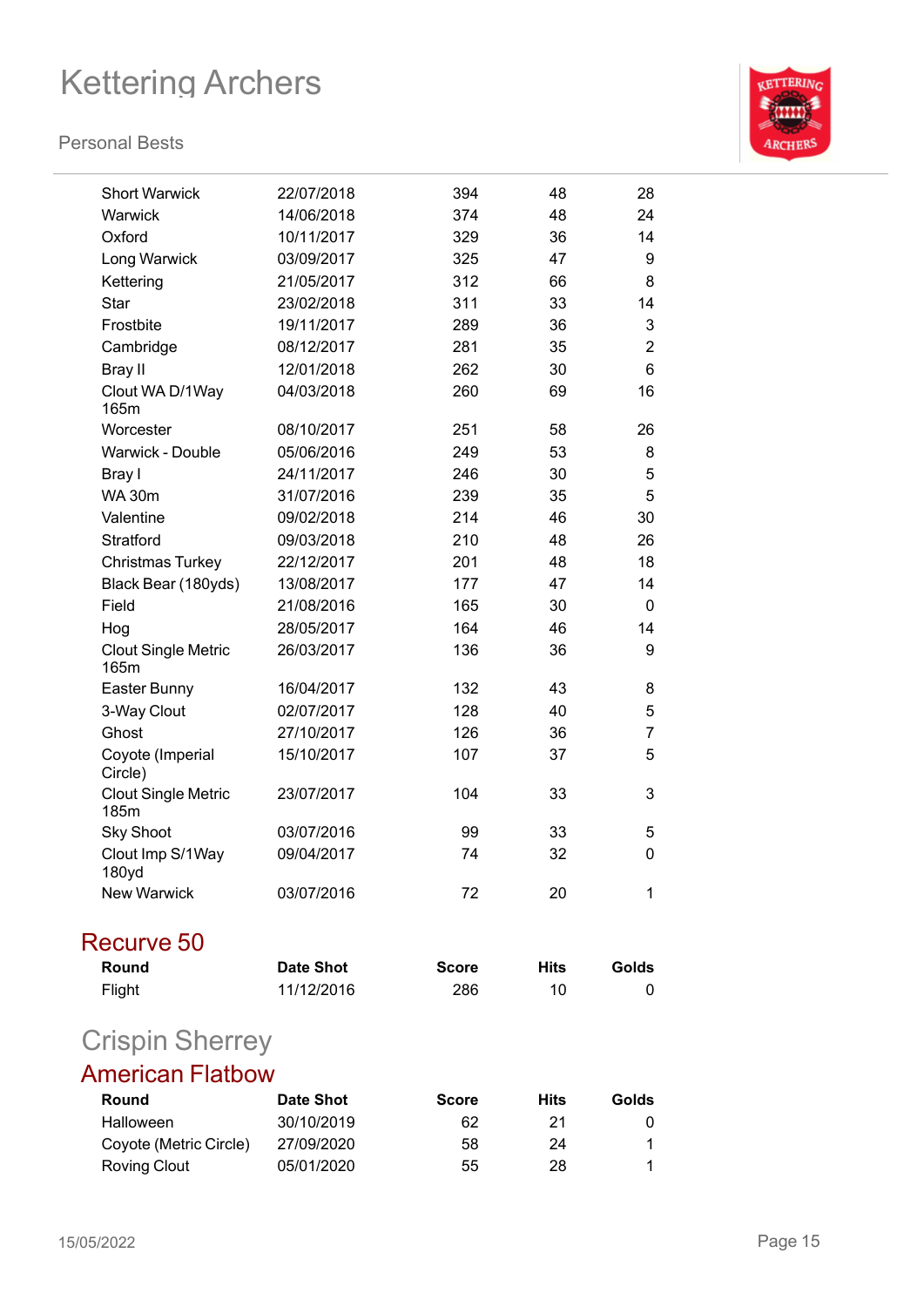**Personal Bests**



| Round                                         | <b>Date Shot</b> | <b>Score</b> | <b>Hits</b> | Golds          |
|-----------------------------------------------|------------------|--------------|-------------|----------------|
| Clout Imp D/1way<br>120yd                     | 03/02/2019       | 6            | 6           | 0              |
| Longbow                                       |                  |              |             |                |
| Round                                         | <b>Date Shot</b> | <b>Score</b> | <b>Hits</b> | Golds          |
| Easter Bunny                                  | 16/04/2017       | 147          | 43          | 0              |
| <b>Clout Single Metric</b><br>75 <sub>m</sub> | 02/05/2021       | 77           | 23          | 3              |
| 3-Way Clout                                   | 23/01/2022       | 71           | 26          | $\overline{2}$ |
| Black Bear (100yds)                           | 19/09/2021       | 70           | 23          | $\overline{2}$ |
| <b>Boxing Day Clout</b><br>160yds             | 26/12/2020       | 39           | 21          | $\Omega$       |
| Halloween                                     | 31/10/2020       | 27           | 8           | $\overline{2}$ |
| Clout Imp S/1Way<br>100yds                    | 28/11/2021       | 18           | 8           | $\Omega$       |
| Clout Imp S/1Way<br>80yd                      | 19/01/2020       | 14           | 7           | 0              |
| Cloth of Gold                                 | 25/10/2020       | 2            | 2           | 0              |

### Longbow 35

| Round  | <b>Date Shot</b> | <b>Score</b> | <b>Hits</b> | Golds |
|--------|------------------|--------------|-------------|-------|
| Flight | 13/12/2020       | 108          | 5           |       |

## Daisy-Ann Davis

### Barebow

| Round     | Date Shot  | <b>Score</b> | <b>Hits</b> | Golds |
|-----------|------------|--------------|-------------|-------|
| Darts     | 08/04/2022 | 420          | 24          | 0     |
| Star      | 25/03/2022 | 120          | 13          | 0     |
| Oxford    | 05/11/2021 | 72           | 12          | 0     |
| Snowman   | 03/12/2021 | 59           | 7           | 3     |
| Stratford | 11/03/2022 | 58           | 21          |       |
| Bray II   | 25/02/2022 | 50           | 11          | 0     |
| Worcester | 28/01/2022 | 45           | 20          |       |
| Cambridge | 14/01/2022 | 37           | 9           | 0     |
| Ghost     | 29/10/2021 | 30           | 12          | 0     |
| Bray I    | 19/11/2021 | 30           | 9           |       |

## Daniel Simpson

### Barebow

| Round                                   | Date Shot  | <b>Score</b> | Hits | Golds |
|-----------------------------------------|------------|--------------|------|-------|
| Darts                                   | 08/04/2022 | 340          | 19   |       |
| <b>Short Junior Warwick -</b><br>Double | 26/09/2021 | 326          | 74   |       |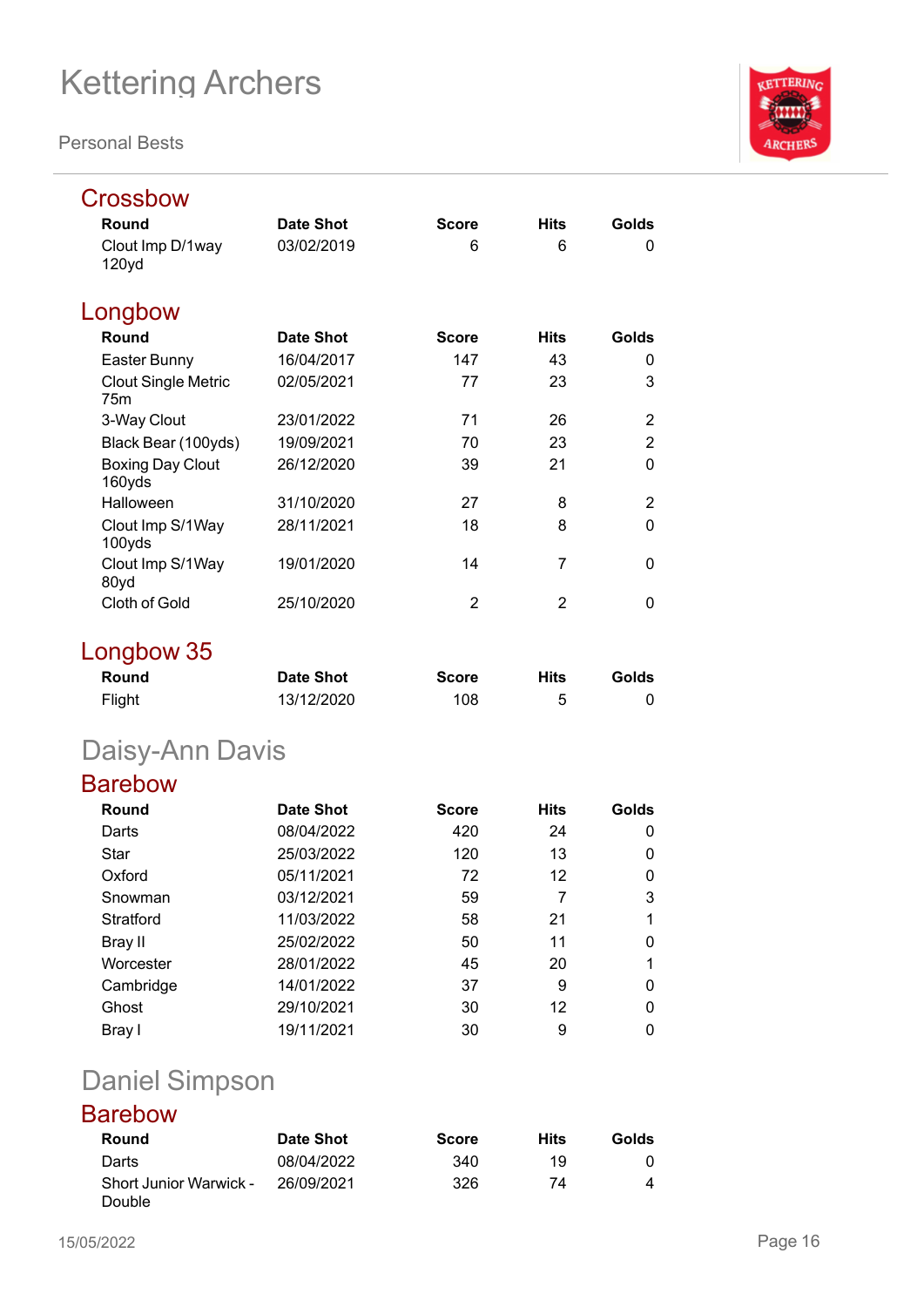#### **Personal Bests**

| Short Metric III            | 10/10/2021 | 258 | 42 | 4 |
|-----------------------------|------------|-----|----|---|
| <b>Short Junior Warwick</b> | 26/09/2021 | 191 | 39 | 4 |
| Valentine                   | 11/02/2022 | 103 | 32 | 3 |
| Bray II                     | 25/02/2022 | 81  | 18 |   |
| Cambridge                   | 14/01/2022 | 79  | 14 | 0 |
| Worcester                   | 28/01/2022 | 56  | 27 |   |
| Stratford                   | 11/03/2022 | 52  | 18 | 2 |
|                             |            |     |    |   |

## David Burnett

### American Flatbow

| <b>Round</b>     | <b>Date Shot</b> | <b>Score</b> | Hits | Golds |
|------------------|------------------|--------------|------|-------|
| Christmas Turkey | 22/12/2017       | 88           | 40   |       |
| Roving Clout     | 05/01/2020       | 73           | 21   |       |
| 3-Way Clout      | 16/12/2018       | 68           | 19   | 4     |

### Korean Horse Bow

| Round                             | <b>Date Shot</b> | <b>Score</b> | <b>Hits</b> | Golds |
|-----------------------------------|------------------|--------------|-------------|-------|
| Easter Bunny                      | 27/03/2016       | 101          | 35          | 5     |
| Halloween                         | 30/10/2018       | 83           | 27          | 5     |
| <b>Boxing Day Clout</b><br>160yds | 26/12/2013       | 71           | 25          | 2     |
| Bray I - Double                   | 23/11/2018       | 50           | 12          |       |
| Bray I                            | 23/11/2018       | 25           | 6           | 0     |
| Valentine 120                     | 14/02/2016       | 22           | 18          |       |

### Longbow

| Round                               | <b>Date Shot</b> | <b>Score</b> | <b>Hits</b> | Golds |
|-------------------------------------|------------------|--------------|-------------|-------|
| Pope-Young                          | 15/11/2015       | 328          | 62          | 3     |
| Clout WA D/1Way<br>165m             | 22/07/2018       | 248          | 72          | 16    |
| Clout WA D/1Way<br>185 <sub>m</sub> | 07/10/2018       | 189          | 65          | 6     |
| Easter Bunny                        | 08/04/2012       | 173          | 48          | 12    |
| <b>Flight Military Arrow</b>        | 14/12/2014       | 162          | 16          | 0     |
| Hog                                 | 30/08/2020       | 157          | 46          | 8     |
| Black Bear (180yds)                 | 24/06/2012       | 139          | 44          | 5     |
| <b>Clout Single Metric</b><br>165m  | 22/07/2018       | 129          | 36          | 9     |
| Coyote (Metric Circle)              | 02/02/2014       | 118          | 36          | 7     |
| <b>Boxing Day Clout</b><br>160yds   | 26/12/2017       | 118          | 39          | 3     |
| <b>Roving Clout</b>                 | 07/01/2018       | 105          | 33          | 6     |
| Star                                | 14/03/2014       | 103          | 17          | 0     |
| <b>Clout Single Metric</b><br>185m  | 07/10/2018       | 101          | 33          | 5     |
| Sky Shoot                           | 30/08/2015       | 96           | 29          | 7     |
| Christmas Turkey                    | 20/12/2013       | 86           | 41          | 0     |

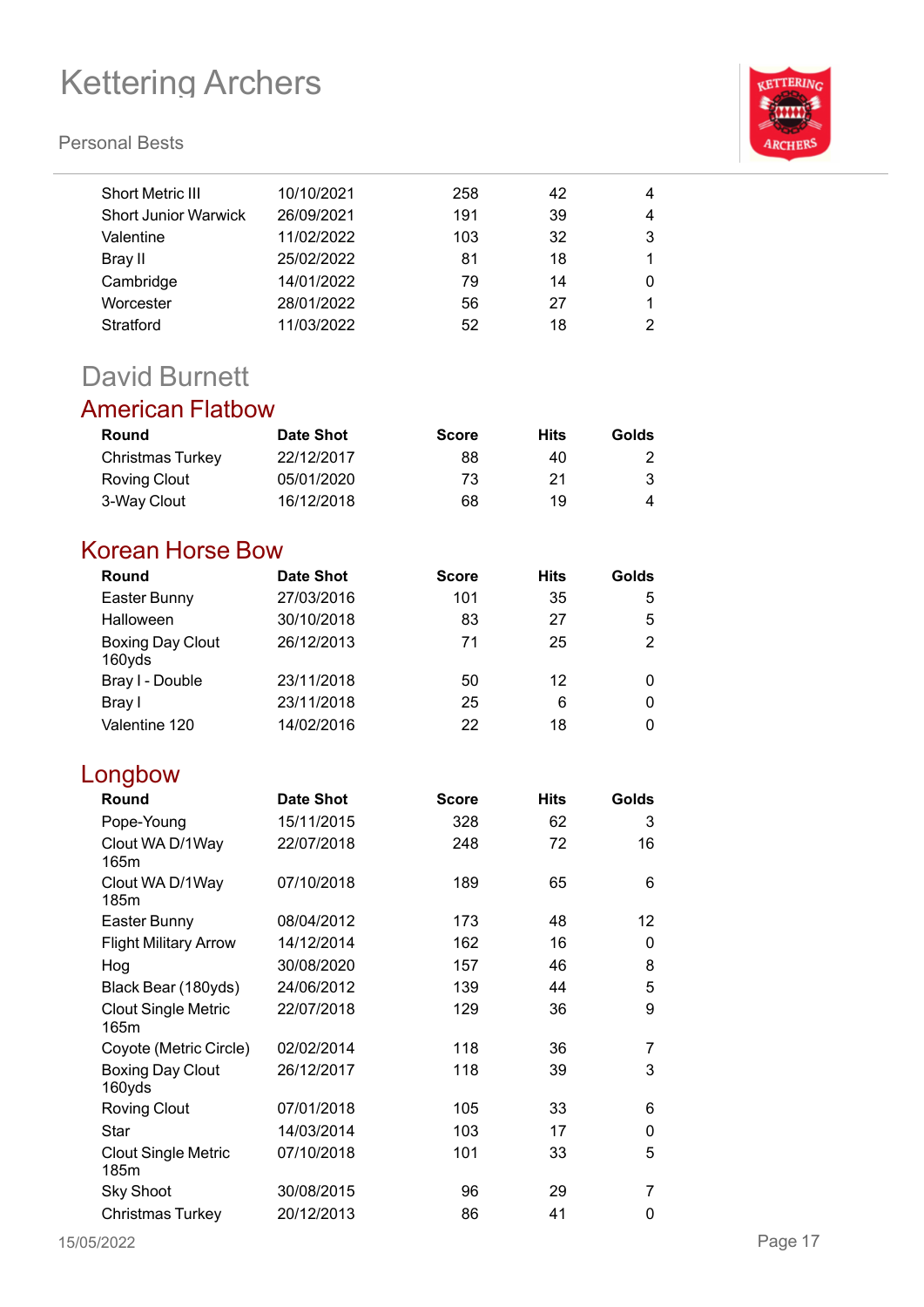

| Clout Imp D/1Way<br>180yd          | 27/05/2018               | 83           | 43          | 0              |
|------------------------------------|--------------------------|--------------|-------------|----------------|
| Midsummer                          | 23/06/2017               | 82           | 22          | $\Omega$       |
| Clout Imp D/2Way<br>180yd          | 03/06/2018               | 81           | 39          | 0              |
| Halloween                          | 30/10/2017               | 77           | 29          | 3              |
| <b>WA 720</b>                      | 17/05/2009               | 76           | 15          | 0              |
| 3-Way Clout                        | 23/01/2022               | 75           | 30          | 5              |
| St George                          | 21/04/2013               | 70           | 21          | 0              |
| <b>Short Warwick</b>               | 11/08/2013               | 62           | 22          | 0              |
| Cambridge                          | 06/12/2013               | 61           | 15          | 0              |
| Warwick                            | 05/07/2009               | 54           | 16          | 0              |
| Clout Imp S/1Way<br>180yd          | 27/05/2018               | 49           | 26          | 0              |
| Kettering                          | 16/06/2013               | 42           | 10          | 0              |
| Clout Imp S/2Way<br>180yd          | 03/06/2018               | 41           | 19          | 0              |
| Valentine 120                      | 17/02/2013               | 38           | 34          | 0              |
| Cloth of Gold                      | 29/10/2017               | 31           | 23          | $\overline{2}$ |
| Shield Wall                        | 01/08/2021               | 27           | 9           | 0              |
| <b>Agincourt Volley</b>            | 29/10/2017               | 11           | 3           | 1              |
| New Year Volley                    | 02/01/2022               | 10           | 4           | 0              |
|                                    |                          |              |             |                |
|                                    |                          |              |             |                |
| Longbow U/L                        |                          |              |             |                |
| Round                              | <b>Date Shot</b>         | Score        | <b>Hits</b> | Golds          |
| Flight                             | 24/12/2017               | 261          | 15          | 0              |
| Recurve U/L                        |                          |              |             |                |
| Round                              | <b>Date Shot</b>         | <b>Score</b> | <b>Hits</b> | Golds          |
| Flight                             | 13/12/2020               | 270          | 22          | 0              |
| <b>David Doyle</b>                 |                          |              |             |                |
|                                    |                          |              |             |                |
| Longbow<br>Round                   | <b>Date Shot</b>         | <b>Score</b> | <b>Hits</b> | Golds          |
| <b>Boxing Day Clout</b><br>160yds  | 27/12/2018               | 134          | 41          | 7              |
| Snowman                            | 17/01/2020               | 119          | 18          | 0              |
| Clout WA D/1way<br>110m            | 04/11/2018               | 119          | 46          | 4              |
| Black Bear (180yds)                | 19/09/2021               | 95           | 37          | 4              |
| 3-Way Clout                        | 06/06/2021               | 74           | 25          | 0              |
| <b>Clout Single Metric</b><br>125m | 04/11/2018               | 71           | 28          | 1              |
| Easter Bunny                       | 04/04/2021               | 68           | 29          | 1              |
| Halloween<br><b>Roving Clout</b>   | 30/10/2018<br>05/01/2020 | 67<br>58     | 23<br>23    | 4<br>1         |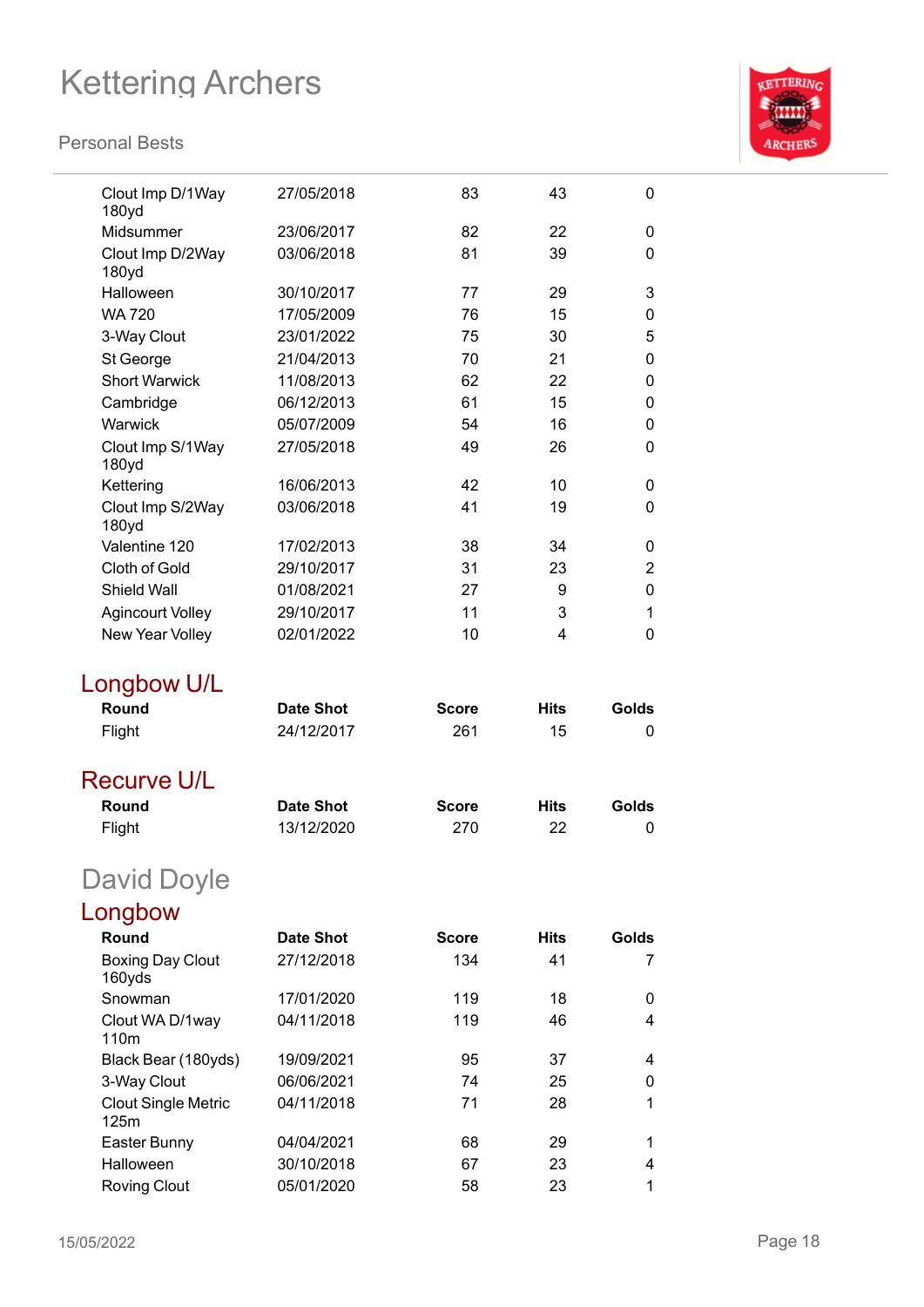#### **Personal Bests**



| <b>Clout Single Metric</b><br>165m | 02/05/2021 | 51 | 19 |   |
|------------------------------------|------------|----|----|---|
| Clout WA D/1Way<br>165m            | 07/04/2019 | 34 | 25 | 0 |
| Ghost                              | 26/10/2018 | 28 | 16 |   |
| Valentine 120                      | 17/02/2019 | 23 | 19 | 0 |
| Cloth of Gold                      | 27/10/2019 | 19 | 19 | 0 |
|                                    |            |    |    |   |

### Derek Bett

### American Flatbow

| Round                   | <b>Date Shot</b> | <b>Score</b> | <b>Hits</b> | Golds |
|-------------------------|------------------|--------------|-------------|-------|
| Pope-Young              | 28/10/2012       | 401          | 69          | 0     |
| Easter Bunny            | 25/04/2011       | 101          | 30          | 9     |
| Safari                  | 18/07/2021       | 93           | 57          |       |
| Coyote (Metric Circle)  | 18/01/2015       | 89           | 27          | 4     |
| 3-Way Clout             | 17/04/2011       | 75           | 20          | 6     |
| Cloth of Gold           | 24/10/2021       | 44           | 24          | 2     |
| <b>Agincourt Volley</b> | 24/10/2021       | 11           | 3           |       |

### American Flatbow U/L

| Round  | <b>Date Shot</b> | <b>Score</b> | Hits | Golds |
|--------|------------------|--------------|------|-------|
| Flight | 16/12/2007       | 298          |      |       |

### Barebow

| Round                  | Date Shot  | <b>Score</b> | <b>Hits</b> | Golds |
|------------------------|------------|--------------|-------------|-------|
| York - Double          | 12/06/2016 | 1860         | 284         | 80    |
| Metric I               | 19/05/2019 | 1135         | 144         | 0     |
| <b>WA 1440 Gents</b>   | 13/05/2019 | 1106         | 0           | 18    |
| Portsmouth - Double    | 04/12/2016 | 1092         | 120         | 47    |
| <b>FITA Gents</b>      | 03/08/2014 | 1052         | 142         | 12    |
| WA 720 - Double        | 16/09/2012 | 1048         | 0           | 10    |
| Hereford               | 14/07/2013 | 1024         | 144         | 45    |
| FITA 70m Double        | 29/06/2014 | 1020         | 0           | 8     |
| Long National - Double | 12/08/2012 | 997          | 71          | 20    |
| WA 18m - Double        | 31/01/2010 | 975          | 0           | 0     |
| York                   | 18/09/2016 | 951          | 143         | 51    |
| Darts                  | 25/03/2011 | 886          | 36          | 0     |
| Windsor                | 06/10/2013 | 870          | 108         | 61    |
| Short Warwick -        | 26/09/2021 | 802          | 96          | 68    |
| Double                 |            |              |             |       |
| Albion                 | 21/09/2008 | 777          | 107         | 40    |
| Western                | 29/08/2021 | 746          | 96          | 49    |
| American               | 20/05/2012 | 742          | 90          | 57    |
| Warwick - Double       | 18/11/2012 | 731          | 95          | 46    |
| <b>St Nicholas</b>     | 22/12/2013 | 702          | 84          | 60    |
| St George              | 08/05/2022 | 692          | 104         | 26    |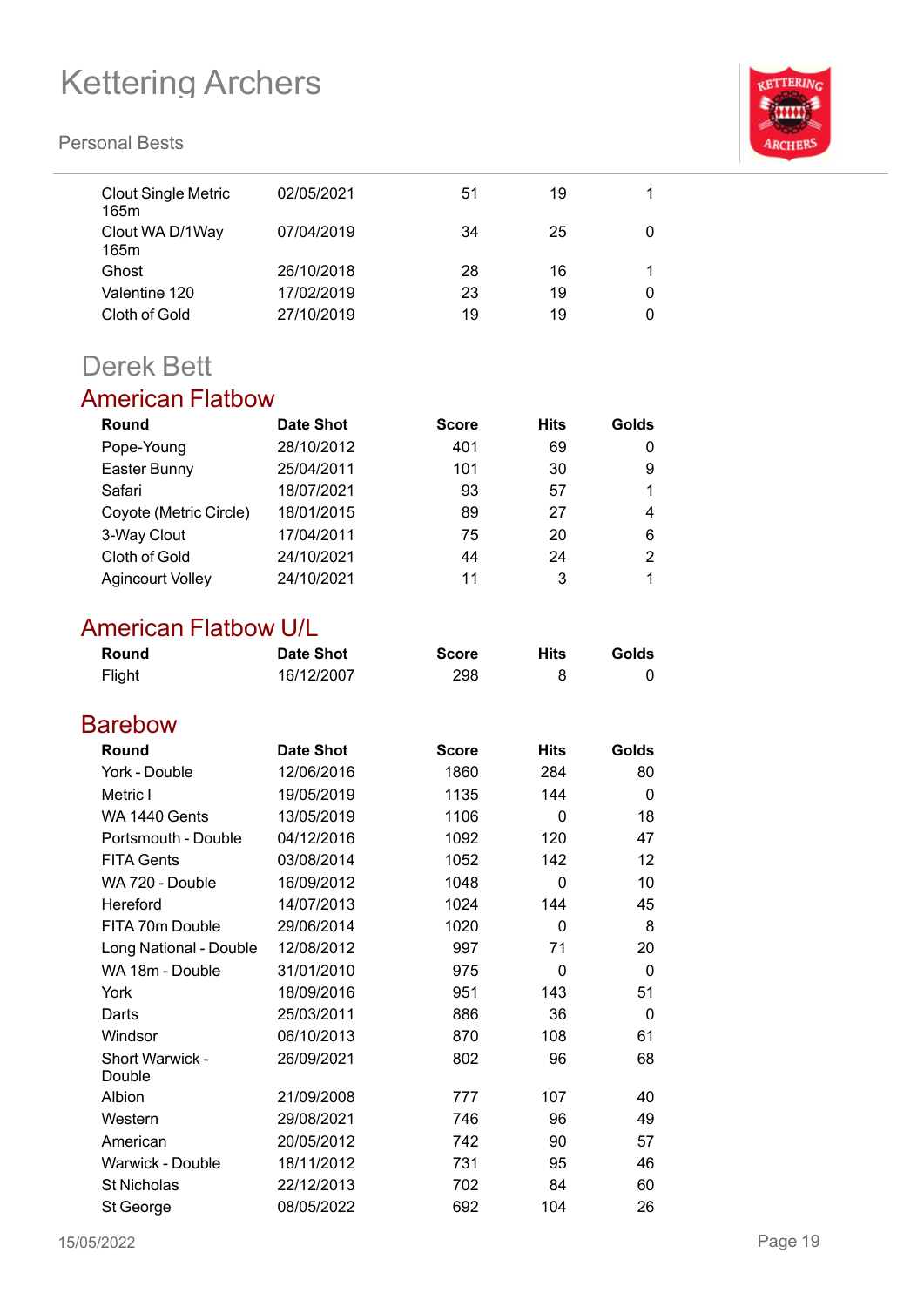

| Long Warwick - Double              | 28/09/2014 | 691 | 95 | 40             |
|------------------------------------|------------|-----|----|----------------|
| <b>FITA 900</b>                    | 30/06/2013 | 672 | 90 | 5              |
| Stafford                           | 16/12/2018 | 627 | 72 | 19             |
| WA 30m - Double                    | 31/07/2016 | 611 | 72 | 18             |
| Frostbite - Double                 | 07/11/2021 | 596 | 72 | 9              |
| <b>Short National</b>              | 15/08/2021 | 588 | 72 | 43             |
| Short Metric I                     | 02/09/2012 | 578 | 72 | 8              |
| National                           | 22/05/2016 | 562 | 72 | 39             |
| Portsmouth                         | 09/11/2019 | 560 | 60 | 54             |
| Bray I - Double                    | 15/11/2013 | 536 | 60 | 22             |
| <b>WA 720</b>                      | 16/09/2012 | 531 | 0  | 0              |
| FITA 70m                           | 29/06/2014 | 524 | 0  | $\overline{7}$ |
| <b>WA 18m</b>                      | 08/12/2013 | 521 | 60 | 12             |
| Vegas (Triple Face)                | 30/12/2018 | 505 | 59 | 0              |
| Long National                      | 12/08/2012 | 500 | 72 | 22             |
| Long Metric Gents                  | 14/08/2011 | 499 | 72 | 6              |
| Midsummer                          | 20/06/2021 | 458 | 60 | 26             |
| <b>New National</b>                | 30/01/2022 | 412 | 72 | 13             |
| <b>Short Warwick</b>               | 26/09/2021 | 402 | 48 | 34             |
| Warwick                            | 30/03/2014 | 380 | 48 | 26             |
| Pope-Young                         | 24/08/2008 | 360 | 59 | 3              |
| Long Warwick                       | 28/09/2014 | 349 | 47 | 22             |
| 2-Way Warwick                      | 24/04/2011 | 342 | 48 | 13             |
| Kettering                          | 24/04/2022 | 336 | 64 | $\overline{7}$ |
| Oxford                             | 01/11/2013 | 336 | 36 | 16             |
| London                             | 09/01/2009 | 325 | 36 | 12             |
| Coventry                           | 06/03/2009 | 322 | 36 | 15             |
| Frostbite                          | 25/11/2018 | 312 | 36 | 6              |
| Sunstroke                          | 22/07/2012 | 308 | 36 | 28             |
| <b>WA 30m</b>                      | 31/07/2016 | 296 | 36 | 8              |
| Cambridge                          | 09/12/2011 | 279 | 31 | 8              |
| New Warwick                        | 03/07/2016 | 268 | 48 | $\overline{7}$ |
| Bray II                            | 27/02/2015 | 267 | 30 | 10             |
| Bray I                             | 15/11/2013 | 264 | 30 | 11             |
| Worcester                          | 21/01/2011 | 227 | 60 | 12             |
| Christmas Turkey                   | 21/12/2012 | 204 | 48 | 22             |
| Stratford                          | 13/03/2015 | 204 | 48 | 20             |
| Star                               | 15/03/2013 | 199 | 26 | 8              |
| Coyote (Metric Circle)             | 23/05/2021 | 195 | 48 | 11             |
| Field                              | 27/05/2012 | 177 | 28 | 3              |
| Hog                                | 29/05/2016 | 164 | 48 | 10             |
| Black Bear (180yds)                | 29/09/2013 | 160 | 47 | 9              |
| Ghost                              | 25/10/2013 | 151 | 36 | 17             |
| <b>Clout Single Metric</b><br>165m | 02/05/2021 | 109 | 34 | 4              |
| Safari                             | 03/06/2018 | 101 | 48 | 0              |
| <b>Sky Shoot</b>                   | 08/06/2014 | 67  | 27 | 0              |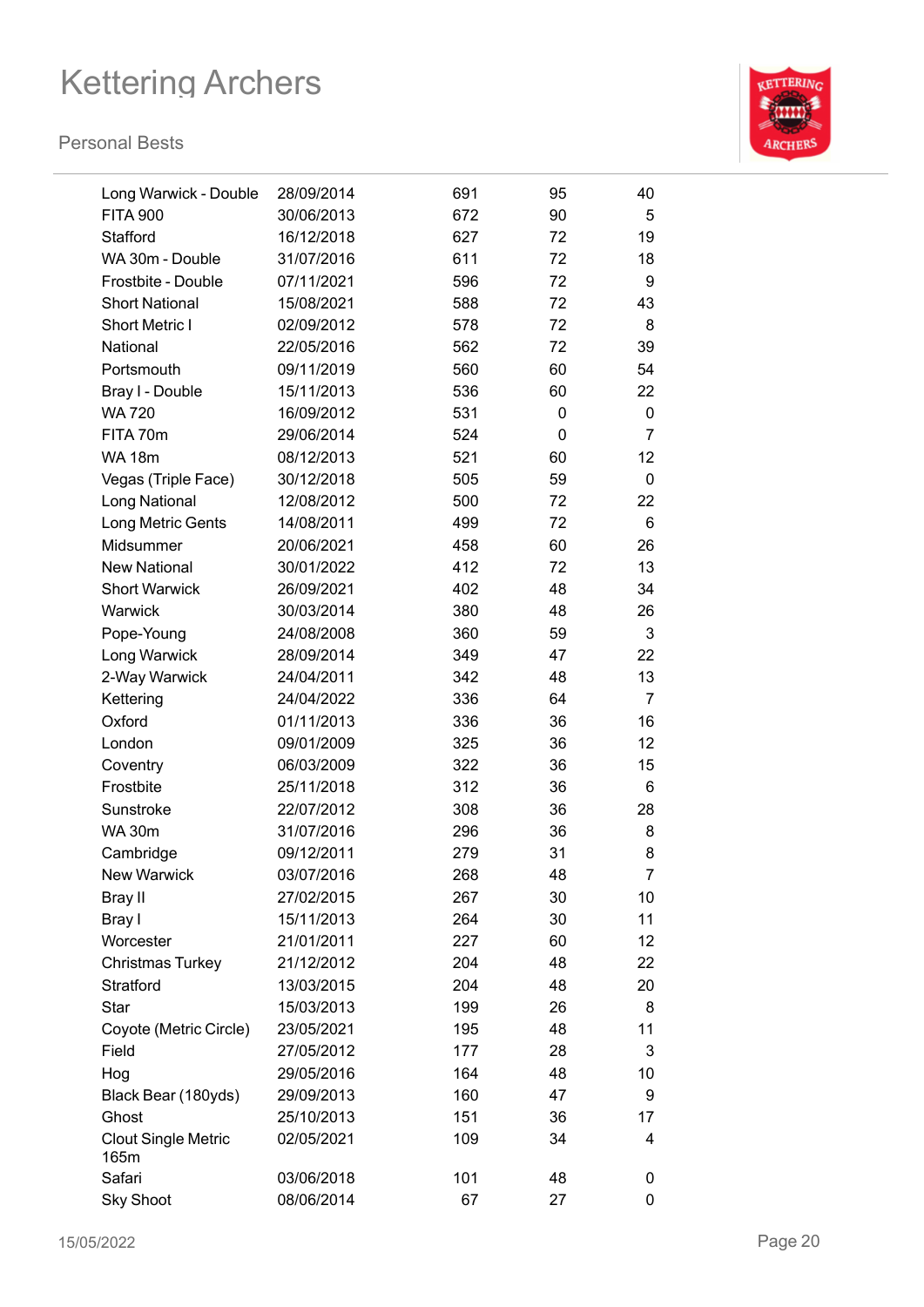#### **Personal Bests**



| Valentine 120      | 15/02/2009 | 66           | 18          | 1     |
|--------------------|------------|--------------|-------------|-------|
| Longbow            |            |              |             |       |
| Round              | Date Shot  | <b>Score</b> | <b>Hits</b> | Golds |
| Long National      | 23/05/2010 | 226          | 48          | 3     |
| Field              | 25/08/2019 | 164          | 32          | 1     |
| 3-Way Clout        | 06/06/2021 | 88           | 31          | 3     |
| <b>WA 720</b>      | 20/07/2008 | 87           | 23          | 0     |
|                    |            |              |             |       |
| Recurve            |            |              |             |       |
| Round              | Date Shot  | <b>Score</b> | <b>Hits</b> | Golds |
| London             | 16/01/2015 | 306          | 34          | 8     |
| Easter Bunny       | 13/04/2009 | 142          | 47          | 9     |
| <b>Sky Shoot</b>   | 15/06/2008 | 124          | 37          | 7     |
| Ghost              | 29/10/2010 | 121          | 35          | 10    |
|                    |            |              |             |       |
| <b>Traditional</b> |            |              |             |       |
| Round              | Date Shot  | <b>Score</b> | <b>Hits</b> | Golds |
| Wolf               | 12/09/2021 | 135          | 40          | 8     |
| Derek Dunkley      |            |              |             |       |

### **Compound**

| Round                   | Date Shot  | <b>Score</b> | <b>Hits</b> | Golds |
|-------------------------|------------|--------------|-------------|-------|
| London                  | 15/01/2016 | 319          | 36          | 6     |
| Oxford                  | 07/11/2014 | 303          | 36          | 2     |
| Worcester               | 28/01/2022 | 271          | 58          | 42    |
| Snowman                 | 03/12/2021 | 270          | 29          | 12    |
| Star                    | 25/03/2022 | 266          | 28          | 16    |
| Bray II                 | 28/02/2016 | 257          | 30          | 5     |
| Stratford               | 11/03/2022 | 214          | 48          | 26    |
| Valentine               | 11/02/2022 | 199          | 41          | 35    |
| <b>Christmas Turkey</b> | 17/12/2021 | 197          | 45          | 25    |
| Ghost                   | 29/10/2021 | 155          | 36          | 16    |

### **Recurve**

| Round                | <b>Date Shot</b> | <b>Score</b> | <b>Hits</b> | Golds |
|----------------------|------------------|--------------|-------------|-------|
| Oxford               | 19/11/2010       | 264          | 36          | 2     |
| <b>Short Warwick</b> | 11/08/2013       | 262          | 46          | 8     |
| London               | 14/01/2011       | 261          | 36          | 4     |
| Cambridge            | 26/11/2010       | 237          | 35          | 0     |
| Star                 | 08/04/2011       | 198          | 25          | 4     |
| Bray I               | 25/11/2011       | 195          | 30          | 1     |
| Valentine            | 11/02/2011       | 190          | 43          | 25    |
| Bray II              | 25/02/2011       | 189          | 30          | 1     |
| Stafford             | 11/03/2011       | 164          | 47          | 10    |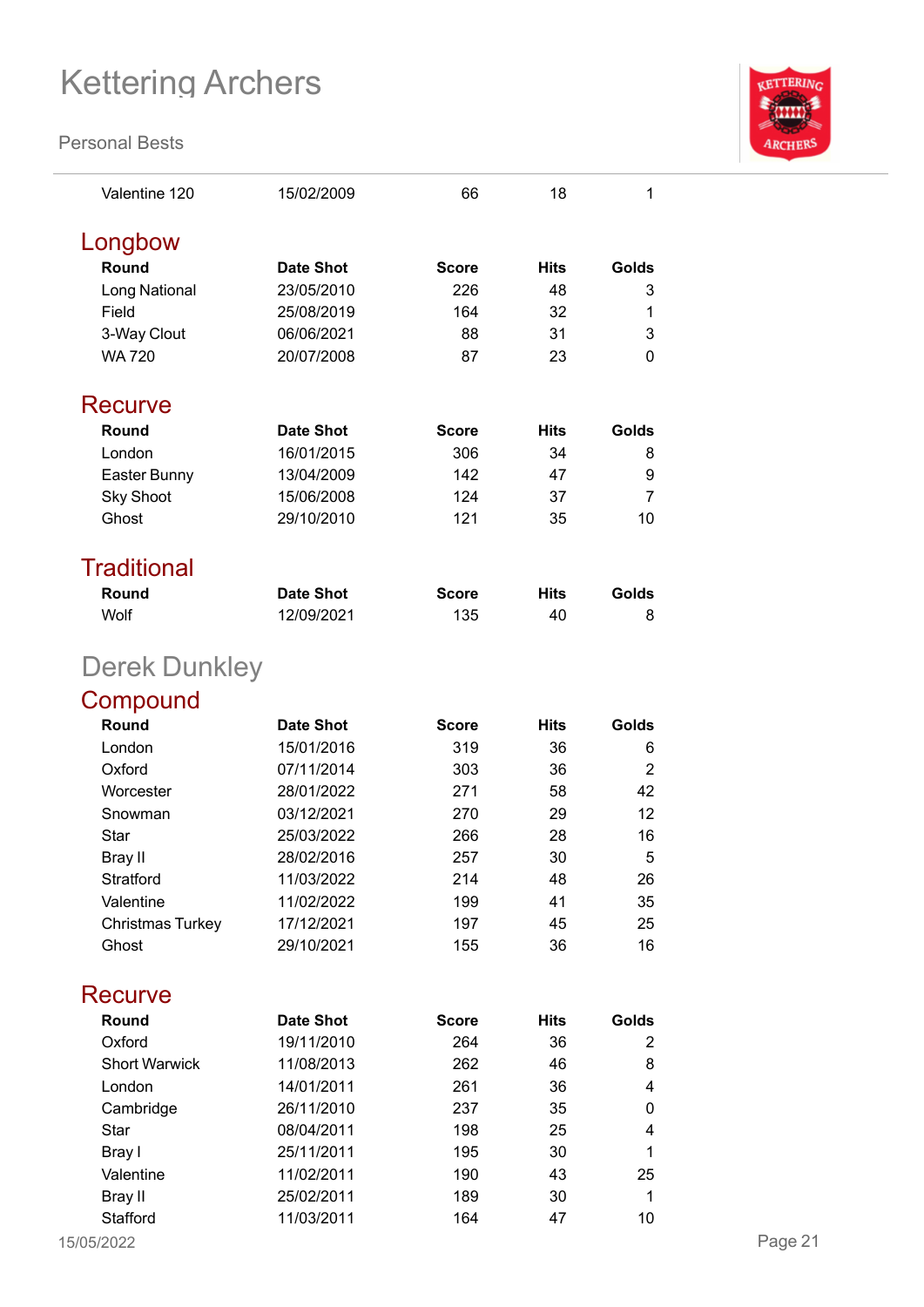**Personal Bests**



| ersonal Bests         |                  |              |             |                |
|-----------------------|------------------|--------------|-------------|----------------|
| Christmas Turkey      | 23/12/2011       | 161          | 47          | 6              |
| <b>Dominic Wilks</b>  |                  |              |             |                |
| Barebow               |                  |              |             |                |
| Round                 | <b>Date Shot</b> | <b>Score</b> | <b>Hits</b> | Golds          |
| National - Double     | 18/08/2019       | 765          | 139         | 16             |
| <b>St Nicholas</b>    | 19/12/2021       | 654          | 84          | 48             |
| American              | 05/09/2021       | 606          | 90          | 26             |
| National - Triple     | 29/06/2019       | 592          | 128         | 18             |
| Western               | 29/08/2021       | 574          | 96          | 17             |
| <b>WA 50m</b>         | 26/09/2021       | 529          | 4           | 0              |
| Frostbite - Double    | 07/11/2021       | 526          | 72          | 4              |
| <b>Short National</b> | 16/08/2020       | 496          | 64          | 23             |
| Bray II - Double      | 21/02/2020       | 477          | 60          | $\overline{7}$ |
| National              | 23/08/2020       | 476          | 72          | 21             |
| Darts                 | 08/04/2022       | 454          | 33          | 0              |
| <b>WA 720</b>         | 10/10/2021       | 425          | 66          | $\overline{2}$ |
| Worcester - Double    | 13/10/2019       | 413          | 116         | 18             |
| <b>Short Metric I</b> | 20/03/2022       | 406          | 71          | 1              |
| Bray I - Double       | 22/11/2019       | 371          | 60          | $\overline{2}$ |
| Portsmouth            | 18/01/2019       | 369          | 58          | 7              |
| Pope-Young            | 15/05/2022       | 314          | 56          | $\overline{2}$ |
| Oxford                | 05/11/2021       | 312          | 36          | 7              |
| Warwick               | 06/06/2021       | 302          | 48          | 9              |
| <b>Star</b>           | 25/03/2022       | 280          | 31          | 13             |
| Frostbite             | 07/11/2021       | 272          | 36          | $\overline{2}$ |
| Worcester             | 28/01/2022       | 266          | 60          | 29             |
| Snowman               | 17/01/2020       | 259          | 32          | $\overline{7}$ |
| Cambridge             | 06/12/2019       | 253          | 33          | 2              |
| Midsummer             | 21/06/2019       | 243          | 51          | 8              |
| <b>Bray II</b>        | 21/02/2020       | 241          | 30          | 5              |
| Vegas (Triple Face)   | 12/04/2019       | 240          | 36          | 1              |
| Long Warwick          | 01/05/2022       | 237          | 45          | 4              |
| Bray I                | 19/11/2021       | 223          | 30          | 0              |
| Valentine             | 14/02/2020       | 204          | 47          | 23             |
| Stratford             | 06/03/2020       | 188          | 48          | 13             |
| Field                 | 21/11/2021       | 180          | 43          | 1              |

Christmas Turkey 17/12/2021 180 48 6 Safari 18/07/2021 154 56 4 Ghost 29/10/2021 146 34 12 Easter Bunny 17/04/2022 140 41 6 New National 30/01/2022 137 41 1 Hog 26/05/2019 136 37 12 Kettering 16/05/2021 134 40 2

21/07/2019 73 27 3

165m

Clout Single Metric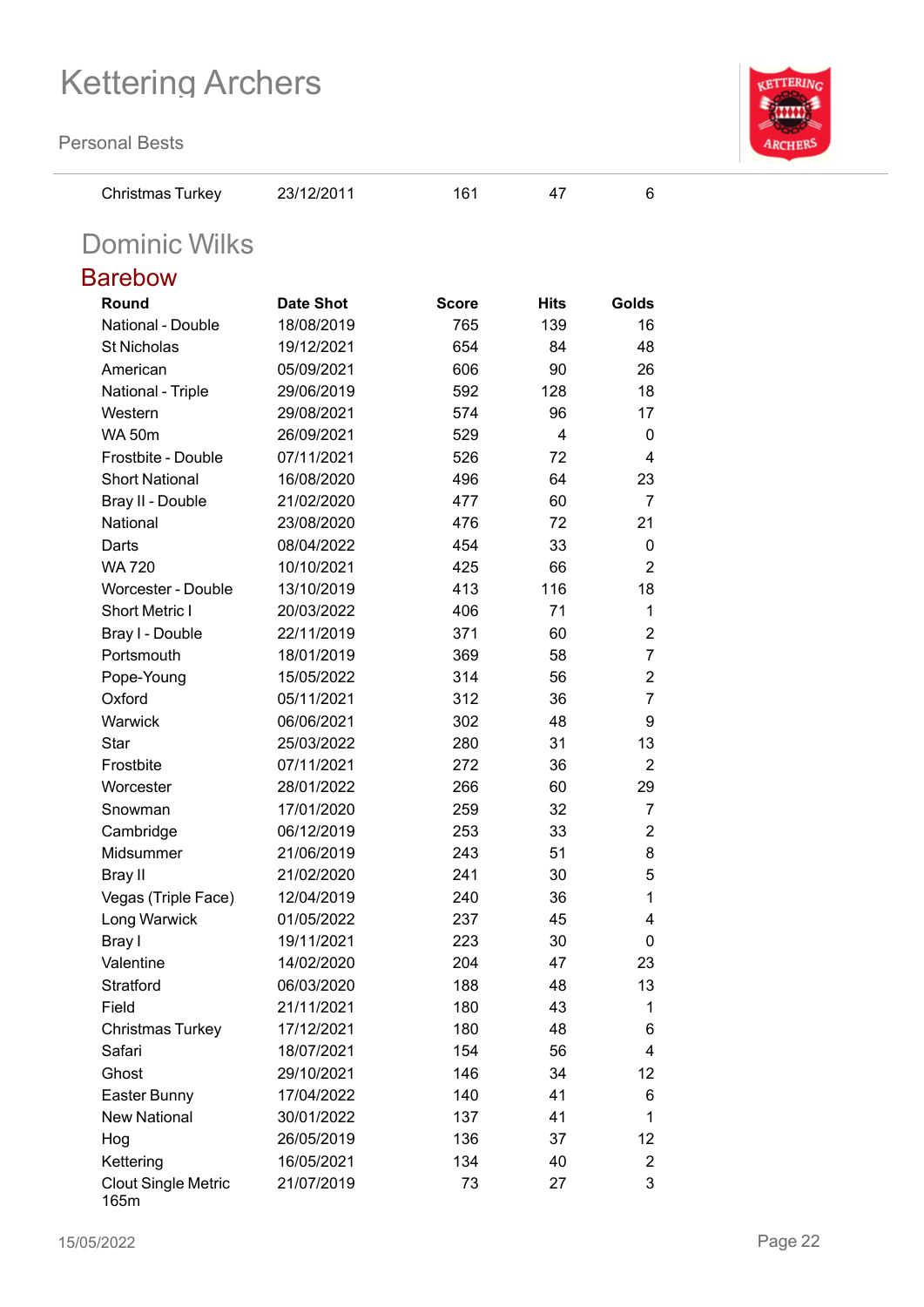#### **Personal Bests**



| <b>Roving Clout</b>                | 02/01/2022       | 66             | 24          | 0              |
|------------------------------------|------------------|----------------|-------------|----------------|
| Valentine 120                      | 17/02/2019       | 58             | 30          | 0              |
| <b>Cloth of Gold</b>               | 24/10/2021       | 32             | 4           | 16             |
| Clout Imp S/1Way<br>180yd          | 02/08/2020       | 26             | 13          | 1              |
| Halloween                          | 31/10/2021       | 8              | 4           | 0              |
| <b>Agincourt Volley</b>            | 24/10/2021       | 1              | 1           | 0              |
| <b>Recurve</b>                     |                  |                |             |                |
| Round                              | <b>Date Shot</b> | <b>Score</b>   | <b>Hits</b> | Golds          |
| Oxford                             | 09/11/2018       | 226            | 35          | $\overline{2}$ |
| Recurve 50                         |                  |                |             |                |
| Round                              | <b>Date Shot</b> | <b>Score</b>   | <b>Hits</b> | Golds          |
| Flight                             | 08/12/2019       | 288            | 34          | 0              |
|                                    |                  |                |             |                |
| <b>Recurve U/L</b>                 |                  |                |             |                |
| Round                              | <b>Date Shot</b> | <b>Score</b>   | <b>Hits</b> | Golds          |
| Flight                             | 14/11/2021       | 345            | 33          | 0              |
| <b>Eddie Clarke</b>                |                  |                |             |                |
| Longbow                            |                  |                |             |                |
| Round                              | <b>Date Shot</b> | <b>Score</b>   | <b>Hits</b> | Golds          |
| Easter Bunny                       | 04/04/2021       | 145            | 46          | 7              |
| 3-Way Clout                        | 23/01/2022       | 94             | 36          | 6              |
| Clout WA D/1Way<br>165m            | 28/06/2020       | 82             | 27          | 4              |
| <b>Clout Single Metric</b><br>165m | 02/05/2021       | 73             | 29          | 2              |
| Coyote (Metric Circle)             | 23/05/2021       | 69             | 26          | 3              |
| <b>Roving Clout</b>                | 02/01/2022       | 27             | 12          | 0              |
| Cloth of Gold                      | 25/10/2020       | 26             | 26          | 0              |
| Black Bear (180yds)                | 05/12/2020       | 15             | 10          | 0              |
| Clout Imp S/1Way<br>180yd          | 28/11/2021       | 13             | 8           | 0              |
| <b>Agincourt Volley</b>            | 24/10/2021       | $\overline{7}$ | 3           | 1              |
| Longbow U/L                        |                  |                |             |                |
| Round                              | <b>Date Shot</b> | <b>Score</b>   | <b>Hits</b> | Golds          |
| Flight                             | 13/12/2020       | 185            | 30          | 0              |
|                                    |                  |                |             |                |

## Edward Simpson

| <b>Barebow</b> |                  |              |      |       |
|----------------|------------------|--------------|------|-------|
| Round          | <b>Date Shot</b> | <b>Score</b> | Hits | Golds |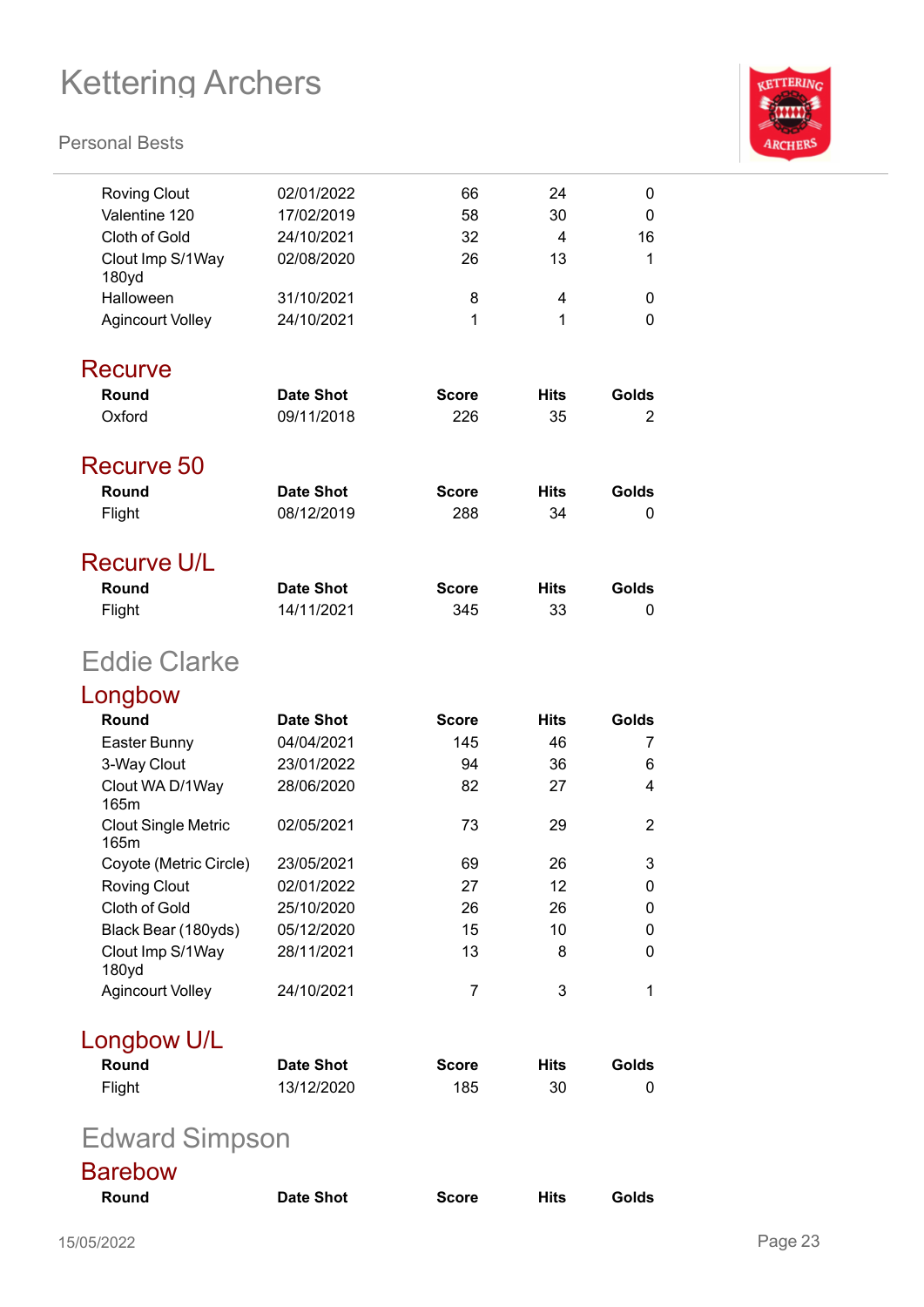**Personal Bests**



WA 720 10/10/2021 107 23 0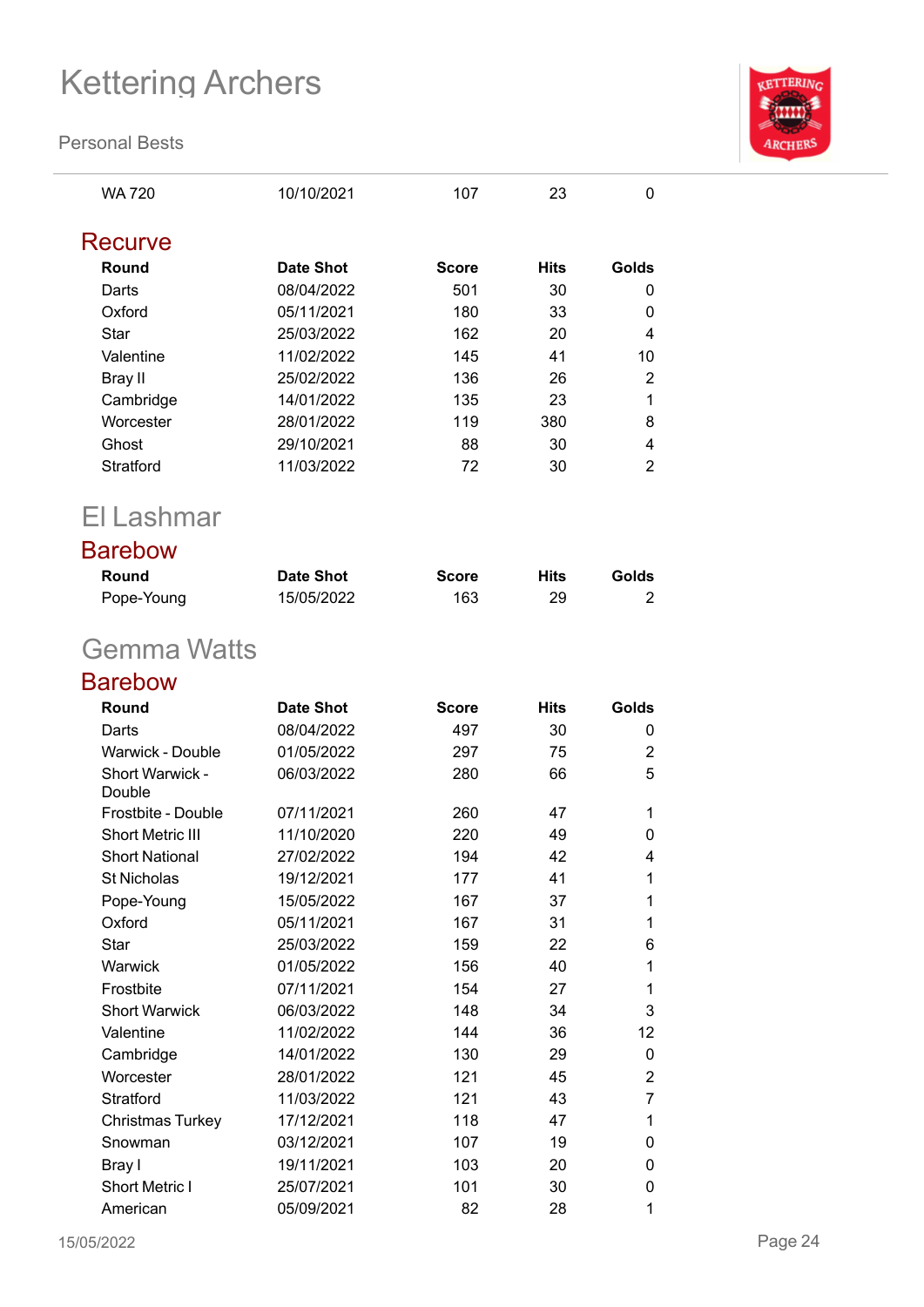#### **Personal Bests**



| Safari                             | 18/07/2021 | 79 | 45 |   |
|------------------------------------|------------|----|----|---|
| Coyote (Metric Circle)             | 23/05/2021 | 77 | 28 | 2 |
| Ghost                              | 29/10/2021 | 74 | 21 | 2 |
| Bray II                            | 25/02/2022 | 66 | 14 | 0 |
| Field                              | 21/11/2021 | 57 | 19 | 0 |
| <b>Roving Clout</b>                | 02/01/2022 | 42 | 15 | 3 |
| Easter Bunny                       | 17/04/2022 | 40 | 16 | 0 |
| Black Bear (140yds)                | 27/03/2022 | 37 | 15 | 0 |
| 3-Way Clout                        | 01/11/2020 | 35 | 17 | 0 |
| National                           | 16/01/2022 | 20 | 4  | 0 |
| Cloth of Gold                      | 25/10/2020 | 18 | 14 | 1 |
| <b>Clout Single Metric</b><br>125m | 18/10/2020 | 17 | 6  |   |
| Kettering                          | 16/05/2021 | 6  | 2  | ŋ |
| WA 720                             | 10/10/2021 | 4  | 2  | ŋ |
|                                    |            |    |    |   |

### Recurve 35

| Round  | <b>Date Shot</b> | <b>Score</b> | <b>Hits</b> | Golds |
|--------|------------------|--------------|-------------|-------|
| Flight | 14/11/2021       | 122          | 4           |       |

## Hannah Hammond

### Barebow

| Round                              | <b>Date Shot</b> | <b>Score</b> | <b>Hits</b> | Golds          |
|------------------------------------|------------------|--------------|-------------|----------------|
| <b>St Nicholas</b>                 | 20/12/2020       | 295          | 59          | 3              |
| Frostbite - Double                 | 06/12/2020       | 266          | 57          | 2              |
| Oxford                             | 03/04/2021       | 170          | 31          | 3              |
| <b>Short Metric I</b>              | 20/03/2022       | 144          | 29          | 0              |
| <b>Star</b>                        | 17/04/2021       | 141          | 28          | 0              |
| Valentine                          | 14/02/2020       | 120          | 34          | 8              |
| Frostbite                          | 06/12/2020       | 114          | 25          | 0              |
| <b>Clout Single Metric</b><br>125m | 18/10/2020       | 111          | 29          | 7              |
| Coyote (Metric Circle)             | 27/09/2020       | 100          | 30          | 5              |
| <b>Boxing Day Clout</b><br>160yds  | 26/12/2020       | 89           | 35          | $\overline{2}$ |
| Ghost                              | 30/10/2020       | 86           | 27          | 4              |
| <b>Short National</b>              | 16/08/2020       | 82           | 22          | 0              |
| Stratford                          | 10/04/2021       | 79           | 29          | $\overline{2}$ |
| Hog                                | 30/08/2020       | 63           | 25          | 3              |
| 3-Way Clout                        | 01/11/2020       | 63           | 23          | 3              |
| National                           | 25/04/2021       | 56           | 14          | 1              |
| Halloween                          | 31/10/2020       | 50           | 16          | 0              |
| Safari                             | 09/08/2020       | 45           | 27          | 0              |
| Cloth of Gold                      | 25/10/2020       | 17           | 13          | 1              |
| <b>Agincourt Volley</b>            | 25/10/2020       | 17           | 4           | 3              |
| Clout Imp S/1WAY<br>140yd          | 02/08/2020       | 13           | 5           | 0              |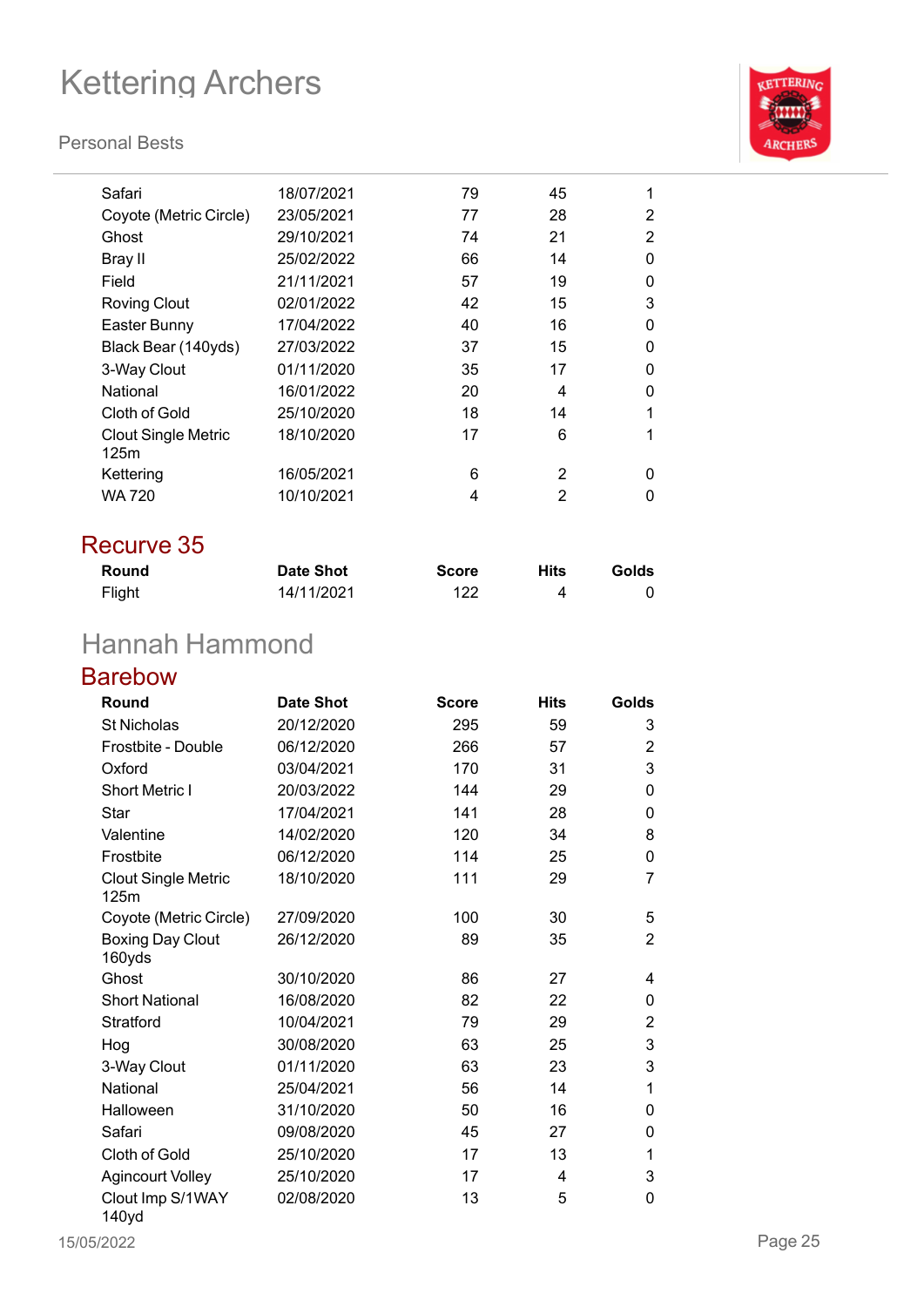**Personal Bests**



#### Longbow **Round Date Shot Score Hits Golds** Clout WA D/1way 125m 03/04/2022 107 43 2 3-Way Clout 06/06/2021 88 33 4 Boxing Day Clout 160yds 26/12/2021 82 31 4 Easter Bunny 17/04/2022 79 30 1 Clout Single Metric 125m 03/04/2022 56 23 1 Roving Clout 02/01/2022 56 23 3 Field 21/11/2021 49 14 0 Halloween 31/10/2021 36 16 0 Coyote (Metric Circle) 23/05/2021 31 15 0 Valentine 120 13/02/2022 26 24 0 Clout Imp S/1WAY 140yd 28/11/2021 15 6 0 New Year Volley 02/01/2022 3 3 0 Recurve 35 **Round Date Shot Score Hits Golds** Flight 13/12/2020 178 0 0 **Traditional Round Date Shot Score Hits Golds** Easter Bunny 04/04/2021 39 15 0 Henry Sherrey Longbow **Round Date Shot Score Hits Golds** Darts 29/03/2019 489 33 0 St Nicholas 09/12/2012 464 78 15 Pope-Young 06/10/2019 355 62 3 Portsmouth 11/11/2012 256 55 3 Flight Standard Arrow 16/12/2012 236 5 0 Oxford 02/11/2012 216 33 5 Flight Military Arrow 20/12/2009 209 24 0 Clout WA D/1Way 165m 03/11/2013 208 67 6 Clout WA D/1Way 185m 07/10/2018 191 66 6 Short Warwick 30/12/2012 185 41 4 London 14/01/2011 184 30 2 St George 21/04/2013 173 39 3

Valentine 13/02/2015 165 43 17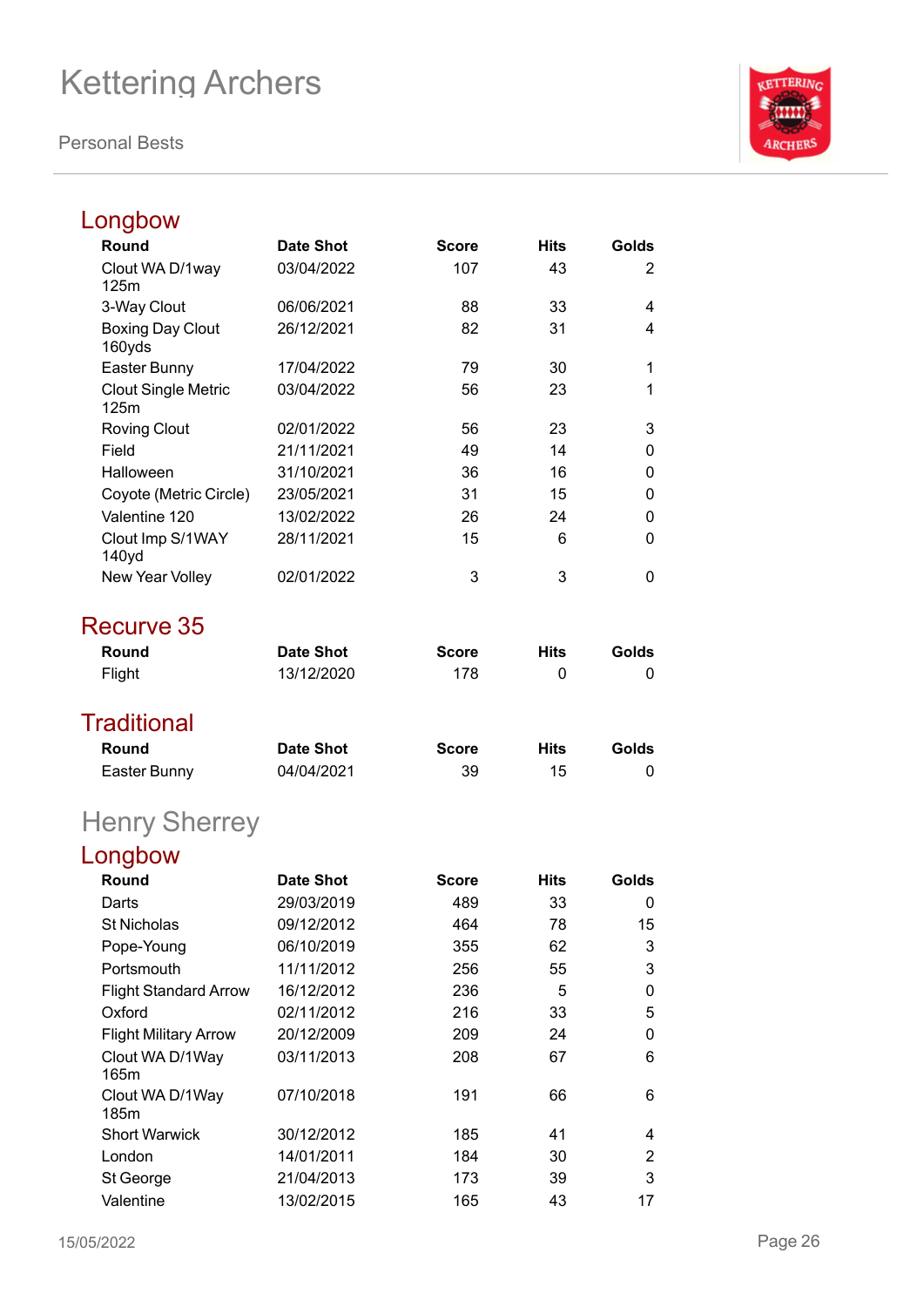#### **Personal Bests**



| Frostbite                          | 21/12/2008 | 159 | 31 | 3              |
|------------------------------------|------------|-----|----|----------------|
| Cambridge                          | 07/03/2008 | 153 | 21 | 1              |
| Warwick                            | 09/06/2013 | 152 | 36 | 4              |
| Worcester                          | 18/01/2008 | 147 | 53 | 6              |
| Easter Bunny                       | 28/03/2013 | 140 | 41 | 3              |
| Midsummer                          | 19/06/2015 | 138 | 26 | 6              |
| Black Bear (180yds)                | 29/09/2013 | 137 | 41 | 9              |
| Christmas Turkey                   | 23/12/2011 | 127 | 48 | $\overline{2}$ |
| <b>Sky Shoot</b>                   | 30/08/2015 | 124 | 37 | 7              |
| National                           | 25/11/2012 | 124 | 28 | 1              |
| <b>Boxing Day Clout</b><br>160yds  | 26/12/2015 | 124 | 43 | 6              |
| <b>Star</b>                        | 15/03/2013 | 114 | 23 | 0              |
| <b>Clout Single Metric</b><br>185m | 07/10/2018 | 111 | 36 | $\overline{4}$ |
| Hog                                | 26/05/2019 | 110 | 40 | 5              |
| Bray II                            | 22/02/2008 | 108 | 23 | 0              |
| <b>Clout Single Metric</b><br>165m | 22/03/2015 | 107 | 35 | 3              |
| York                               | 07/10/2018 | 102 | 32 | 2              |
| Bray I                             | 24/11/2017 | 98  | 19 | 0              |
| 3-Way Clout                        | 23/01/2022 | 85  | 26 | 6              |
| <b>Roving Clout</b>                | 06/01/2019 | 81  | 27 | 4              |
| Bray I - Double                    | 23/11/2018 | 79  | 19 | 0              |
| Long National                      | 06/07/2008 | 74  | 20 | $\overline{2}$ |
| Coyote (Metric Circle)             | 02/02/2014 | 74  | 28 | 3              |
| Halloween                          | 30/10/2018 | 72  | 23 | 4              |
| Clout Imp D/1Way<br>180yd          | 24/05/2015 | 67  | 30 | 1              |
| FITA 70m                           | 12/05/2013 | 67  | 17 | 0              |
| New Western                        | 08/06/2008 | 58  | 16 | 2              |
| <b>Shield Wall</b>                 | 01/08/2021 | 49  | 12 | 0              |
| Long Metric Gents                  | 30/11/2008 | 47  | 13 | 1              |
| Coyote (Imperial<br>Circle)        | 15/10/2017 | 39  | 17 | 1              |
| Clout Imp S/1Way<br>180yd          | 30/08/2015 | 38  | 18 | 0              |
| Cloth of Gold                      | 27/10/2019 | 36  | 28 | $\overline{2}$ |
| Ghost                              | 30/10/2020 | 32  | 17 | 0              |
| Valentine 120                      | 17/02/2013 | 30  | 20 | 0              |
| Kettering                          | 16/06/2013 | 29  | 9  | 0              |
| <b>Agincourt Volley</b>            | 29/10/2017 | 15  | 6  | 1              |
| New Year Volley                    | 07/01/2018 | 8   | 3  | 0              |
|                                    |            |     |    |                |

## Longbow U/L

| <b>Round</b> | Date Shot  | <b>Score</b> | <b>Hits</b> | Golds |
|--------------|------------|--------------|-------------|-------|
| Flight       | 08/12/2013 | 284          |             |       |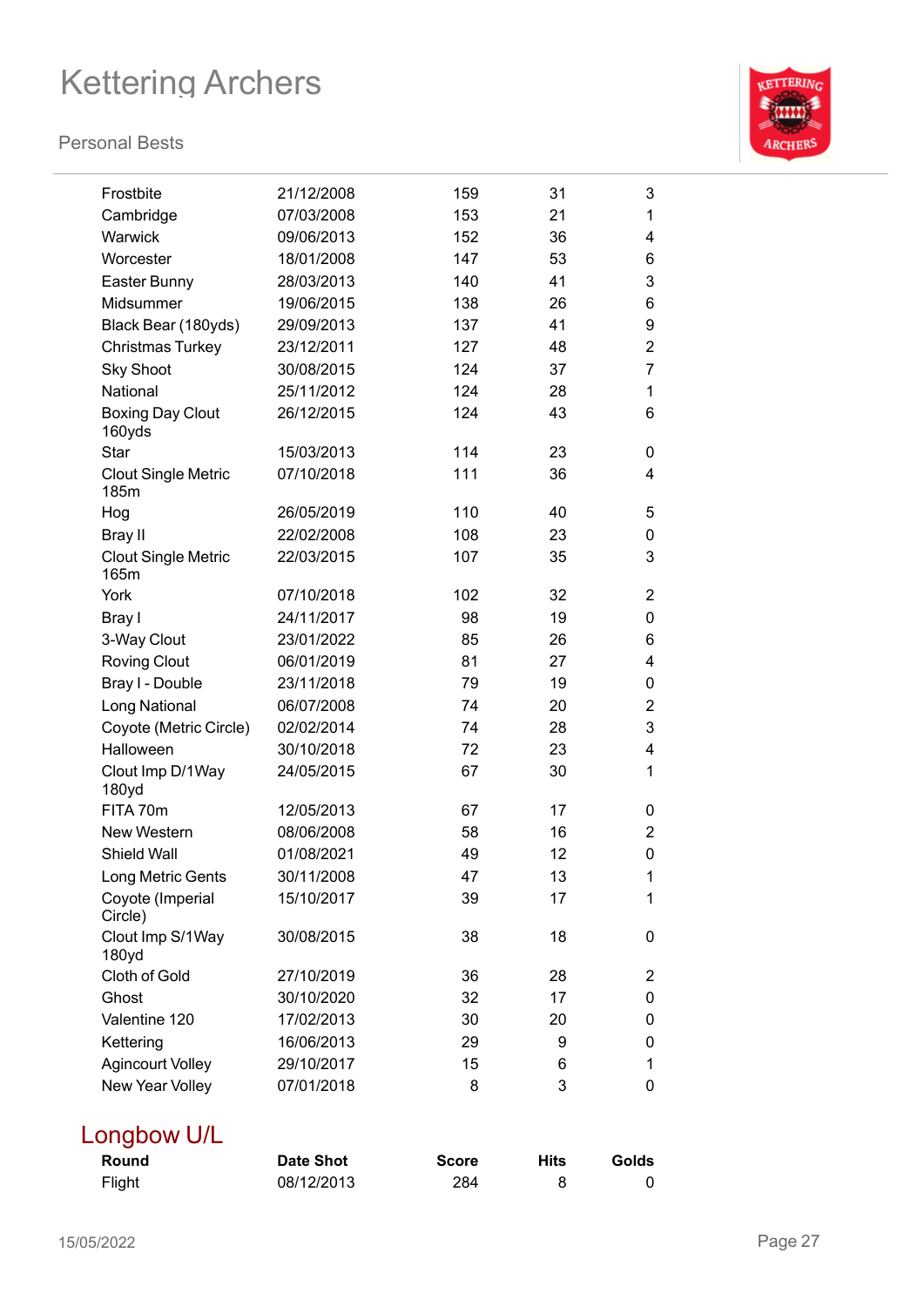**Personal Bests**

## Holly Parr

| Round                            | Date Shot  | <b>Score</b> | <b>Hits</b> | Golds    |
|----------------------------------|------------|--------------|-------------|----------|
| Darts                            | 08/04/2022 | 150          | 8           | 0        |
| Short Junior Warwick -<br>Double | 26/09/2021 | 95           | 19          | 2        |
| <b>Short Junior Warwick</b>      | 26/09/2021 | 77           | 13          | 2        |
| Stratford                        | 11/03/2022 | 71           | 25          |          |
| Snowman                          | 03/12/2021 | 67           | 12          | 2        |
| Ghost                            | 29/10/2021 | 60           | 20          | $\Omega$ |
| Pope-Young                       | 15/05/2022 | 60           | 18          | 0        |
| Bray I                           | 19/11/2021 | 47           | 18          | ∩        |
| Worcester                        | 28/01/2022 | 41           | 10          | 0        |
| <b>Christmas Turkey</b>          | 17/12/2021 | 39           | 24          | O        |
| <b>Short National</b>            | 03/10/2021 | 31           | 0           | 0        |
| Cloth of Gold                    | 24/10/2021 | 15           | 11          |          |
| <b>Agincourt Volley</b>          | 24/10/2021 | 12           | 5           |          |

## Illaria Knibb

### Barebow

| Round                              | Date Shot  | <b>Score</b> | <b>Hits</b> | Golds |
|------------------------------------|------------|--------------|-------------|-------|
| <b>Short Metric I</b>              | 25/07/2021 | 364          | 68          | 8     |
| National                           | 04/07/2021 | 324          | 70          | 5     |
| <b>Short National</b>              | 15/08/2021 | 286          | 58          | 8     |
| Oxford                             | 05/11/2021 | 277          | 36          | 5     |
| Cambridge                          | 21/01/2022 | 161          | 27          | 3     |
| Clout WA D/1way<br>125m            | 03/04/2022 | 153          | 51          | 8     |
| Easter Bunny                       | 17/04/2022 | 111          | 39          | 5     |
| <b>Boxing Day Clout</b><br>160yds  | 26/12/2021 | 99           | 33          | 3     |
| <b>Clout Single Metric</b><br>125m | 03/04/2022 | 87           | 29          | 4     |
| Hog                                | 08/08/2021 | 62           | 22          | 5     |

## Jake Parr

| <b>Round</b>                  | Date Shot  | <b>Score</b> | <b>Hits</b> | Golds |
|-------------------------------|------------|--------------|-------------|-------|
| Darts                         | 08/04/2022 | 407          | 22          |       |
| <b>Short Metric IV</b>        | 11/10/2020 | 292          | 55          |       |
| <b>Short Junior Warwick -</b> | 06/06/2021 | 235          | 51          |       |
| Double                        |            |              |             |       |
| Junior Western                | 29/08/2021 | 194          | 46          | 8     |
| <b>Short Junior National</b>  | 27/02/2022 | 163          | 39          | 4     |
| <b>Short Junior Warwick</b>   | 06/06/2021 | 163          | 33          | 3     |

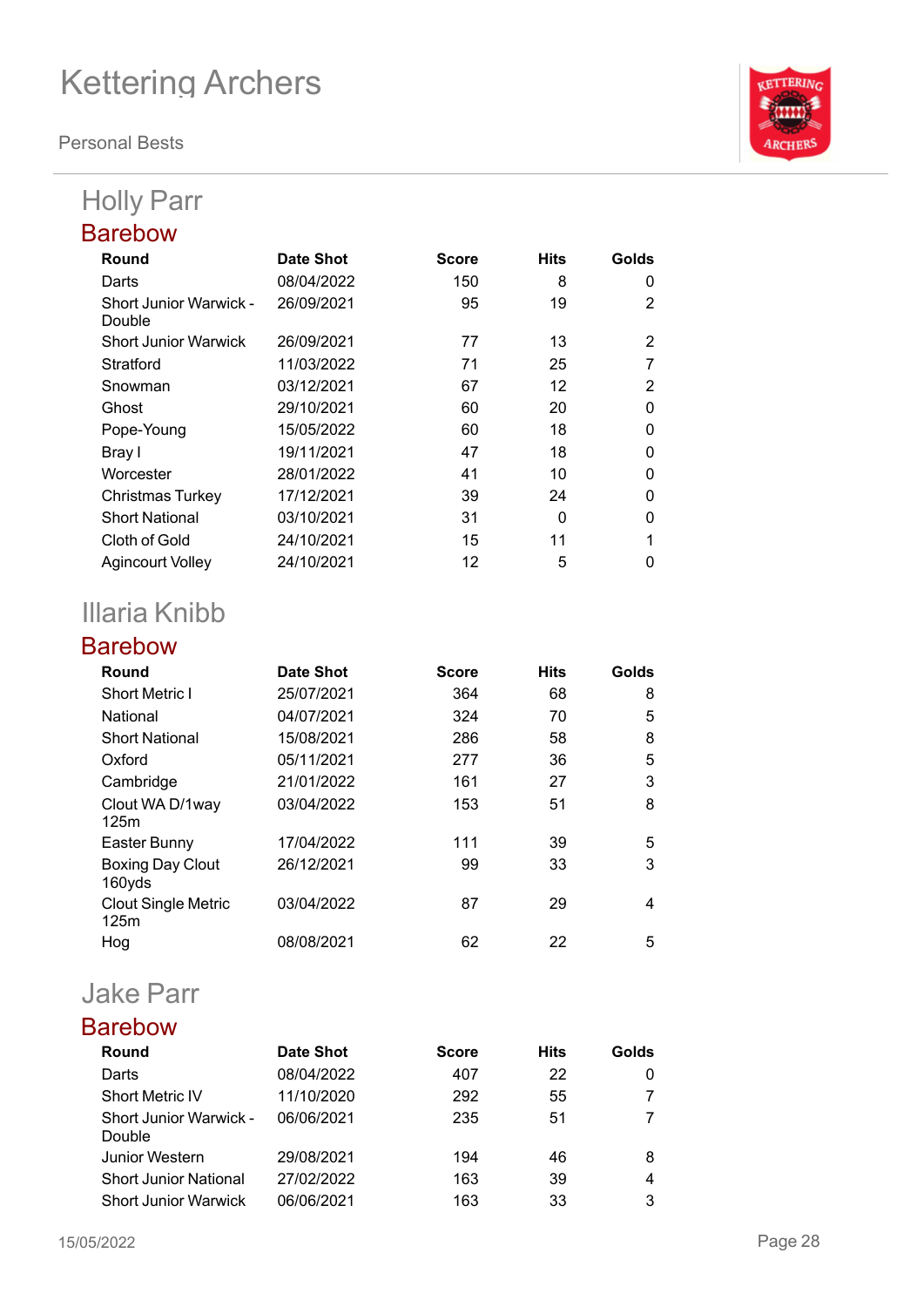#### **Personal Bests**



| <b>Short National</b>             | 03/10/2021       | 162          | 0           | 0              |
|-----------------------------------|------------------|--------------|-------------|----------------|
| Star                              | 25/03/2022       | 140          | 21          | 6              |
| <b>Boxing Day Clout</b><br>160yds | 26/12/2019       | 124          | 41          | 5              |
| 3-Way Clout                       | 17/11/2019       | 124          | 36          | 7              |
| Black Bear (100yds)               | 19/09/2021       | 113          | 39          | 4              |
| <b>Short Metric III</b>           | 20/09/2020       | 109          | 26          | $\overline{2}$ |
| Black Bear (80yds)                | 27/03/2022       | 107          | 35          | 3              |
| Hog                               | 30/08/2020       | 101          | 35          | 5              |
| <b>St Nicholas</b>                | 20/12/2020       | 97           | 31          | 1              |
| Pope-Young                        | 15/05/2022       | 91           | 20          | 1              |
| Ghost                             | 30/10/2020       | 82           | 27          | 4              |
| <b>Roving Clout</b>               | 03/01/2021       | 81           | 27          | 5              |
| Midsummer                         | 20/06/2021       | 81           | 25          | 1              |
| Coyote (Metric Circle)            | 29/09/2019       | 78           | 23          | 6              |
| <b>Junior National</b>            | 30/01/2022       | 77           | 19          | 1              |
| Frostbite - Double                | 24/11/2019       | 76           | 18          | 0              |
| Field                             | 21/11/2021       | 67           | 15          | 0              |
| Valentine                         | 11/02/2022       | 66           | 18          | 5              |
| Worcester                         | 28/01/2022       | 64           | 28          | $\overline{2}$ |
| Bray I                            | 19/11/2021       | 63           | 12          | 0              |
| Bray II                           | 25/02/2022       | 60           | 14          | 0              |
| Easter Bunny                      | 17/04/2022       | 57           | 24          | 3              |
| Cloth of Gold                     | 27/10/2019       | 52           | 32          | 5              |
| Stratford                         | 11/03/2022       | 45           | 21          | 1              |
| <b>Clout Single Metric</b><br>75m | 28/06/2020       | 43           | 18          | 1              |
| Frostbite                         | 24/11/2019       | 39           | 10          | 0              |
| Cambridge                         | 06/12/2019       | 38           | 8           | 0              |
| Christmas Turkey                  | 23/12/2019       | 27           | 14          | 0              |
| Shield Wall                       | 01/08/2021       | 18           | 12          | 0              |
| Agincourt Volley                  | 27/10/2019       | 11           | 3           | 2              |
| New Year Volley                   | 03/01/2021       | 1            | 1           | 0              |
| Recurve 35                        |                  |              |             |                |
| Round                             | <b>Date Shot</b> | <b>Score</b> | <b>Hits</b> | Golds          |
| Flight                            | 08/12/2019       | 78           | 24          | 0              |
| <b>Jamie Vidler</b>               |                  |              |             |                |
| Longbow                           |                  |              |             |                |
| <b>Round</b>                      | <b>Date Shot</b> | <b>Score</b> | Hits        | Golds          |
| <b>Boxing Day Clout</b><br>160yds | 26/12/2021       | 80           | 30          | 2              |
| <b>Roving Clout</b>               | 02/01/2022       | 48           | 24          | $\mathbf{2}$   |

### Recurve 35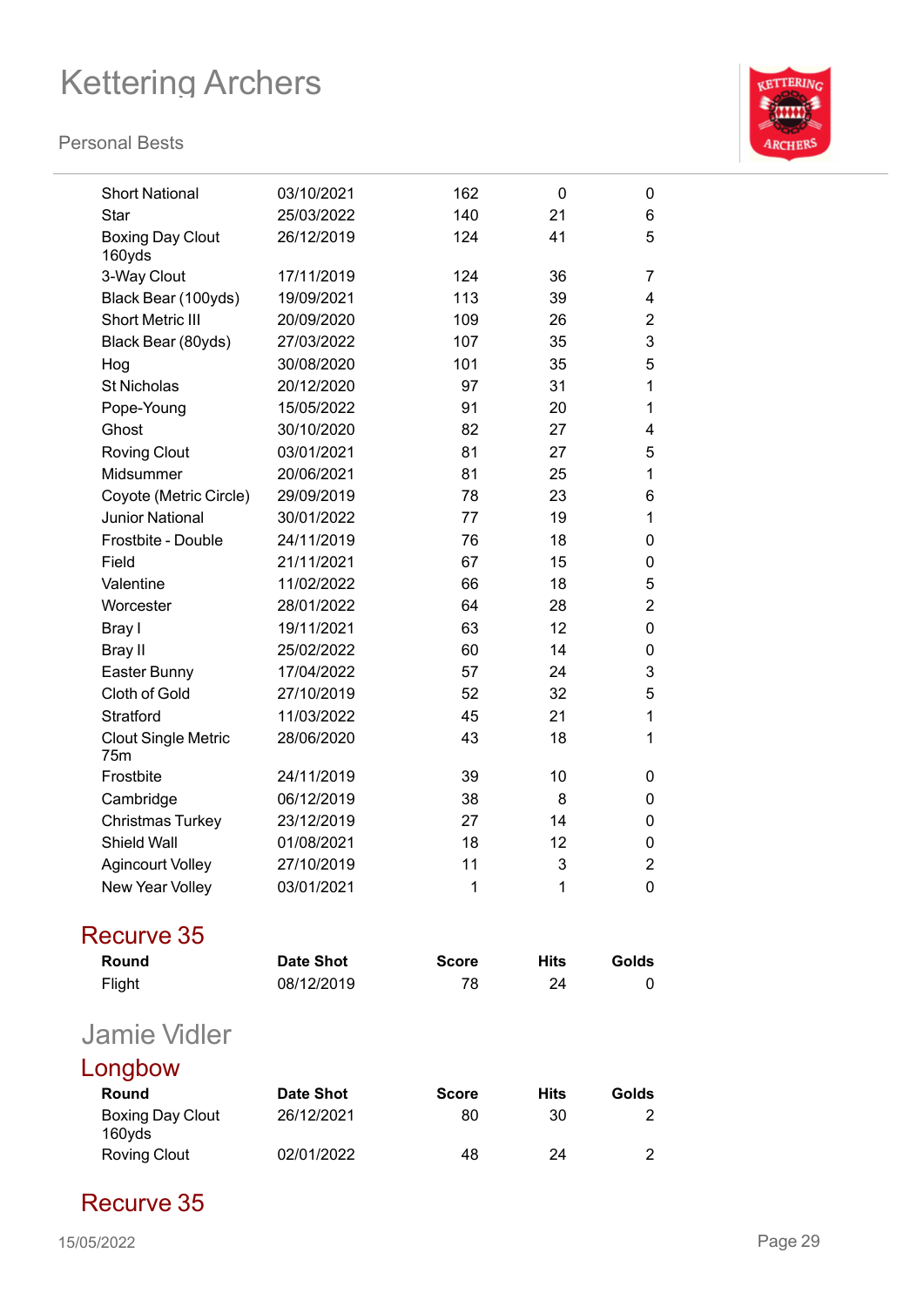#### **Personal Bests**



| Round<br>Flight                    | <b>Date Shot</b><br>14/11/2021 | <b>Score</b><br>49 | <b>Hits</b><br>$\overline{2}$ | Golds<br>0     |
|------------------------------------|--------------------------------|--------------------|-------------------------------|----------------|
| <b>Traditional</b>                 |                                |                    |                               |                |
| Round                              | <b>Date Shot</b>               | <b>Score</b>       | <b>Hits</b>                   | Golds          |
|                                    | 19/09/2021                     | 119                |                               | 4              |
| Black Bear (100yds)<br>Shield Wall | 01/08/2021                     | 16                 | 38<br>11                      | 0              |
|                                    |                                |                    |                               |                |
| <b>Jan Dohnalek</b>                |                                |                    |                               |                |
| <b>Barebow</b>                     |                                |                    |                               |                |
| Round                              | <b>Date Shot</b>               | <b>Score</b>       | <b>Hits</b>                   | Golds          |
| 3-Way Clout                        | 10/04/2016                     | 52                 | 19                            | 2              |
|                                    |                                |                    |                               |                |
| Recurve                            |                                |                    |                               |                |
| Round                              | <b>Date Shot</b>               | <b>Score</b>       | <b>Hits</b>                   | Golds          |
| Darts                              | 17/03/2017                     | 787                | 35                            | 0              |
| Windsor                            | 22/06/2014                     | 455                | 95                            | 9              |
| <b>Short Metric I</b>              | 17/04/2016                     | 443                | 71                            | 5              |
| Oxford                             | 05/02/2016                     | 305                | 36                            | 4              |
| Snowman                            | 14/12/2018                     | 288                | 36                            | 6              |
| London                             | 15/01/2016                     | 286                | 30                            | 6              |
| Vegas (Triple Face)                | 12/04/2019                     | 258                | 32                            | 3              |
| Bray I                             | 25/11/2016                     | 254                | 30                            | 6              |
| <b>WA 720</b>                      | 19/06/2016                     | 250                | 52                            | 0              |
| Cambridge                          | 04/12/2015                     | 232                | 31                            | 1              |
| Bray II                            | 28/02/2016                     | 228                | 30                            | 3              |
| Valentine                          | 09/02/2018                     | 192                | 46                            | 28             |
| Stratford                          | 03/03/2017                     | 190                | 48                            | 18             |
| Star                               | 23/02/2018                     | 185                | 23                            | 8              |
| Ghost                              | 27/10/2017                     | 138                | 36                            | $\overline{7}$ |
| Long National                      | 25/05/2014                     | 131                | 33                            | 2              |
| Christmas Turkey                   | 19/12/2014                     | 91                 | 30                            | 4              |
| Long Warwick                       | 11/05/2014                     | 88                 | 22                            | 0              |
| Field                              | 16/08/2015                     | 83                 | 24                            | 1              |
| Kettering                          | 18/05/2014                     | 37                 | 23                            | 0              |

## Jasmine Forsyth

| <b>Barebow</b>        |            |              |             |       |
|-----------------------|------------|--------------|-------------|-------|
| Round                 | Date Shot  | <b>Score</b> | <b>Hits</b> | Golds |
| Valentine             | 11/02/2022 | 138          | 37          | 13    |
| <b>Junior Warwick</b> | 01/05/2022 | 89           | 17          | 0     |
| Star                  | 25/03/2022 | 86           | 12          | 3     |
| Easter Bunny          | 17/04/2022 | 62           | 18          | 3     |
| Stratford             | 11/03/2022 | 50           | 17          |       |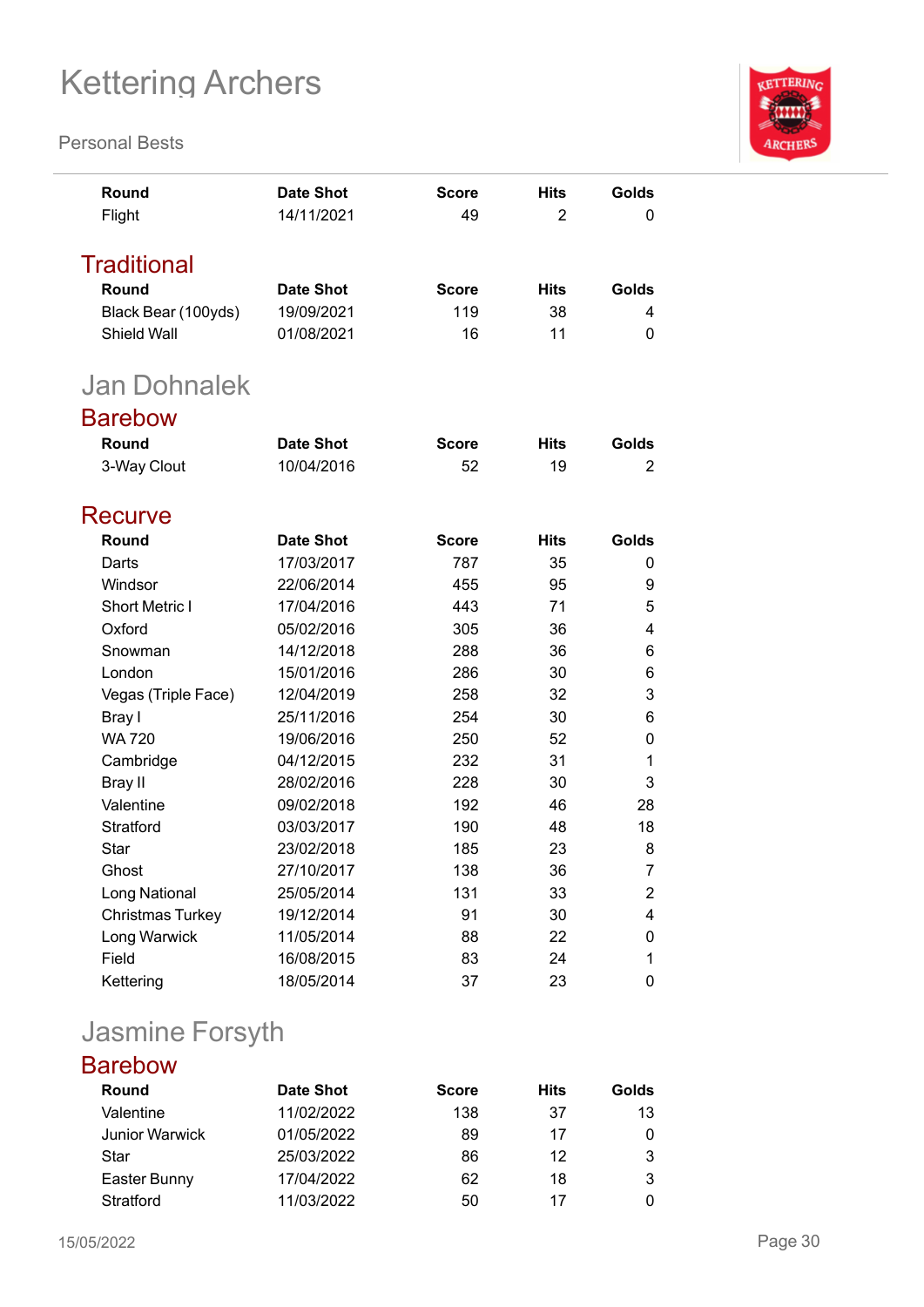#### **Personal Bests**



| Bray I           | 19/11/2021 | 45 |    |  |
|------------------|------------|----|----|--|
| Christmas Turkey | 17/12/2021 | 38 | 19 |  |
| Cambridge        | 14/01/2022 | 30 |    |  |

### **Compound**

| Round               | <b>Date Shot</b> | <b>Score</b> | Hits | Golds |
|---------------------|------------------|--------------|------|-------|
| Black Bear (100yds) | 19/09/2021       | 125          | 42   |       |
| Oxford              | 05/11/2021       | 122          | 24   |       |
| Field               | 21/11/2021       | 44           | 11   |       |
| Ghost               | 29/10/2021       | 15           | 5    |       |

## Jason Stephenson

### American Flatbow

| Round                              | <b>Date Shot</b> | <b>Score</b> | <b>Hits</b> | <b>Golds</b>   |
|------------------------------------|------------------|--------------|-------------|----------------|
| Pope-Young                         | 22/06/2019       | 189          | 0           | 0              |
| Easter Bunny                       | 04/04/2021       | 135          | 41          | 5              |
| Clout WA D/1Way<br>165m            | 07/04/2019       | 115          | 43          | 8              |
| Hog                                | 30/08/2020       | 92           | 28          | 4              |
| Warwick                            | 16/06/2019       | 88           | 20          | 2              |
| Safari                             | 09/08/2020       | 87           | 39          | 0              |
| <b>Clout Single Metric</b><br>165m | 18/10/2020       | 84           | 28          | $\overline{2}$ |
| Halloween                          | 30/10/2019       | 74           | 25          | 5              |
| Black Bear (180yds)                | 30/09/2018       | 72           | 26          | 0              |
| Midsummer                          | 21/06/2019       | 70           | 16          | 0              |
| <b>Roving Clout</b>                | 03/01/2021       | 67           | 24          | 2              |
| 3-Way Clout                        | 01/11/2020       | 64           | 25          | 2              |
| Shield Wall                        | 01/08/2021       | 47           | 11          | 0              |
| Cloth of Gold                      | 27/10/2019       | 28           | 16          | 3              |
| <b>Boxing Day Clout</b><br>160yds  | 26/12/2020       | 25           | 13          | 0              |
| Clout Imp S/1Way<br>180yd          | 02/08/2020       | 23           | 11          | 1              |
| <b>Agincourt Volley</b>            | 27/10/2019       | 18           | 6           | $\Omega$       |
| New Year Volley                    | 05/01/2020       | 5            | 2           | 0              |

### American Flatbow U/L

| Round                   | <b>Date Shot</b> | <b>Score</b> | <b>Hits</b> | Golds |
|-------------------------|------------------|--------------|-------------|-------|
| Flight                  | 08/12/2019       | 259          | 10          | 0     |
| <b>Barebow</b>          |                  |              |             |       |
| Round                   | <b>Date Shot</b> | <b>Score</b> | <b>Hits</b> | Golds |
| Oxford                  | 10/11/2017       | 269          | 36          | 1     |
| Clout WA D/1Way<br>165m | 04/03/2018       | 167          | 48          | 12    |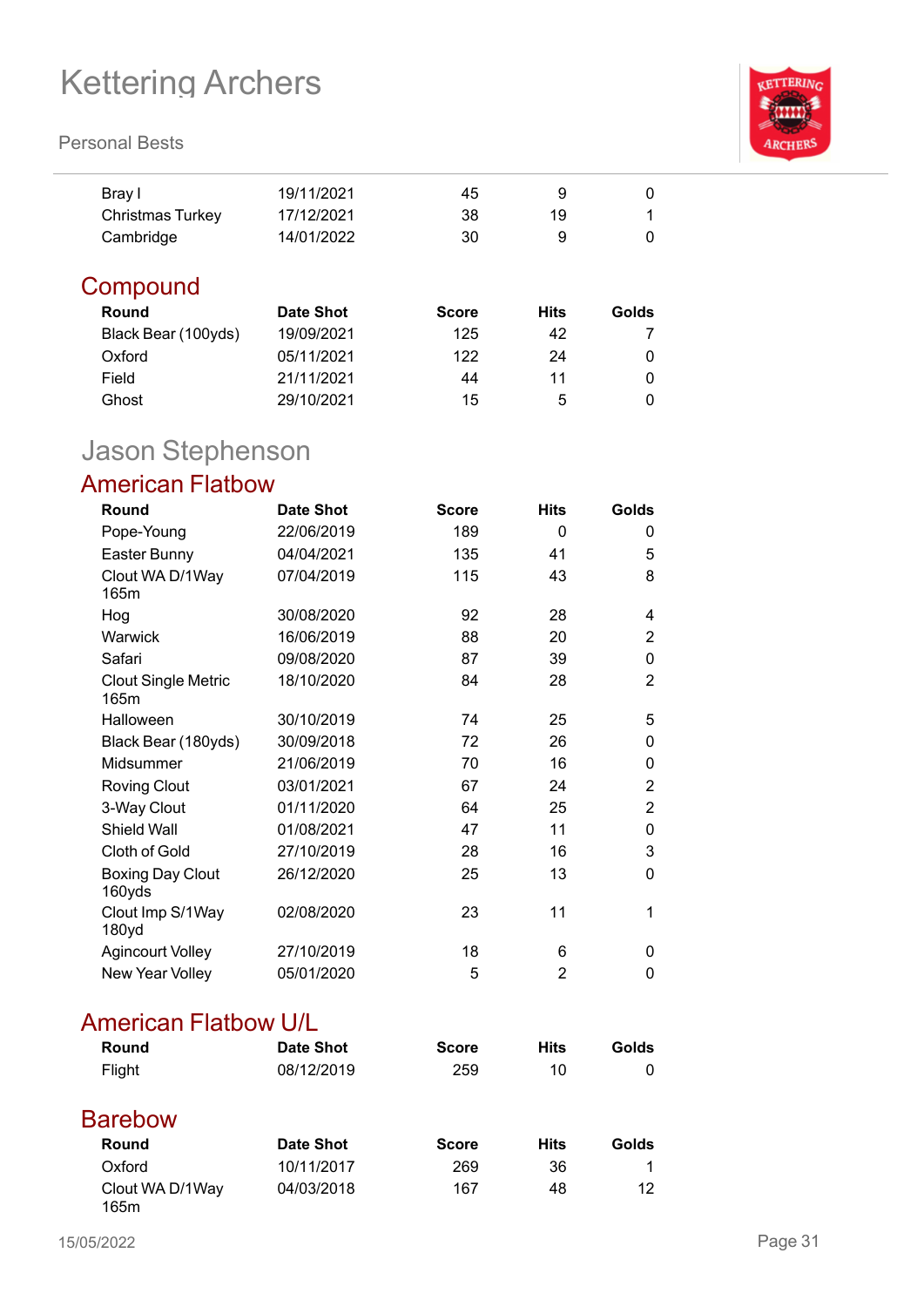

| <b>Clout Single Metric</b><br>165m | 04/03/2018       | 118          | 32             | 11             |
|------------------------------------|------------------|--------------|----------------|----------------|
| Easter Bunny                       | 01/04/2018       | 112          | 37             | 3              |
| Clout Imp D/1Way<br>180yd          | 27/05/2018       | 89           | 38             | $\overline{2}$ |
| Valentine 120                      | 11/02/2018       | 88           | 38             | 0              |
| Safari                             | 03/06/2018       | 78           | 35             | 0              |
| <b>Roving Clout</b>                | 07/01/2018       | 57           | 18             | 1              |
| Clout Imp S/1Way<br>180yd          | 27/05/2018       | 49           | 21             | 1              |
| Coyote (Imperial<br>Circle)        | 15/10/2017       | 12           | 8              | 0              |
| New Year Volley                    | 07/01/2018       | 10           | 3              | 0              |
| Longbow                            |                  |              |                |                |
| Round                              | <b>Date Shot</b> | <b>Score</b> | <b>Hits</b>    | Golds          |
| Clout WA D/1Way<br>165m            | 03/04/2022       | 105          | 42             | 3              |
| 3-Way Clout                        | 06/06/2021       | 72           | 26             | $\overline{2}$ |
| <b>Clout Single Metric</b><br>165m | 03/04/2022       | 59           | 23             | $\overline{2}$ |
| Safari                             | 18/07/2021       | 58           | 38             | 0              |
| Wolf                               | 12/09/2021       | 54           | 23             | 1              |
| Field                              | 21/11/2021       | 46           | 7              | 0              |
| <b>Roving Clout</b>                | 02/01/2022       | 21           | 10             | 0              |
| Cloth of Gold                      | 24/10/2021       | 13           | 9              | 1              |
| Clout Imp S/1Way<br>180yd          | 28/11/2021       | 6            | $\overline{2}$ | 0              |
| <b>Agincourt Volley</b>            | 24/10/2021       | 3            | 1              | 0              |
| Longbow U/L                        |                  |              |                |                |
| Round                              | <b>Date Shot</b> | <b>Score</b> | <b>Hits</b>    | Golds          |
| Flight                             | 14/11/2021       | 211          | 23             | 0              |
| Recurve                            |                  |              |                |                |
| Round                              | <b>Date Shot</b> | <b>Score</b> | <b>Hits</b>    | Golds          |
| WA 1440 Gents                      | 13/05/2019       | 931          | 0              | 10             |
| Windsor                            | 21/10/2018       | 832          | 108            | 64             |
| York                               | 15/09/2019       | 784          | $\Omega$       | 20             |
| Western                            | 01/07/2018       | 711          | 95             | 42             |
| <b>St Nicholas</b>                 | 23/12/2018       | 672          | 84             | 45             |
| Darts                              | 16/03/2018       | 661          | 36             | 0              |
| Frostbite - Double                 | 26/11/2018       | 625          | 72             | 14             |
| <b>Short National</b>              | 12/01/2020       | 545          | 71             | 31             |
| National                           | 25/05/2019       | 508          | 72             | 28             |
| Portsmouth                         | 26/01/2018       | 493          | 60             | 6              |
| Bray II - Double                   | 21/02/2020       | 470          | 60             | 8              |
| Bray I - Double                    | 23/11/2018       | 464          | 59             | 8              |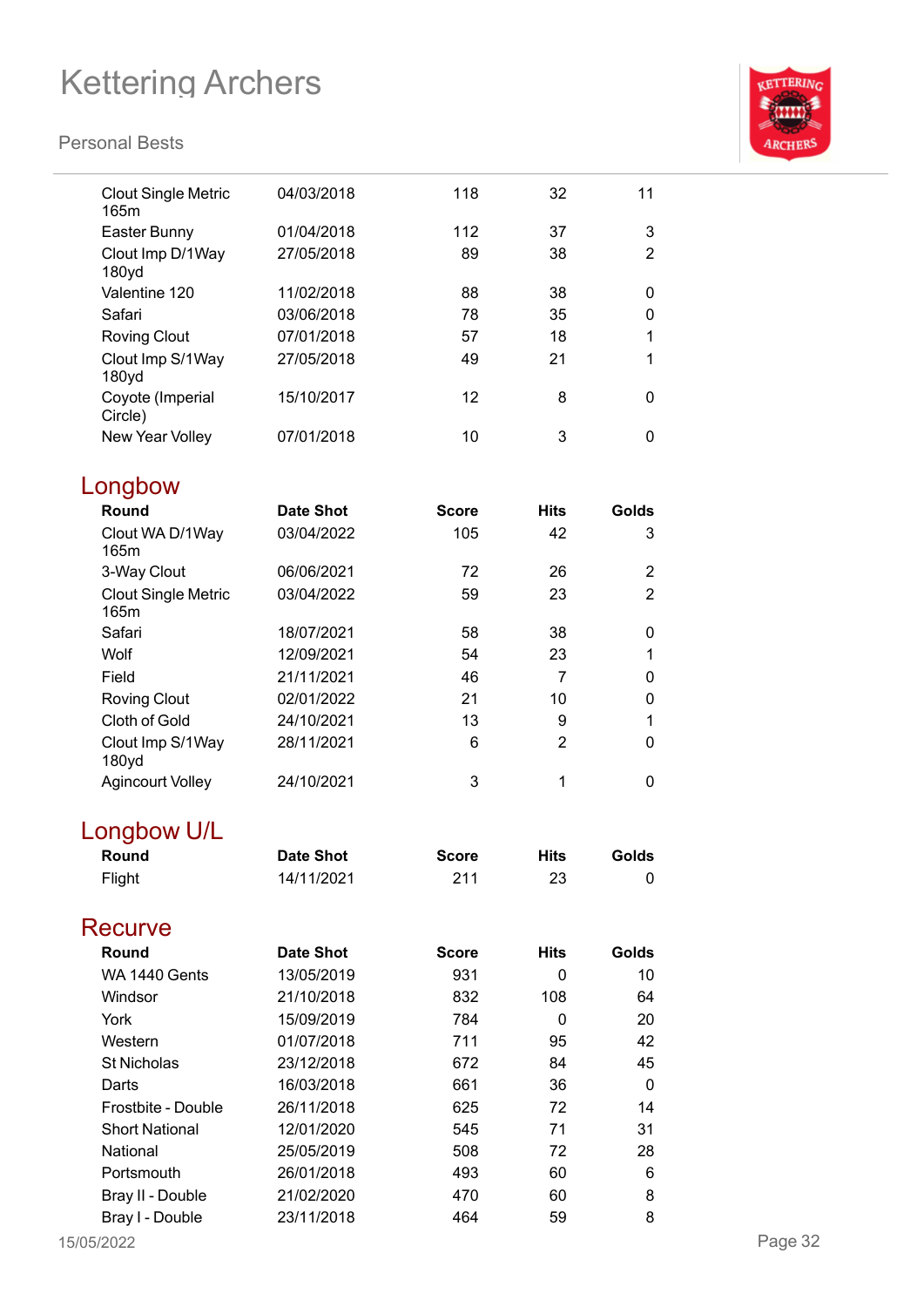#### **Personal Bests**



| Long National                      | 24/02/2019 | 423 | 69 | 17             |
|------------------------------------|------------|-----|----|----------------|
| <b>Short Metric I</b>              | 28/07/2019 | 410 | 66 | 5              |
| Warwick                            | 16/07/2018 | 344 | 48 | 18             |
| Frostbite                          | 25/11/2018 | 321 | 36 | $\overline{7}$ |
| <b>Short Warwick</b>               | 08/03/2020 | 314 | 48 | 11             |
| Oxford                             | 08/11/2019 | 308 | 36 | 7              |
| Snowman                            | 14/12/2018 | 302 | 35 | 12             |
| Kettering                          | 02/06/2019 | 293 | 59 | 9              |
| Star                               | 22/02/2019 | 266 | 30 | 6              |
| Worcester                          | 31/01/2020 | 248 | 60 | 23             |
| Bray II                            | 21/02/2020 | 240 | 30 | 5              |
| Bray I                             | 23/11/2018 | 238 | 30 | 3              |
| Cambridge                          | 07/12/2018 | 228 | 27 | 4              |
| Stratford                          | 06/03/2020 | 203 | 48 | 24             |
| Valentine                          | 14/02/2020 | 201 | 44 | 29             |
| Clout WA D/1Way<br>165m            | 24/03/2019 | 174 | 56 | 10             |
| <b>Christmas Turkey</b>            | 23/12/2019 | 172 | 48 | 17             |
| Ghost                              | 25/10/2019 | 135 | 36 | 10             |
| Hog                                | 26/05/2019 | 98  | 35 | 2              |
| <b>Clout Single Metric</b><br>165m | 24/03/2019 | 87  | 26 | 5              |
| Cloth of Gold                      | 29/10/2017 | 31  | 24 | 2              |
|                                    |            |     |    |                |

## Jason Vidler

### Korean Horse Bow

| Round                             | Date Shot  | <b>Score</b> | Hits | Golds |
|-----------------------------------|------------|--------------|------|-------|
| <b>Boxing Day Clout</b><br>160yds | 27/12/2018 | 95           | 31   |       |
| Halloween                         | 30/10/2019 | 48           | 20   |       |

### Longbow

| Round                                 | <b>Date Shot</b> | <b>Score</b> | <b>Hits</b> | Golds |
|---------------------------------------|------------------|--------------|-------------|-------|
| Coyote (Metric Circle)                | 23/05/2021       | 67           | 25          |       |
| 3-Way Clout                           | 23/01/2022       | 48           | 19          |       |
| <b>Clout Single Metric</b><br>165m    | 02/05/2021       | 28           | 11          |       |
| Clout Imp S/1Way<br>180 <sub>yd</sub> | 03/02/2019       |              |             |       |

## Jessica Hill

### Barebow

| Round                   | Date Shot  | <b>Score</b> | <b>Hits</b> | Golds |
|-------------------------|------------|--------------|-------------|-------|
| Clout WA D/1Way<br>165m | 05/11/2017 | 157          | 52          |       |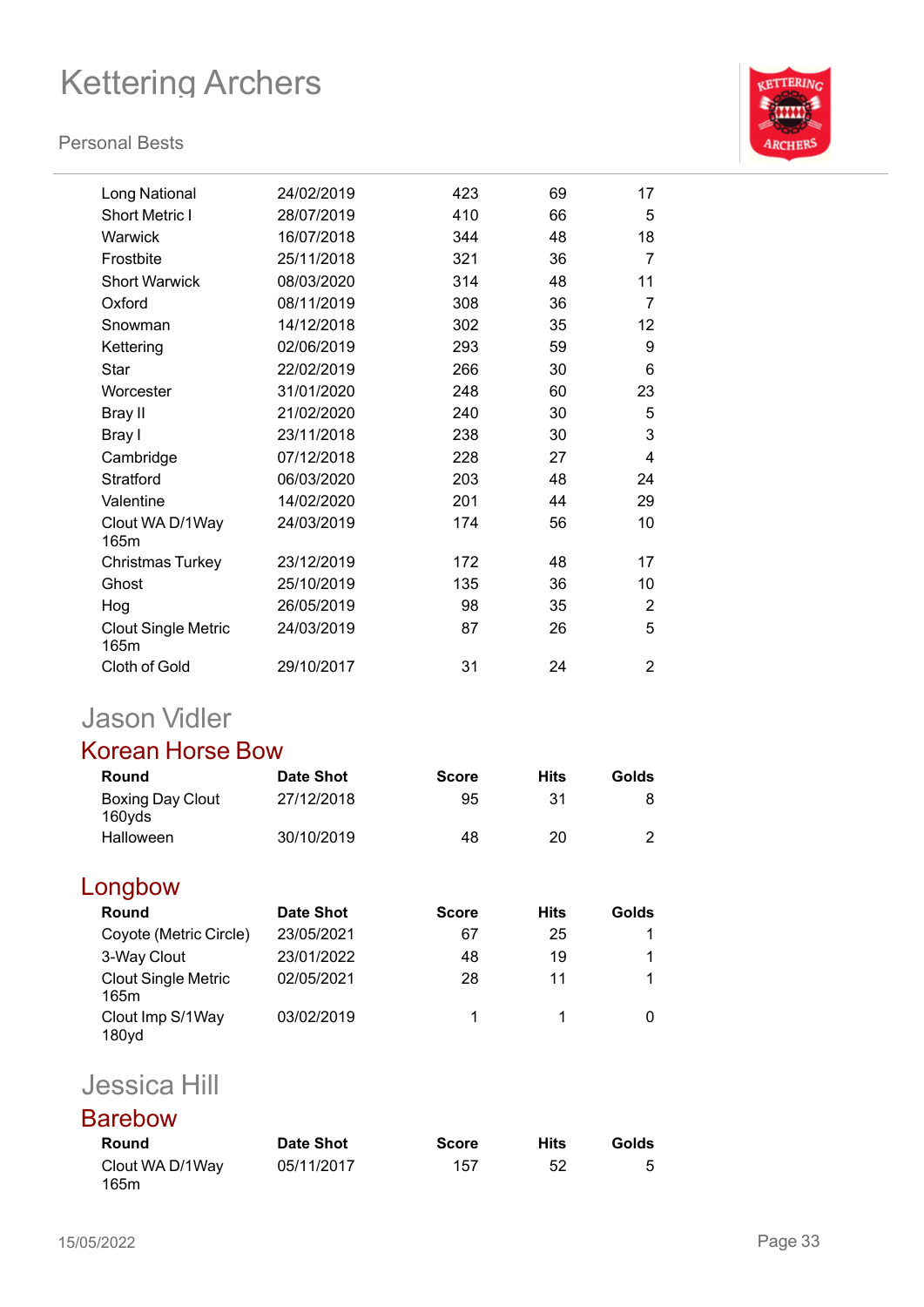

| Clout WA D/1way<br>110 <sub>m</sub> | 05/11/2017       | 157          | 52          | 5              |
|-------------------------------------|------------------|--------------|-------------|----------------|
| <b>Clout Single Metric</b><br>125m  | 05/11/2017       | 79           | 24          | $\overline{4}$ |
| <b>Clout Single Metric</b><br>165m  | 05/11/2017       | 79           | 24          | $\overline{4}$ |
| 3-Way Clout                         | 02/07/2017       | 74           | 27          | 3              |
| <b>Boxing Day Clout</b><br>160yds   | 26/12/2017       | 69           | 31          | $\overline{2}$ |
| Kettering                           | 23/06/2017       | 34           | 10          | 0              |
| Longbow                             |                  |              |             |                |
| Round                               | <b>Date Shot</b> | <b>Score</b> | <b>Hits</b> | Golds          |
| Easter Bunny                        | 21/04/2019       | 102          | 38          | 1              |
| <b>Clout Single Metric</b><br>125m  | 02/05/2021       | 97           | 31          | 3              |
| <b>Roving Clout</b>                 | 05/01/2020       | 41           | 16          | 1              |
| <b>Jo Sanders</b>                   |                  |              |             |                |
| Longbow                             |                  |              |             |                |
| Round                               | <b>Date Shot</b> | <b>Score</b> | <b>Hits</b> | Golds          |
| Portsmouth                          | 26/01/2018       | 156          | 36          | 0              |
| Pope-Young                          | 12/11/2017       | 155          | 30          | 2              |
| Clout WA D/1Way<br>165m             | 04/11/2018       | 79           | 33          | 1              |
| <b>Clout Single Metric</b><br>165m  | 04/11/2018       | 54           | 22          | 0              |
| <b>Boxing Day Clout</b><br>160yds   | 26/12/2017       | 38           | 16          | 0              |
| 3-Way Clout                         | 16/12/2018       | 24           | 10          | 0              |
| Clout Imp S/1Way<br>180yd           | 03/02/2019       | 17           | 9           | 0              |
| Halloween                           | 30/10/2017       | 14           | 5           | 0              |
| Clout Imp D/1Way<br>180yd           | 27/05/2018       | 10           | 6           | 0              |
| Valentine 120                       | 17/02/2019       | 9            | 7           | 0              |
| Cloth of Gold                       | 28/10/2018       | 6            | 6           | 0              |
| Longbow 50                          |                  |              |             |                |
| Round                               | <b>Date Shot</b> | <b>Score</b> | <b>Hits</b> | <b>Golds</b>   |
| Flight                              | 24/12/2017       | 191          | 19          | 0              |
| Recurve                             |                  |              |             |                |
| Round                               | <b>Date Shot</b> | <b>Score</b> | <b>Hits</b> | Golds          |
| Coyote (Imperial<br>Circle)         | 15/10/2017       | 17           | 9           | 1              |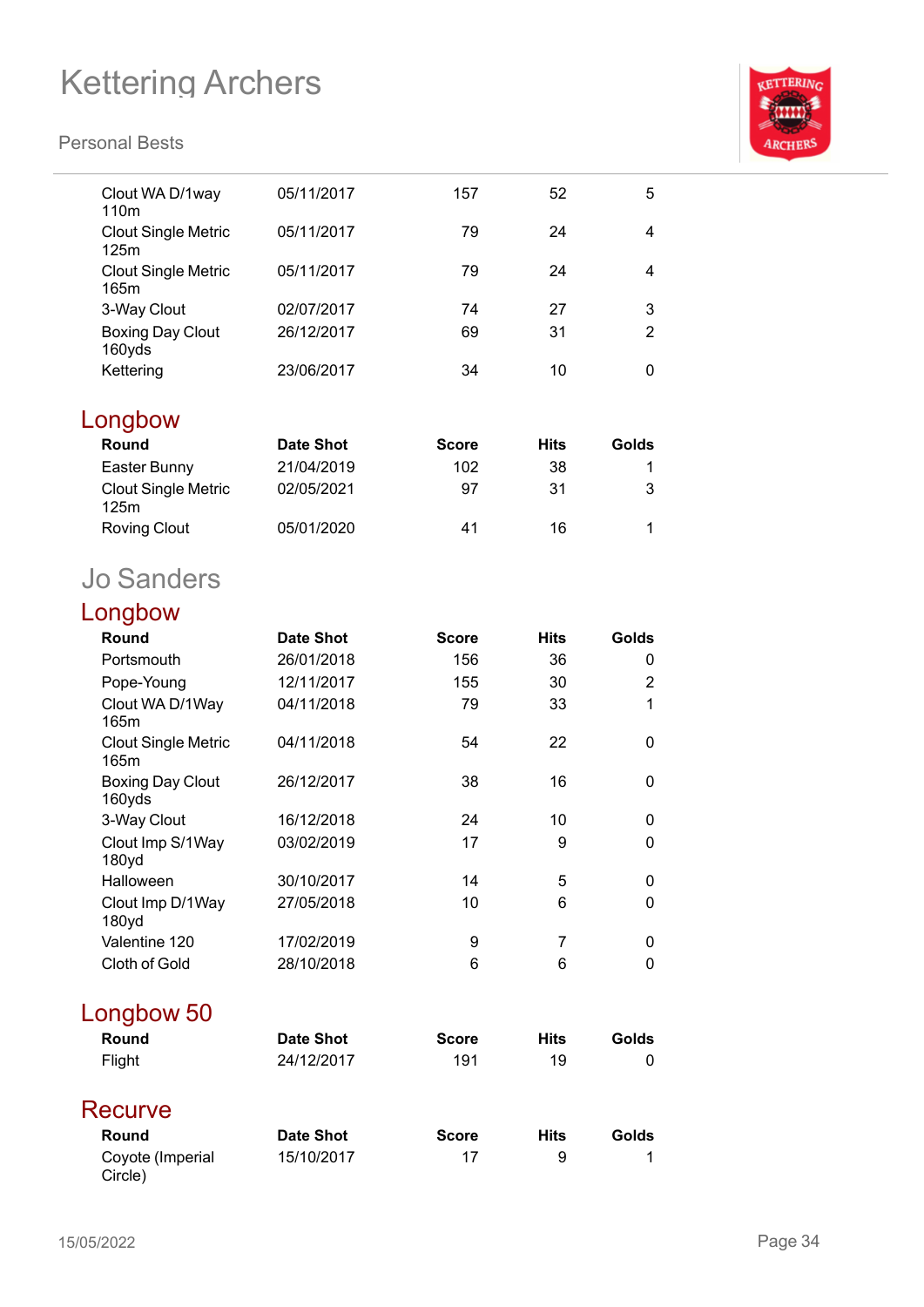**Personal Bests**

### Joe Burlington

| Longbow                            |                  |              |             |                |
|------------------------------------|------------------|--------------|-------------|----------------|
| Round                              | <b>Date Shot</b> | <b>Score</b> | <b>Hits</b> | Golds          |
| Darts                              | 22/03/2013       | 539          | 34          | 0              |
| <b>St Nicholas</b>                 | 22/12/2013       | 449          | 83          | 14             |
| Windsor                            | 19/10/2014       | 398          | 86          | $\overline{2}$ |
| American                           | 13/04/2014       | 295          | 67          | 6              |
| Albion                             | 03/07/2011       | 279          | 65          | 4              |
| <b>FITA Gents</b>                  | 05/05/2013       | 263          | 53          | $\mathbf{1}$   |
| FITA 30m Double                    | 18/08/2013       | 252          | 49          | 0              |
| Short Metric I                     | 25/08/2013       | 247          | 46          | $\mathbf{1}$   |
| Midsummer                          | 21/06/2013       | 221          | 45          | 7              |
| Warwick - Double                   | 18/11/2012       | 213          | 59          | $\overline{2}$ |
| Oxford                             | 19/11/2010       | 213          | 35          | 0              |
| Long Warwick - Double              | 28/09/2014       | 212          | 52          | $\overline{2}$ |
| London                             | 14/01/2011       | 179          | 31          | 3              |
| Clout WA D/1Way<br>165m            | 04/11/2018       | 177          | 60          | 5              |
| FITA 70m                           | 29/06/2014       | 177          | 0           | 0              |
| Valentine                          | 15/02/2013       | 167          | 42          | 17             |
| Field                              | 26/05/2013       | 166          | 37          | 0              |
| Bray II                            | 22/02/2013       | 144          | 26          | 0              |
| Warwick                            | 12/06/2014       | 143          | 31          | 1              |
| Coventry                           | 05/03/2010       | 137          | 19          | 1              |
| <b>Star</b>                        | 08/04/2011       | 137          | 24          | $\overline{2}$ |
| Frostbite                          | 12/12/2010       | 132          | 33          | $\mathbf{1}$   |
| Bray I                             | 16/11/2012       | 129          | 23          | $\overline{2}$ |
| Cambridge                          | 07/03/2008       | 125          | 16          | $\overline{2}$ |
| FITA 30m                           | 26/08/2012       | 123          | 27          | 0              |
| <b>Christmas Turkey</b>            | 23/12/2011       | 123          | 48          | 1              |
| Easter Bunny                       | 20/04/2014       | 117          | 40          | 4              |
| Worcester                          | 21/01/2011       | 114          | 41          | $\overline{2}$ |
| 3-Way Clout                        | 23/01/2022       | 113          | 39          | 5              |
| Hog                                | 07/07/2013       | 99           | 33          | 3              |
| <b>Clout Single Metric</b><br>165m | 04/11/2018       | 95           | 33          | 3              |
| Long Warwick                       | 28/09/2014       | 94           | 24          | 1              |
| <b>Boxing Day Clout</b><br>160yds  | 26/12/2021       | 89           | 33          | $\overline{2}$ |
| Long National                      | 11/10/2009       | 84           | 22          | 3              |
| Stratford                          | 08/03/2013       | 84           | 33          | $\overline{2}$ |
| <b>Roving Clout</b>                | 05/01/2014       | 67           | 25          | 2              |
| Kettering                          | 16/06/2013       | 48           | 14          | $\mathbf{1}$   |
| Shield Wall                        | 01/08/2021       | 47           | 9           | 0              |
| New Western                        | 11/10/2009       | 42           | 10          | 0              |
| <b>WA 720</b>                      | 17/05/2009       | 36           | 8           | 0              |
| Stafford                           | 11/03/2011       | 32           | 16          | 0              |

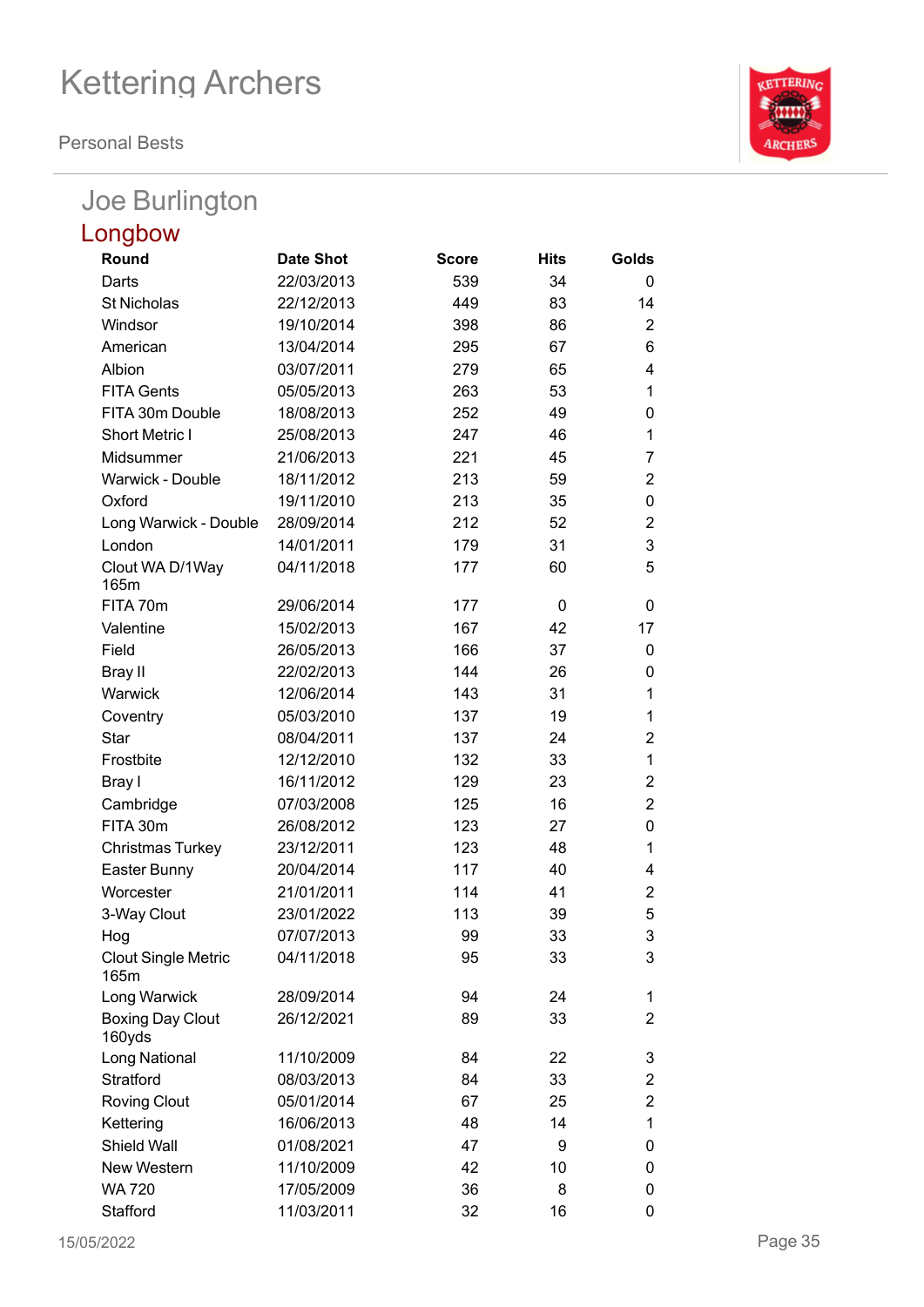#### **Personal Bests**



| Ghost                                 | 29/10/2010       | 30           | 13          | 1     |
|---------------------------------------|------------------|--------------|-------------|-------|
| Clout Imp S/1Way<br>180 <sub>yd</sub> | 03/02/2019       | 12           | 7           | 0     |
| New Year Volley                       | 05/01/2014       | 7            | 3           | 0     |
| Longbow 50                            |                  |              |             |       |
| Round                                 | <b>Date Shot</b> | <b>Score</b> | <b>Hits</b> | Golds |
| Flight                                | 20/12/2009       | 191          | 34          | 0     |
| Longbow U/L                           |                  |              |             |       |
| Round                                 | <b>Date Shot</b> | <b>Score</b> | <b>Hits</b> | Golds |
| Flight                                | 16/12/2012       | 223          | 13          | 0     |

## John Bosworth

### American Flatbow

| Round                     | <b>Date Shot</b> | <b>Score</b> | <b>Hits</b> | Golds          |
|---------------------------|------------------|--------------|-------------|----------------|
| Portsmouth - Double       | 10/03/2013       | 647          | 0           | 6              |
| Darts                     | 22/03/2013       | 584          | 35          | 0              |
| Warwick - Triple          | 17/09/2017       | 480          | 106         | 6              |
| <b>St Nicholas</b>        | 22/12/2013       | 456          | 78          | 15             |
| American                  | 20/05/2012       | 424          | 76          | 14             |
| Short Warwick -<br>Double | 10/05/2015       | 379          | 83          | 6              |
| Warwick - Double          | 17/11/2013       | 356          | 74          | 8              |
| Windsor                   | 18/10/2015       | 355          | 85          | 3              |
| Pope-Young                | 15/11/2015       | 344          | 57          | 6              |
| Long National - Double    | 12/08/2012       | 333          | 40          | 3              |
| WA 30m - Double           | 31/07/2016       | 326          | 62          | 0              |
| Portsmouth                | 10/03/2013       | 324          | 0           | 0              |
| FITA 30m Double           | 26/07/2015       | 311          | 60          | 0              |
| Long Warwick - Double     | 04/09/2016       | 283          | 63          | 8              |
| Western                   | 24/05/2015       | 277          | 65          | 9              |
| <b>Worcester - Double</b> | 14/10/2012       | 263          | 93          | 9              |
| St George                 | 23/04/2017       | 262          | 60          | 6              |
| <b>Short Metric I</b>     | 21/08/2011       | 260          | 53          | 0              |
| <b>FITA Gents</b>         | 04/08/2013       | 258          | 54          | 1              |
| Bray II - Double          | 24/02/2017       | 250          | 49          | 2              |
| WA 720 - Double           | 08/07/2018       | 246          | 57          | 0              |
| <b>Short National</b>     | 14/06/2015       | 234          | 52          | 5              |
| York                      | 02/06/2013       | 229          | 53          | $\overline{2}$ |
| Clout WA D/1Way<br>165m   | 04/03/2018       | 218          | 65          | 12             |
| Vegas (Triple Face)       | 29/01/2017       | 213          | 28          | 3              |
| London                    | 09/01/2009       | 212          | 36          | 0              |
| Bray I - Double           | 20/11/2015       | 207          | 40          | 1              |
| Midsummer                 | 17/06/2011       | 205          | 47          | 4              |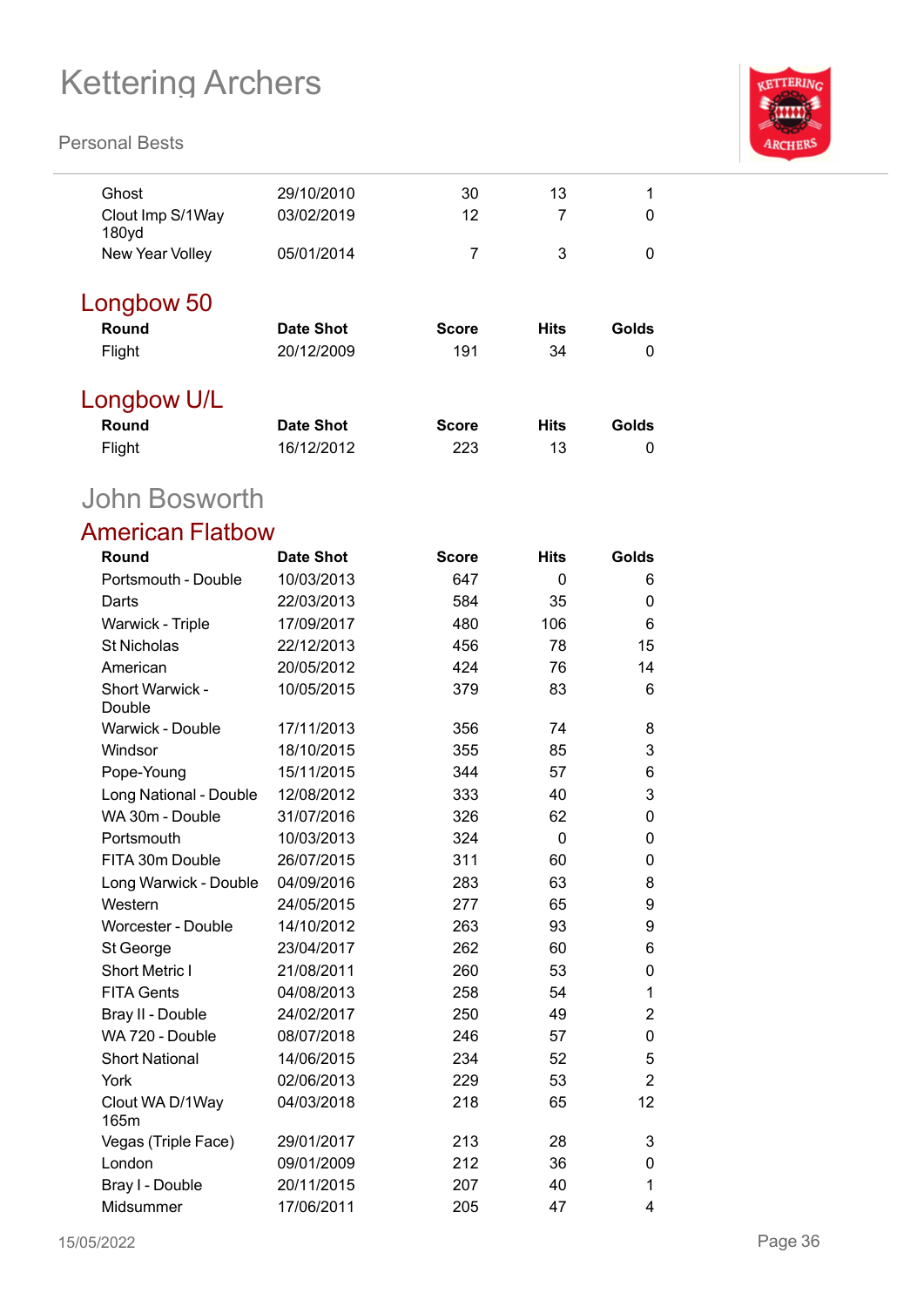

| Albion                             | 31/05/2009 | 205 | 55 | $\overline{2}$ |
|------------------------------------|------------|-----|----|----------------|
| FITA 18                            | 24/02/2013 | 196 | 0  | $\mathbf{1}$   |
| National                           | 22/11/2009 | 194 | 48 | $\overline{2}$ |
| <b>Short Warwick</b>               | 30/12/2012 | 194 | 38 | 5              |
| Sunstroke                          | 28/06/2015 | 192 | 36 | 3              |
| Oxford                             | 13/11/2009 | 189 | 31 | $\overline{2}$ |
| Warwick                            | 26/07/2016 | 188 | 36 | 6              |
| <b>WA 720</b>                      | 21/06/2015 | 183 | 42 | 0              |
| Coyote (Metric Circle)             | 13/01/2013 | 172 | 47 | 8              |
| Coventry                           | 05/03/2010 | 168 | 22 | 1              |
| Long Warwick                       | 04/09/2016 | 165 | 33 | 6              |
| Long National                      | 12/08/2012 | 164 | 40 | 3              |
| Star                               | 08/04/2016 | 163 | 28 | 3              |
| Frostbite                          | 23/11/2014 | 162 | 31 | 0              |
| Easter Bunny                       | 08/04/2012 | 161 | 44 | 12             |
| Hog                                | 31/05/2015 | 160 | 46 | 6              |
| Stag                               | 17/10/2021 | 158 | 45 | 8              |
| <b>WA 30m</b>                      | 31/07/2016 | 155 | 31 | 0              |
| FITA 30m                           | 26/07/2015 | 155 | 30 | 0              |
| Valentine                          | 15/02/2013 | 152 | 43 | 11             |
| <b>Boxing Day Clout</b><br>160yds  | 26/12/2015 | 151 | 44 | 6              |
| 2-Way Warwick                      | 07/04/2013 | 150 | 32 | 6              |
| Cambridge                          | 07/12/2012 | 149 | 28 | 1              |
| Worcester                          | 05/02/2017 | 147 | 45 | 3              |
| FITA 70m                           | 12/05/2013 | 147 | 34 | 0              |
| 2-Step                             | 14/04/2013 | 145 | 27 | 4              |
| Black Bear (180yds)                | 04/10/2015 | 144 | 46 | 8              |
| Long Metric Gents                  | 03/08/2014 | 143 | 30 | 0              |
| Bray II                            | 24/02/2017 | 141 | 28 | 1              |
| <b>Christmas Turkey</b>            | 23/12/2011 | 139 | 48 | 5              |
| <b>Sky Shoot</b>                   | 30/08/2015 | 138 | 44 | 7              |
| Field                              | 21/08/2016 | 138 | 32 | 0              |
| <b>Clout Single Metric</b><br>165m | 23/07/2017 | 132 | 35 | 10             |
| 3-Way Clout                        | 02/07/2017 | 123 | 38 | 5              |
| Stratford                          | 08/03/2013 | 116 | 42 | 3              |
| <b>Roving Clout</b>                | 05/01/2014 | 113 | 36 | 7              |
| Bray I                             | 16/11/2012 | 112 | 26 | 0              |
| Stafford                           | 11/03/2011 | 104 | 37 | 4              |
| Snowman                            | 12/12/2020 | 96  | 17 | 0              |
| Valentine 120                      | 15/02/2015 | 81  | 29 | 0              |
| Kettering                          | 15/05/2016 | 79  | 39 | 0              |
| Clout Imp S/1Way<br>180yd          | 30/10/2016 | 74  | 34 | 1              |
| Ghost                              | 26/10/2012 | 74  | 27 | 2              |
| Halloween                          | 30/10/2017 | 60  | 22 | 3              |
| Long Metric I                      | 05/08/2018 | 59  | 15 | 0              |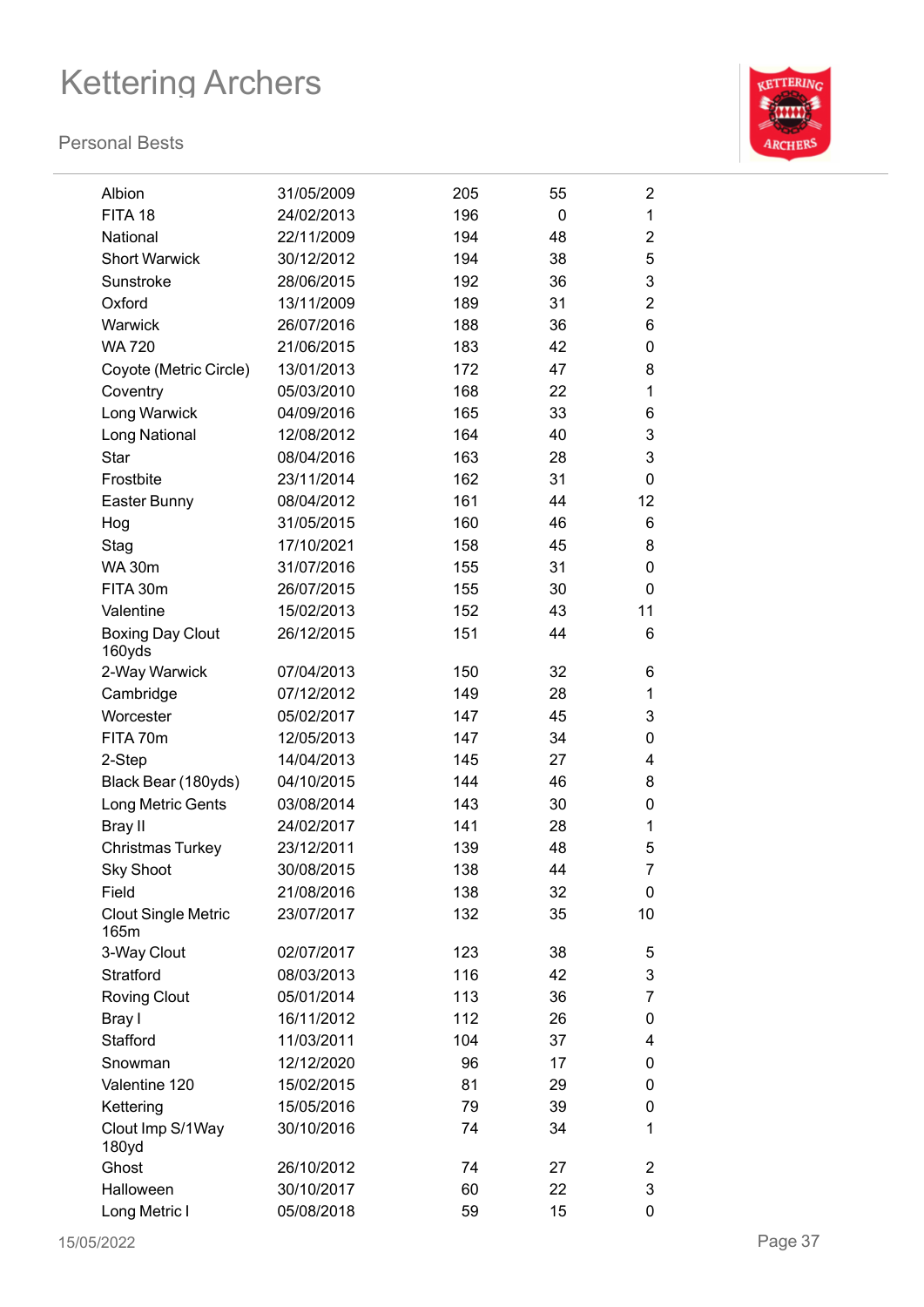### **Personal Bests**



| Cloth of Gold              | 23/10/2016       | 40           | 32          | $\overline{2}$ |
|----------------------------|------------------|--------------|-------------|----------------|
| <b>Agincourt Volley</b>    | 28/10/2018       | 21           | 6           | 1              |
| New Year Volley            | 05/01/2014       | 19           | 5           | $\overline{2}$ |
| <b>New Warwick</b>         | 03/07/2016       | 16           | 6           | 0              |
|                            |                  |              |             |                |
| <b>American Flatbow 35</b> |                  |              |             |                |
| Round                      | <b>Date Shot</b> | <b>Score</b> | <b>Hits</b> | Golds          |
| Flight                     | 24/12/2017       | 204          | 9           | 0              |
| <b>American Flatbow 50</b> |                  |              |             |                |
| Round                      | <b>Date Shot</b> | <b>Score</b> | <b>Hits</b> | Golds          |
| Flight                     | 24/12/2017       | 264          | 27          | 0              |
|                            |                  |              |             |                |
| <b>Barebow</b>             |                  |              |             |                |
| Round                      | <b>Date Shot</b> | <b>Score</b> | <b>Hits</b> | Golds          |
| Darts                      | 14/03/2008       | 514          | 33          | 0              |
| Pope-Young                 | 24/08/2008       | 365          | 63          | 7              |
| Albion                     | 21/09/2008       | 349          | 77          | 8              |
| New Western                | 08/06/2008       | 258          | 54          | 3              |
| Clout WA D/1Way<br>165m    | 26/03/2017       | 246          | 72          | 17             |
| London                     | 11/01/2008       | 215          | 36          | $\overline{2}$ |
| Oxford                     | 01/02/2008       | 191          | 33          | $\mathbf 0$    |
| Frostbite                  | 21/12/2008       | 179          | 34          | $\mathbf 0$    |
| 3-Way Clout                | 17/04/2011       | 145          | 42          | 10             |
| <b>WA 720</b>              | 20/07/2008       | 125          | 32          | 1              |
| <b>Clout Single Metric</b> | 26/03/2017       | 125          | 36          | 10             |
| 165m                       |                  |              |             |                |
| Cambridge                  | 07/03/2008       | 122          | 18          | 0              |
| Halloween                  | 31/10/2012       | 117          | 33          | 6              |
| Bray II                    | 22/02/2008       | 115          | 22          | $\overline{2}$ |
| Worcester                  | 18/01/2008       | 107          | 40          | 3              |
| <b>Christmas Turkey</b>    | 21/12/2007       | 80           | 41          | 3              |
| Valentine 120              | 10/02/2008       | 75           | 33          | 0              |
| Valentine                  | 08/02/2008       | 70           | 28          | 5              |
| <b>New Warwick</b>         | 25/05/2008       | 56           | 16          | 0              |
|                            |                  |              |             |                |

Egyptian

| Round                     | <b>Date Shot</b> | <b>Score</b> | Hits | Golds |
|---------------------------|------------------|--------------|------|-------|
| Darts                     | 08/04/2022       | 433          | 25   | 0     |
| Short Warwick -<br>Double | 26/09/2021       | 294          | 72   | 2     |
| Windsor                   | 31/10/2021       | 281          | 65   | 3     |
| <b>Short National</b>     | 15/08/2021       | 277          | 61   | 5     |
| American                  | 05/09/2021       | 256          | 64   | 3     |
| <b>Short Warwick</b>      | 06/03/2022       | 167          | 35   | 8     |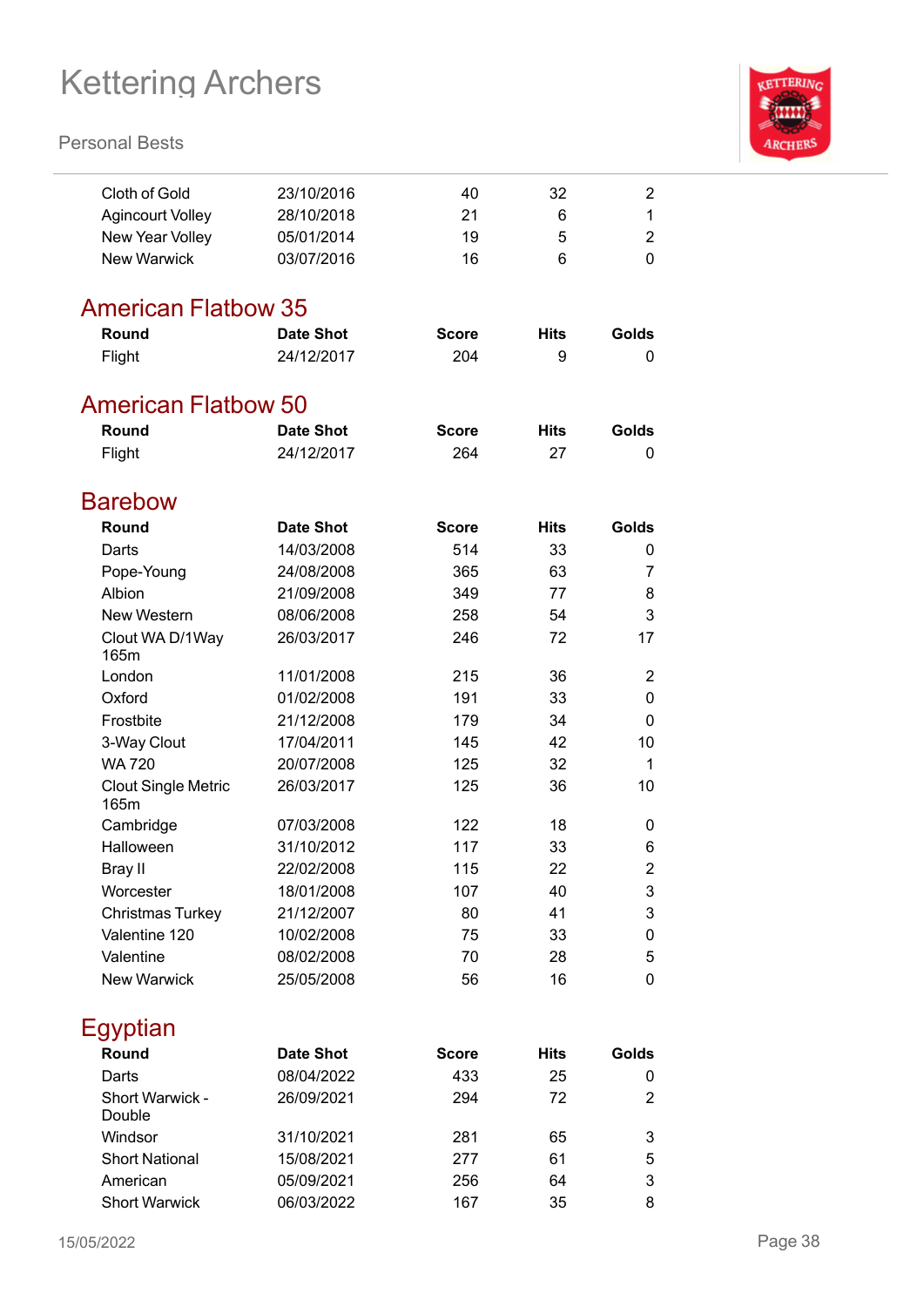### **Personal Bests**



| Star                    | 25/03/2022 | 156 | 26  | 3              |
|-------------------------|------------|-----|-----|----------------|
| National                | 16/01/2022 | 151 | 41  | $\overline{2}$ |
| <b>Short Metric I</b>   | 20/03/2022 | 115 | 28  | 0              |
| Cambridge               | 14/01/2022 | 114 | 21  | 0              |
| Oxford                  | 05/11/2021 | 114 | 28  | 0              |
| Bray I                  | 14/01/2022 | 114 | 21  | 0              |
| Bray II                 | 25/02/2022 | 105 | 19  | 1              |
| Valentine               | 11/02/2022 | 102 | 27  | 7              |
| <b>Christmas Turkey</b> | 17/12/2021 | 95  | 46  | 1              |
| Ghost                   | 29/10/2021 | 81  | 31  | 2              |
| Snowman                 | 03/12/2021 | 66  | 11  | 0              |
| Worcester               | 28/01/2022 | 64  | 27  | 1              |
| Stratford               | 11/03/2022 | 54  | 270 | 1              |

## Korean Horse Bow

| Round                             | <b>Date Shot</b> | <b>Score</b> | <b>Hits</b> | <b>Golds</b>   |
|-----------------------------------|------------------|--------------|-------------|----------------|
| Short Warwick -<br>Double         | 02/04/2017       | 442          | 88          | 9              |
| <b>St Nicholas</b>                | 17/12/2017       | 438          | 78          | 10             |
| Windsor                           | 22/10/2017       | 410          | 90          | 9              |
| Warwick - Double                  | 16/11/2014       | 373          | 83          | 5              |
| <b>Short National</b>             | 19/02/2017       | 317          | 63          | 6              |
| Pope-Young                        | 07/09/2014       | 312          | 52          | $\overline{2}$ |
| American                          | 04/06/2017       | 307          | 65          | 9              |
| Frostbite - Double                | 19/11/2017       | 275          | 56          | 0              |
| Western                           | 16/07/2017       | 267          | 67          | 5              |
| Portsmouth                        | 08/03/2015       | 237          | 51          | $\overline{2}$ |
| National                          | 11/01/2015       | 225          | 51          | 6              |
| WA 18m - Double                   | 22/02/2015       | 222          | 0           | 0              |
| Long Warwick - Double             | 03/09/2017       | 199          | 51          | 1              |
| Warwick                           | 16/11/2014       | 198          | 0           | 0              |
| <b>Short Warwick</b>              | 02/04/2017       | 195          | 41          | $\overline{2}$ |
| <b>Short Metric I</b>             | 30/07/2017       | 178          | 38          | 0              |
| <b>Worcester - Double</b>         | 13/10/2013       | 172          | 68          | 5              |
| Hog                               | 28/05/2017       | 171          | 48          | 11             |
| <b>Boxing Day Clout</b><br>160yds | 26/12/2013       | 171          | 47          | 11             |
| Midsummer                         | 19/06/2015       | 163          | 41          | 3              |
| 2-Way Warwick                     | 07/12/2014       | 161          | 35          | 5              |
| Star                              | 07/04/2017       | 159          | 28          | 1              |
| Long National                     | 28/08/2016       | 154          | 44          | 1              |
| Black Bear (180yds)               | 29/09/2013       | 142          | 45          | 3              |
| <b>WA720</b>                      | 11/06/2017       | 136          | 29          | $\overline{2}$ |
| Frostbite                         | 19/11/2017       | 134          | 30          | 0              |
| <b>Sky Shoot</b>                  | 08/06/2014       | 117          | 38          | 4              |
| Field                             | 27/08/2017       | 117          | 40          | 0              |
| Easter Bunny                      | 17/04/2022       | 115          | 37          | 7              |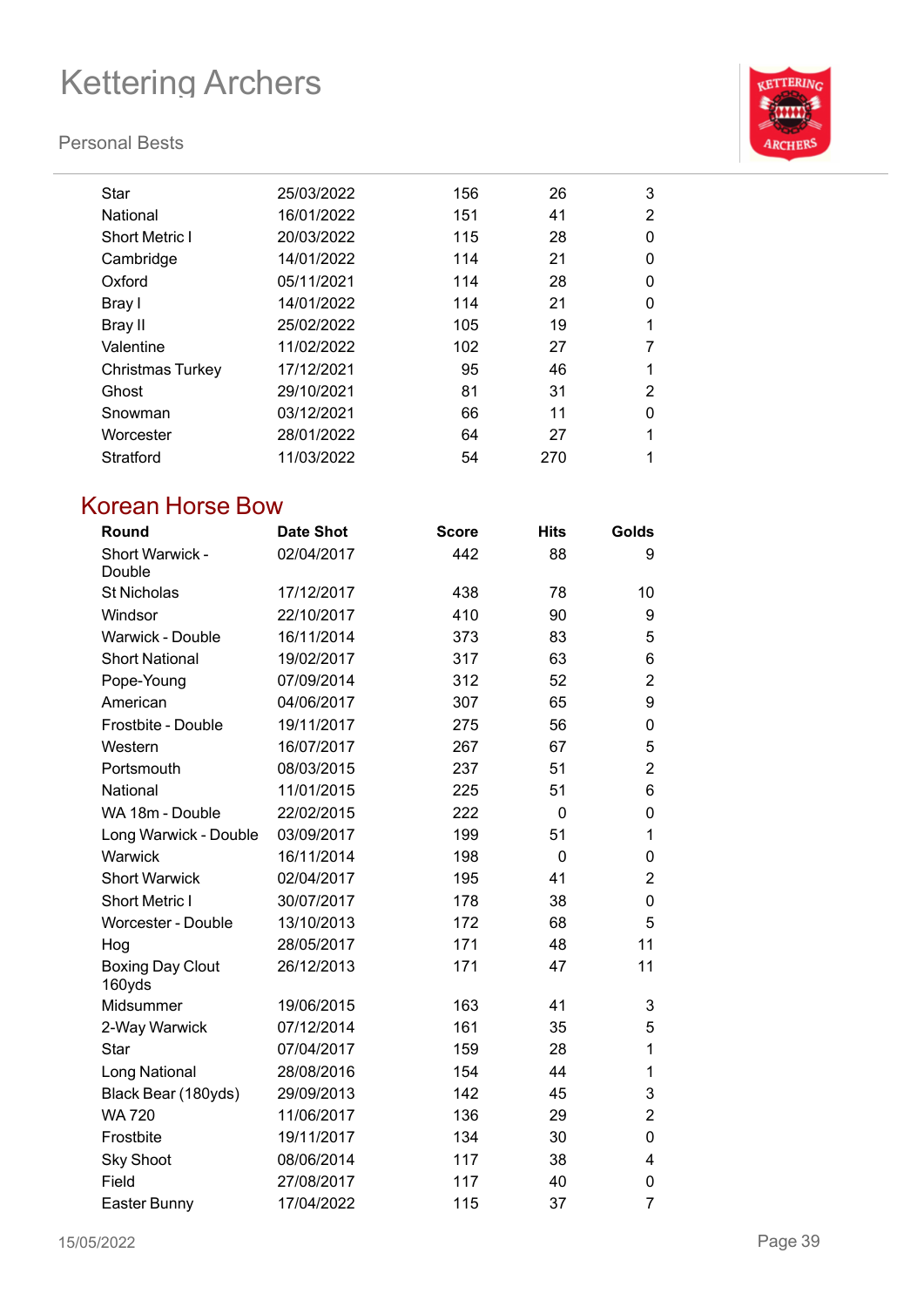

| Long Warwick                 | 03/09/2017       | 109          | 25             | 1              |
|------------------------------|------------------|--------------|----------------|----------------|
| <b>Shield Wall</b>           | 01/08/2021       | 106          | 27             | 0              |
| <b>WA 18m</b>                | 22/02/2015       | 106          | 0              | 0              |
| Safari                       | 18/07/2021       | 87           | 43             | $\overline{2}$ |
| <b>Clout Single Metric</b>   | 28/06/2020       | 86           | 32             | $\overline{2}$ |
| 165m                         |                  |              |                |                |
| Worcester                    | 05/02/2017       | 85           | 34             | 2              |
| 3-Way Clout                  | 06/06/2021       | 47           | 23             | 0              |
| Valentine 120                | 13/02/2022       | 36           | 32             | 0              |
| Kettering                    | 21/05/2017       | 29           | 11             | $\Omega$       |
| <b>New National</b>          | 30/01/2022       | 23           | $\overline{7}$ | 0              |
| Longbow                      |                  |              |                |                |
| Round                        | <b>Date Shot</b> | <b>Score</b> | Hits           | Golds          |
| <b>Flight Military Arrow</b> | 14/12/2014       | 131          | $\overline{2}$ | 0              |
| Worcester                    | 18/10/2009       | 102          | 41             | $\overline{2}$ |
|                              |                  |              |                |                |
| Longbow 50                   |                  |              |                |                |
| Round                        | <b>Date Shot</b> | <b>Score</b> | <b>Hits</b>    | Golds          |
| Flight                       | 16/12/2007       | 230          | 0              | 0              |
| Recurve                      |                  |              |                |                |
| Round                        | <b>Date Shot</b> | <b>Score</b> | <b>Hits</b>    | Golds          |
| <b>Boxing Day Clout</b>      | 26/12/2009       | 198          | 48             | 18             |
| 160yds                       |                  |              |                |                |
| Easter Bunny                 | 13/04/2009       | 140          | 44             | 5              |
| 3-Way Clout                  | 27/01/2008       | 118          | 33             | 8              |
| <b>Sky Shoot</b>             | 15/06/2008       | 105          | 34             | 3              |
| Recurve 35                   |                  |              |                |                |
| Round                        | <b>Date Shot</b> | <b>Score</b> | <b>Hits</b>    | Golds          |
| Flight                       | 12/08/2001       | 345          | 4              | 0              |
|                              |                  |              |                |                |
| Recurve 50                   |                  |              |                |                |
| Round                        | <b>Date Shot</b> | <b>Score</b> | <b>Hits</b>    | Golds          |
| Flight                       | 02/08/1998       | 440          | 24             | 0              |
| <b>Traditional</b>           |                  |              |                |                |
| Round                        | <b>Date Shot</b> | <b>Score</b> | <b>Hits</b>    | Golds          |
| American - Double            | 15/09/2013       | 471          | 0              | 0              |
| Darts                        | 29/03/2019       | 437          | 34             | 0              |
| Portsmouth - Double          | 12/01/2014       | 419          | 87             | 3              |
| Windsor                      | 20/10/2019       | 419          | 89             | 6              |
| American                     | 30/06/2019       | 358          | 74             | 10             |
| <b>Short National</b>        | 21/02/2016       | 353          | 65             | 9              |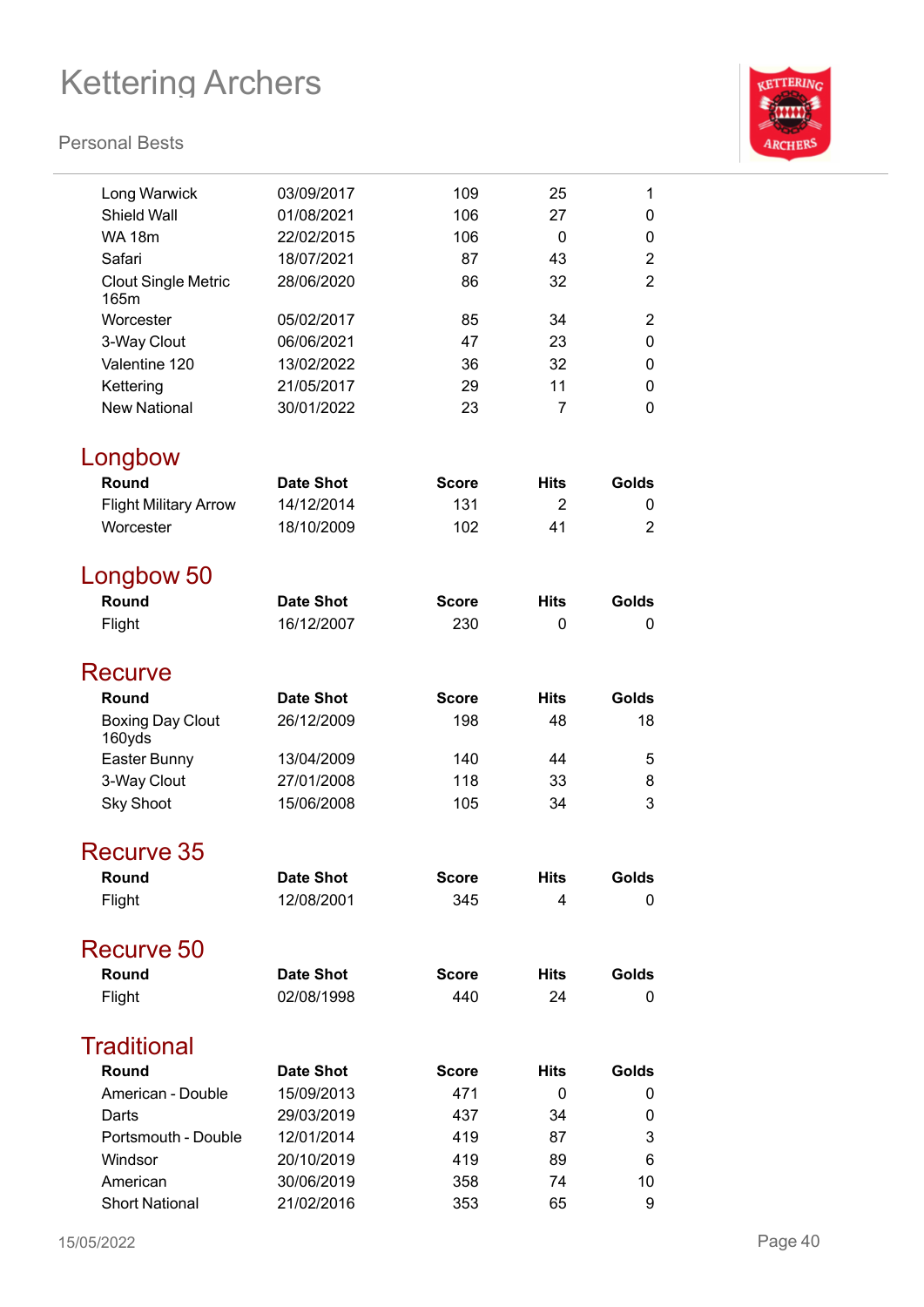

| Pope-Young                         | 22/06/2019 | 351 | 0  | 0              |
|------------------------------------|------------|-----|----|----------------|
| <b>St Nicholas</b>                 | 15/12/2019 | 351 | 73 | 9              |
| Western                            | 07/07/2019 | 335 | 69 | 7              |
| Portsmouth                         | 18/01/2019 | 304 | 55 | 3              |
| <b>Long National - Double</b>      | 18/08/2019 | 276 | 66 | 3              |
| Frostbite - Double                 | 26/11/2018 | 270 | 55 | $\mathbf{1}$   |
| <b>Worcester - Double</b>          | 13/10/2019 | 248 | 83 | 10             |
| Warwick - Double                   | 05/06/2016 | 242 | 58 | $\overline{2}$ |
| <b>Short Warwick</b>               | 13/03/2016 | 214 | 42 | 4              |
| <b>Short Metric I</b>              | 17/04/2016 | 211 | 43 | 4              |
| National                           | 08/04/2018 | 209 | 49 | 3              |
| Bray II - Double                   | 11/01/2019 | 200 | 42 | 0              |
| Bray I - Double                    | 22/11/2019 | 198 | 42 | 1              |
| Vegas (Triple Face)                | 12/04/2019 | 198 | 27 | $\overline{2}$ |
| Hog                                | 27/05/2018 | 194 | 48 | 18             |
| Long Warwick - Double              | 05/09/2018 | 182 | 48 | $\overline{2}$ |
| York                               | 15/09/2019 | 179 | 0  | $\mathbf{1}$   |
| Coyote (Metric Circle)             | 29/09/2019 | 174 | 48 | 11             |
| Midsummer                          | 21/06/2019 | 172 | 38 | 5              |
| Field                              | 26/08/2018 | 171 | 37 | 0              |
| Oxford                             | 05/02/2016 | 170 | 32 | $\overline{2}$ |
| <b>Boxing Day Clout</b><br>160yds  | 26/12/2020 | 166 | 48 | 8              |
| <b>WA 720</b>                      | 10/06/2018 | 163 | 39 | 1              |
| Warwick                            | 12/07/2020 | 157 | 35 | 3              |
| Long National                      | 18/08/2019 | 157 | 39 | $\overline{2}$ |
| Black Bear (180yds)                | 05/12/2020 | 152 | 44 | 9              |
| Wolf                               | 12/09/2021 | 151 | 45 | 5              |
| Star                               | 22/02/2019 | 151 | 24 | 3              |
| Worcester                          | 13/10/2019 | 145 | 46 | 7              |
| Valentine                          | 14/02/2020 | 144 | 43 | 7              |
| Easter Bunny                       | 04/04/2021 | 143 | 42 | 6              |
| Clout WA D/1Way<br>165m            | 03/04/2022 | 143 | 55 | 4              |
| Frostbite                          | 25/11/2018 | 141 | 27 | 1              |
| Snowman                            | 14/12/2018 | 133 | 23 | 1              |
| Halloween                          | 30/10/2019 | 131 | 35 | 13             |
| Christmas Turkey                   | 23/12/2019 | 130 | 46 | 3              |
| 3-Way Clout                        | 23/01/2022 | 125 | 40 | 8              |
| Long Metric Gents                  | 14/07/2019 | 123 | 25 | $\overline{2}$ |
| Cambridge                          | 07/12/2018 | 119 | 25 | 1              |
| Bray II                            | 11/01/2019 | 105 | 20 | 0              |
| Long Warwick                       | 01/09/2019 | 104 | 24 | 1              |
| <b>Clout Single Metric</b><br>165m | 02/05/2021 | 104 | 31 | 5              |
| Coyote (Imperial<br>Circle)        | 15/10/2017 | 100 | 41 | 1              |
| Safari                             | 23/06/2019 | 98  | 46 | 1              |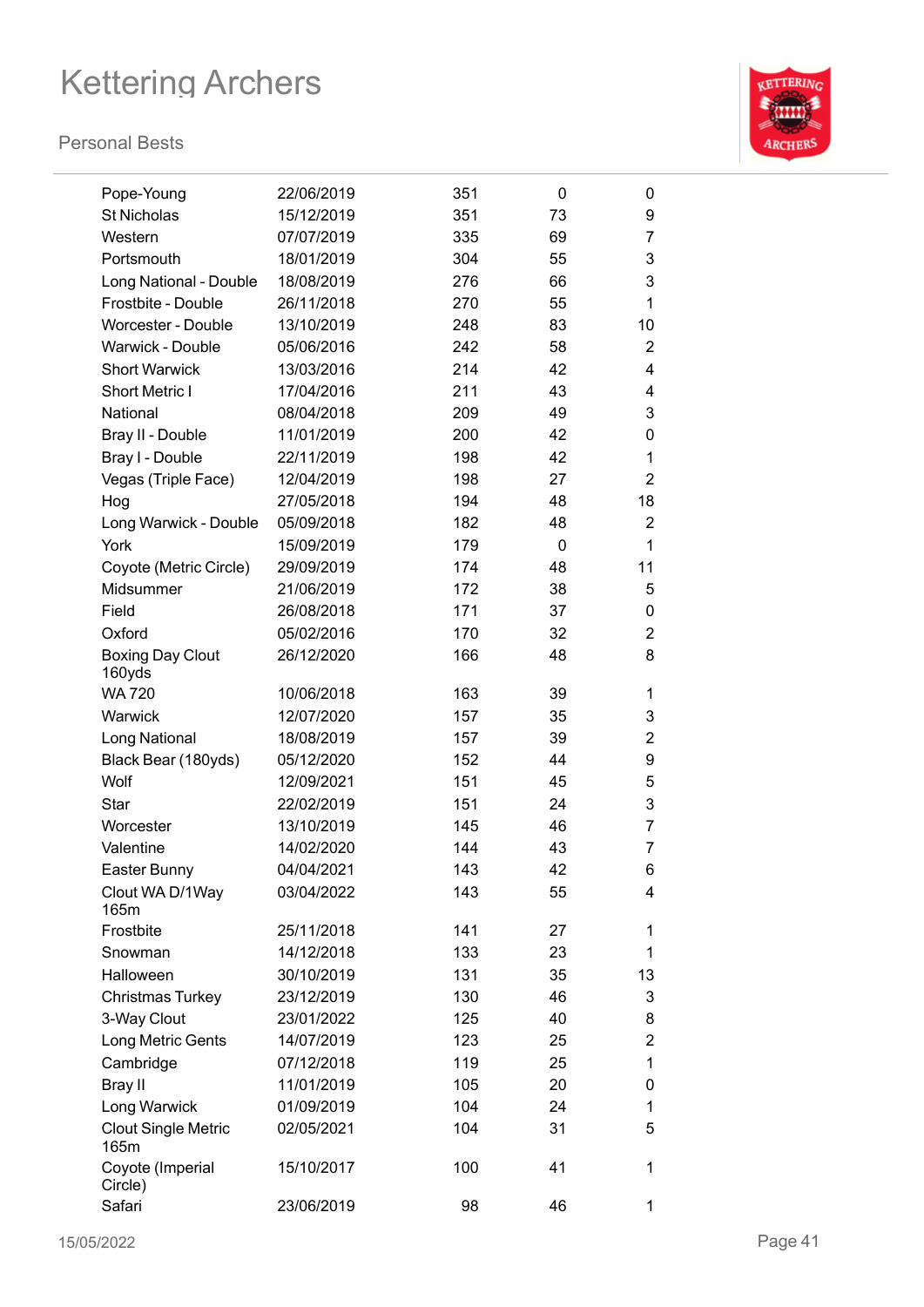### **Personal Bests**



| Stratford                             | 06/03/2020 | 88 | 34 | 4 |
|---------------------------------------|------------|----|----|---|
| Bray I                                | 24/11/2017 | 84 | 20 | 1 |
| <b>Roving Clout</b>                   | 02/01/2022 | 74 | 30 | 1 |
| Ghost                                 | 27/10/2017 | 74 | 30 | 3 |
| Kettering                             | 20/05/2018 | 58 | 14 | 1 |
| Valentine 120                         | 17/02/2019 | 57 | 37 | 0 |
| Cloth of Gold                         | 27/10/2019 | 51 | 35 | 4 |
| Clout Imp S/1Way<br>180yd             | 02/08/2020 | 37 | 18 | 0 |
| Clout Imp D/1Way<br>180 <sub>yd</sub> | 24/10/2021 | 29 | 14 | 1 |
| Agincourt Volley                      | 25/10/2020 | 19 | 6  | 1 |
| New Year Volley                       | 02/01/2022 | 18 | 6  | 0 |
|                                       |            |    |    |   |

## John Lewin

| Longbow                            |                  |              |             |                |
|------------------------------------|------------------|--------------|-------------|----------------|
| Round                              | <b>Date Shot</b> | <b>Score</b> | <b>Hits</b> | Golds          |
| Clout WA D/1Way<br>165m            | 05/11/2017       | 165          | 58          | 5              |
| Easter Bunny                       | 16/04/2017       | 131          | 44          | 5              |
| <b>Boxing Day Clout</b><br>160yds  | 26/12/2015       | 111          | 35          | 8              |
| Hog                                | 30/08/2020       | 107          | 36          | 6              |
| Pope-Young                         | 12/11/2017       | 106          | 30          | 1              |
| Black Bear (180yds)                | 30/09/2018       | 104          | 35          | 3              |
| <b>Clout Single Metric</b><br>165m | 07/04/2019       | 91           | 31          | 3              |
| <b>Roving Clout</b>                | 06/01/2013       | 89           | 25          | 10             |
| Wolf                               | 12/09/2021       | 84           | 32          | $\overline{2}$ |
| 3-Way Clout                        | 06/06/2021       | 76           | 27          | 1              |
| Coyote (Metric Circle)             | 02/10/2016       | 71           | 30          | 1              |
| Midsummer                          | 20/06/2014       | 58           | 16          | 1              |
| Ghost                              | 30/10/2020       | 55           | 18          | $\overline{2}$ |
| Clout Imp D/1Way<br>180yd          | 20/08/2017       | 51           | 25          | $\mathbf{1}$   |
| <b>WA 720</b>                      | 17/05/2009       | 46           | 9           | 0              |
| Clout Imp S/1Way<br>180yd          | 20/08/2017       | 20           | 10          | 0              |
| Long Metric Gents                  | 09/08/2009       | 18           | 6           | 0              |
| Valentine 120                      | 17/02/2013       | 11           | 11          | 0              |
| New Year Volley                    | 05/01/2020       | 7            | 4           | $\Omega$       |
| Longbow U/L                        |                  |              |             |                |

| Round  | <b>Date Shot</b> | <b>Score</b> | Hits | Golds |
|--------|------------------|--------------|------|-------|
| Flight | 13/12/2015       | 204          |      |       |

## **Recurve**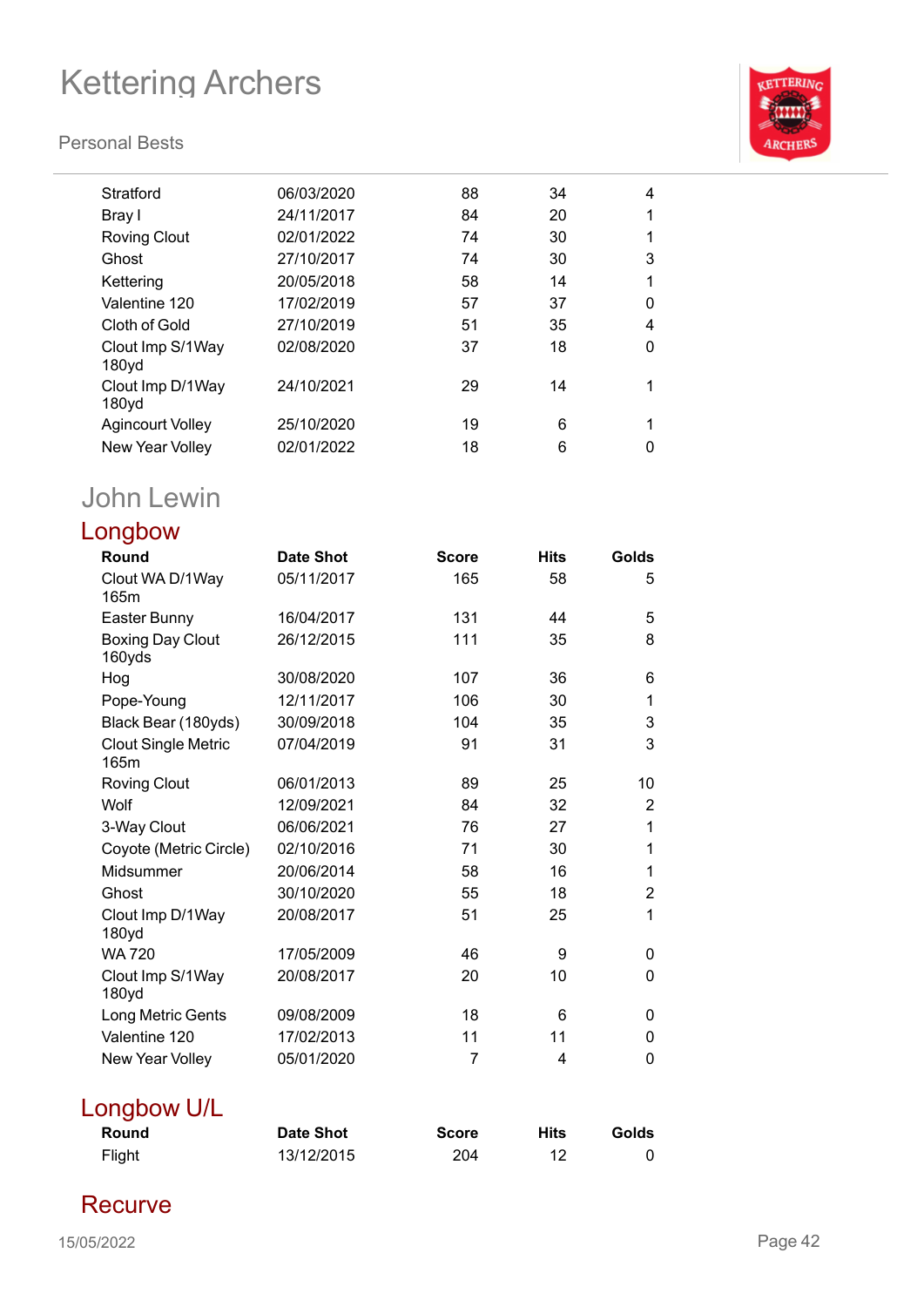#### **Personal Bests**



| <b>Round</b>            | <b>Date Shot</b> | <b>Score</b> | <b>Hits</b> | Golds          |
|-------------------------|------------------|--------------|-------------|----------------|
| Darts                   | 20/03/2009       | 771          | 36          | 0              |
| Albion                  | 04/07/2010       | 562          | 96          | 18             |
| <b>Short Metric I</b>   | 22/08/2010       | 425          | 67          | 7              |
| Coventry                | 05/03/2010       | 309          | 36          | 6              |
| Oxford                  | 13/11/2009       | 305          | 30          | 6              |
| London                  | 08/01/2010       | 304          | 36          | 6              |
| Cambridge               | 07/03/2008       | 286          | 35          | $\overline{2}$ |
| Frostbite               | 21/12/2008       | 259          | 36          | 4              |
| Midsummer               | 19/06/2015       | 257          | 55          | $\overline{2}$ |
| Worcester               | 30/01/2009       | 237          | 60          | 20             |
| Bray II                 | 25/02/2011       | 230          | 30          | 7              |
| Bray I                  | 04/12/2009       | 228          | 30          | 2              |
| Long Metric Gents       | 08/08/2010       | 183          | 39          | 1              |
| Valentine               | 11/02/2011       | 182          | 46          | 18             |
| <b>Christmas Turkey</b> | 19/12/2008       | 154          | 45          | 12             |
| Black Bear (180yds)     | 13/08/2017       | 87           | 33          | 4              |
| WA 720                  | 15/04/2012       | 49           | 10          | $\Omega$       |
| Long Warwick            | 14/06/2009       | 45           | 11          | 0              |

## Joshua Dohnalek

### Barebow

| Round       | <b>Date Shot</b> | <b>Score</b> | Hits | Golds |
|-------------|------------------|--------------|------|-------|
| Oxford      | 05/11/2021       | 185          | 30   |       |
| 3-Way Clout | 10/04/2016       | 129          | 38   |       |

### **Recurve**

| Round                       | <b>Date Shot</b> | <b>Score</b> | <b>Hits</b> | Golds |
|-----------------------------|------------------|--------------|-------------|-------|
| Darts                       | 17/03/2017       | 532          | 34          | 0     |
| <b>Short Metric III</b>     | 27/07/2014       | 318          | 62          | 1     |
| Long Metric IV              | 19/06/2016       | 268          | 55          | 1     |
| Oxford                      | 10/11/2017       | 237          | 35          | 3     |
| Bray II                     | 12/01/2018       | 235          | 30          | 3     |
| Star                        | 23/02/2018       | 185          | 29          | 3     |
| London                      | 13/01/2017       | 182          | 32          | 1     |
| Field                       | 16/08/2015       | 159          | 35          | 0     |
| Valentine                   | 12/02/2016       | 132          | 34          | 6     |
| Snowman                     | 14/12/2018       | 125          | 23          | 0     |
| <b>Short Junior Warwick</b> | 11/05/2014       | 123          | 29          | 1     |
| Bray I                      | 20/11/2015       | 118          | 24          | 0     |
| Cambridge                   | 04/12/2015       | 111          | 22          | 4     |
| Stratford                   | 09/03/2018       | 100          | 41          | 3     |
| Ghost                       | 30/10/2020       | 99           | 27          | 3     |
| <b>Junior National</b>      | 25/05/2014       | 84           | 24          | 2     |
| Kettering                   | 18/05/2014       | 77           | 21          | 3     |
| Christmas Turkey            | 18/12/2015       | 60           | 26          | 1     |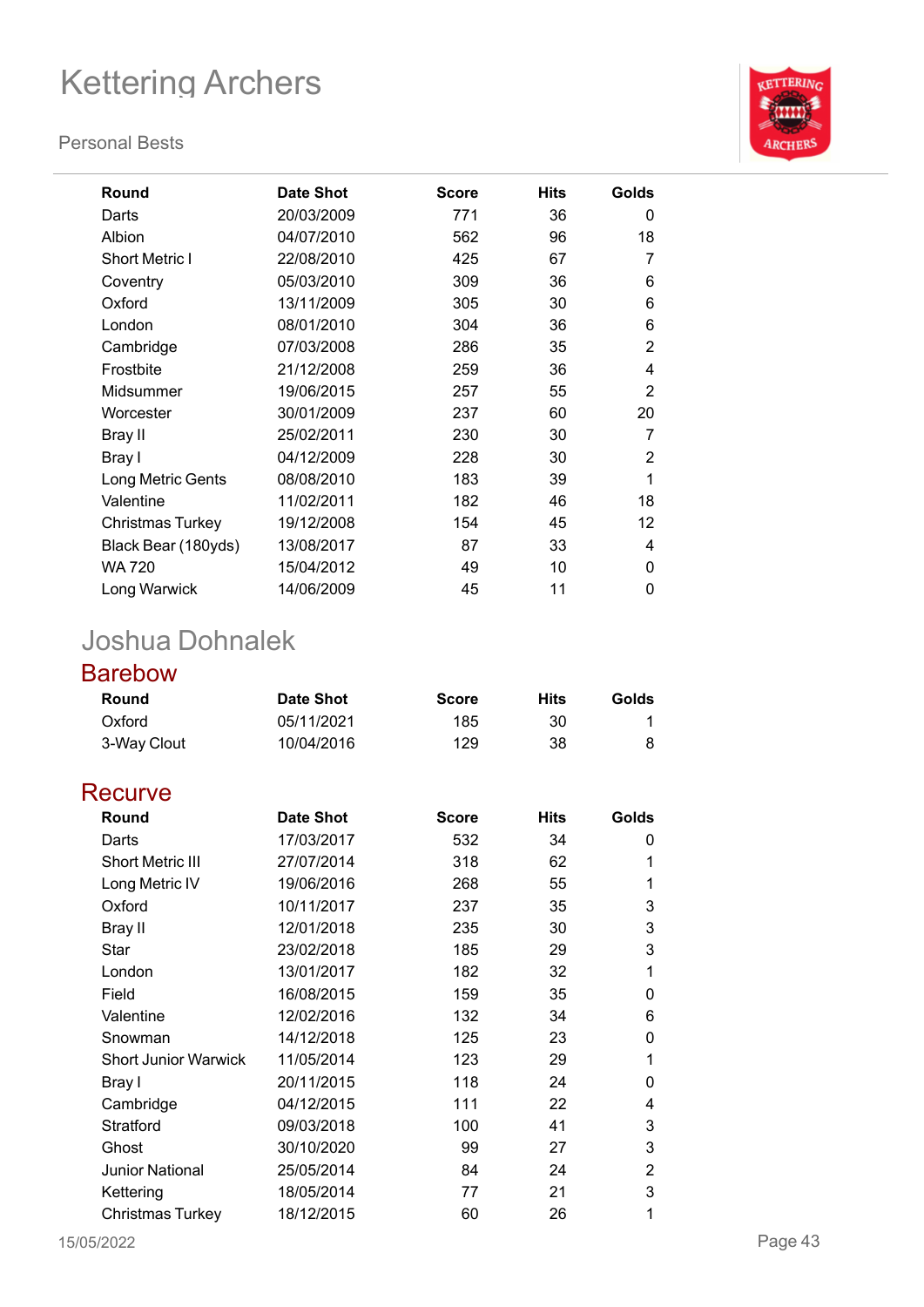**Personal Bests**



## Kayleigh Dunkley

| <b>Barebow</b>                     |                  |              |             |                |
|------------------------------------|------------------|--------------|-------------|----------------|
| Round                              | <b>Date Shot</b> | <b>Score</b> | <b>Hits</b> | Golds          |
| Metric II                          | 05/05/2013       | 465          | 90          | 4              |
| Portsmouth                         | 10/03/2013       | 447          | $\Omega$    | 5              |
| <b>Junior National</b>             | 10/10/2010       | 351          | 67          | 8              |
| FITA 18                            | 24/02/2013       | 327          | 0           | $\overline{2}$ |
| <b>Short Metric II</b>             | 22/08/2010       | 303          | 54          | 2              |
| London                             | 25/01/2013       | 278          | 36          | 5              |
| <b>Short Warwick</b>               | 11/08/2013       | 250          | 46          | 7              |
| <b>Short Metric I</b>              | 21/08/2011       | 247          | 48          | $\overline{2}$ |
| Oxford                             | 13/11/2009       | 203          | 36          | 0              |
| Worcester                          | 14/10/2012       | 195          | 60          | 4              |
| Cambridge                          | 07/12/2012       | 195          | 32          | 3              |
| <b>Bray II</b>                     | 25/02/2022       | 188          | 30          | 3              |
| <b>Christmas Turkey</b>            | 21/12/2012       | 163          | 48          | 7              |
| Frostbite                          | 12/12/2010       | 158          | 31          | 0              |
| Stratford                          | 08/03/2013       | 149          | 42          | 8              |
| Snowman                            | 03/12/2021       | 136          | 26          | 1              |
| Bray I                             | 19/11/2021       | 135          | 23          | 1              |
| Clout WA D/1way<br>125m            | 03/04/2022       | 130          | 47          | 2              |
| Ghost                              | 29/10/2021       | 86           | 25          | 3              |
| <b>Clout Single Metric</b><br>125m | 03/04/2022       | 81           | 28          | 0              |

## **Compound**

| Round              | <b>Date Shot</b> | <b>Score</b> | <b>Hits</b> | Golds |
|--------------------|------------------|--------------|-------------|-------|
| Metric II          | 04/05/2014       | 1098         | 144         | 18    |
| <b>Bristol II</b>  | 14/09/2014       | 1017         | 143         | 51    |
| Portsmouth         | 09/03/2014       | 517          | 60          | 6     |
| Worcester - Double | 12/10/2014       | 479          | 119         | 42    |
| Long Metric Ladies | 03/05/2015       | 387          | 66          | 0     |
| London             | 17/01/2014       | 265          | 34          | 8     |
| Bray II            | 21/02/2014       | 246          | 30          | 4     |
| Worcester          | 12/10/2014       | 244          | 59          | 23    |
| Valentine          | 14/02/2014       | 114          | 27          | 12    |

### Korean Horse Bow

| Round     | Date Shot  | <b>Score</b> | Hits | Golds |
|-----------|------------|--------------|------|-------|
| Valentine | 11/02/2022 | 145          | 40   | 11    |
| Worcester | 28/01/2022 | 81           | 29   |       |

Kieran Dunkley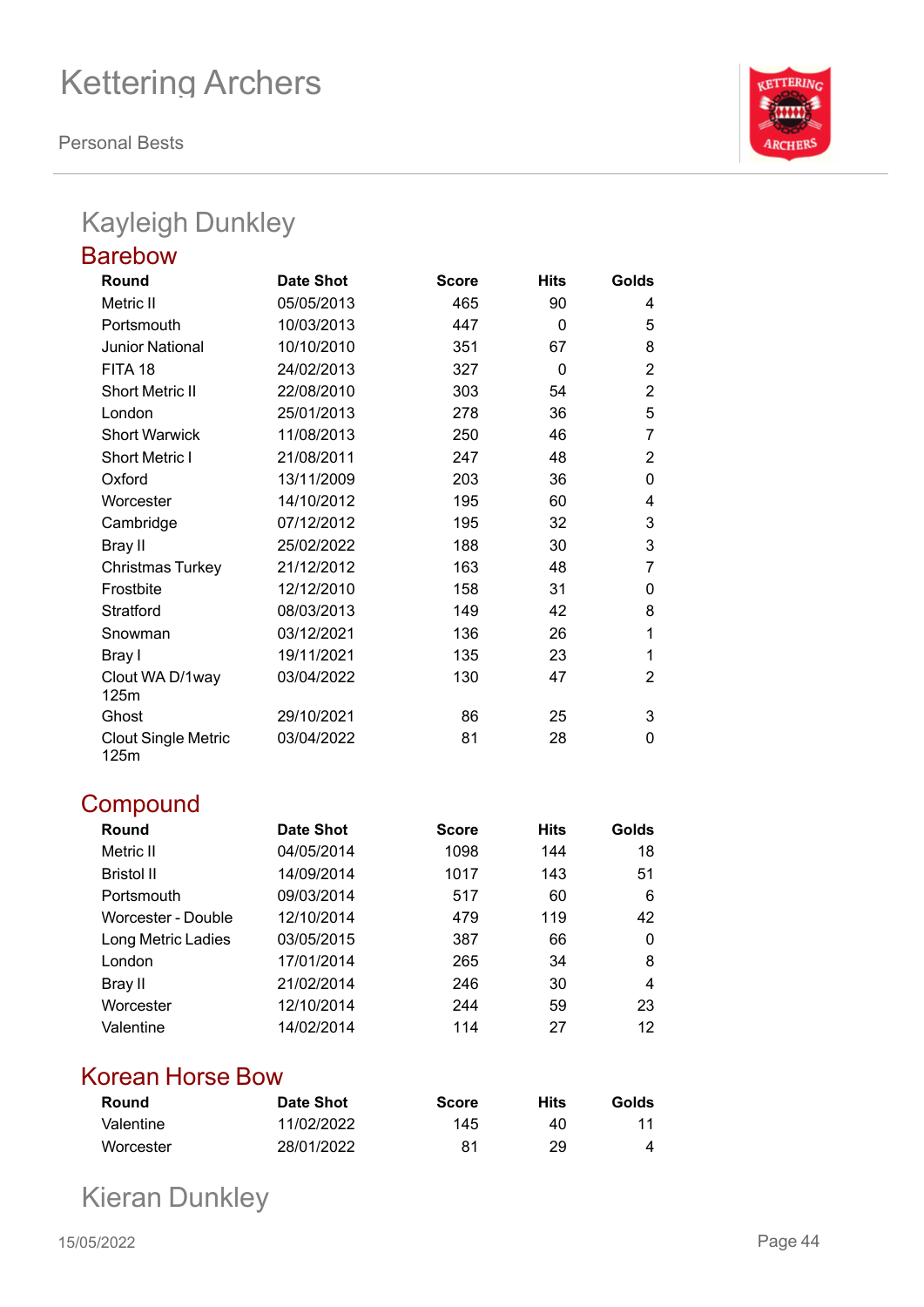#### **Personal Bests**



| <b>Barebow</b>          |                  |              |             |       |
|-------------------------|------------------|--------------|-------------|-------|
| Round                   | <b>Date Shot</b> | <b>Score</b> | <b>Hits</b> | Golds |
| <b>Star</b>             | 25/03/2022       | 122          | 17          | 1     |
| Stratford               | 11/03/2022       | 79           | 34          | 7     |
| Worcester               | 21/01/2011       | 77           | 30          | 2     |
| London                  | 08/01/2010       | 57           | 11          | 0     |
| Bray II                 | 25/02/2011       | 52           | 13          | 0     |
| <b>Christmas Turkey</b> | 17/12/2009       | 41           | 28          | 1     |
| Valentine               | 12/02/2010       | 40           | 19          | 4     |
| Cambridge               | 26/11/2010       | 37           | 13          | 0     |
| Bray I                  | 04/12/2009       | 18           | 4           | 1     |
| Longbow                 |                  |              |             |       |
| Round                   | <b>Date Shot</b> | <b>Score</b> | <b>Hits</b> | Golds |
| Darts                   | 22/03/2013       | 500          | 22          | 0     |
| Oxford                  | 05/12/2014       | 218          | 33          | 3     |
| Valentine               | 14/02/2014       | 108          | 19          | 12    |
| Star                    | 14/03/2014       | 102          | 17          | 0     |
| London                  | 17/01/2014       | 89           | 20          | 1     |
| <b>Short Warwick</b>    | 11/08/2013       | 84           | 22          | 0     |
| <b>Christmas Turkey</b> | 21/12/2012       | 47           | 28          | 2     |
| Cambridge               | 07/12/2012       | 36           | 9           | 0     |
| Stratford               | 08/03/2013       | 31           | 14          | 0     |
| <b>Bray II</b>          | 21/02/2014       | 24           | 9           | 0     |
| Recurve                 |                  |              |             |       |
| Round                   | <b>Date Shot</b> | <b>Score</b> | <b>Hits</b> | Golds |
| Darts                   | 25/03/2011       | 438          | 25          | 0     |
| <b>Star</b>             | 08/04/2011       | 233          | 27          | 4     |
| London                  | 15/01/2016       | 229          | 35          | 2     |
| Worcester               | 13/10/2019       | 178          | 52          | 9     |
| Cambridge               | 04/12/2015       | 170          | 26          | 1     |
| Valentine               | 11/02/2022       | 162          | 40          | 16    |
| Oxford                  | 07/11/2014       | 159          | 23          | 1     |
| <b>Christmas Turkey</b> | 18/12/2015       | 154          | 48          | 5     |
| Stratford               | 13/03/2015       | 153          | 48          | 7     |
| <b>Bray II</b>          | 28/02/2016       | 147          | 28          | 0     |
| Snowman                 | 03/12/2021       | 138          | 24          | 1     |
| Ghost                   | 30/10/2015       | 83           | 34          | 2     |
| Bray I                  | 19/11/2021       | 81           | 24          | 0     |

## Lee Barratt

| Compound |            |              |             |       |
|----------|------------|--------------|-------------|-------|
| Round    | Date Shot  | <b>Score</b> | <b>Hits</b> | Golds |
| Darts    | 16/03/2018 | 1472         | 36          |       |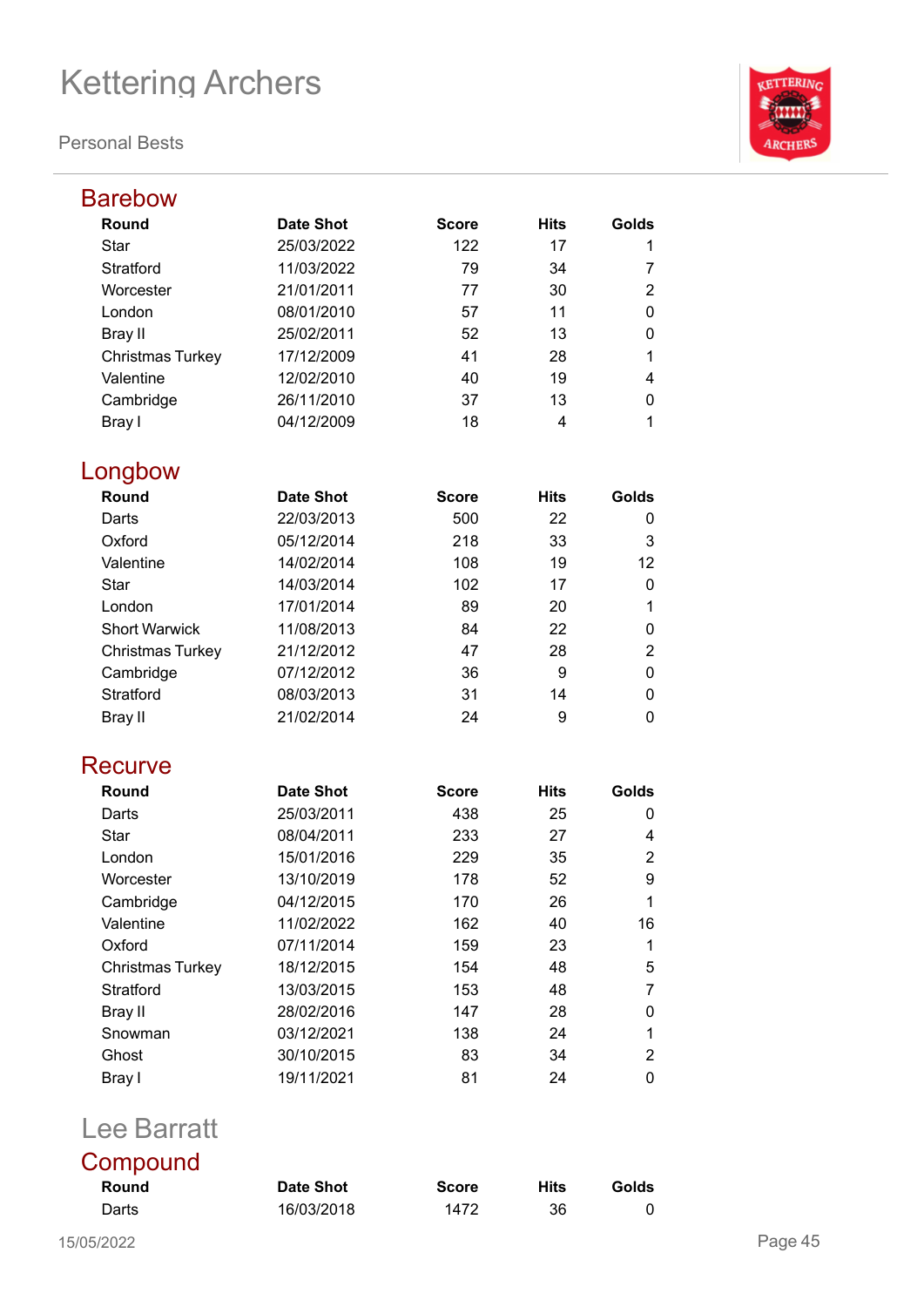#### **Personal Bests**



| Portsmouth          | 26/01/2018 | 546 | 60 | 10 |
|---------------------|------------|-----|----|----|
| Bray I - Double     | 24/11/2017 | 535 | 60 | 10 |
| Bray II - Double    | 12/01/2018 | 529 | 60 | 8  |
| Vegas (Triple Face) | 12/04/2019 | 502 | 60 | 3  |
| Oxford              | 10/11/2017 | 360 | 36 | 11 |
| Long Warwick        | 02/09/2018 | 344 | 48 | 15 |
| Star                | 25/03/2022 | 337 | 34 | 31 |
| Snowman             | 14/12/2018 | 332 | 10 | 36 |
| London              | 15/01/2016 | 325 | 36 | 6  |
| Cambridge           | 14/01/2022 | 302 | 34 | 4  |
| Worcester           | 31/01/2020 | 289 | 60 | 50 |
| Bray I              | 24/11/2017 | 269 | 30 | 7  |
| Bray II             | 25/02/2022 | 268 | 30 | 6  |
| Stratford           | 09/03/2018 | 233 | 48 | 42 |
| Valentine           | 11/02/2022 | 227 | 46 | 43 |
| Christmas Turkey    | 16/12/2018 | 217 | 48 | 31 |
| Ghost               | 25/10/2019 | 163 | 36 | 21 |
|                     |            |     |    |    |

### Korean Horse Bow

| Round | <b>Date Shot</b> | <b>Score</b> | <b>Hits</b> | Golds |
|-------|------------------|--------------|-------------|-------|
| Hog   | 30/08/2020       | 57           |             |       |

## Longbow

| Round                              | <b>Date Shot</b> | <b>Score</b> | <b>Hits</b> | Golds |
|------------------------------------|------------------|--------------|-------------|-------|
| Field                              | 21/11/2021       | 84           | 29          |       |
| Easter Bunny                       | 04/04/2021       | 71           | 29          | 0     |
| Wolf                               | 12/09/2021       | 51           | 20          | 2     |
| Black Bear (180yds)                | 19/09/2021       | 50           | 19          | 2     |
| 3-Way Clout                        | 01/11/2020       | 44           | 16          |       |
| <b>Roving Clout</b>                | 02/01/2022       | 37           | 14          | 0     |
| Shield Wall                        | 01/08/2021       | 35           | 8           | 0     |
| Cloth of Gold                      | 24/10/2021       | 23           | 15          | 2     |
| <b>Clout Single Metric</b><br>165m | 18/10/2020       | 14           | 9           | 0     |
| New Year Volley                    | 02/01/2022       | 6            | 3           | 0     |
| <b>Agincourt Volley</b>            | 24/10/2021       | 5            |             |       |

### **Recurve**

| Round         | <b>Date Shot</b> | <b>Score</b> | <b>Hits</b> | Golds |
|---------------|------------------|--------------|-------------|-------|
| Darts         | 20/03/2009       | 617          | 36          | 0     |
| National      | 31/08/2008       | 353          | 69          | 13    |
| Oxford        | 19/11/2010       | 289          | 36          | 4     |
| Midsummer     | 22/06/2012       | 287          | 57          | 5     |
| London        | 14/01/2011       | 283          | 35          |       |
| <b>WA 720</b> | 20/07/2008       | 279          | 57          | 0     |
| Coventry      | 05/03/2010       | 268          | 34          | 6     |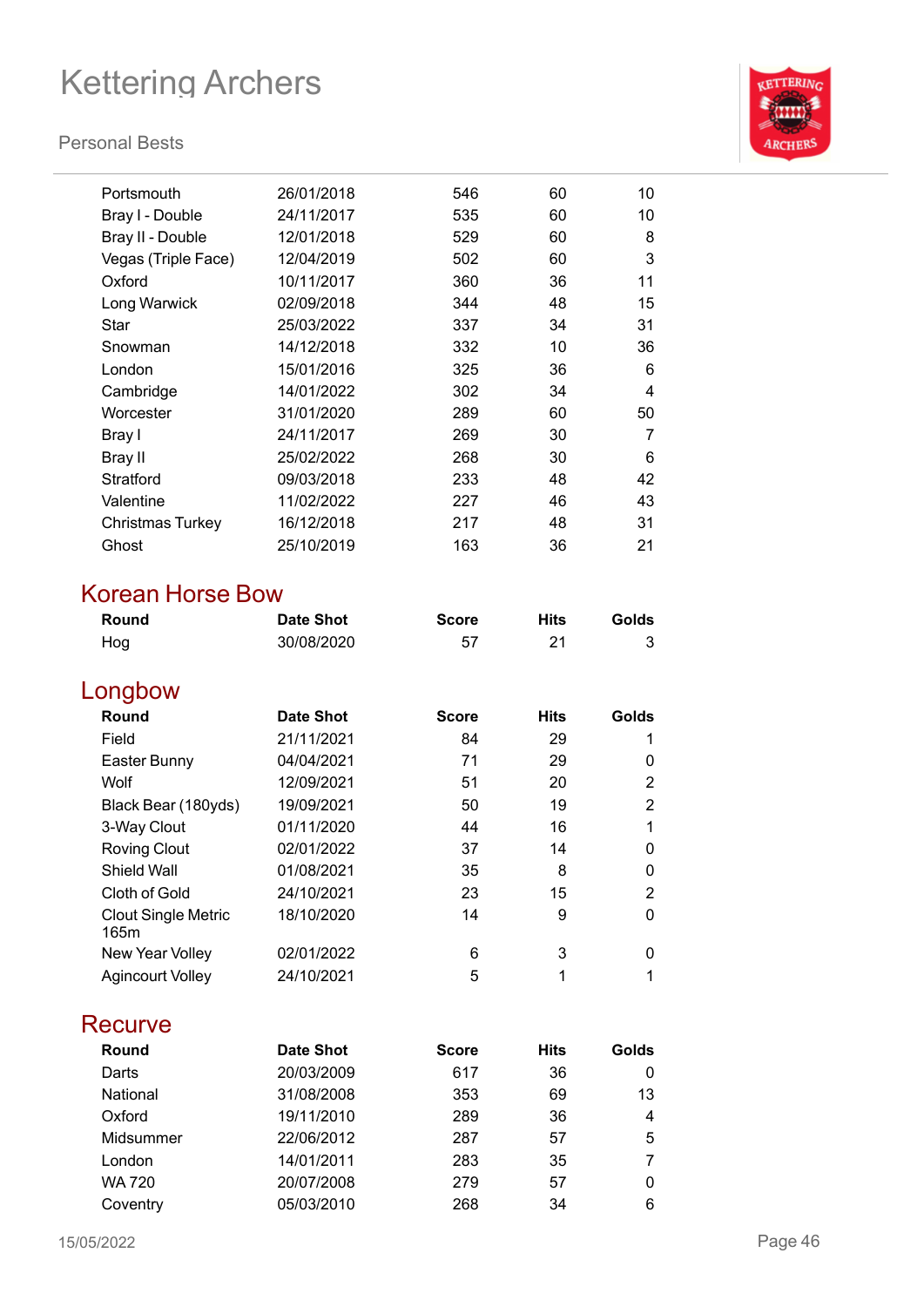### **Personal Bests**



| Cambridge               | 07/03/2008 | 244 | 31 | 5  |
|-------------------------|------------|-----|----|----|
| Star                    | 08/04/2011 | 234 | 29 | 3  |
| Worcester               | 18/10/2009 | 233 | 60 | 21 |
| Bray II                 | 24/02/2012 | 224 | 30 | 2  |
| Bray I                  | 10/12/2010 | 217 | 30 | 2  |
| <b>Christmas Turkey</b> | 19/12/2014 | 203 | 48 | 14 |
| Valentine               | 11/02/2011 | 196 | 45 | 26 |
| Stafford                | 11/03/2011 | 174 | 47 | 10 |
| Stratford               | 08/03/2013 | 152 | 47 | 4  |
| Ghost                   | 26/10/2012 | 119 | 36 | 6  |
|                         |            |     |    |    |

## Lee Brackenbury

### American Flatbow

| Round                       | <b>Date Shot</b> | <b>Score</b> | <b>Hits</b> | Golds          |
|-----------------------------|------------------|--------------|-------------|----------------|
| Darts                       | 16/03/2018       | 644          | 33          | $\Omega$       |
| <b>Short National</b>       | 12/01/2020       | 343          | 65          | 4              |
| Oxford                      | 10/11/2017       | 259          | 36          | 4              |
| Star                        | 23/02/2018       | 216          | 25          | 7              |
| National                    | 02/02/2020       | 208          | 52          | 1              |
| Cambridge                   | 08/12/2017       | 194          | 34          | 0              |
| Bray II                     | 12/01/2018       | 178          | 29          | 1              |
| Christmas Turkey            | 22/12/2017       | 168          | 48          | 6              |
| <b>Short Warwick</b>        | 08/03/2020       | 166          | 34          | 2              |
| Valentine                   | 09/02/2018       | 163          | 39          | 20             |
| Hog                         | 27/05/2018       | 142          | 43          | 10             |
| Stratford                   | 09/03/2018       | 136          | 46          | 2              |
| Bray I                      | 24/11/2017       | 135          | 26          | 1              |
| Safari                      | 09/08/2020       | 132          | 57          | 1              |
| Ghost                       | 27/10/2017       | 131          | 35          | 13             |
| Coyote (Metric Circle)      | 02/10/2016       | 113          | 39          | 4              |
| Coyote (Imperial<br>Circle) | 15/10/2017       | 85           | 30          | $\overline{2}$ |
| Valentine 120               | 16/02/2020       | 53           | 23          | 1              |
| Halloween                   | 30/10/2018       | 32           | 10          | 0              |
| Cloth of Gold               | 29/10/2017       | 27           | 19          | 2              |
| <b>Agincourt Volley</b>     | 23/10/2016       | 3            | 1           | 0              |

### American Flatbow 50

| <b>Round</b>         | <b>Date Shot</b> | <b>Score</b> | <b>Hits</b> | Golds          |         |
|----------------------|------------------|--------------|-------------|----------------|---------|
| Flight               | 09/12/2018       | 196          | 15          | 0              |         |
| <b>Barebow</b>       |                  |              |             |                |         |
| <b>Round</b>         | Date Shot        | <b>Score</b> | <b>Hits</b> | Golds          |         |
| <b>WA 1440 Gents</b> | 05/08/2018       | 946          | 143         | 7              |         |
| WA 720 - Double      | 08/07/2018       | 941          | 143         | $\overline{2}$ |         |
| York                 | 10/09/2017       | 744          | 129         | 20             |         |
| 15/05/2022           |                  |              |             |                | Page 47 |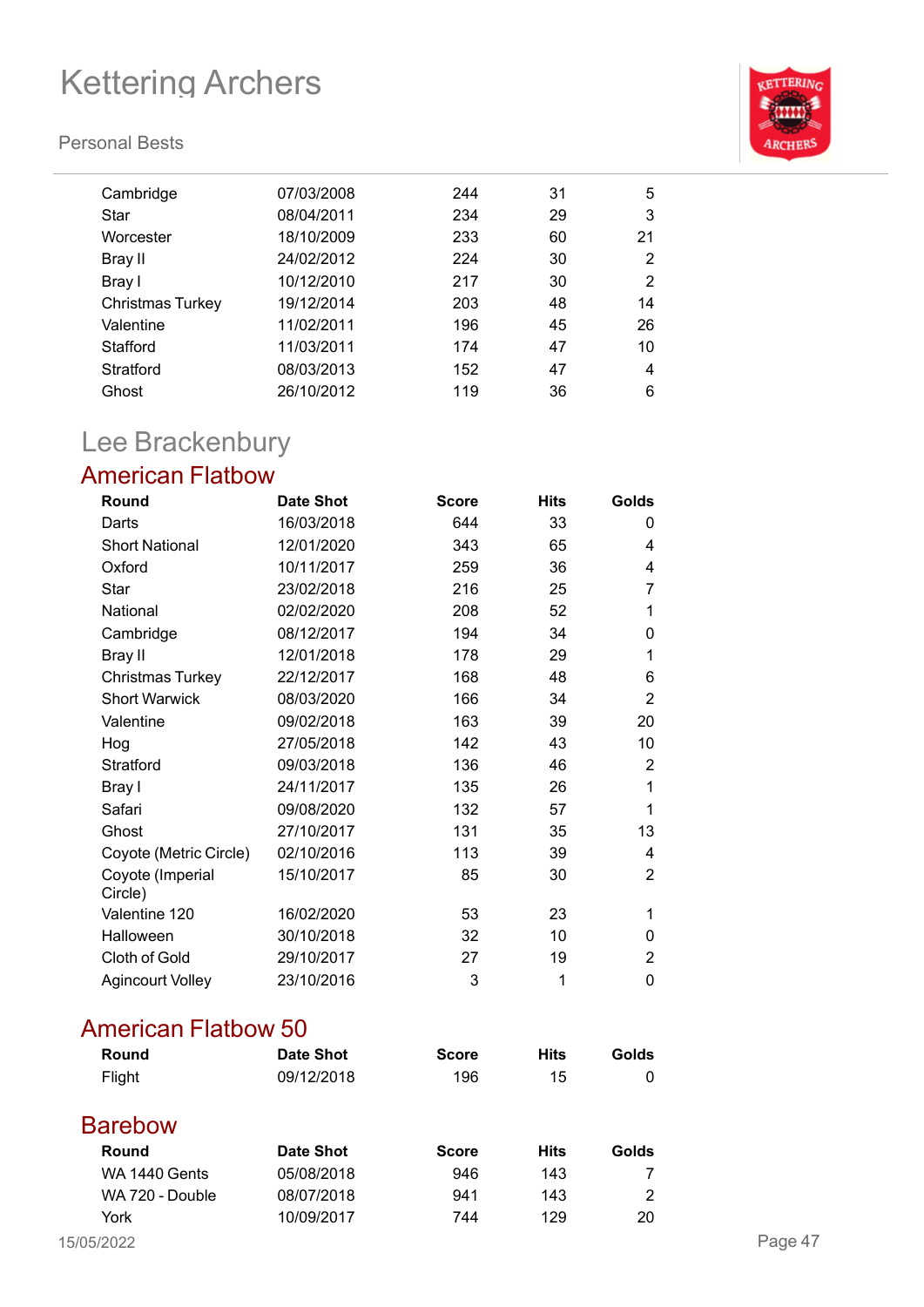

| Western                            | 01/07/2018 | 724 | 96  | 41             |
|------------------------------------|------------|-----|-----|----------------|
| <b>St Nicholas</b>                 | 17/12/2017 | 682 | 84  | 48             |
| Long Warwick - Double              | 03/09/2017 | 651 | 95  | 30             |
| Short Warwick -<br>Double          | 06/03/2022 | 570 | 94  | 21             |
| American                           | 04/06/2017 | 569 | 89  | 25             |
| Frostbite - Double                 | 26/11/2018 | 564 | 72  | 10             |
| National                           | 08/04/2018 | 546 | 72  | 22             |
| <b>WA 50m</b>                      | 26/09/2021 | 546 | 0   | 5              |
| <b>Short National</b>              | 27/02/2022 | 532 | 72  | 24             |
| Worcester - Double                 | 08/10/2017 | 526 | 120 | 55             |
| <b>Short Metric I</b>              | 30/07/2017 | 514 | 70  | 6              |
| <b>WA 720</b>                      | 08/07/2018 | 485 | 72  | $\mathbf 1$    |
| St George                          | 23/04/2017 | 467 | 91  | 11             |
| Midsummer                          | 20/06/2018 | 426 | 60  | 21             |
| Long National                      | 15/04/2018 | 386 | 72  | 8              |
| Warwick                            | 16/07/2018 | 354 | 48  | 15             |
| Pope-Young                         | 15/05/2022 | 335 | 57  | $\pmb{0}$      |
| Long Warwick                       | 03/09/2017 | 332 | 48  | 16             |
| <b>Short Warwick</b>               | 06/03/2022 | 304 | 48  | 13             |
| Frostbite                          | 19/11/2017 | 302 | 36  | 5              |
| Field                              | 27/08/2017 | 273 | 41  | 3              |
| Worcester                          | 08/10/2017 | 259 | 60  | 24             |
| <b>New National</b>                | 30/01/2022 | 248 | 56  | $\overline{2}$ |
| Cambridge                          | 14/01/2022 | 242 | 33  | 5              |
| Bray I                             | 19/11/2021 | 237 | 30  | 4              |
| Bray II                            | 25/02/2022 | 219 | 30  | $\overline{2}$ |
| Snowman                            | 03/12/2021 | 206 | 31  | 4              |
| Kettering                          | 20/05/2018 | 196 | 50  | 4              |
| <b>Stratford</b>                   | 11/03/2022 | 196 | 48  | 19             |
| <b>Christmas Turkey</b>            | 17/12/2021 | 193 | 48  | 15             |
| Clout WA D/1Way<br>165m            | 05/11/2017 | 180 | 57  | 11             |
| Easter Bunny                       | 17/04/2022 | 166 | 45  | 12             |
| Black Bear (180yds)                | 13/08/2017 | 153 | 42  | 11             |
| Hog                                | 28/05/2017 | 152 | 42  | 11             |
| 3-Way Clout                        | 02/07/2017 | 118 | 35  | 9              |
| Wolf                               | 12/09/2021 | 107 | 34  | 4              |
| <b>Boxing Day Clout</b><br>160yds  | 26/12/2016 | 89  | 26  | 6              |
| <b>Clout Single Metric</b><br>165m | 05/11/2017 | 60  | 22  | 2              |

| Egyptian                |                  |              |      |       |
|-------------------------|------------------|--------------|------|-------|
| Round                   | <b>Date Shot</b> | <b>Score</b> | Hits | Golds |
| Snowman                 | 12/12/2020       | 159          | 30   | 2     |
| <b>Christmas Turkey</b> | 19/12/2020       | 140          | 48   | 3     |
| Stratford               | 10/04/2021       | 117          | 42   | 5     |
|                         |                  |              |      |       |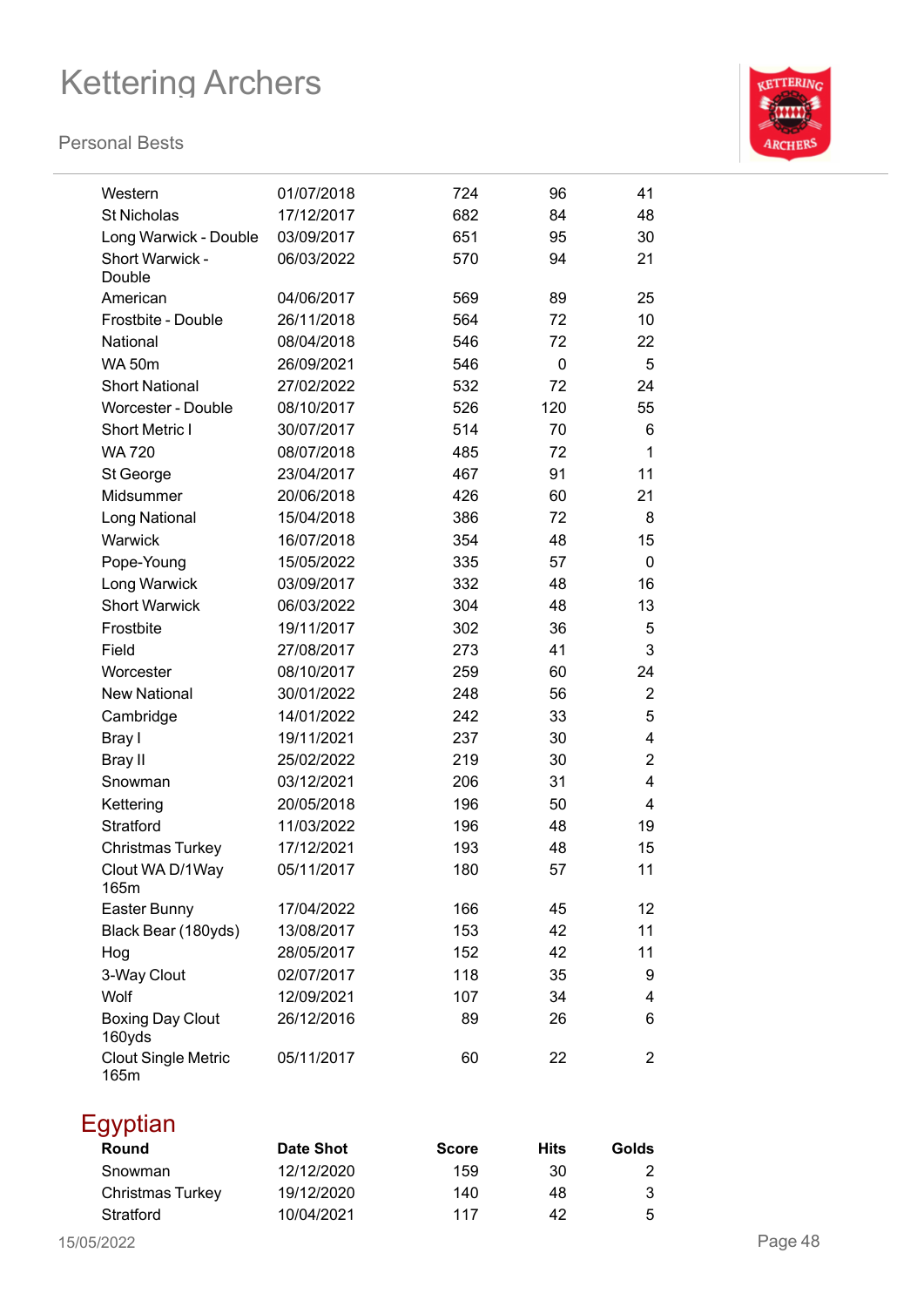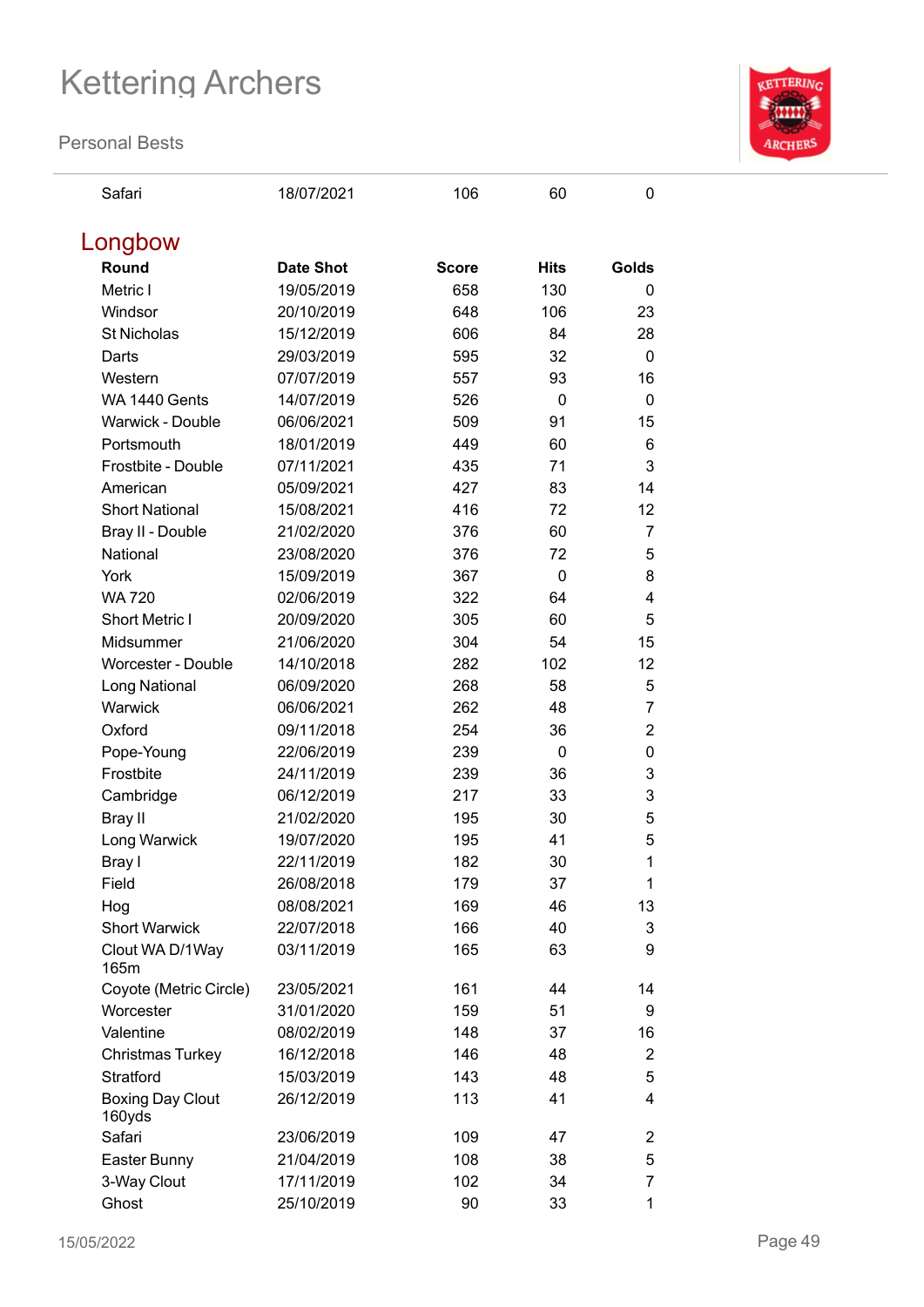### **Personal Bests**



| <b>Clout Single Metric</b><br>165m | 21/07/2019       | 90           | 34          | 3              |
|------------------------------------|------------------|--------------|-------------|----------------|
| Black Bear (180yds)                | 19/09/2021       | 85           | 36          | 1              |
| <b>Roving Clout</b>                | 06/01/2019       | 70           | 24          | 3              |
| Clout Imp D/1Way                   | 24/10/2021       | 70           | 29          | $\overline{2}$ |
| 180yd                              |                  |              |             |                |
| Cloth of Gold                      | 27/10/2019       | 62           | 38          | 6              |
| Kettering                          | 16/05/2021       | 55           | 15          | 1              |
| Clout Imp S/1Way<br>180yd          | 24/10/2021       | 41           | 14          | $\overline{2}$ |
| Valentine 120                      | 17/02/2019       | 26           | 26          | 0              |
| <b>Agincourt Volley</b>            | 24/10/2021       | 4            | 1           | 0              |
| New Year Volley                    | 05/01/2020       | 1            | 1           | 0              |
| Longbow U/L<br>Round               | <b>Date Shot</b> | <b>Score</b> | <b>Hits</b> | Golds          |
| Flight                             | 09/12/2018       | 180          | 35          | 0              |
|                                    |                  |              |             |                |
| Recurve                            |                  |              |             |                |
| Round                              | <b>Date Shot</b> | <b>Score</b> | <b>Hits</b> | Golds          |
| American                           | 18/11/2018       | 696          | 90          | 46             |
| Western                            | 17/07/2016       | 561          | 95          | 19             |
| WA 30m - Double                    | 31/07/2016       | 522          | 72          | $\overline{7}$ |
| <b>Short Metric I</b>              | 11/10/2020       | 512          | 70          | 6              |
| Long National                      | 26/11/2017       | 482          | 72          | 17             |
| Long Warwick - Double              | 04/09/2016       | 473          | 83          | 12             |
| <b>St Nicholas</b>                 | 18/12/2016       | 466          | 84          | 19             |
| Short Warwick -<br>Double          | 02/04/2017       | 326          | 82          | 5              |
| Long Warwick                       | 01/05/2022       | 317          | 470         | 18             |
| Snowman                            | 14/12/2018       | 315          | 12          | 35             |
| Warwick                            | 05/07/2016       | 256          | 46          | 11             |
| <b>WA 30m</b>                      | 31/07/2016       | 246          | 36          | $\overline{2}$ |
| Clout WA D/1Way<br>165m            | 24/03/2019       | 228          | 67          | 12             |
| <b>WA 720</b>                      | 19/06/2016       | 205          | 41          | 0              |
| Frostbite                          | 20/11/2016       | 203          | 35          | 3              |
| Warwick - Double                   | 05/06/2016       | 162          | 40          | 1              |
| Field                              | 21/08/2016       | 161          | 32          | 0              |
| Midsummer                          | 19/06/2016       | 145          | 41          | 3              |
| <b>New Warwick</b>                 | 03/07/2016       | 133          | 31          | 1              |
| <b>Clout Single Metric</b><br>165m | 24/03/2019       | 128          | 36          | 7              |
| <b>Sky Shoot</b>                   | 03/07/2016       | 88           | 30          | 2              |
| Hog                                | 29/05/2016       | 47           | 14          | $\overline{2}$ |
|                                    |                  |              |             |                |

## Recurve U/L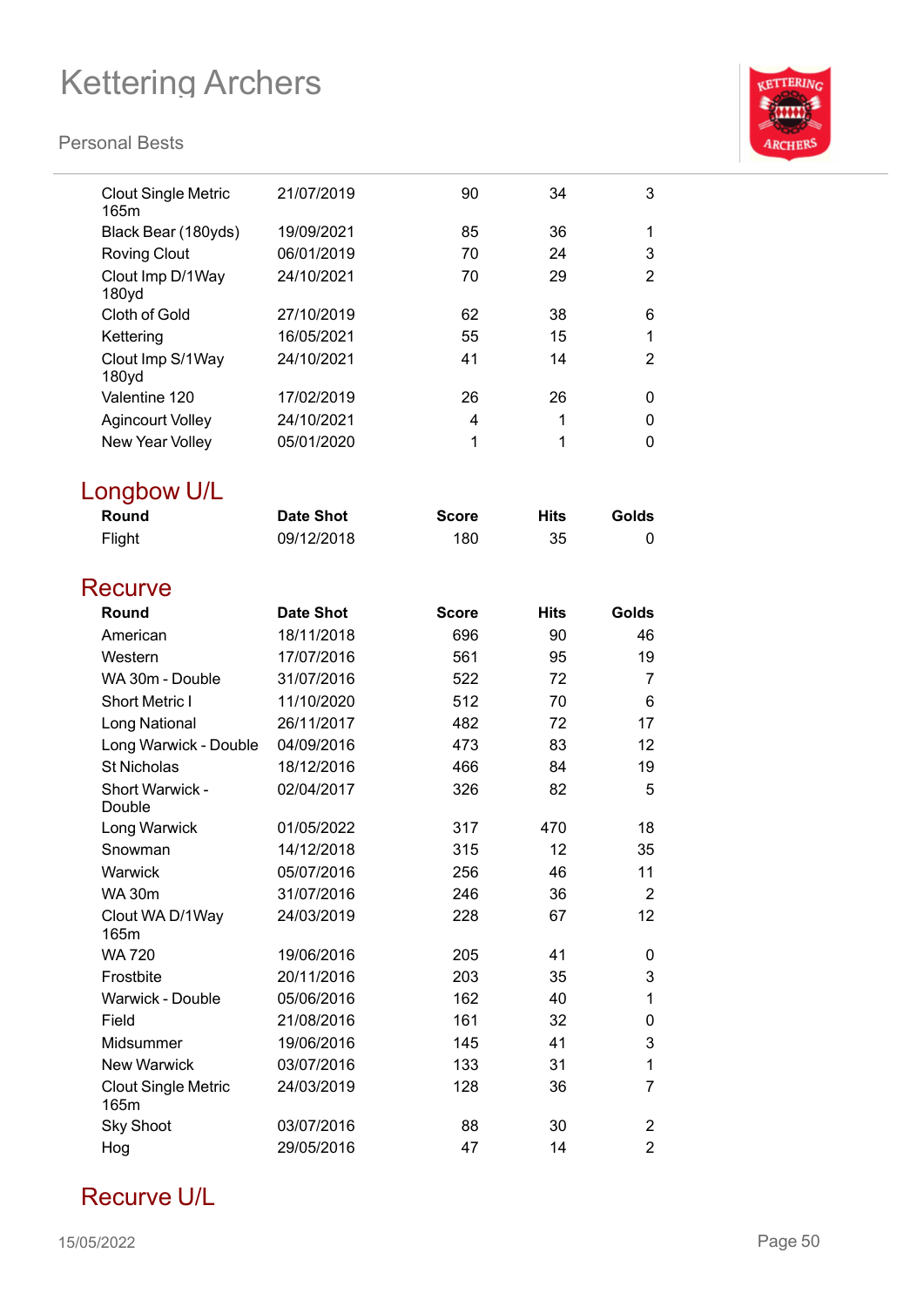**Personal Bests**



### Barebow

| Round     | Date Shot  | <b>Score</b> | Hits | Golds |
|-----------|------------|--------------|------|-------|
| Oxford    | 05/11/2021 | 99           | 20   |       |
| Cambridge | 14/01/2022 | 69           | 14   |       |

## Lucia Willson

| Round                                   | <b>Date Shot</b> | Score | <b>Hits</b> | Golds |
|-----------------------------------------|------------------|-------|-------------|-------|
| Oxford                                  | 05/11/2021       | 173   | 30          |       |
| <b>Short Junior Warwick -</b><br>Double | 01/05/2022       | 170   | 42          |       |
| Darts                                   | 08/04/2022       | 160   | 15          | 0     |
| Star                                    | 25/03/2022       | 123   | 18          | 2     |
| <b>Short Junior Warwick</b>             | 01/05/2022       | 99    | 25          | 1     |
| Cambridge                               | 14/01/2022       | 81    | 16          | 1     |
| Worcester                               | 28/01/2022       | 74    | 27          | 1     |
| Snowman                                 | 03/12/2021       | 61    | 12          | 2     |

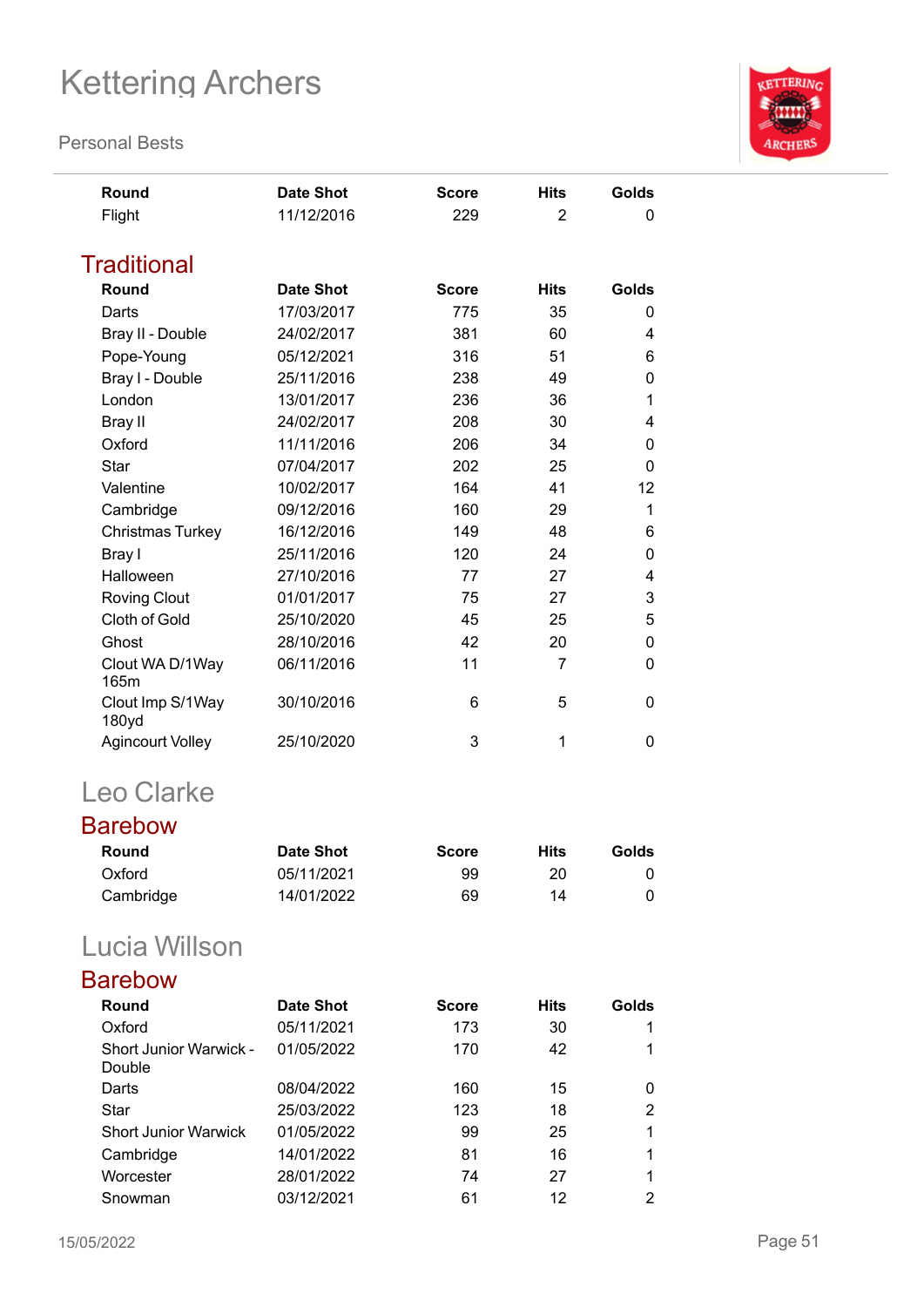**Personal Bests**



| Bray II   | 25/02/2022 | 42 | 16 |  |
|-----------|------------|----|----|--|
| Kettering | 24/04/2022 | 30 |    |  |

## Luke Vidler

| Longbow                               |            |              |             |                |
|---------------------------------------|------------|--------------|-------------|----------------|
| Round                                 | Date Shot  | <b>Score</b> | <b>Hits</b> | Golds          |
| Clout WA D/1Way<br>165m               | 04/03/2018 | 174          | 59          | 11             |
| Black Bear (180yds)                   | 13/08/2017 | 114          | 42          | $\overline{2}$ |
| Easter Bunny                          | 16/04/2017 | 110          | 41          | 6              |
| 3-Way Clout                           | 02/07/2017 | 91           | 29          | 3              |
| <b>Clout Single Metric</b><br>165m    | 04/03/2018 | 89           | 30          | 7              |
| <b>Boxing Day Clout</b><br>160yds     | 26/12/2016 | 78           | 28          | 3              |
| Hog                                   | 29/05/2016 | 76           | 31          | 0              |
| Clout Imp D/1Way<br>180 <sub>yd</sub> | 20/08/2017 | 57           | 37          | $\overline{2}$ |
| Cloth of Gold                         | 29/10/2017 | 32           | 24          | $\overline{2}$ |
| <b>Roving Clout</b>                   | 01/01/2017 | 20           | 10          | 0              |
| Clout Imp S/1Way<br>180yd             | 20/08/2017 | 19           | 19          | 0              |
| <b>Agincourt Volley</b>               | 29/10/2017 | 5            | 3           | 0              |
|                                       |            |              |             |                |

## Longbow U/L

| Round  | <b>Date Shot</b> | <b>Score</b> | Hits | Golds |
|--------|------------------|--------------|------|-------|
| Flight | 14/11/2021       | 224          | 24   |       |

## Mark Allison

## American Flatbow

| Round                      | Date Shot  | <b>Score</b> | <b>Hits</b> | Golds          |
|----------------------------|------------|--------------|-------------|----------------|
| Short Warwick -<br>Double  | 22/07/2018 | 470          | 90          | 8              |
| <b>Short National</b>      | 27/02/2022 | 418          | 70          | 11             |
| Windsor                    | 31/10/2021 | 397          | 75          | 11             |
| National                   | 01/10/2017 | 346          | 68          | 10             |
| Pope-Young                 | 05/12/2021 | 328          | 54          | 1              |
| <b>Short Metric I</b>      | 20/03/2022 | 315          | 59          | $\overline{2}$ |
| <b>Short Warwick</b>       | 22/07/2018 | 235          | 45          | 5              |
| Midsummer                  | 20/06/2018 | 207          | 49          | 3              |
| Boxing Day Clout<br>160yds | 26/12/2020 | 135          | 40          | 6              |
| Hog                        | 30/08/2020 | 135          | 44          | 7              |
| Wolf                       | 12/09/2021 | 124          | 40          | 5              |
| Black Bear (180yds)        | 13/08/2017 | 104          | 34          | 2              |
| 3-Way Clout                | 23/01/2022 | 89           | 32          | 2              |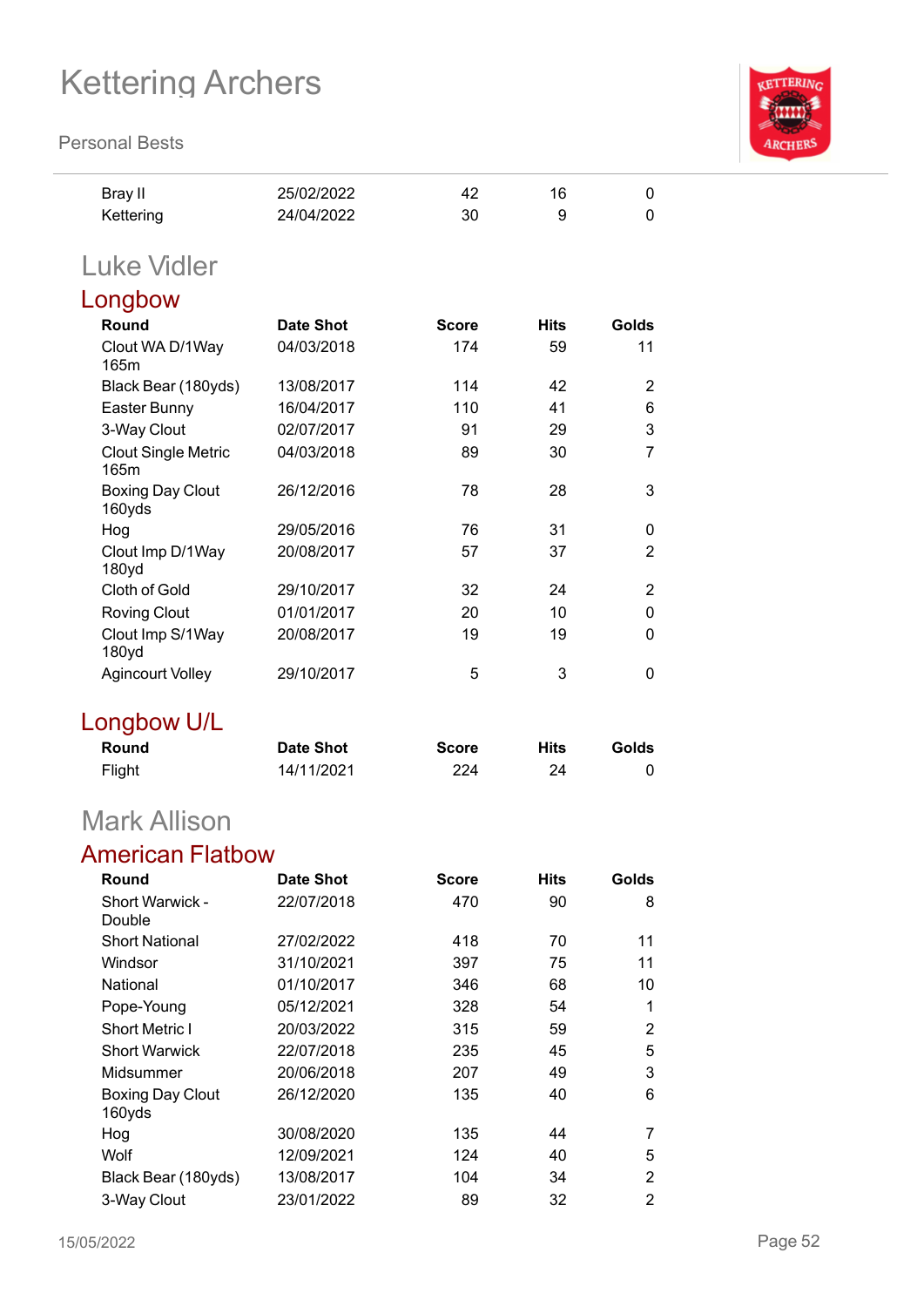

| <b>Shield Wall</b>         | 01/08/2021               | 43           | 12           | $\Omega$       |
|----------------------------|--------------------------|--------------|--------------|----------------|
| Halloween                  | 31/10/2021               | 18           | 7            | 0              |
|                            |                          |              |              |                |
| <b>American Flatbow 50</b> |                          |              |              |                |
| Round                      | <b>Date Shot</b>         | <b>Score</b> | <b>Hits</b>  | Golds          |
| Flight                     | 24/12/2017               | 241          | 32           | 0              |
|                            |                          |              |              |                |
| <b>Barebow</b>             |                          |              |              |                |
| Round                      | <b>Date Shot</b>         | <b>Score</b> | <b>Hits</b>  | Golds          |
| National - Triple          | 29/06/2019               | 1412         | 213          | 47             |
| National - Double          | 29/06/2019               | 948          | 142          | 34             |
| Portsmouth - Double        | 27/01/2019               | 924          | 120          | 20             |
| WA 1440 Gents              | 12/08/2018               | 913          | 136          | $\overline{7}$ |
| WA 18m - Double            | 24/02/2019               | 878          | 59           | 13             |
| Metric I                   | 21/08/2021               | 768          | 0            | 6              |
| Windsor                    | 21/10/2018               | 753          | 107          | 36             |
| WA 720 - Double            | 08/07/2018               | 732          |              | $\overline{2}$ |
| York                       |                          | 714          | 133<br>128   |                |
| <b>St Nicholas</b>         | 09/09/2018<br>19/12/2021 |              | 84           | 15             |
|                            |                          | 698          |              | 58             |
| Western                    | 07/07/2019               | 669          | 95           | 32             |
| <b>Short Metric III</b>    | 02/05/2022               | 634          | 72           | 24             |
| Frostbite - Double         | 18/12/2021               | 598          | 72           | 10             |
| Long Warwick - Double      | 05/09/2018               | 583          | 95           | 18             |
| American                   | 18/11/2018               | 565          | 89           | 22             |
| <b>Short National</b>      | 16/08/2020               | 544          | 72           | 34             |
| <b>WA 50m</b>              | 26/09/2021               | 520          | $\mathbf{0}$ | 5              |
| Portsmouth                 | 08/03/2020               | 509          | 60           | 29             |
| Albion                     | 13/05/2018               | 501          | 95           | 11             |
| WA 720                     | 10/10/2021               | 494          | 72           | 4              |
| WA 30m - Double            | 31/07/2016               | 487          | 72           | 16             |
| National                   | 25/05/2019               | 478          | 72           | 24             |
| <b>Worcester - Double</b>  | 13/10/2019               | 477          | 119          | 42             |
| Short Warwick -<br>Double  | 10/05/2015               | 468          | 84           | 9              |
| Short Metric I             | 28/07/2019               | 467          | 71           | 3              |
| <b>WA 18m</b>              | 17/02/2019               | 445          | 60           | $\overline{7}$ |
| Long National              | 18/08/2019               | 440          | 70           | 16             |
| Midsummer                  | 20/06/2021               | 392          | 60           | 11             |
| <b>Short Warwick</b>       | 05/07/2020               | 360          | 48           | 22             |
| Warwick                    | 17/08/2019               | 332          | 48           | 18             |
| Long Warwick               | 02/09/2018               | 307          | 47           | 12             |
| <b>New National</b>        | 30/01/2022               | 306          | 64           | 6              |
| Pope-Young                 | 15/11/2015               | 300          | 56           | 2              |
| Frostbite                  | 18/12/2021               | 300          | 36           | $\overline{4}$ |
| Clout WA D/1Way<br>165m    | 03/11/2019               | 299          | 72           | 35             |
| Field                      | 26/08/2018               | 278          | 42           | 8              |
|                            |                          |              |              |                |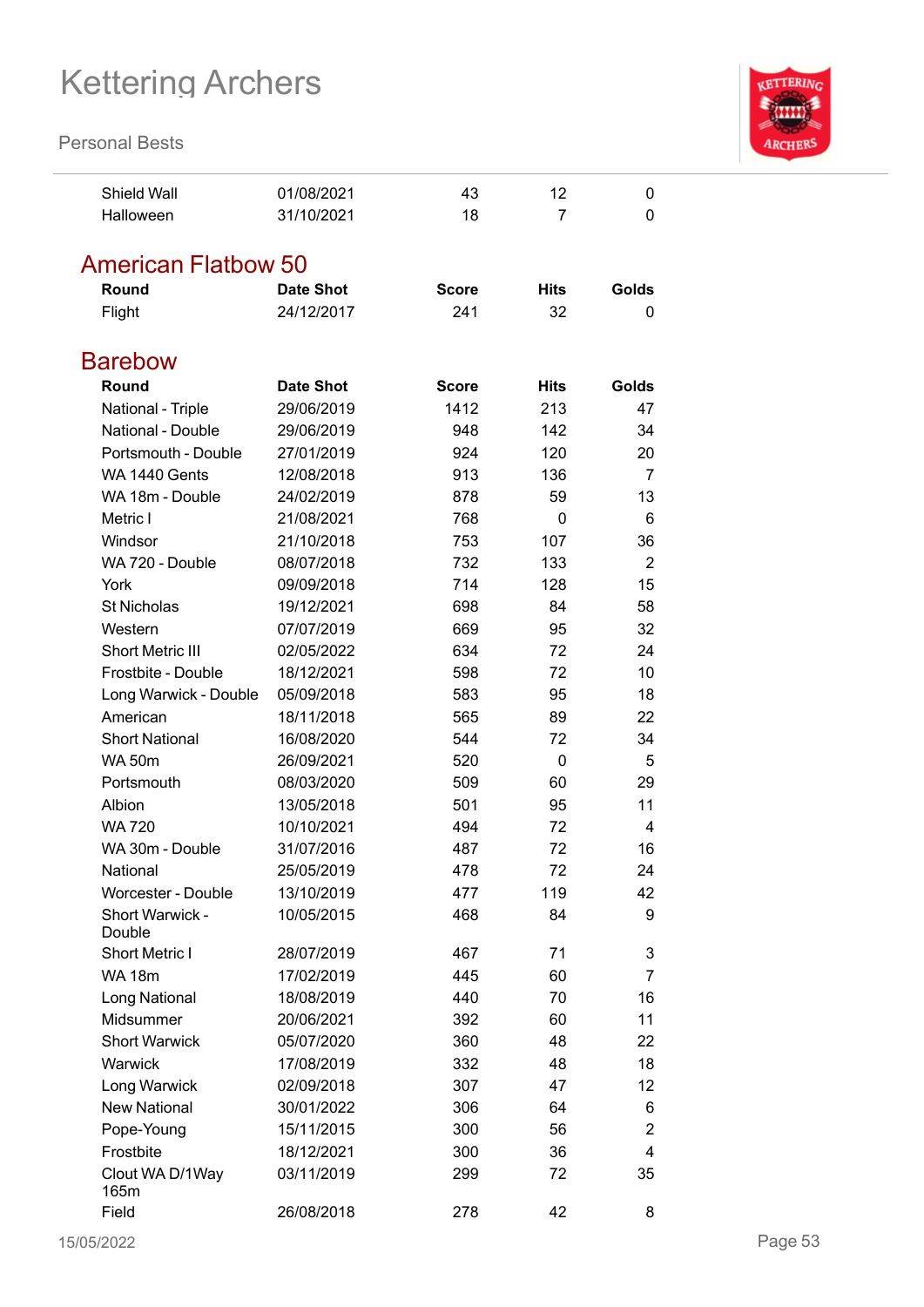### **Personal Bests**



| Worcester                             | 13/10/2019 | 247 | 60           | 25             |
|---------------------------------------|------------|-----|--------------|----------------|
| <b>WA 30m</b>                         | 31/07/2016 | 244 | 36           | 5              |
| Kettering                             | 16/05/2021 | 242 | 54           | 6              |
| Sunstroke                             | 28/06/2015 | 232 | 36           | 8              |
| Coyote (Metric Circle)                | 23/05/2021 | 223 | 48           | 30             |
| Oxford                                | 06/11/2015 | 207 | 36           | 0              |
| Hog                                   | 26/05/2019 | 207 | 48           | 21             |
| Black Bear (180yds)                   | 27/03/2022 | 198 | 47           | 20             |
| Stag                                  | 17/10/2021 | 182 | 45           | 18             |
| Safari                                | 09/08/2020 | 181 | 60           | 8              |
| Long Metric Gents                     | 06/05/2018 | 178 | $\mathbf{0}$ | 1              |
| Valentine 120                         | 16/02/2020 | 160 | 43           | 3              |
| <b>Clout Single Metric</b><br>165m    | 03/11/2019 | 154 | 36           | 19             |
| 3-Way Clout                           | 06/06/2021 | 151 | 38           | 15             |
| Easter Bunny                          | 27/03/2016 | 148 | 43           | 6              |
| Clout Imp D/1Way<br>180 <sub>yd</sub> | 24/10/2021 | 130 | 53           | 4              |
| Clout Imp D/2Way<br>180yd             | 05/06/2019 | 125 | 50           | 3              |
| Halloween                             | 27/10/2016 | 116 | 34           | 4              |
| <b>Roving Clout</b>                   | 01/01/2017 | 89  | 31           | 5              |
| Coyote (Imperial<br>Circle)           | 15/10/2017 | 87  | 31           | 5              |
| Cloth of Gold                         | 25/10/2020 | 85  | 29           | 14             |
| Clout Imp S/1Way<br>180yd             | 02/08/2020 | 84  | 31           | 3              |
| <b>Agincourt Volley</b>               | 29/10/2017 | 23  | 6            | $\overline{2}$ |

## Korean Horse Bow

| Round                  | <b>Date Shot</b> | <b>Score</b> | <b>Hits</b> | Golds |
|------------------------|------------------|--------------|-------------|-------|
| Portsmouth - Double    | 12/03/2017       | 824          | 119         | 6     |
| Darts                  | 17/03/2017       | 662          | 36          | 0     |
| Portsmouth             | 04/12/2016       | 453          | 60          | 8     |
| Bray I - Double        | 24/11/2017       | 347          | 55          | 2     |
| Pope-Young             | 12/11/2017       | 322          | 63          | 1     |
| American               | 30/06/2019       | 300          | 66          | 4     |
| Vegas (Triple Face)    | 12/04/2019       | 261          | 34          | 3     |
| Oxford                 | 11/11/2016       | 250          | 36          | 3     |
| Snowman                | 14/12/2018       | 223          | 34          | 1     |
| Star                   | 23/02/2018       | 212          | 32          | 1     |
| Cambridge              | 06/12/2019       | 206          | 33          | 2     |
| Bray I                 | 24/11/2017       | 185          | 28          | 1     |
| Coyote (Metric Circle) | 16/09/2018       | 170          | 48          | 8     |
| Valentine              | 14/02/2020       | 164          | 42          | 11    |
| Christmas Turkey       | 22/12/2017       | 160          | 48          | 6     |
| Midsummer              | 21/06/2020       | 136          | 34          | 2     |
| Bray II                | 24/02/2017       | 133          | 25          | 1     |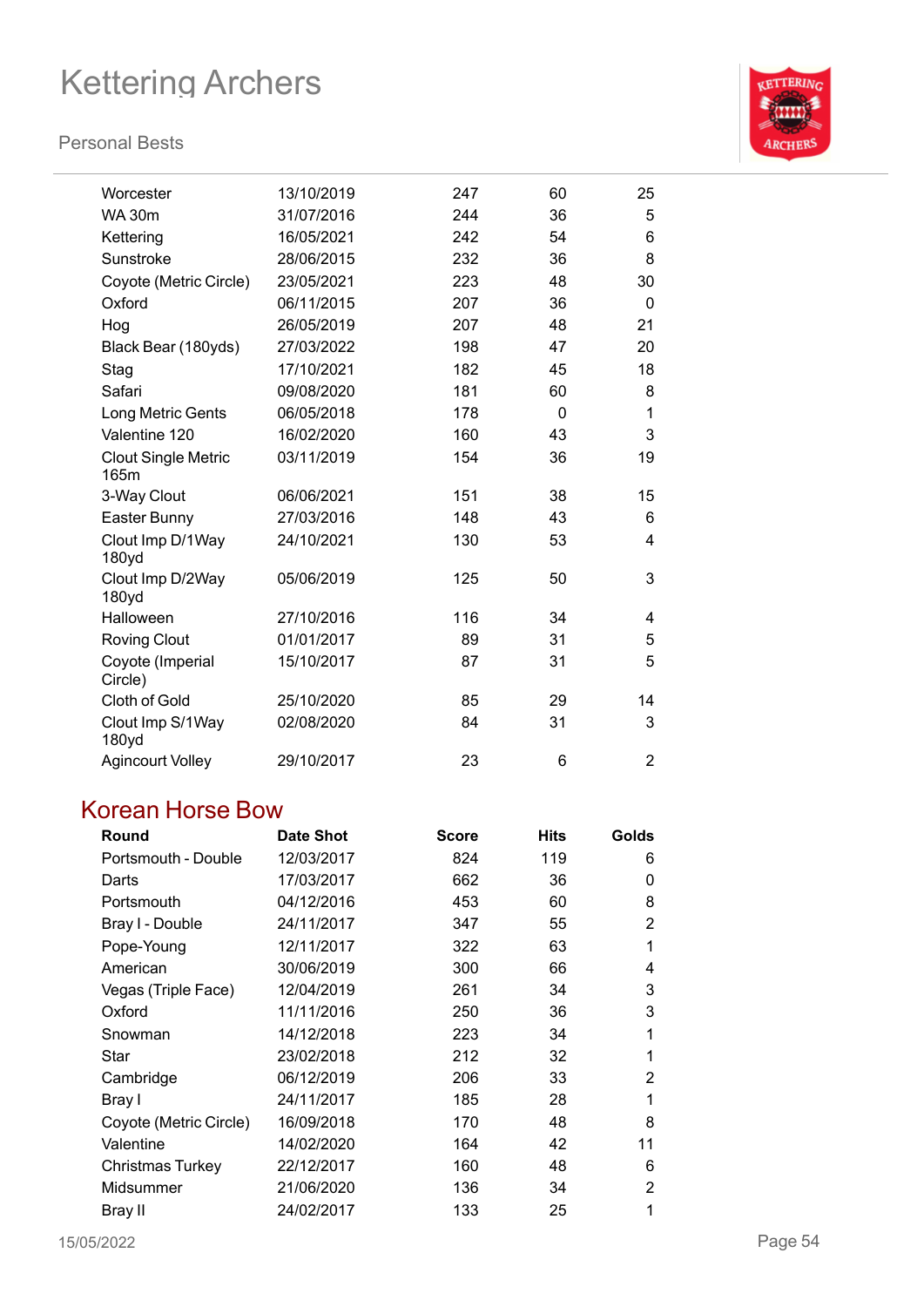

| Stratford                          | 03/03/2017       | 130            | 45          | 5                       |         |
|------------------------------------|------------------|----------------|-------------|-------------------------|---------|
| Worcester                          | 31/01/2020       | 125            | 48          | $\overline{2}$          |         |
| Field                              | 21/11/2021       | 116            | 34          | 0                       |         |
| Safari                             | 23/06/2019       | 116            | 55          | 1                       |         |
| Ghost                              | 28/10/2016       | 109            | 34          | $\overline{\mathbf{4}}$ |         |
| <b>Roving Clout</b>                | 06/01/2019       | 49             | 16          | $\overline{2}$          |         |
| Valentine 120                      | 13/02/2022       | 33             | 29          | 0                       |         |
| Longbow                            |                  |                |             |                         |         |
| Round                              | <b>Date Shot</b> | <b>Score</b>   | <b>Hits</b> | Golds                   |         |
| <b>Flight Military Arrow</b>       | 08/12/2019       | 97             | 20          | 0                       |         |
| Cloth of Gold                      | 24/10/2021       | 20             | 12          | 2                       |         |
| <b>Agincourt Volley</b>            | 24/10/2021       | $\overline{2}$ | 1           | 0                       |         |
| Longbow 50                         |                  |                |             |                         |         |
| Round                              | <b>Date Shot</b> | <b>Score</b>   | <b>Hits</b> | Golds                   |         |
| Flight                             | 09/12/2018       | 194            | 26          | 0                       |         |
| Longbow U/L                        |                  |                |             |                         |         |
| Round                              | <b>Date Shot</b> | <b>Score</b>   | <b>Hits</b> | Golds                   |         |
| Flight                             | 14/11/2021       | 173            | 5           | 0                       |         |
|                                    |                  |                |             |                         |         |
| <b>Recurve</b>                     |                  |                |             |                         |         |
| Round                              | <b>Date Shot</b> | <b>Score</b>   | <b>Hits</b> | Golds                   |         |
| Darts                              | 23/03/2015       | 547            | 34          | 0                       |         |
| American                           | 12/04/2015       | 430            | 78          | 14                      |         |
| Warwick - Double                   | 16/11/2014       | 376            | 78          | 3                       |         |
| <b>St Nicholas</b>                 | 21/12/2014       | 297            | 61          | 5                       |         |
| Oxford                             | 20/03/2015       | 227            | 35          | 7                       |         |
| Warwick                            | 08/03/2015       | 196            | 40          | 4                       |         |
| Field                              | 24/08/2014       | 90             | 26          | 1                       |         |
| Hog                                | 31/08/2014       | 60             | 24          | 1                       |         |
| <b>Clout Single Metric</b><br>165m | 21/09/2014       | 40             | 13          | $\overline{2}$          |         |
| Recurve 35                         |                  |                |             |                         |         |
| Round                              | <b>Date Shot</b> | <b>Score</b>   | <b>Hits</b> | Golds                   |         |
| Flight                             | 08/12/2019       | 275            | 5           | $\mathbf{0}$            |         |
| Recurve 50                         |                  |                |             |                         |         |
| Round                              | <b>Date Shot</b> | <b>Score</b>   | <b>Hits</b> | Golds                   |         |
| Flight                             | 08/12/2019       | 329            | 6           | 0                       |         |
| <b>Traditional</b>                 |                  |                |             |                         |         |
| Round                              | <b>Date Shot</b> | <b>Score</b>   | <b>Hits</b> | Golds                   |         |
|                                    |                  |                |             |                         |         |
| 15/05/2022                         |                  |                |             |                         | Page 55 |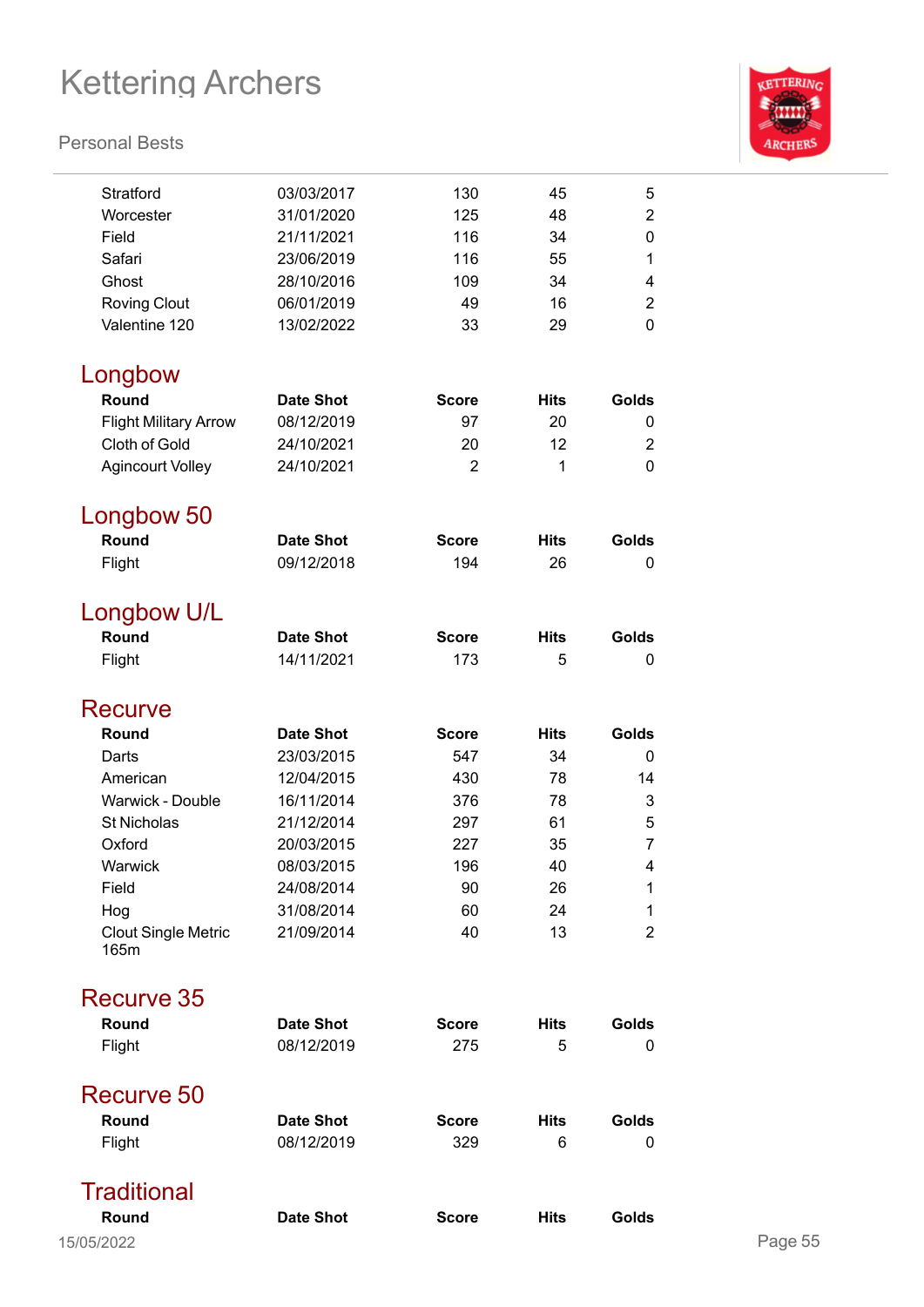### **Personal Bests**



| Darts                     | 08/04/2022 | 547 | 34 | 0              |
|---------------------------|------------|-----|----|----------------|
| Short Warwick -<br>Double | 06/03/2022 | 463 | 89 | 14             |
| Frostbite - Double        | 07/11/2021 | 433 | 69 | 5              |
| Pope-Young                | 15/05/2022 | 383 | 65 | $\overline{2}$ |
| Long Warwick - Double     | 01/05/2022 | 323 | 77 | 3              |
| Oxford                    | 05/11/2021 | 275 | 36 | 3              |
| Warwick - Double          | 06/06/2021 | 270 | 70 | 0              |
| <b>Short Warwick</b>      | 06/03/2022 | 268 | 46 | 10             |
| National                  | 25/04/2021 | 266 | 44 | 6              |
| Star                      | 25/03/2022 | 249 | 34 | 6              |
| <b>Short National</b>     | 15/08/2021 | 242 | 62 | 5              |
| Cambridge                 | 14/01/2022 | 226 | 33 | 1              |
| Frostbite                 | 07/11/2021 | 217 | 35 | $\overline{2}$ |
| Snowman                   | 03/12/2021 | 194 | 30 | $\overline{2}$ |
| Bray II                   | 25/02/2022 | 181 | 29 | 1              |
| Bray I                    | 19/11/2021 | 180 | 26 | 0              |
| Worcester                 | 28/01/2022 | 177 | 54 | 8              |
| Long Warwick              | 01/05/2022 | 170 | 40 | $\overline{2}$ |
| Stratford                 | 11/03/2022 | 161 | 47 | 1              |
| <b>Christmas Turkey</b>   | 17/12/2021 | 155 | 48 | 4              |
| Valentine                 | 11/02/2022 | 154 | 45 | 5              |
| Warwick                   | 06/06/2021 | 148 | 38 | 0              |
| Ghost                     | 29/10/2021 | 131 | 35 | 7              |
| Safari                    | 18/07/2021 | 117 | 52 | $\overline{2}$ |
| <b>Roving Clout</b>       | 03/01/2021 | 103 | 33 | 8              |
| Easter Bunny              | 04/04/2021 | 98  | 36 | 4              |
| Kettering                 | 24/04/2022 | 56  | 18 | 1              |
| <b>Agincourt Volley</b>   | 25/10/2020 | 12  | 5  | 0              |
| New Year Volley           | 02/01/2022 | 4   | 1  | 0              |

## Matthew Daw

### **Recurve**

| Round                     | <b>Date Shot</b> | <b>Score</b> | <b>Hits</b> | Golds |
|---------------------------|------------------|--------------|-------------|-------|
| Darts                     | 08/04/2022       | 584          | 36          | 0     |
| <b>St Nicholas</b>        | 19/12/2021       | 530          | 84          | 18    |
| Short Warwick -<br>Double | 06/03/2022       | 467          | 87          | 13    |
| <b>Short National</b>     | 27/02/2022       | 384          | 68          | 11    |
| American                  | 05/09/2021       | 367          | 69          | 12    |
| <b>Short Metric I</b>     | 25/07/2021       | 310          | 55          | 1     |
| Western                   | 29/08/2021       | 263          | 59          | 6     |
| <b>Short Warwick</b>      | 26/09/2021       | 259          | 47          | 7     |
| National                  | 16/01/2022       | 201          | 33          | 4     |
| Star                      | 25/03/2022       | 113          | 17          |       |
| Stag                      | 17/10/2021       | 99           | 35          | 0     |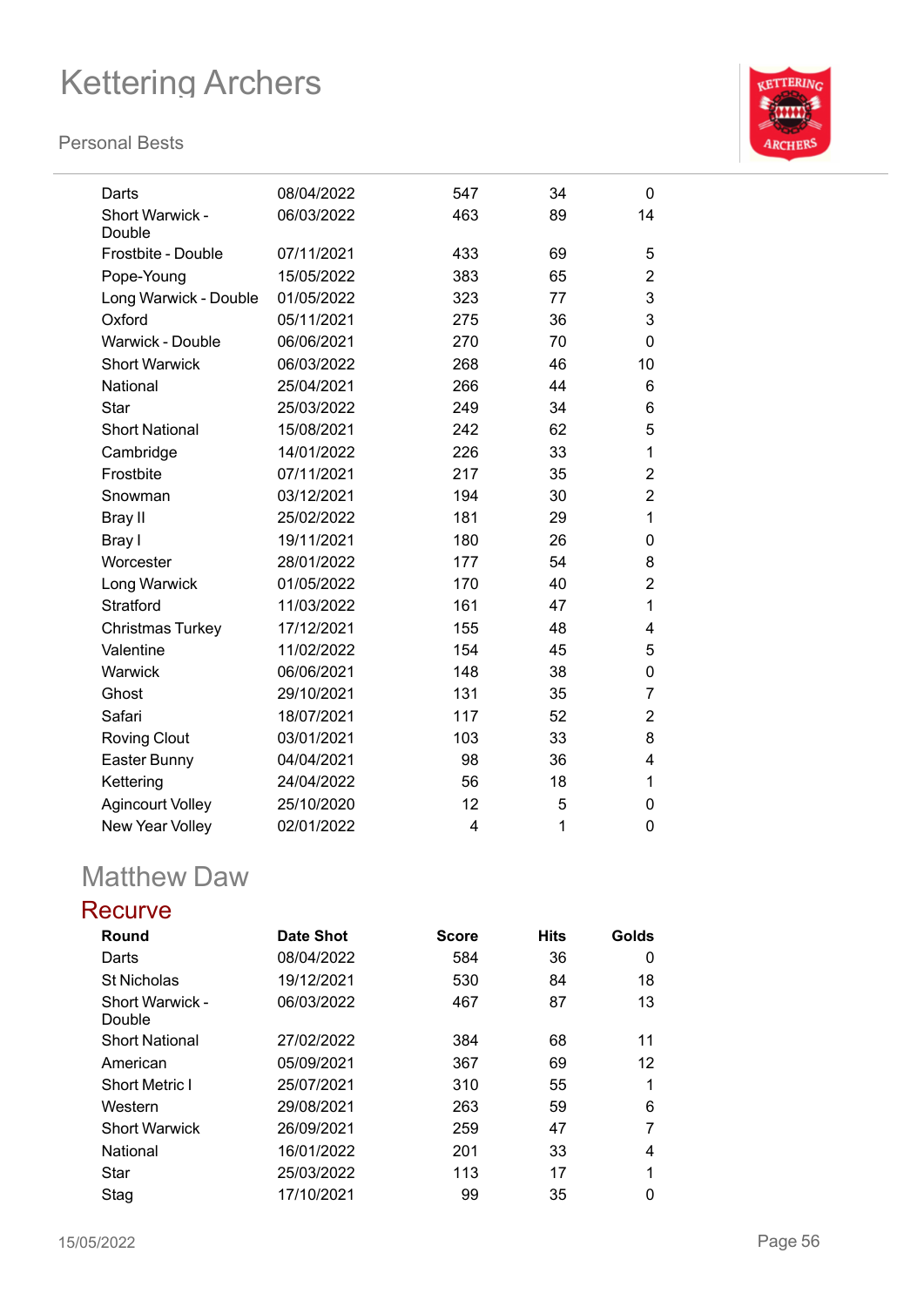

| <b>Clout Single Metric</b><br>165m | 03/04/2022       | 96             | 33          | 5              |
|------------------------------------|------------------|----------------|-------------|----------------|
| Hog                                | 08/08/2021       | 84             | 25          | 5              |
| Midsummer                          | 20/06/2021       | 64             | 18          | 0              |
| 3-Way Clout                        | 23/01/2022       | 45             | 15          | 1              |
| Wolf                               | 12/09/2021       | 43             | 15          | $\overline{2}$ |
| Black Bear (180yds)                | 19/09/2021       | 40             | 17          | $\overline{2}$ |
| Kettering                          | 24/04/2022       | 30             | 8           | 0              |
| Cloth of Gold                      | 24/10/2021       | 7              | 7           | 0              |
| <b>Agincourt Volley</b>            | 24/10/2021       | 4              | 1           | 0              |
| Clout Imp S/1Way<br>180yd          | 28/11/2021       | $\overline{2}$ | 1           | 0              |
| Recurve 50                         |                  |                |             |                |
| Round                              | <b>Date Shot</b> | <b>Score</b>   | <b>Hits</b> | Golds          |
| Flight                             | 14/11/2021       | 221            | 29          | 0              |
| Michael Judd                       |                  |                |             |                |
| <b>Barebow</b>                     |                  |                |             |                |
| Round                              | <b>Date Shot</b> | <b>Score</b>   | <b>Hits</b> | Golds          |
| Safari                             | 23/06/2019       | 45             | 23          | 1              |
| Recurve                            |                  |                |             |                |
| Round                              | <b>Date Shot</b> | <b>Score</b>   | <b>Hits</b> | <b>Golds</b>   |
| Darts                              | 29/03/2019       | 519            | 32          | 0              |
| American                           | 30/06/2019       | 507            | 87          | 11             |
| Frostbite - Double                 | 24/11/2019       | 426            | 67          | 3              |
| Portsmouth                         | 18/01/2019       | 410            | 58          | 6              |
| Bray I - Double                    | 22/11/2019       | 349            | 55          | 1              |
| Vegas (Triple Face)                | 12/04/2019       | 301            | 37          | 6              |
| Oxford                             | 08/11/2019       | 279            | 35          | 6              |
| Frostbite                          | 24/11/2019       | 224            | 33          | $\overline{2}$ |
| <b>Bray II</b>                     | 11/01/2019       | 209            | 30          | 4              |
| Worcester                          | 28/01/2022       | 198            | 55          | 14             |
| Cambridge                          | 07/12/2018       | 185            | 27          | 1              |
| Snowman                            | 03/12/2021       | 162            | 19          | 5              |
| Bray I                             | 22/11/2019       | 155            | 26          | 0              |
| Stratford                          | 06/03/2020       | 133            | 44          | 1              |
| Ghost                              | 25/10/2019       | 112            | 35          | 6              |
| Kettering                          | 02/06/2019       | 107            | 25          | 4              |
| Recurve 50                         |                  |                |             |                |
| Round                              | <b>Date Shot</b> | <b>Score</b>   | <b>Hits</b> | Golds          |
| Flight                             | 08/12/2019       | 269            | 1           | 0              |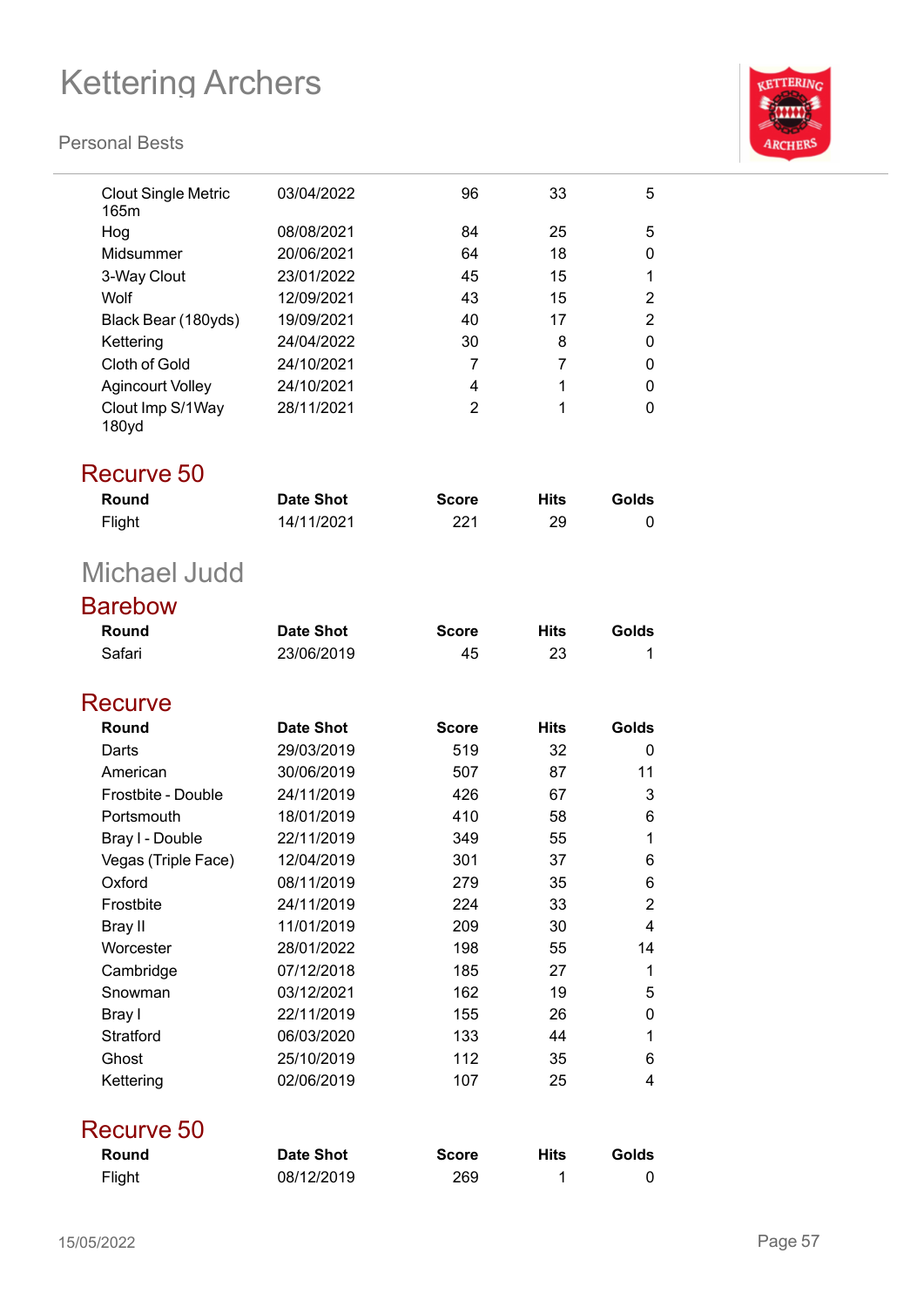**Personal Bests**

## Michael Tartaglia

| <b>Barebow</b>                     |                  |              |                |                |
|------------------------------------|------------------|--------------|----------------|----------------|
| Round                              | <b>Date Shot</b> | <b>Score</b> | <b>Hits</b>    | Golds          |
| Warwick - Double                   | 17/11/2013       | 395          | 81             | 12             |
| American                           | 21/04/2013       | 361          | 79             | 7              |
| Western                            | 16/03/2014       | 300          | 68             | $\overline{7}$ |
| Pope-Young                         | 15/11/2015       | 274          | 48             | 3              |
| FITA 30m Double                    | 06/10/2013       | 251          | 51             | 0              |
| Midsummer                          | 20/06/2014       | 205          | 49             | 5              |
| National                           | 20/10/2013       | 199          | 47             | $\overline{2}$ |
| Warwick                            | 17/11/2013       | 199          | 41             | 4              |
| Sunstroke                          | 21/07/2013       | 198          | 36             | 5              |
| 2-Step                             | 14/04/2013       | 180          | 34             | 8              |
| London                             | 17/01/2014       | 171          | 28             | $\mathbf{1}$   |
| Field                              | 24/08/2014       | 154          | 32             | 1              |
| Hog                                | 07/07/2013       | 151          | 44             | 12             |
| <b>Short Warwick</b>               | 11/08/2013       | 149          | 31             | 3              |
| Long Warwick                       | 28/09/2014       | 147          | 35             | 1              |
| Oxford                             | 01/11/2013       | 124          | 29             | 0              |
| Black Bear (180yds)                | 24/06/2012       | 117          | 44             | 4              |
| Safari                             | 23/06/2019       | 108          | 51             | 3              |
| Cambridge                          | 06/12/2013       | 103          | 17             | $\mathbf 0$    |
| Kettering                          | 18/05/2014       | 72           | 38             | 0              |
| Bray I                             | 15/11/2013       | 62           | 15             | 0              |
| Halloween                          | 28/10/2014       | 58           | 20             | $\overline{2}$ |
| Valentine 120                      | 15/02/2015       | 53           | 19             | $\mathbf 0$    |
| Ghost                              | 25/10/2013       | 53           | 22             | 0              |
| 3-Way Clout                        | 19/05/2013       | 47           | 17             | $\overline{2}$ |
| Clout Imp S/1Way<br>180yd          | 30/10/2016       | 42           | 20             | $\mathbf{1}$   |
| <b>Clout Single Metric</b><br>165m | 03/11/2013       | 22           | 10             | $\mathbf{0}$   |
| Cloth of Gold                      | 27/10/2013       | 14           | 6              | $\overline{2}$ |
| <b>Agincourt Volley</b>            | 27/10/2013       | 5            | $\overline{2}$ | $\mathbf 0$    |

### **Recurve**

| Round                 | Date Shot  | <b>Score</b> | <b>Hits</b> | Golds |
|-----------------------|------------|--------------|-------------|-------|
| Darts                 | 14/03/2008 | 1022         | 36          | 11    |
| <b>Albion</b>         | 31/05/2009 | 738          | 108         | 31    |
| Windsor               | 18/10/2015 | 636          | 106         | 15    |
| American              | 04/06/2017 | 555          | 89          | 24    |
| New Western           | 11/10/2009 | 525          | 95          | 9     |
| Western               | 07/07/2019 | 524          | 94          | 15    |
| <b>Short National</b> | 14/06/2015 | 518          | 72          | 22    |
| Portsmouth            | 18/01/2019 | 466          | 60          |       |
| <b>Short Metric I</b> | 22/08/2010 | 449          | 71          | 2     |

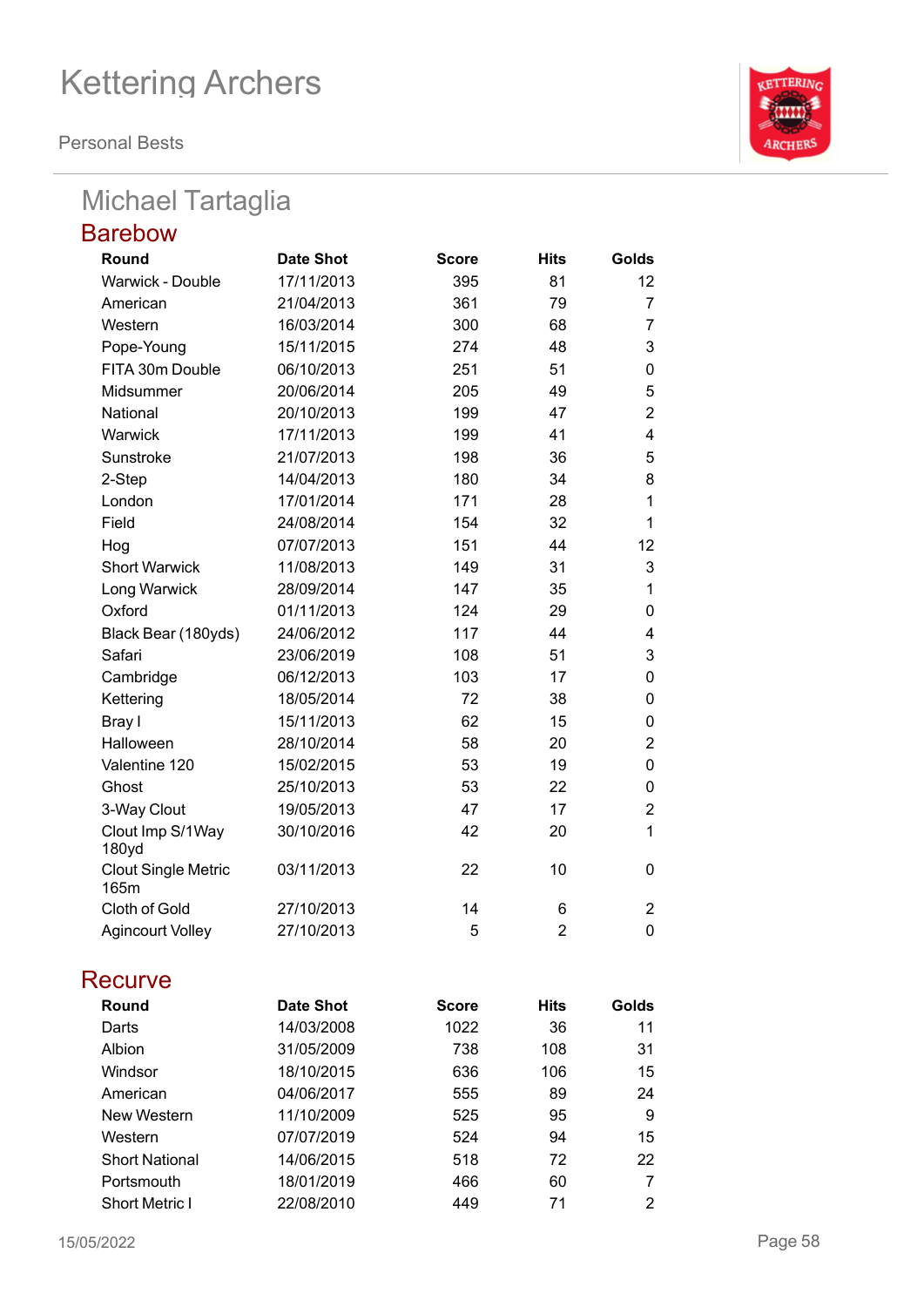#### **Personal Bests**



| <b>WA 720</b>                      | 17/05/2009       | 438          | 66          | 5              |
|------------------------------------|------------------|--------------|-------------|----------------|
| Long National                      | 06/07/2008       | 419          | 71          | 13             |
| <b>St Nicholas</b>                 | 20/12/2015       | 411          | 79          | 12             |
| Long Metric Gents                  | 08/08/2010       | 392          | 66          | 1              |
| <b>New National</b>                | 28/06/2009       | 359          | 66          | 8              |
| Midsummer                          | 19/06/2015       | 354          | 60          | 12             |
| Warwick                            | 05/07/2009       | 344          | 48          | 15             |
| Cambridge                          | 07/03/2008       | 333          | 36          | 17             |
| Long Warwick                       | 14/06/2009       | 326          | 48          | 10             |
| Oxford                             | 23/11/2007       | 326          | 36          | 11             |
| Coventry                           | 06/03/2009       | 322          | 36          | 12             |
| London                             | 09/01/2009       | 310          | 36          | 8              |
| FITA 30m                           | 26/07/2015       | 293          | 36          | 5              |
| Frostbite                          | 21/12/2008       | 281          | 36          | $\mathbf{1}$   |
| <b>Star</b>                        | 10/04/2015       | 279          | 31          | 11             |
| Bray II                            | 22/02/2008       | 265          | 30          | 9              |
| Worcester                          | 18/10/2009       | 259          | 60          | 27             |
| <b>Short Warwick</b>               | 10/05/2015       | 249          | 45          | 6              |
| Bray I                             | 05/12/2008       | 244          | 30          | 4              |
| Field                              | 25/08/2019       | 227          | 42          | 0              |
| Snowman                            | 17/01/2020       | 212          | 31          | $\overline{2}$ |
| Valentine                          | 12/02/2016       | 200          | 45          | 25             |
| <b>New Warwick</b>                 | 25/05/2008       | 197          | 41          | $\mathbf 1$    |
| <b>Christmas Turkey</b>            | 18/12/2015       | 181          | 47          | 13             |
| Stratford                          | 04/03/2016       | 175          | 48          | 11             |
| Hog                                | 31/05/2015       | 163          | 43          | 2              |
| Ghost                              | 31/10/2014       | 126          | 36          | 8              |
| Easter Bunny                       | 16/04/2017       | 120          | 41          | 6              |
| <b>Sky Shoot</b>                   | 21/07/2013       | 100          | 33          | 3              |
| <b>Clout Single Metric</b><br>165m | 20/09/2015       | 96           | 32          | 6              |
| Valentine 120                      | 10/02/2008       | 70           | 26          | 0              |
| 3-Way Clout                        | 27/01/2008       | 66           | 23          | 2              |
| Kettering                          | 21/05/2017       | 66           | 26          | 0              |
| Clout Imp S/1Way<br>180yd          | 28/06/2015       | 39           | 18          | 1              |
| <b>Recurve 50</b>                  |                  |              |             |                |
| Round                              | <b>Date Shot</b> | <b>Score</b> | <b>Hits</b> | Golds          |
| Flight                             | 13/12/2015       | 200          | 2           | 0              |
| <b>Traditional</b>                 |                  |              |             |                |
| Round                              | <b>Date Shot</b> | <b>Score</b> | <b>Hits</b> | Golds          |
| Darts                              | 17/03/2017       | 494          | 31          | 0              |
| St Nicholas                        | 18/12/2016       | 397          | 77          | 9              |
| Western                            | 01/07/2018       | 266          | 60          | 5              |

Pope-Young 13/11/2016 260 55 0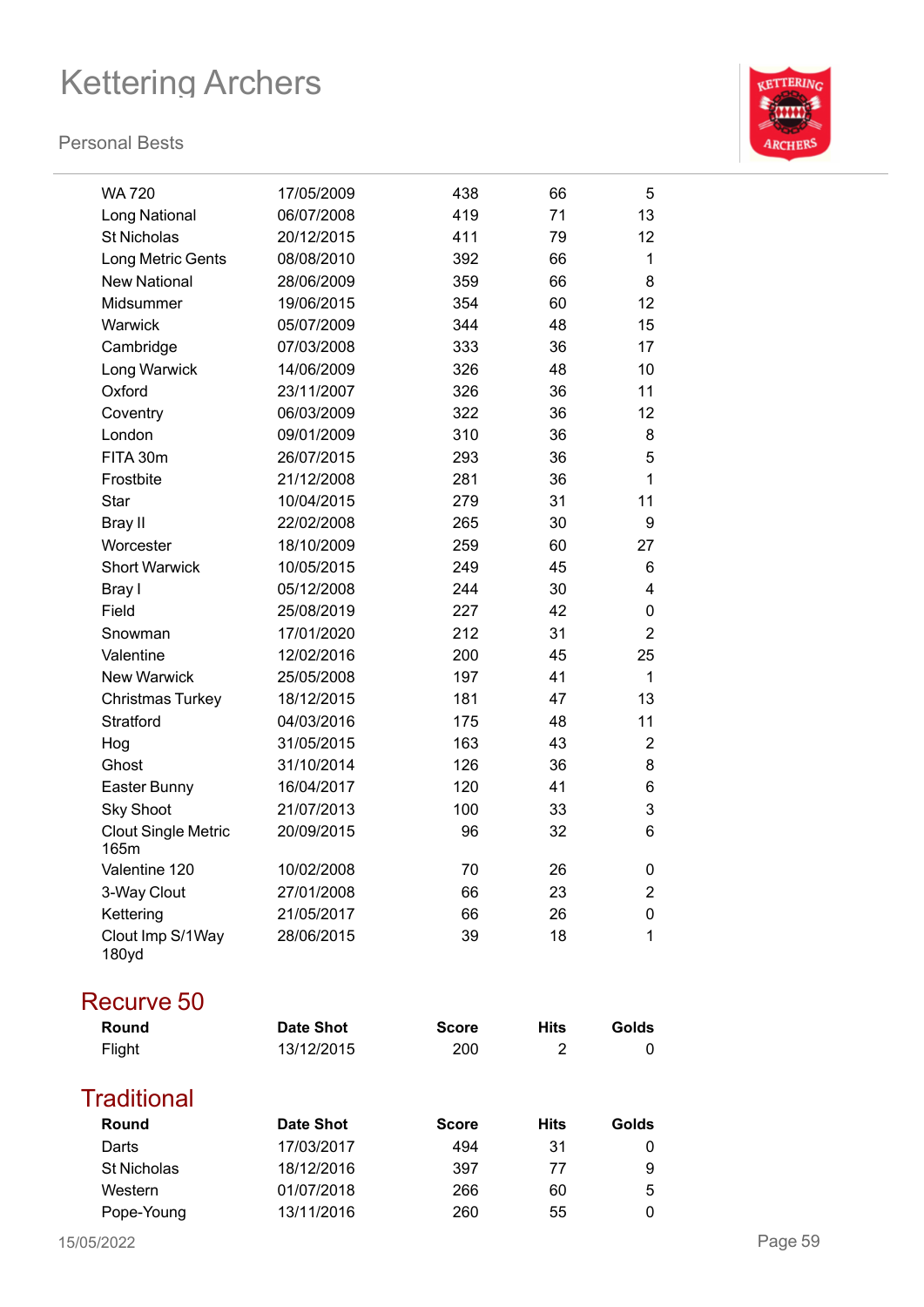#### **Personal Bests**



| <b>Short Warwick</b>              | 26/09/2021 | 220 | 44 | 6              |
|-----------------------------------|------------|-----|----|----------------|
| Short Metric I                    | 20/09/2020 | 214 | 46 | 1              |
| Oxford                            | 05/11/2021 | 201 | 35 | 0              |
| National                          | 23/08/2020 | 186 | 40 | 0              |
| London                            | 13/01/2017 | 170 | 31 | 1              |
| Bray II                           | 24/02/2017 | 143 | 25 | 1              |
| Valentine                         | 10/02/2017 | 143 | 41 | 8              |
| Frostbite                         | 20/11/2016 | 141 | 27 | $\overline{2}$ |
| Snowman                           | 12/12/2020 | 137 | 23 | $\overline{c}$ |
| Warwick                           | 06/06/2021 | 137 | 39 | $\mathbf{1}$   |
| Coyote (Metric Circle)            | 27/09/2020 | 135 | 38 | 5              |
| Cambridge                         | 14/01/2022 | 133 | 28 | 1              |
| Field                             | 21/08/2016 | 131 | 32 | 0              |
| Christmas Turkey                  | 16/12/2016 | 121 | 47 | $\overline{7}$ |
| Stratford                         | 03/03/2017 | 121 | 40 | $\overline{7}$ |
| Hog                               | 08/08/2021 | 118 | 40 | 4              |
| Worcester                         | 28/01/2022 | 115 | 45 | $\overline{2}$ |
| Bray I                            | 25/11/2016 | 111 | 21 | $\mathbf 1$    |
| Safari                            | 18/07/2021 | 106 | 56 | 0              |
| Wolf                              | 12/09/2021 | 89  | 32 | 4              |
| Ghost                             | 30/10/2020 | 88  | 28 | $\overline{2}$ |
| Long National                     | 11/07/2021 | 87  | 25 | $\mathbf 1$    |
| <b>WA 720</b>                     | 10/06/2018 | 84  | 20 | 0              |
| <b>Boxing Day Clout</b><br>160yds | 26/12/2015 | 79  | 28 | 1              |
| Easter Bunny                      | 04/04/2021 | 66  | 28 | 1              |
| Long Warwick                      | 02/09/2018 | 64  | 14 | 3              |
| 3-Way Clout                       | 01/11/2020 | 60  | 23 | $\mathbf 1$    |
| <b>Roving Clout</b>               | 03/01/2021 | 37  | 15 | $\overline{2}$ |
| Cloth of Gold                     | 25/10/2020 | 22  | 18 | 1              |
| Shield Wall                       | 01/08/2021 | 20  | 6  | 0              |
| Stag                              | 17/10/2021 | 20  | 9  | 0              |
| <b>New National</b>               | 30/01/2022 | 16  | 6  | 0              |
| Black Bear (180yds)               | 27/03/2022 | 5   | 1  | $\mathbf 0$    |

## Morgan Barker

## Barebow

| Round     | <b>Date Shot</b> | <b>Score</b> | <b>Hits</b> | Golds |
|-----------|------------------|--------------|-------------|-------|
| Oxford    | 05/11/2021       | 55           | 12          | 0     |
| Stratford | 11/03/2022       | 42           | 17          | 0     |
| Worcester | 28/01/2022       | 41           | 18          | 1     |
| Snowman   | 03/12/2021       | 39           |             | 1     |
| Cambridge | 14/01/2022       | 37           |             | 0     |
| Ghost     | 29/10/2021       | 33           | 12          | 0     |
| Bray II   | 25/02/2022       | 33           | 8           | 0     |
| Bray I    | 19/11/2021       | 6            | 2           |       |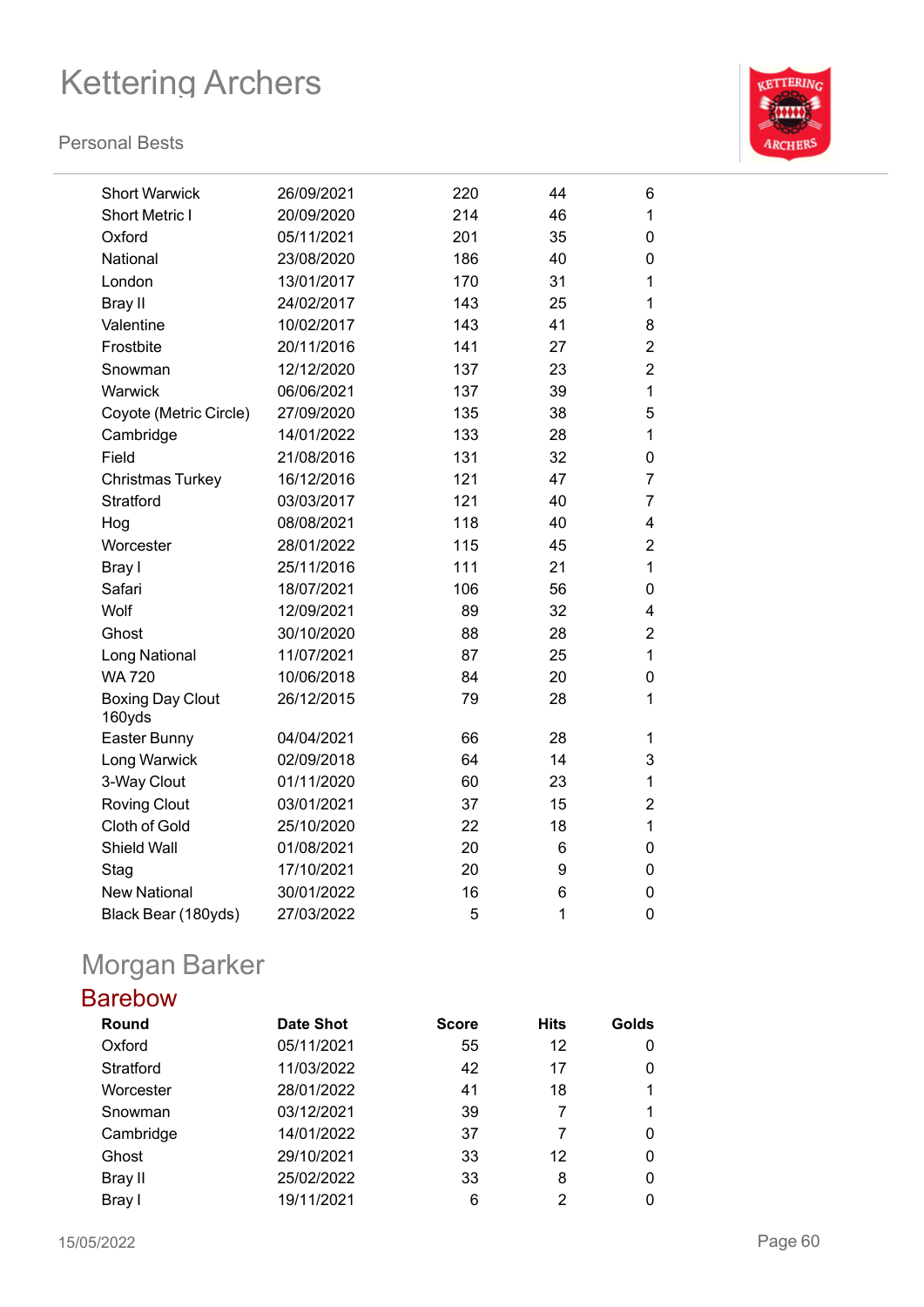**Personal Bests**



## Peter Hill

### American Flatbow

| Round                              | Date Shot  | <b>Score</b> | <b>Hits</b> | Golds |
|------------------------------------|------------|--------------|-------------|-------|
| <b>Clout Single Metric</b><br>165m | 28/06/2020 | 22           | 11          | 0     |
| Longbow                            |            |              |             |       |
| Round                              | Date Shot  | <b>Score</b> | <b>Hits</b> | Golds |
| Wolf                               | 12/09/2021 | 75           | 25          | 4     |
| Field                              | 21/11/2021 | 72           | 15          | 0     |
| Easter Bunny                       | 17/04/2022 | 68           | 24          | 2     |
| <b>Roving Clout</b>                | 02/01/2022 | 30           | 15          |       |
| 3-Way Clout                        | 01/11/2020 | 25           | 10          |       |
| Shield Wall                        | 01/08/2021 | 8            | 2           | 0     |
| Cloth of Gold                      | 25/10/2020 | 6            | 6           | 0     |
| <b>Agincourt Volley</b>            | 25/10/2020 | 3            | 3           | 0     |

### Longbow U/L

| Round  | <b>Date Shot</b> | <b>Score</b> | Hits | Golds |
|--------|------------------|--------------|------|-------|
| Flight | 13/12/2020       | 212          | 9    |       |

## Philippa Simpson

## Barebow

| Round                       | <b>Date Shot</b> | <b>Score</b> | <b>Hits</b> | Golds |
|-----------------------------|------------------|--------------|-------------|-------|
| Darts                       | 08/04/2022       | 389          | 25          | 0     |
| Star                        | 25/03/2022       | 131          | 25          | 0     |
| Valentine                   | 11/02/2022       | 113          | 310         | 9     |
| <b>Short Junior Warwick</b> | 26/09/2021       | 90           | 18          | 2     |
| Worcester                   | 28/01/2022       | 83           | 31          |       |
| Cambridge                   | 14/01/2022       | 74           | 16          | 0     |
| Oxford                      | 05/11/2021       | 68           | 19          | 0     |
| Stratford                   | 11/03/2022       | 44           | 20          |       |

## Ray Watts

| <b>Barebow</b> |
|----------------|
|----------------|

| Round                   | <b>Date Shot</b> | <b>Score</b> | <b>Hits</b> | Golds |
|-------------------------|------------------|--------------|-------------|-------|
| Pope-Young              | 15/05/2022       | 337          | 61          | 2     |
| Frostbite - Double      | 24/11/2019       | 326          | 61          | 3     |
| Bray I - Double         | 22/11/2019       | 237          | 48          |       |
| Oxford                  | 08/11/2019       | 210          | 36          | 3     |
| Clout WA D/1Way<br>165m | 03/04/2022       | 187          | 64          |       |
| Valentine               | 14/02/2020       | 174          | 48          | 12    |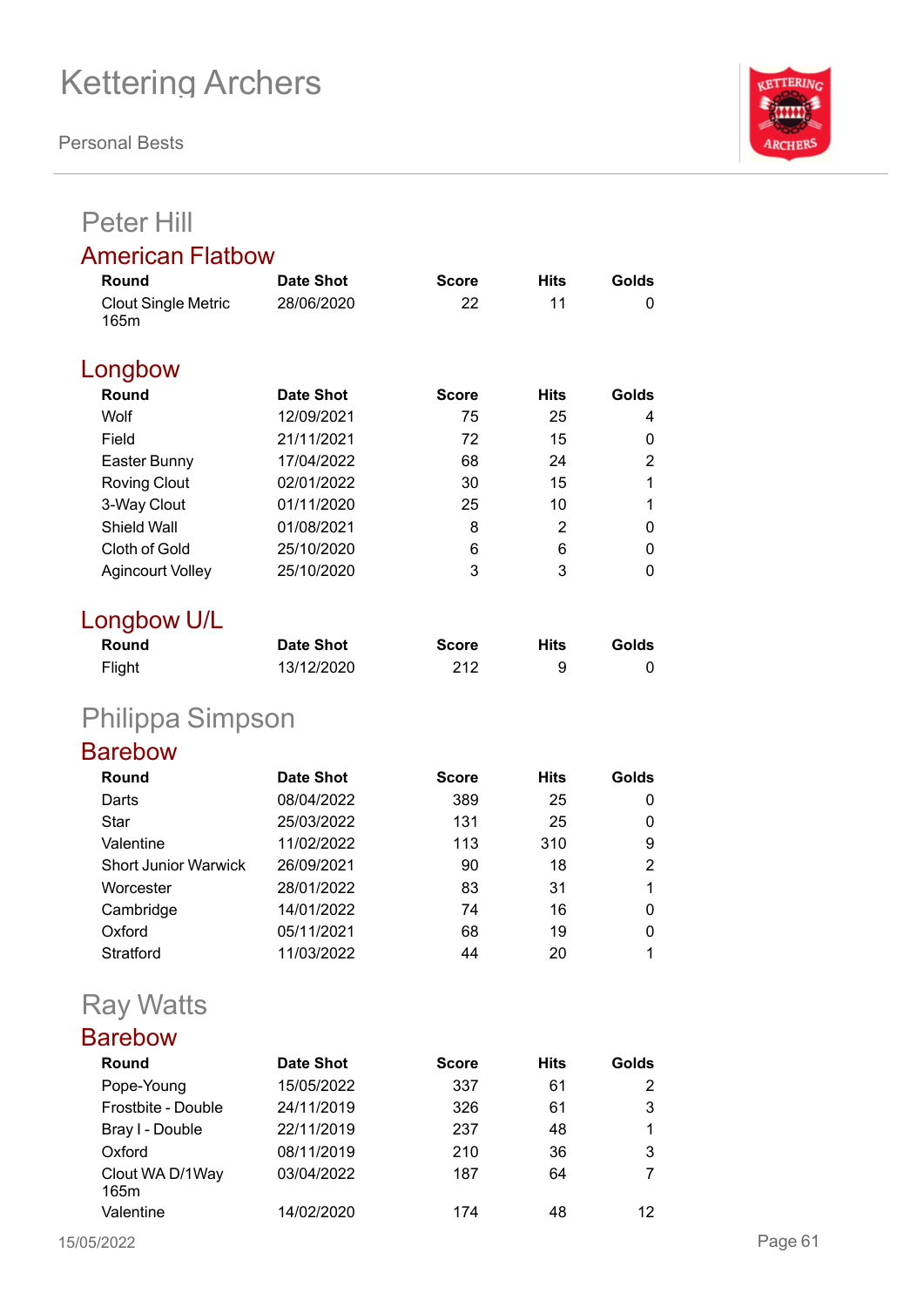### **Personal Bests**



| <b>Short National</b>              | 12/01/2020 | 171 | 45 | 1              |
|------------------------------------|------------|-----|----|----------------|
| Frostbite                          | 24/11/2019 | 170 | 32 | 1              |
| Snowman                            | 17/01/2020 | 158 | 25 | 3              |
| Worcester                          | 31/01/2020 | 149 | 56 | 7              |
| <b>Christmas Turkey</b>            | 23/12/2019 | 131 | 47 | 5              |
| Stratford                          | 06/03/2020 | 128 | 48 | 5              |
| <b>Short Warwick</b>               | 08/03/2020 | 117 | 29 | $\overline{2}$ |
| Bray I                             | 22/11/2019 | 116 | 18 | 0              |
| <b>Clout Single Metric</b><br>165m | 03/04/2022 | 106 | 33 | 5              |
| Cambridge                          | 06/12/2019 | 102 | 20 | 1              |
| <b>Roving Clout</b>                | 02/01/2022 | 82  | 31 | 3              |
| 3-Way Clout                        | 17/11/2019 | 30  | 12 | 1              |
| Clout Imp S/1Way<br>180yd          | 19/01/2020 | 17  | 6  | 1              |
| New Year Volley                    | 02/01/2022 | 16  | 6  | 0              |
|                                    |            |     |    |                |

## **Recurve**

| Round                     | <b>Date Shot</b> | <b>Score</b> | <b>Hits</b> | Golds          |
|---------------------------|------------------|--------------|-------------|----------------|
| Darts                     | 08/04/2022       | 730          | 36          | $\Omega$       |
| Short Warwick -<br>Double | 06/03/2022       | 566          | 96          | 12             |
| <b>St Nicholas</b>        | 19/12/2021       | 554          | 84          | 19             |
| Warwick - Double          | 06/06/2021       | 459          | 830         | 10             |
| American                  | 05/09/2021       | 442          | 86          | 9              |
| Frostbite - Double        | 06/12/2020       | 423          | 70          | 5              |
| <b>Short National</b>     | 27/02/2022       | 418          | 70          | 10             |
| <b>Short Metric I</b>     | 11/10/2020       | 393          | 65          | 3              |
| National                  | 16/01/2022       | 357          | 67          | 10             |
| <b>Short Warwick</b>      | 06/03/2022       | 296          | 48          | 6              |
| Long Warwick - Double     | 01/05/2022       | 278          | 66          | 8              |
| Midsummer                 | 20/06/2021       | 267          | 55          | 6              |
| Warwick                   | 06/06/2021       | 261          | 45          | 7              |
| Oxford                    | 05/11/2021       | 254          | 36          | 1              |
| Snowman                   | 03/12/2021       | 237          | 36          | $\overline{2}$ |
| Star                      | 25/03/2022       | 234          | 32          | 7              |
| Bray II                   | 25/02/2022       | 223          | 30          | 4              |
| Frostbite                 | 06/12/2020       | 210          | 36          | 1              |
| <b>WA 720</b>             | 10/10/2021       | 195          | 44          | $\overline{2}$ |
| Bray I                    | 19/11/2021       | 170          | 30          | 1              |
| Valentine                 | 11/02/2022       | 167          | 47          | 11             |
| Worcester                 | 28/01/2022       | 165          | 56          | $\overline{7}$ |
| Easter Bunny              | 17/04/2022       | 156          | 47          | 10             |
| Christmas Turkey          | 17/12/2021       | 150          | 48          | 4              |
| Long Warwick              | 01/05/2022       | 147          | 33          | 5              |
| Coyote (Metric Circle)    | 23/05/2021       | 145          | 46          | 8              |
| Safari                    | 18/07/2021       | 145          | 59          | 3              |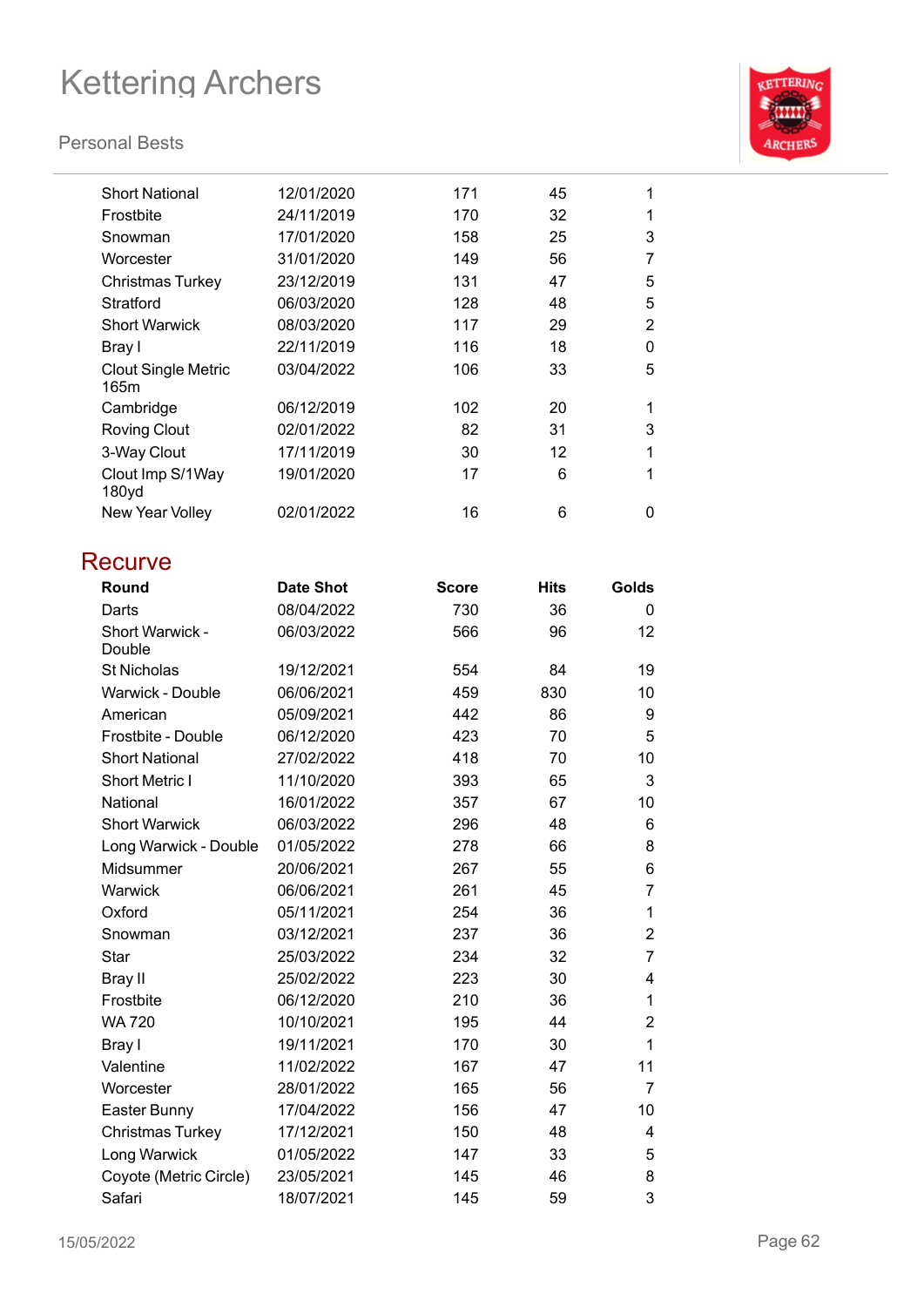### **Personal Bests**



| Stag                               | 17/10/2021 | 143 | 44 | 5 |
|------------------------------------|------------|-----|----|---|
| Long National                      | 11/07/2021 | 138 | 34 | 4 |
| Wolf                               | 12/09/2021 | 132 | 43 | 6 |
| Ghost                              | 30/10/2020 | 126 | 36 | 7 |
| Black Bear (180yds)                | 05/12/2020 | 121 | 41 | 7 |
| Hog                                | 08/08/2021 | 120 | 39 | 6 |
| Stratford                          | 10/04/2021 | 114 | 45 | 5 |
| <b>Boxing Day Clout</b><br>160yds  | 26/12/2020 | 102 | 32 | 8 |
| Field                              | 21/11/2021 | 99  | 37 | 1 |
| 3-Way Clout                        | 23/01/2022 | 96  | 35 | 0 |
| <b>Clout Single Metric</b><br>165m | 18/10/2020 | 96  | 32 | 5 |
| Cambridge                          | 14/01/2022 | 79  | 24 | 0 |
| <b>New National</b>                | 30/01/2022 | 78  | 20 | 0 |
| Halloween                          | 31/10/2021 | 74  | 27 | 3 |
| Kettering                          | 16/05/2021 | 51  | 19 | 1 |
| Cloth of Gold                      | 24/10/2021 | 42  | 30 | 3 |
| Clout Imp S/1Way<br>180yd          | 28/11/2021 | 33  | 18 | 0 |
| <b>Agincourt Volley</b>            | 24/10/2021 | 4   | 2  | 0 |

## Recurve 50

| Round  | <b>Date Shot</b> | <b>Score</b> | <b>Hits</b> | Golds |
|--------|------------------|--------------|-------------|-------|
| Flight | 13/12/2020       | 291          | 15          |       |

## Roger Edmunds

## American Flatbow

| Round                            | Date Shot  | <b>Score</b> | <b>Hits</b> | Golds |
|----------------------------------|------------|--------------|-------------|-------|
| Darts                            | 16/03/2018 | 546          | 36          | 0     |
| <b>St Nicholas</b>               | 20/12/2020 | 465          | 79          | 14    |
| <b>Short Warwick -</b><br>Double | 06/03/2022 | 424          | 84          | 7     |
| Portsmouth                       | 26/01/2018 | 418          | 60          | 2     |
| Warwick - Double                 | 06/06/2021 | 392          | 76          | 12    |
| Pope-Young                       | 07/10/2018 | 361          | 60          | 5     |
| Frostbite - Double               | 07/11/2021 | 349          | 61          | 2     |
| Bray II - Double                 | 21/02/2020 | 305          | 52          | 1     |
| <b>Short National</b>            | 16/08/2020 | 289          | 63          | 7     |
| Short Metric I                   | 26/07/2021 | 278          | 52          | 2     |
| Windsor                          | 20/10/2019 | 251          | 65          | 3     |
| Midsummer                        | 20/06/2021 | 222          | 50          | 2     |
| <b>Short Warwick</b>             | 06/03/2022 | 218          | 42          | 3     |
| Oxford                           | 10/11/2017 | 213          | 35          | 1     |
| Snowman                          | 17/01/2020 | 197          | 30          | 0     |
| Warwick                          | 06/06/2021 | 196          | 40          | 5     |
| Bray II                          | 21/02/2020 | 192          | 26          | 1     |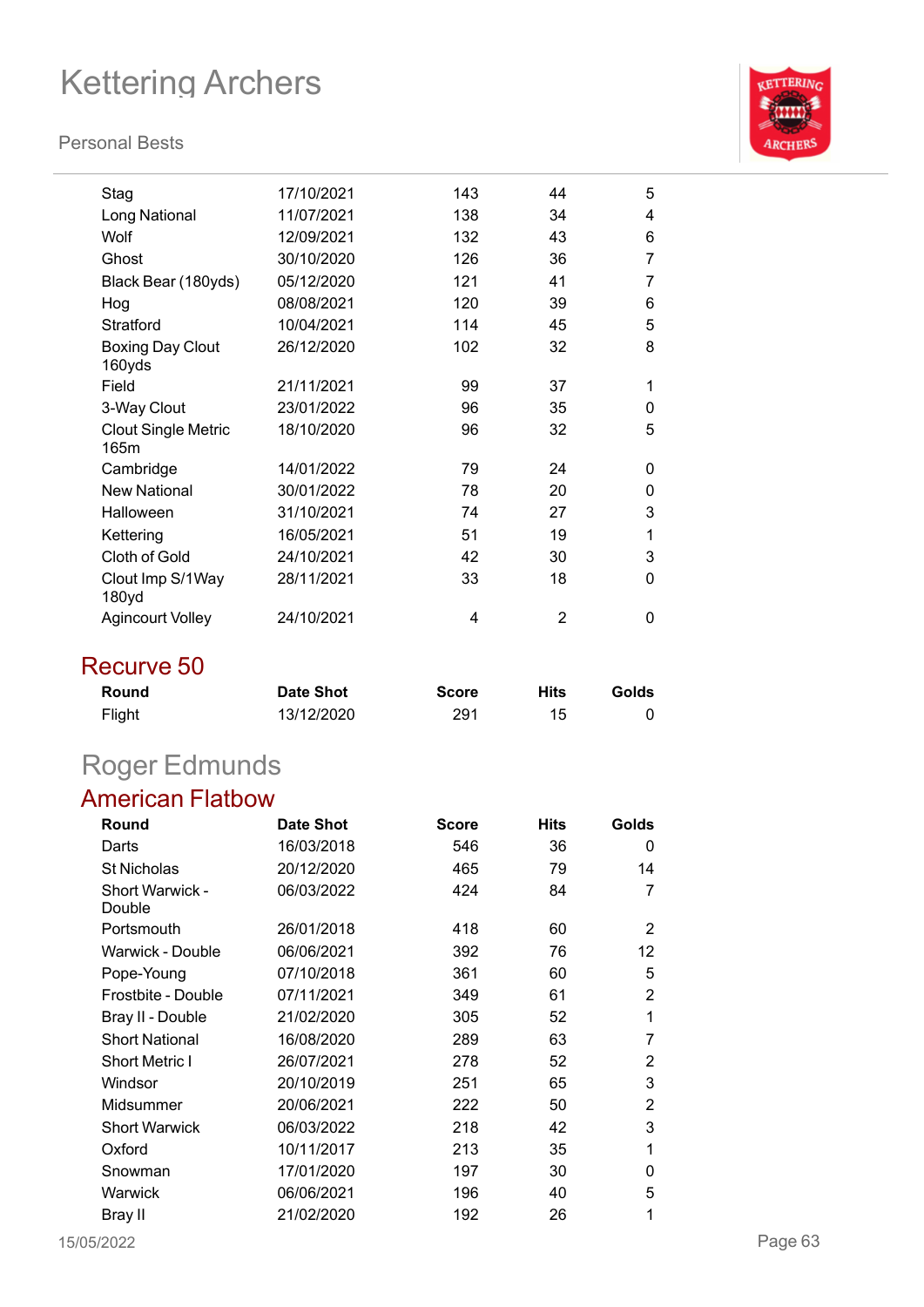### **Personal Bests**



| Bray I - Double                    | 22/11/2019 | 189            | 43             | 1                         |
|------------------------------------|------------|----------------|----------------|---------------------------|
| National                           | 23/08/2020 | 186            | 36             | 6                         |
| Frostbite                          | 24/11/2019 | 175            | 33             | $\overline{2}$            |
| Long Warwick - Double              | 01/05/2022 | 156            | 42             | $\overline{4}$            |
| Worcester                          | 31/01/2020 | 145            | 53             | 5                         |
| Valentine                          | 14/02/2020 | 142            | 39             | 15                        |
| <b>Christmas Turkey</b>            | 22/12/2017 | 129            | 48             | $\ensuremath{\mathsf{3}}$ |
| Safari                             | 18/07/2021 | 125            | 54             | 5                         |
| Stratford                          | 09/03/2018 | 118            | 42             | 3                         |
| Bray I                             | 24/11/2017 | 114            | 22             | $\mathbf 0$               |
| Cambridge                          | 06/12/2019 | 110            | 23             | $\mathbf{1}$              |
| <b>Sky Shoot</b>                   | 03/07/2016 | 110            | 39             | $\mathbf 1$               |
| <b>WA 720</b>                      | 10/10/2021 | 103            | 28             | 0                         |
| Long National                      | 11/07/2021 | 98             | 24             | $\overline{2}$            |
| Easter Bunny                       | 04/04/2021 | 96             | 35             | $\overline{2}$            |
| Ghost                              | 27/10/2017 | 96             | 33             | $\overline{7}$            |
| Wolf                               | 12/09/2021 | 92             | 32             | 3                         |
| Long Warwick                       | 01/05/2022 | 89             | 23             | 3                         |
| Stag                               | 17/10/2021 | 83             | 33             | $\mathbf 1$               |
| <b>Boxing Day Clout</b><br>160yds  | 26/12/2020 | 79             | 28             | 3                         |
| Hog                                | 08/08/2021 | 77             | 28             | 2                         |
| Field                              | 21/11/2021 | 70             | 19             | 0                         |
| Black Bear (180yds)                | 19/09/2021 | 68             | 28             | 0                         |
| 3-Way Clout                        | 01/11/2020 | 57             | 25             | 1                         |
| Halloween                          | 31/10/2021 | 50             | 22             | 0                         |
| <b>Clout Single Metric</b><br>165m | 02/05/2021 | 46             | 200            | $\mathbf 1$               |
| Coyote (Metric Circle)             | 23/05/2021 | 44             | 14             | 3                         |
| <b>Roving Clout</b>                | 02/01/2022 | 40             | 15             | 1                         |
| Kettering                          | 16/05/2021 | 34             | 6              | 1                         |
| <b>New National</b>                | 30/01/2022 | 33             | 11             | 0                         |
| Shield Wall                        | 01/08/2021 | 28             | 9              | 0                         |
| Cloth of Gold                      | 24/10/2021 | 20             | 20             | 0                         |
| Valentine 120                      | 13/02/2022 | 16             | 16             | 0                         |
| New Year Volley                    | 02/01/2022 | $\overline{7}$ | 3              | 0                         |
| <b>Agincourt Volley</b>            | 24/10/2021 | $\overline{2}$ | $\overline{2}$ | $\mathbf 0$               |

## American Flatbow 35

| Round               | <b>Date Shot</b> | <b>Score</b> | Hits | Golds |
|---------------------|------------------|--------------|------|-------|
| Flight              | 08/12/2019       | 191          |      |       |
| American Flatbow 50 |                  |              |      |       |

| Round  | <b>Date Shot</b> | <b>Score</b> | <b>Hits</b> | Golds |
|--------|------------------|--------------|-------------|-------|
| Flight | 24/12/2017       | 220          | 14          |       |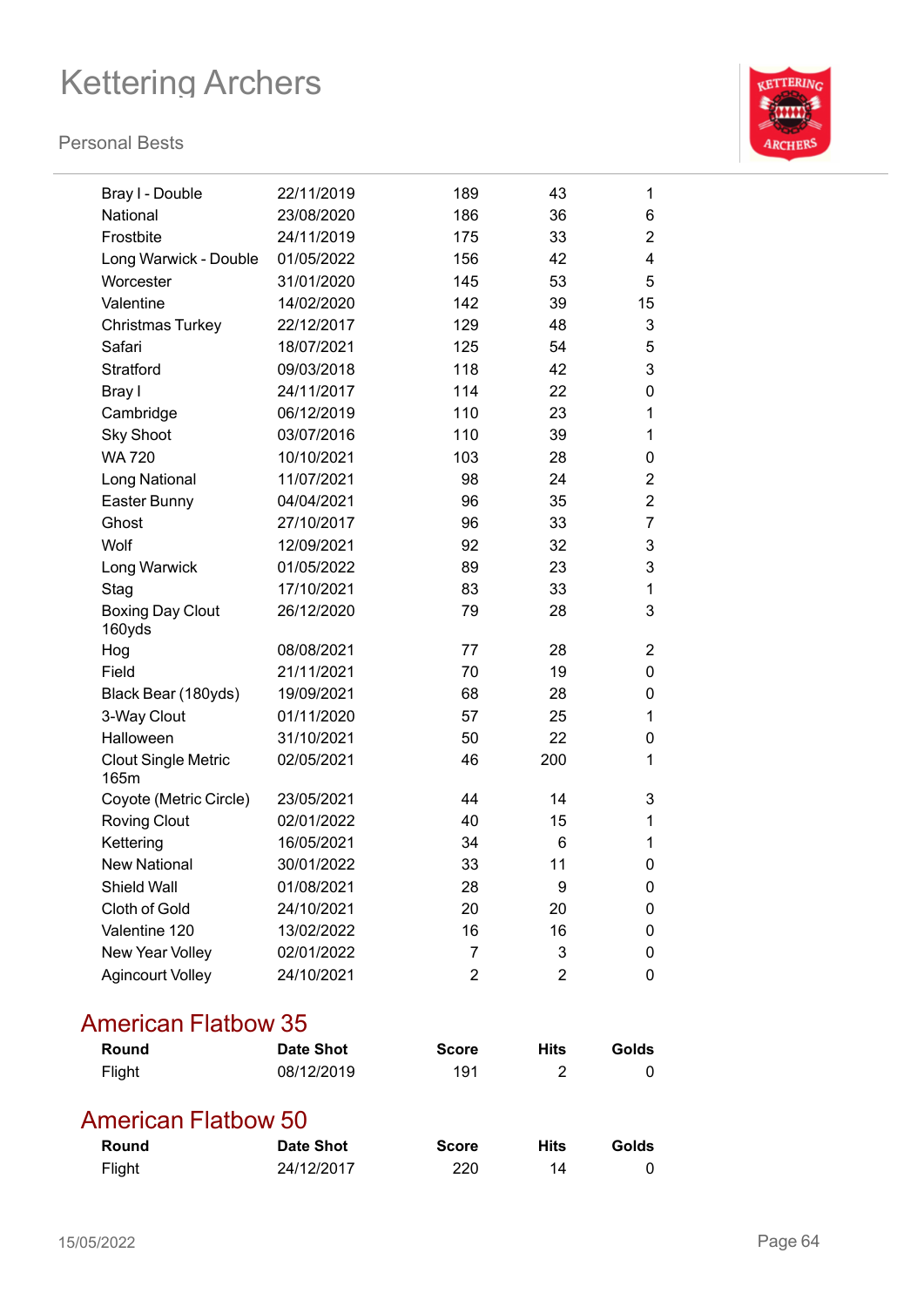

| Barebow                   |                  |              |                |                |
|---------------------------|------------------|--------------|----------------|----------------|
| Round                     | <b>Date Shot</b> | <b>Score</b> | <b>Hits</b>    | Golds          |
| Pope-Young                | 07/09/2014       | 274          | 52             | 0              |
| National                  | 22/05/2016       | 205          | 47             | 3              |
| Easter Bunny              | 27/03/2016       | 77           | 33             | 1              |
| <b>Roving Clout</b>       | 03/01/2016       | 53           | 26             | 1              |
| Clout Imp S/1Way<br>180yd | 19/01/2020       | 8            | $\overline{2}$ | 0              |
| New Year Volley           | 03/01/2016       | 7            | 3              | 0              |
| Longbow                   |                  |              |                |                |
| Round                     | <b>Date Shot</b> | <b>Score</b> | <b>Hits</b>    | Golds          |
| Darts                     | 08/04/2022       | 640          | 32             | 0              |
| Portsmouth                | 18/01/2019       | 407          | 60             | 6              |
| Bray II - Double          | 11/01/2019       | 286          | 50             | 5              |
| Bray I - Double           | 23/11/2018       | 269          | 53             | 0              |
| Oxford                    | 09/11/2018       | 246          | 36             | $\overline{2}$ |
| <b>Star</b>               | 17/04/2021       | 223          | 29             | 5              |
| Snowman                   | 03/12/2021       | 188          | 29             | 1              |
| Valentine                 | 11/02/2022       | 171          | 43             | 15             |
| Vegas (Triple Face)       | 12/04/2019       | 167          | 24             | 2              |
| Bray II                   | 25/02/2022       | 156          | 27             | $\mathbf 0$    |
| Bray I                    | 23/11/2018       | 153          | 24             | 0              |
| Worcester                 | 28/01/2022       | 151          | 50             | 4              |
| Cambridge                 | 14/01/2022       | 150          | 32             | 1              |
| <b>Christmas Turkey</b>   | 19/12/2020       | 143          | 47             | 6              |
| Stratford                 | 15/03/2019       | 137          | 45             | 4              |
| Ghost                     | 30/10/2020       | 105          | 34             | 4              |
| Recurve                   |                  |              |                |                |
| Round                     | <b>Date Shot</b> | <b>Score</b> | <b>Hits</b>    | Golds          |
| Windsor                   | 09/03/2014       | 770          | 104            | 27             |
| Darts                     | 18/03/2016       | 733          | 34             | 0              |
| Short Warwick -<br>Double | 10/05/2015       | 716          | 96             | 42             |
| Western                   | 24/05/2015       | 696          | 96             | 33             |
| St Nicholas               | 21/12/2014       | 684          | 84             | 57             |
| American                  | 03/04/2016       | 671          | 89             | 38             |
| Warwick - Double          | 08/03/2015       | 607          | 91             | 23             |
| WA 30m - Double           | 31/07/2016       | 583          | 72             | 11             |
| <b>Short National</b>     | 14/06/2015       | 546          | 72             | 32             |
| Long Warwick - Double     | 04/09/2016       | 545          | 63             | 17             |
| National                  | 11/01/2015       | 518          | 72             | 23             |
| <b>Short Metric I</b>     | 19/07/2015       | 514          | 72             | 7              |
| FITA 30m Double           | 17/08/2014       | 511          | 72             | 3              |
| Frostbite - Double        | 26/11/2018       | 499          | 72             | 3              |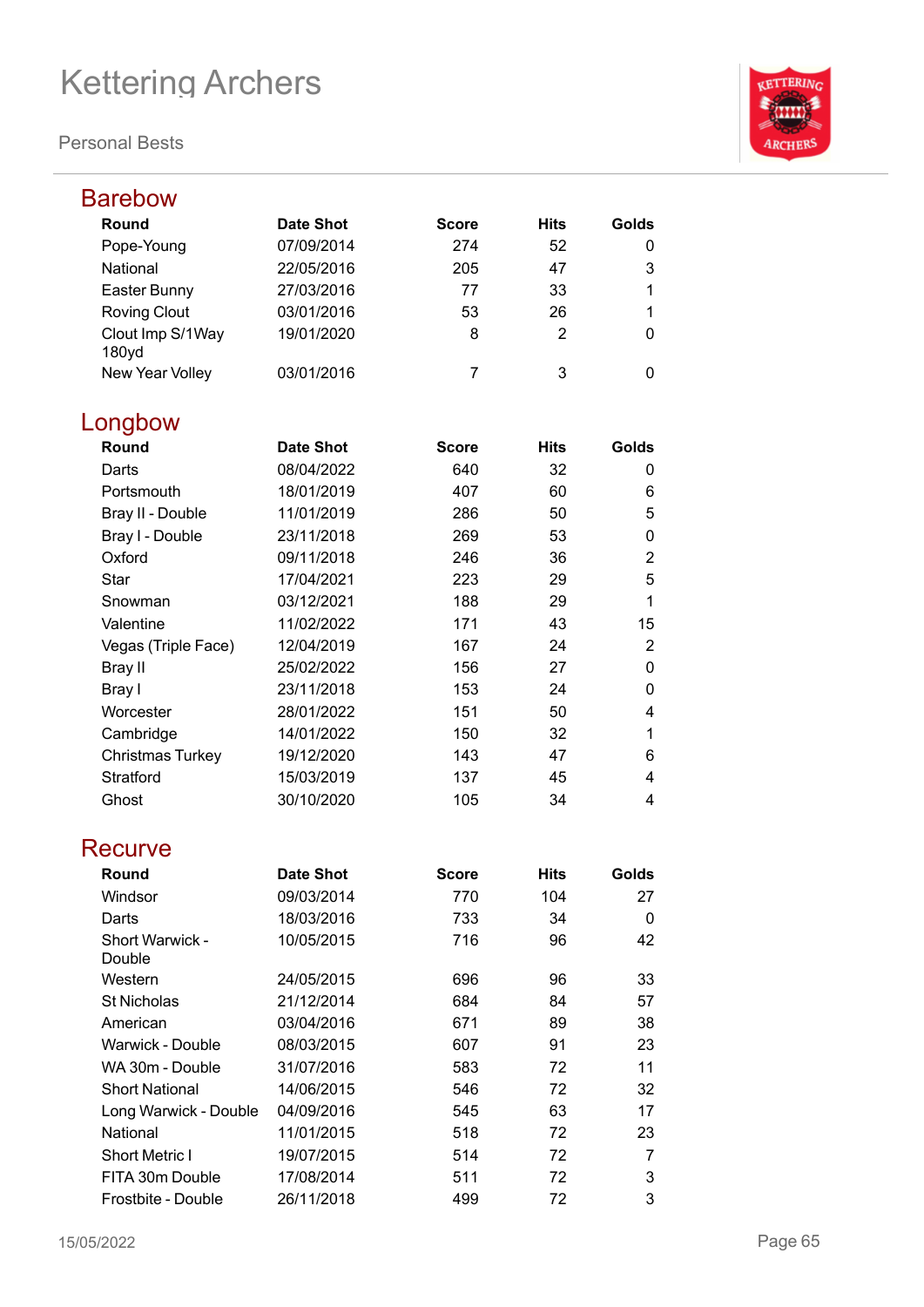

| Bray I - Double                    | 14/11/2014 | 490 | 60 | 13             |
|------------------------------------|------------|-----|----|----------------|
| Bray II - Double                   | 28/02/2016 | 471 | 60 | 8              |
| St George                          | 23/04/2017 | 446 | 90 | 9              |
| Midsummer                          | 19/06/2015 | 420 | 60 | 19             |
| FITA 70m                           | 15/06/2014 | 403 | 66 | 4              |
| <b>WA 720</b>                      | 10/06/2018 | 398 | 68 | 5              |
| <b>Short Warwick</b>               | 13/03/2016 | 369 | 47 | 22             |
| Long National                      | 15/03/2015 | 366 | 70 | 9              |
| Warwick                            | 23/07/2015 | 364 | 48 | 23             |
| 2-Way Warwick                      | 07/12/2014 | 328 | 48 | 14             |
| London                             | 16/01/2015 | 318 | 36 | 12             |
| Oxford                             | 06/11/2015 | 309 | 36 | 8              |
| Frostbite                          | 22/11/2015 | 296 | 36 | 8              |
| FITA 30m                           | 26/07/2015 | 295 | 36 | $\overline{7}$ |
| Field                              | 21/08/2016 | 295 | 46 | 1              |
| <b>WA 30m</b>                      | 31/07/2016 | 291 | 36 | 5              |
| Clout WA D/1Way<br>165m            | 05/11/2017 | 288 | 72 | 22             |
| <b>Star</b>                        | 14/03/2014 | 286 | 36 | 3              |
| Long Warwick                       | 04/09/2016 | 285 | 45 | 9              |
| Worcester                          | 12/10/2014 | 259 | 60 | 26             |
| Cambridge                          | 09/12/2016 | 253 | 34 | 3              |
| Bray I                             | 14/11/2014 | 240 | 30 | 5              |
| Bray II                            | 24/02/2017 | 239 | 30 | 3              |
| Hog                                | 27/05/2018 | 211 | 48 | 21             |
| Stratford                          | 04/03/2016 | 208 | 48 | 22             |
| Kettering                          | 15/05/2016 | 204 | 58 | $\overline{4}$ |
| Easter Bunny                       | 16/04/2017 | 196 | 48 | 17             |
| <b>Boxing Day Clout</b><br>160yds  | 26/12/2016 | 190 | 47 | 17             |
| Valentine                          | 14/02/2014 | 187 | 46 | 16             |
| <b>Christmas Turkey</b>            | 19/12/2014 | 187 | 48 | $\overline{7}$ |
| Coyote (Metric Circle)             | 02/10/2016 | 185 | 48 | 10             |
| Safari                             | 03/06/2018 | 164 | 58 | 5              |
| Black Bear (180yds)                | 13/08/2017 | 162 | 46 | 11             |
| <b>New Warwick</b>                 | 03/07/2016 | 145 | 35 | 4              |
| <b>Clout Single Metric</b><br>165m | 05/11/2017 | 143 | 36 | 10             |
| Ghost                              | 30/10/2015 | 127 | 36 | 6              |
| 3-Way Clout                        | 02/07/2017 | 120 | 37 | 5              |
| Valentine 120                      | 15/02/2015 | 115 | 31 | 1              |
| Coyote (Imperial<br>Circle)        | 15/10/2017 | 101 | 47 | 1              |
| <b>Sky Shoot</b>                   | 30/08/2015 | 95  | 35 | 1              |
| Halloween                          | 11/09/2016 | 89  | 35 | 4              |
| Cloth of Gold                      | 23/10/2016 | 69  | 37 | 8              |
| <b>Roving Clout</b>                | 07/01/2018 | 68  | 24 | 3              |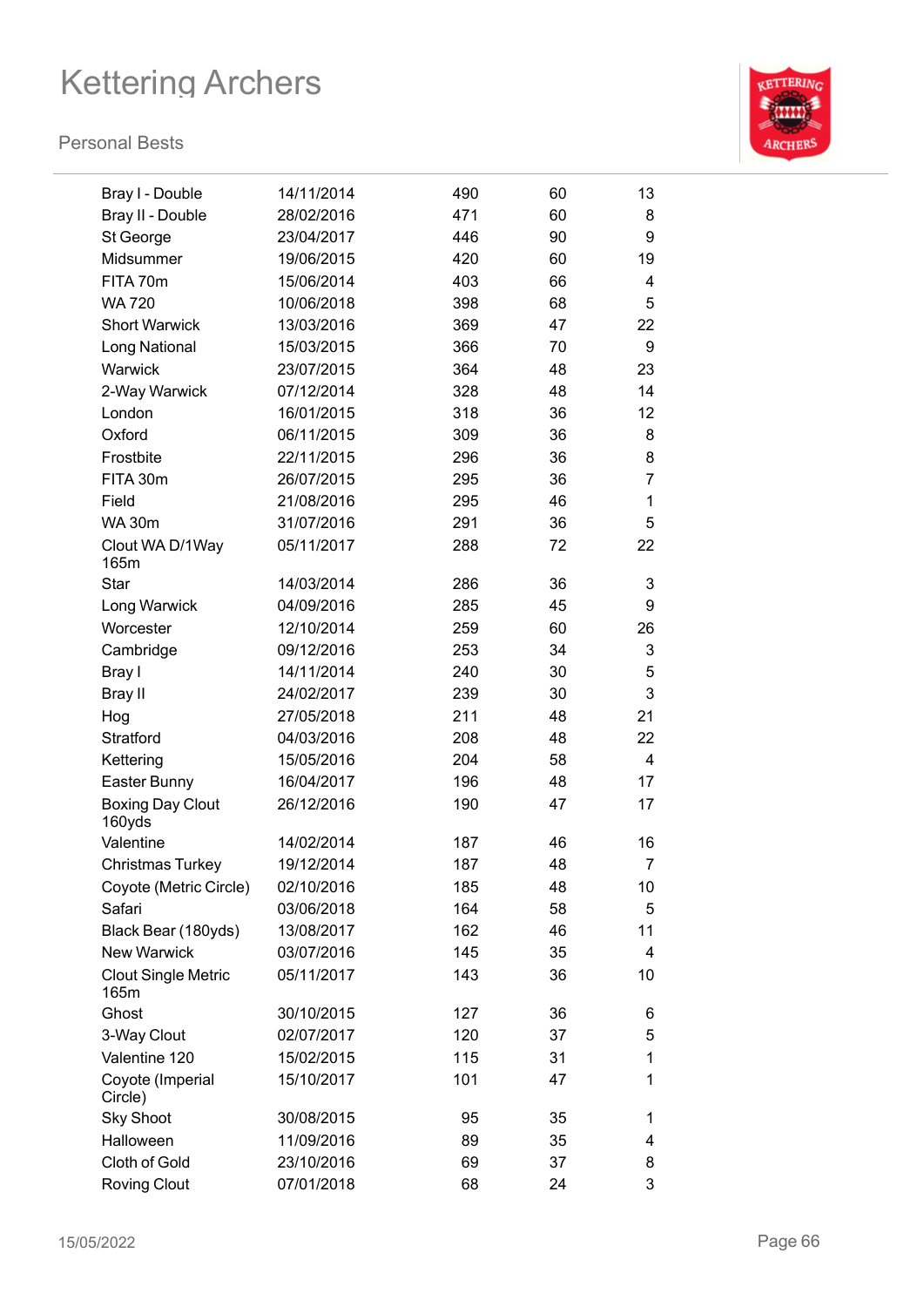

| Clout Imp S/1Way<br>180yd    | 30/10/2016               | 50           | 28             | 0              |
|------------------------------|--------------------------|--------------|----------------|----------------|
| <b>Agincourt Volley</b>      | 23/10/2016               | 14           | 5              | 0              |
| New Year Volley              | 06/01/2019               | 3            | $\overline{2}$ | 0              |
|                              |                          |              |                |                |
| Recurve 35                   |                          |              |                |                |
| Round                        | Date Shot                | <b>Score</b> | Hits           | Golds          |
| Flight                       | 13/12/2015               | 298          | 7              | 0              |
| Sandra Allison               |                          |              |                |                |
| <b>American Flatbow 35</b>   |                          |              |                |                |
| Round                        | <b>Date Shot</b>         | <b>Score</b> | <b>Hits</b>    | Golds          |
| Flight                       | 14/11/2021               | 60           | 8              | 0              |
|                              |                          |              |                |                |
| <b>American Flatbow 50</b>   |                          |              |                |                |
| Round                        | <b>Date Shot</b>         | <b>Score</b> | <b>Hits</b>    | Golds          |
| Flight                       | 13/12/2020               | 106          | 17             | 0              |
| <b>Barebow</b>               |                          |              |                |                |
| Round                        | <b>Date Shot</b>         | <b>Score</b> | Hits           | Golds          |
| Portsmouth - Double          | 08/03/2020               | 650          | 110            | 13             |
| Darts                        | 08/04/2022               | 519          | 34             | 0              |
| <b>Short Metric III</b>      | 02/05/2022               | 492          | 70             | 1              |
| Portsmouth                   | 12/02/2022               | 444          | 60             | 22             |
| <b>St Nicholas</b>           | 19/12/2021               | 432          | 78             | 11             |
| Short Warwick -              | 06/03/2022               | 424          | 84             | 12             |
| Double                       |                          |              |                |                |
| WA 1440 Ladies               | 13/05/2019               | 318          | 0              | 4              |
| WA 18m - Double              | 24/02/2019               | 309          | 61             | 3              |
| Frostbite - Double           | 24/11/2019               | 305          | 62             | 2              |
| Western                      | 01/07/2018               | 293          | 63             | 7              |
| American                     | 18/11/2018               | 289          | 65             | 3              |
| <b>Short National</b>        | 20/01/2019               | 280          | 54             | 6              |
| Windsor                      | 21/10/2018               | 278          | 62             | 4              |
| National - Double            | 29/06/2019               | 265          | 64             | 3              |
| Hereford<br>Metric I         | 09/09/2018               | 260          | 56             | 6              |
|                              | 21/08/2021<br>01/05/2022 | 256          | 0              | 3              |
| Warwick - Double<br>National | 17/03/2019               | 247<br>245   | 53<br>59       | 5<br>5         |
| <b>Short Warwick</b>         | 06/03/2022               | 225          | 41             | 7              |
| Short Metric I               | 20/03/2022               | 222          | 42             | 3              |
| Cambridge                    | 14/01/2022               | 220          | 34             | 1              |
| Oxford                       | 05/11/2021               | 207          | 33             | 1              |
| WA 30m - Double              | 31/07/2016               | 203          | 44             | $\overline{c}$ |
| Worcester - Double           | 14/10/2018               | 184          | 66             | 5              |
|                              |                          |              |                |                |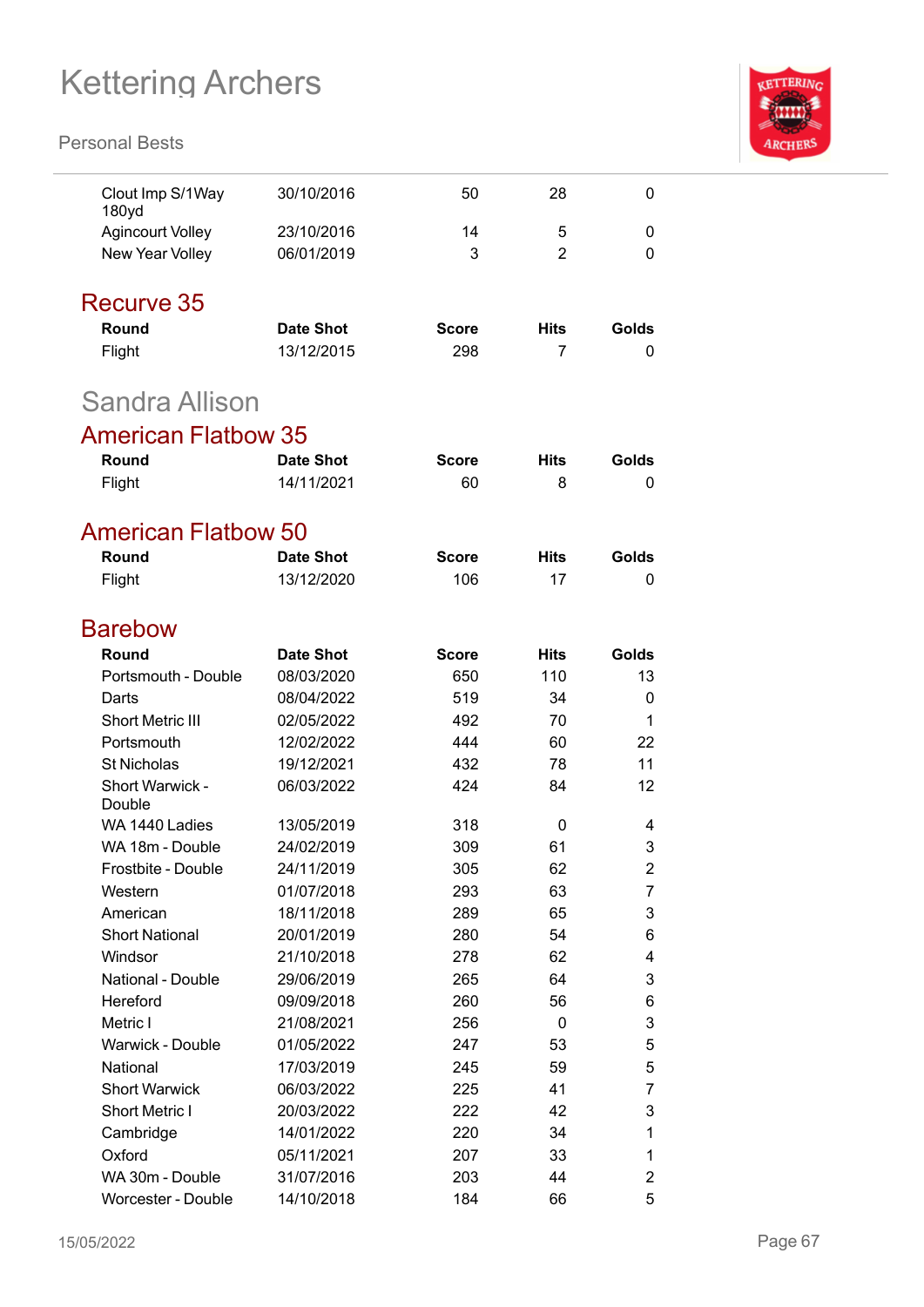

| Bray II                            | 25/02/2022 | 182 | 29 | $\overline{2}$ |
|------------------------------------|------------|-----|----|----------------|
| Midsummer                          | 21/06/2019 | 179 | 47 | 1              |
| <b>Star</b>                        | 22/02/2019 | 175 | 27 | $\overline{2}$ |
| Valentine                          | 11/02/2022 | 171 | 44 | 15             |
| Warwick                            | 27/06/2019 | 170 | 36 | 4              |
| <b>WA 18m</b>                      | 17/02/2019 | 166 | 1  | 0              |
| Clout WA D/1way                    | 03/04/2022 | 162 | 56 | 5              |
| 125m                               |            |     |    |                |
| Bray I - Double                    | 22/11/2019 | 161 | 33 | 0              |
| Snowman                            | 03/12/2021 | 155 | 26 | 1              |
| Frostbite                          | 24/11/2019 | 155 | 32 | 1              |
| Worcester                          | 13/10/2019 | 151 | 48 | 7              |
| Clout WA D/1way<br>110m            | 24/03/2019 | 147 | 53 | 5              |
| Hog                                | 28/05/2017 | 144 | 45 | 5              |
| Vegas (Triple Face)                | 12/04/2019 | 143 | 20 | $\overline{2}$ |
| Black Bear (140yds)                | 31/03/2019 | 140 | 41 | 8              |
| Coyote (Metric Circle)             | 27/09/2020 | 136 | 42 | 9              |
| Christmas Turkey                   | 17/12/2021 | 134 | 46 | 5              |
| Stratford                          | 11/03/2022 | 131 | 45 | 4              |
| <b>WA 720</b>                      | 02/06/2019 | 123 | 27 | 0              |
| Bray I                             | 19/11/2021 | 118 | 22 | 4              |
| Ghost                              | 29/10/2021 | 108 | 33 | 1              |
| Pope-Young                         | 13/11/2016 | 101 | 28 | 1              |
| Easter Bunny                       | 04/04/2021 | 94  | 31 | 2              |
| <b>Roving Clout</b>                | 02/01/2022 | 94  | 27 | 8              |
| <b>Boxing Day Clout</b><br>160yds  | 26/12/2019 | 94  | 31 | 8              |
| Stag                               | 17/10/2021 | 94  | 34 | 4              |
| <b>Clout Single Metric</b><br>125m | 28/06/2020 | 91  | 30 | 4              |
| Field                              | 26/08/2018 | 90  | 23 | 0              |
| WA 30m                             | 31/07/2016 | 88  | 20 | 1              |
| 3-Way Clout                        | 01/11/2020 | 87  | 30 | 4              |
| <b>WA 50m</b>                      | 26/09/2021 | 83  | 0  | 0              |
| Long National                      | 06/09/2020 | 78  | 18 | $\overline{2}$ |
| Long Warwick - Double              | 03/09/2017 | 77  | 23 | $\overline{2}$ |
| Safari                             | 23/06/2019 | 76  | 43 | 1              |
| Long Metric I                      | 06/05/2018 | 75  | 0  | 0              |
| Wolf                               | 12/09/2021 | 71  | 30 | 1              |
| Halloween                          | 30/10/2018 | 59  | 22 | 3              |
| Kettering                          | 16/05/2021 | 55  | 13 | 1              |
| Clout Imp D/1Way<br>140yd          | 24/10/2021 | 47  | 25 | 0              |
| Clout Imp S/1WAY<br>140yd          | 28/11/2021 | 40  | 16 | 1              |
| Clout Imp D/2Way<br>140yd          | 02/06/2019 | 36  | 18 | 0              |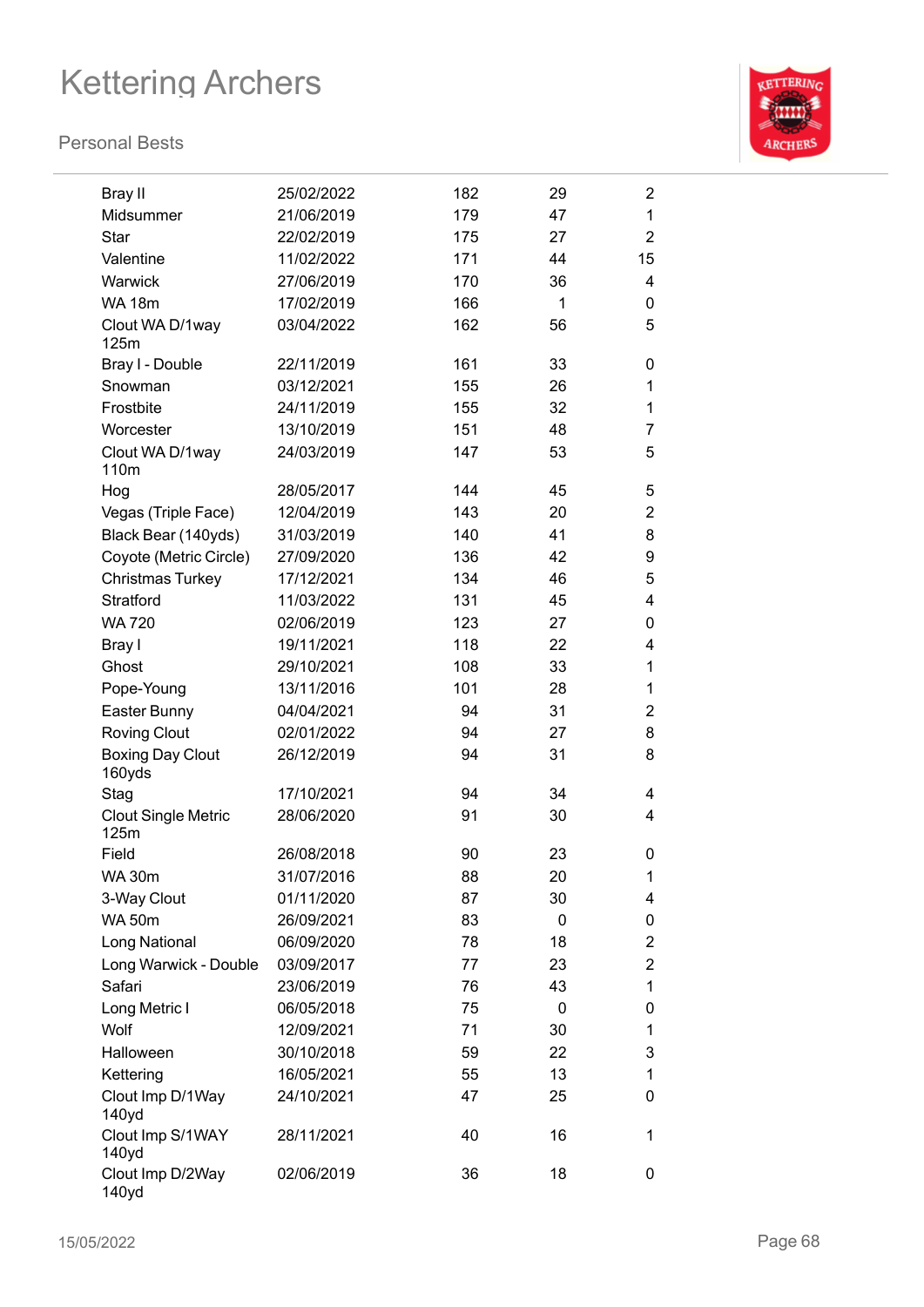

| Coyote (Imperial<br>Circle)        | 15/10/2017       | 32           | 13          | 0                         |
|------------------------------------|------------------|--------------|-------------|---------------------------|
| <b>Cloth of Gold</b>               | 23/10/2016       | 31           | 23          | 2                         |
| Valentine 120                      | 13/02/2022       | 30           | 18          | 0                         |
| Long Warwick                       | 03/09/2017       | 27           | 7           | 0                         |
| <b>Agincourt Volley</b>            | 25/10/2015       | 20           | 6           | 1                         |
| New Year Volley                    | 02/01/2022       | 12           | 5           | 0                         |
| Cloth Of Gold 80y                  | 25/10/2015       | 4            | 4           | 0                         |
|                                    |                  |              |             |                           |
| Recurve 35                         |                  |              |             |                           |
| Round                              | <b>Date Shot</b> | <b>Score</b> | <b>Hits</b> | Golds                     |
| Flight                             | 09/12/2018       | 190          | 22          | 0                         |
|                                    |                  |              |             |                           |
| <b>Traditional</b>                 |                  |              |             |                           |
| Round                              | <b>Date Shot</b> | <b>Score</b> | <b>Hits</b> | Golds                     |
| <b>Shield Wall</b>                 | 01/08/2021       | 25           | 6           | 1                         |
| <b>Scott Dunn</b>                  |                  |              |             |                           |
| <b>Barebow</b>                     |                  |              |             |                           |
| Round                              | <b>Date Shot</b> | <b>Score</b> | <b>Hits</b> | Golds                     |
| <b>Short Metric I</b>              | 25/08/2013       | 198          | 43          | 3                         |
| Oxford                             | 05/12/2014       | 163          | 33          | 2                         |
| London                             | 25/01/2013       | 160          | 33          | 1                         |
| <b>Christmas Turkey</b>            | 19/12/2014       | 103          | 44          | 3                         |
| Bray I                             | 14/11/2014       | 72           | 19          | 1                         |
| Coyote (Metric Circle)             | 18/01/2015       | 16           | 8           | 0                         |
|                                    |                  |              |             |                           |
| Longbow                            |                  |              |             |                           |
| Round                              | <b>Date Shot</b> | <b>Score</b> | <b>Hits</b> | Golds                     |
| Darts                              | 23/03/2015       | 541          | 33          | 0                         |
| Clout WA D/1Way<br>165m            | 01/11/2015       | 206          | 63          | 11                        |
| Sunstroke                          | 21/07/2013       | 160          | 32          | 3                         |
| <b>Flight Military Arrow</b>       | 08/12/2019       | 149          | 17          | 0                         |
| <b>Star</b>                        | 14/03/2014       | 138          | 18          | $\overline{7}$            |
| Oxford                             | 01/11/2013       | 133          | 25          | 2                         |
| Cambridge                          | 06/12/2013       | 125          | 24          | $\ensuremath{\mathsf{3}}$ |
| Midsummer                          | 19/06/2015       | 123          | 25          | $\overline{2}$            |
| Clout WA D/1Way 90m                | 03/03/2013       | 122          | 44          | 8                         |
| Christmas Turkey                   | 29/12/2013       | 112          | 45          | 0                         |
| <b>Clout Single Metric</b><br>165m | 01/11/2015       | 111          | 32          | 5                         |
| <b>Sky Shoot</b>                   | 21/07/2013       | 109          | 36          | 7                         |
| <b>Boxing Day Clout</b><br>160yds  | 26/12/2015       | 108          | 39          | 5                         |
| London                             | 17/01/2014       | 106          | 25          | 1                         |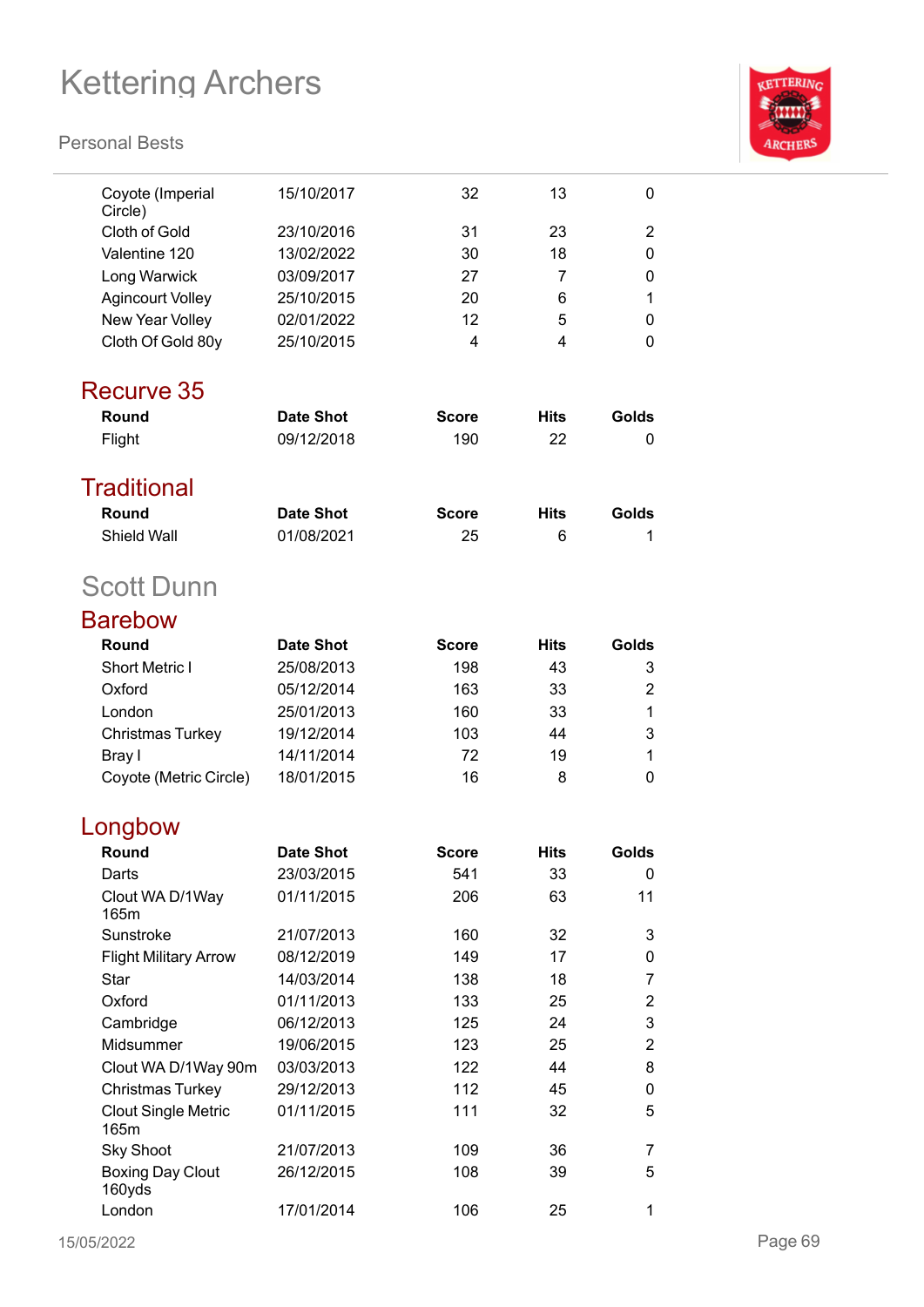

| Clout WA D/1way<br>110 <sub>m</sub> | 03/11/2013       | 98           | 39          | $\overline{2}$ |
|-------------------------------------|------------------|--------------|-------------|----------------|
| Bray I - Double                     | 15/11/2013       | 87           | 25          | 0              |
| Warwick                             | 01/08/2013       | 84           | 20          | $\overline{2}$ |
| <b>Roving Clout</b>                 | 03/01/2016       | 82           | 26          | 3              |
| <b>Bray II</b>                      | 21/02/2014       | 80           | 19          | 0              |
| Easter Bunny                        | 16/04/2017       | 75           | 30          | $\overline{2}$ |
| Hog                                 | 31/05/2015       | 72           | 23          | 3              |
| <b>Clout Single Metric</b><br>125m  | 03/11/2013       | 56           | 20          | 0              |
| Coyote (Metric Circle)              | 13/01/2013       | 51           | 22          | 0              |
| Ghost                               | 31/10/2014       | 48           | 25          | 4              |
| Clout Imp D/1Way<br>180yd           | 08/09/2019       | 46           | 23          | 0              |
| Bray I                              | 15/11/2013       | 38           | 13          | 0              |
| Halloween                           | 28/10/2014       | 36           | 15          | $\overline{2}$ |
| Clout Imp D/2Way<br>180yd           | 03/06/2018       | 35           | 19          | 0              |
| FITA 70m                            | 12/05/2013       | 33           | 7           | 0              |
| Clout Imp S/1Way<br>180yd           | 13/10/2019       | 27           | 10          | 1              |
| <b>Stratford</b>                    | 08/03/2013       | 22           | 9           | 0              |
| Clout Imp S/2Way<br>180yd           | 03/06/2018       | 21           | 9           | 0              |
| Cloth of Gold                       | 29/10/2017       | 18           | 14          | 1              |
| <b>Agincourt Volley</b>             | 29/10/2017       | 6            | 4           | $\overline{0}$ |
| Longbow 50                          |                  |              |             |                |
| Round                               | <b>Date Shot</b> | <b>Score</b> | <b>Hits</b> | Golds          |
| Flight                              | 08/12/2013       | 205          | 1           | 0              |
| Longbow U/L                         |                  |              |             |                |
| Round                               | <b>Date Shot</b> | <b>Score</b> | <b>Hits</b> | Golds          |
| Flight                              | 13/12/2015       | 228          | 18          | 0              |
| <b>Simon Eppey</b>                  |                  |              |             |                |
| <b>Barebow</b>                      |                  |              |             |                |
| Round                               | <b>Date Shot</b> | <b>Score</b> | <b>Hits</b> | Golds          |
| Clout WA D/1Way<br>165m             | 03/04/2022       | 164          | 58          | 8              |
| Easter Bunny                        | 17/04/2022       | 107          | 41          | 1              |
| <b>Clout Single Metric</b><br>165m  | 03/04/2022       | 85           | 31          | 4              |
| 3-Way Clout                         | 23/01/2022       | 75           | 28          | 2              |
| <b>Boxing Day Clout</b><br>160yds   | 26/12/2021       | 36           | 16          | 0              |
| <b>Roving Clout</b>                 | 02/01/2022       | 35           | 10          | 3              |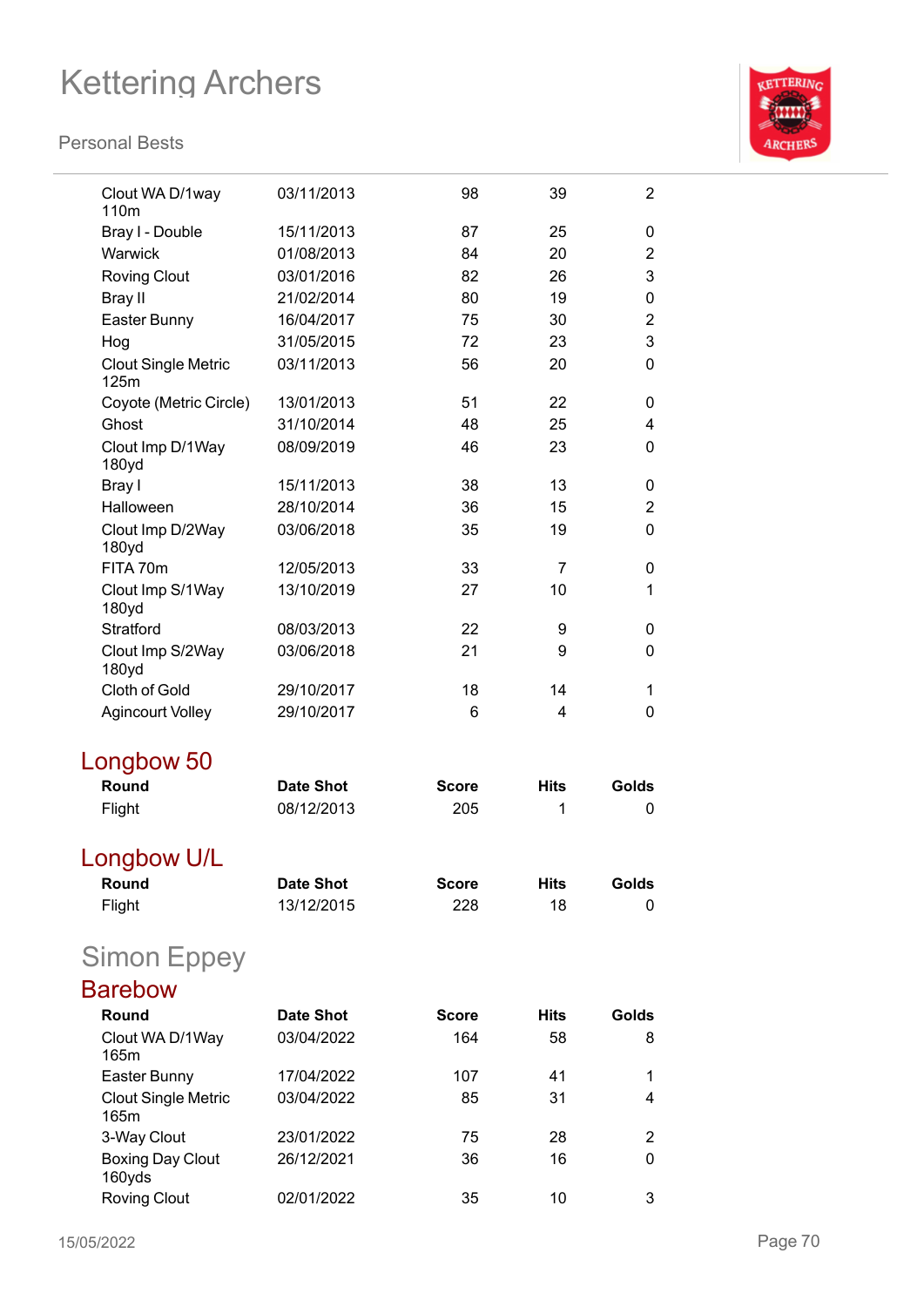#### **Personal Bests**



| New Year Volley         | 02/01/2022       | 8            | 3           | 0        |
|-------------------------|------------------|--------------|-------------|----------|
| Cloth of Gold           | 24/10/2021       | 5            | 5           | 0        |
| <b>Agincourt Volley</b> | 24/10/2021       | 3            | 1           | $\Omega$ |
| Longbow                 |                  |              |             |          |
| Round                   | <b>Date Shot</b> | <b>Score</b> | <b>Hits</b> | Golds    |
| Pope-Young              | 15/05/2022       | 392          | 66          | 0        |
| Recurve                 |                  |              |             |          |
| Round                   | <b>Date Shot</b> | <b>Score</b> | <b>Hits</b> | Golds    |
| <b>St Nicholas</b>      | 19/12/2021       | 437          | 75          | 18       |
| Frostbite - Double      | 21/11/2021       | 241          | 62          | 1        |
| Frostbite               | 21/11/2021       | 194          | 32          | 1        |
| Worcester               | 28/01/2022       | 151          | 53          | 7        |
| Oxford                  | 05/11/2021       | 149          | 30          | 0        |
| Snowman                 | 03/12/2021       | 142          | 29          | 2        |
| <b>New National</b>     | 30/01/2022       | 89           | 25          | 0        |
| Bray I                  | 19/11/2021       | 88           | 19          | 0        |
| Ghost                   | 29/10/2021       | 58           | 21          | 3        |
| Field                   | 21/11/2021       | 51           | 18          | 0        |
| Kettering               | 24/04/2022       | 28           | 12          | 0        |

## Stewart Eaton

### American Flatbow

| Round                  | Date Shot  | <b>Score</b> | Hits | Golds |
|------------------------|------------|--------------|------|-------|
| Coyote (Metric Circle) | 27/09/2020 | 85           | 29   |       |
| Hog                    | 30/08/2020 | 81           | -32  |       |

## Longbow

| <b>Round</b>                       | <b>Date Shot</b> | <b>Score</b> | <b>Hits</b> | Golds |
|------------------------------------|------------------|--------------|-------------|-------|
| Oxford                             | 03/04/2021       | 92           | 15          | 2     |
| Boxing Day Clout<br>160yds         | 26/12/2021       | 52           | 19          | 2     |
| 3-Way Clout                        | 23/01/2022       | 49           | 19          | 1     |
| Coyote (Metric Circle)             | 23/05/2021       | 45           | 15          | 2     |
| Halloween                          | 31/10/2021       | 44           | 19          | 1     |
| Clout WA D/1Way<br>165m            | 03/04/2022       | 37           | 15          | 0     |
| <b>Clout Single Metric</b><br>165m | 03/04/2022       | 23           | 9           | 0     |
| Valentine 120                      | 13/02/2022       | 20           | 16          | 0     |
| Cloth of Gold                      | 24/10/2021       | 11           | 7           | 1     |
| Clout Imp S/1Way<br>180yd          | 28/11/2021       | 3            | 2           | 0     |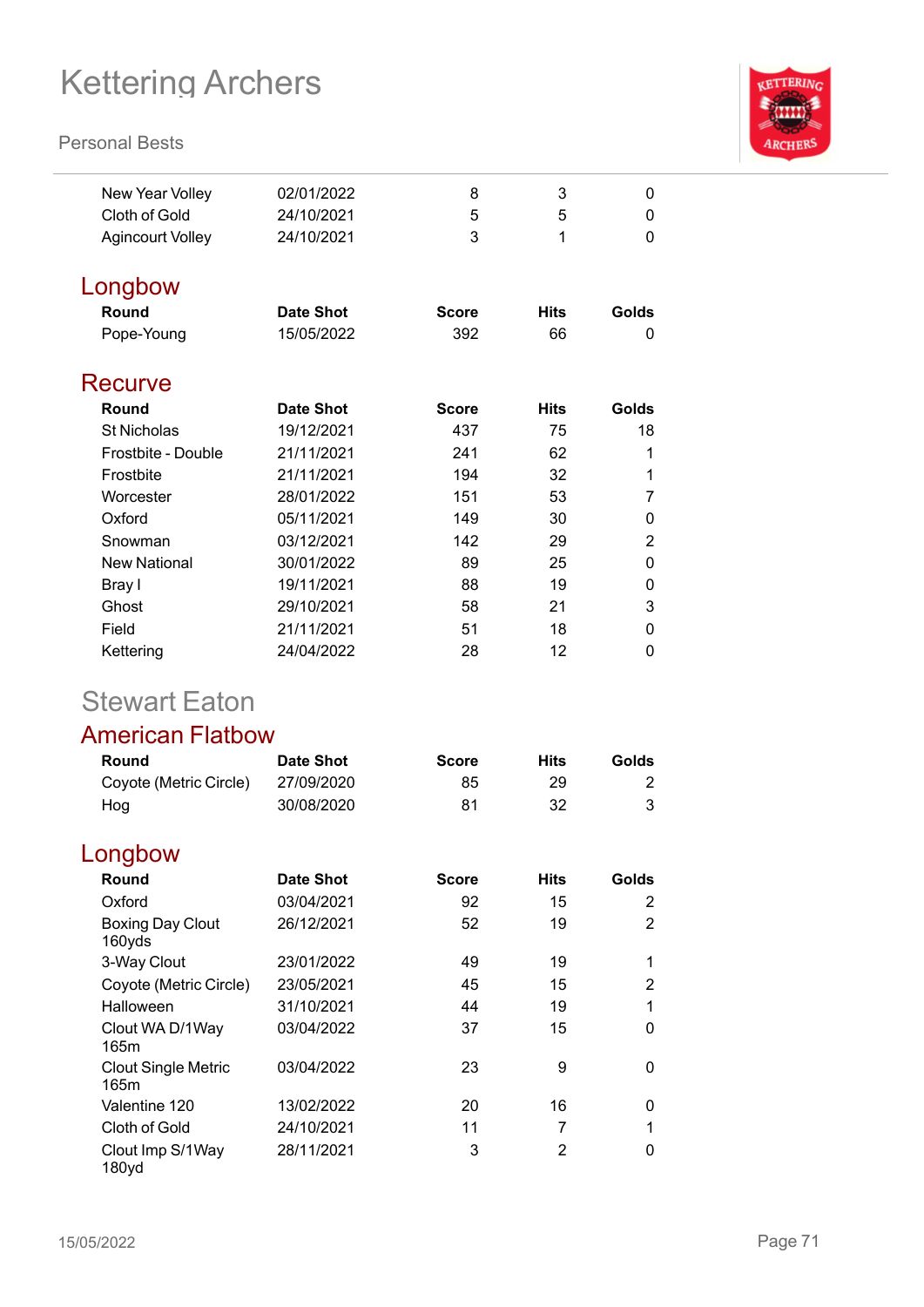**Personal Bests**



| Longbow U/L                        |                  |              |             |                |
|------------------------------------|------------------|--------------|-------------|----------------|
| Round                              | <b>Date Shot</b> | <b>Score</b> | <b>Hits</b> | Golds          |
| Flight                             | 13/12/2020       | 210          | 0           | 0              |
| <b>Traditional</b>                 |                  |              |             |                |
| Round                              | <b>Date Shot</b> | <b>Score</b> | <b>Hits</b> | Golds          |
| Halloween                          | 31/10/2020       | 33           | 14          | 0              |
| Cloth of Gold                      | 25/10/2020       | 19           | 11          | $\overline{2}$ |
| <b>Agincourt Volley</b>            | 25/10/2020       | 1            | 1           | $\overline{0}$ |
| <b>Stuart Davies</b>               |                  |              |             |                |
| Longbow                            |                  |              |             |                |
| Round                              | <b>Date Shot</b> | <b>Score</b> | <b>Hits</b> | Golds          |
| Clout WA D/1Way<br>165m            | 03/03/2013       | 209          | 65          | 6              |
| Valentine                          | 11/02/2011       | 135          | 33          | 13             |
| London                             | 17/01/2014       | 132          | 29          | 0              |
| <b>Clout Single Metric</b><br>165m | 22/03/2015       | 105          | 33          | 5              |
| Easter Bunny                       | 20/04/2014       | 99           | 38          | 0              |
| Midsummer                          | 19/06/2016       | 80           | 20          | $\mathbf 0$    |
| <b>Roving Clout</b>                | 07/01/2018       | 52           | 25          | 0              |
| Stafford                           | 11/03/2011       | 48           | 18          | $\mathbf 0$    |
| Clout Imp D/1Way<br>180yd          | 27/05/2018       | 33           | 21          | $\mathbf 0$    |
| Valentine 120                      | 17/02/2013       | 31           | 23          | 1              |
| Clout Imp S/1Way<br>180yd          | 27/05/2018       | 17           | 9           | 0              |
| New Year Volley                    | 07/01/2018       | 15           | 4           | 0              |

## Longbow U/L

| Round  | <b>Date Shot</b> | <b>Score</b> | Hits | Golds |
|--------|------------------|--------------|------|-------|
| Flight | 24/12/2017       | 245          |      |       |

| Recurve               |            |              |             |       |
|-----------------------|------------|--------------|-------------|-------|
| Round                 | Date Shot  | <b>Score</b> | <b>Hits</b> | Golds |
| Worcester - Double    | 18/10/2009 | 489          | 118         | 46    |
| Long National         | 11/10/2009 | 463          | 69          | 13    |
| <b>Short Metric I</b> | 23/08/2009 | 443          | 64          | 2     |
| National              | 22/11/2009 | 357          | 65          | 7     |
| Oxford                | 13/11/2009 | 299          | 36          | 7     |
| Long Warwick          | 14/06/2009 | 260          | 46          | 7     |
| Worcester             | 18/10/2009 | 252          | 60          | 23    |
| Frostbite             | 20/12/2009 | 238          | 36          | 2     |
| Bray II               | 20/02/2009 | 224          | 30          | 6     |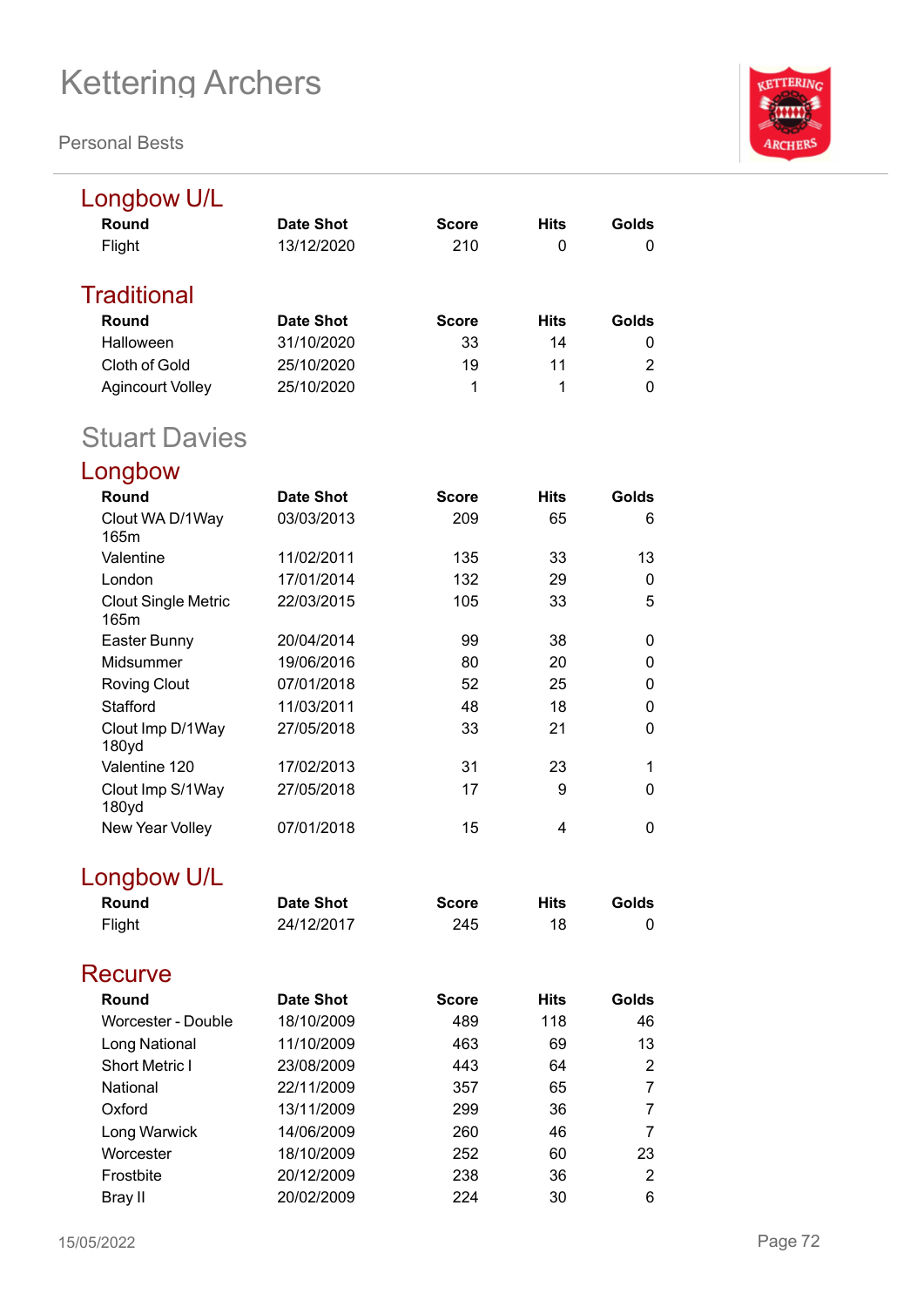# Kettering Archers

#### **Personal Bests**



| Bray I                     | 04/12/2009       | 216          | 30          | 1              |
|----------------------------|------------------|--------------|-------------|----------------|
| Field                      | 19/04/2009       | 164          | 30          | 1              |
| Easter Bunny               | 13/04/2009       | 148          | 41          | 7              |
| Valentine                  | 06/02/2009       | 110          | 46          | 3              |
| Valentine 120              | 15/02/2009       | 40           | 10          | 1              |
| Recurve 50                 |                  |              |             |                |
| Round                      | <b>Date Shot</b> | <b>Score</b> | <b>Hits</b> | Golds          |
| Flight                     | 20/12/2009       | 324          | 30          | 0              |
| <b>Toby Eppey</b>          |                  |              |             |                |
| <b>Barebow</b>             |                  |              |             |                |
| Round                      | <b>Date Shot</b> | <b>Score</b> | <b>Hits</b> | Golds          |
| Junior Warwick -<br>Double | 01/05/2022       | 560          | 92          | 21             |
| <b>Junior Warwick</b>      | 01/05/2022       | 295          | 47          | 11             |
| <b>St Nicholas</b>         | 19/12/2021       | 206          | 52          | 4              |
| Pope-Young                 | 15/05/2022       | 182          | 34          | 1              |
| Snowman                    | 03/12/2021       | 93           | 16          | $\overline{2}$ |
| <b>Christmas Turkey</b>    | 17/12/2021       | 89           | 43          | 0              |
| Bray I                     | 19/11/2021       | 79           | 19          | 0              |
| Frostbite - Double         | 21/11/2021       | 63           | 16          | 0              |
| Oxford                     | 05/11/2021       | 59           | 12          | 0              |
| Bray II                    | 25/02/2022       | 46           | 11          | 0              |
| Kettering                  | 24/04/2022       | 42           | 10          | 0              |
| Ghost                      | 29/10/2021       | 33           | 12          | 1              |
| Frostbite                  | 21/11/2021       | 32           | 9           | 0              |
| Worcester                  | 28/01/2022       | 25           | 9           | 0              |
| Field                      | 21/11/2021       | 25           | 11          | 0              |
| Cloth of Gold              | 24/10/2021       | 14           | 14          | $\mathbf 0$    |

### Korean Horse Bow

| Round                             | <b>Date Shot</b> | <b>Score</b> | <b>Hits</b> | Golds    |
|-----------------------------------|------------------|--------------|-------------|----------|
| Short Warwick -<br>Double         | 06/03/2022       | 117          | 35          | 2        |
| <b>Short Junior National</b>      | 27/02/2022       | 89           | 25          | 1        |
| <b>Boxing Day Clout</b><br>160yds | 26/12/2021       | 80           | 27          | 1        |
| <b>Junior National</b>            | 30/01/2022       | 76           | 24          | 2        |
| Star                              | 25/03/2022       | 75           | 10          | 2        |
| <b>Short Warwick</b>              | 06/03/2022       | 71           | 19          | 2        |
| Easter Bunny                      | 17/04/2022       | 58           | 25          | $\Omega$ |
| <b>Short Metric I</b>             | 20/03/2022       | 55           | 16          | $\Omega$ |
| 3-Way Clout                       | 23/01/2022       | 44           | 20          | 0        |
| Stratford                         | 11/03/2022       | 37           | 16          | 0        |
| <b>Roving Clout</b>               | 02/01/2022       | 25           | 10          | 0        |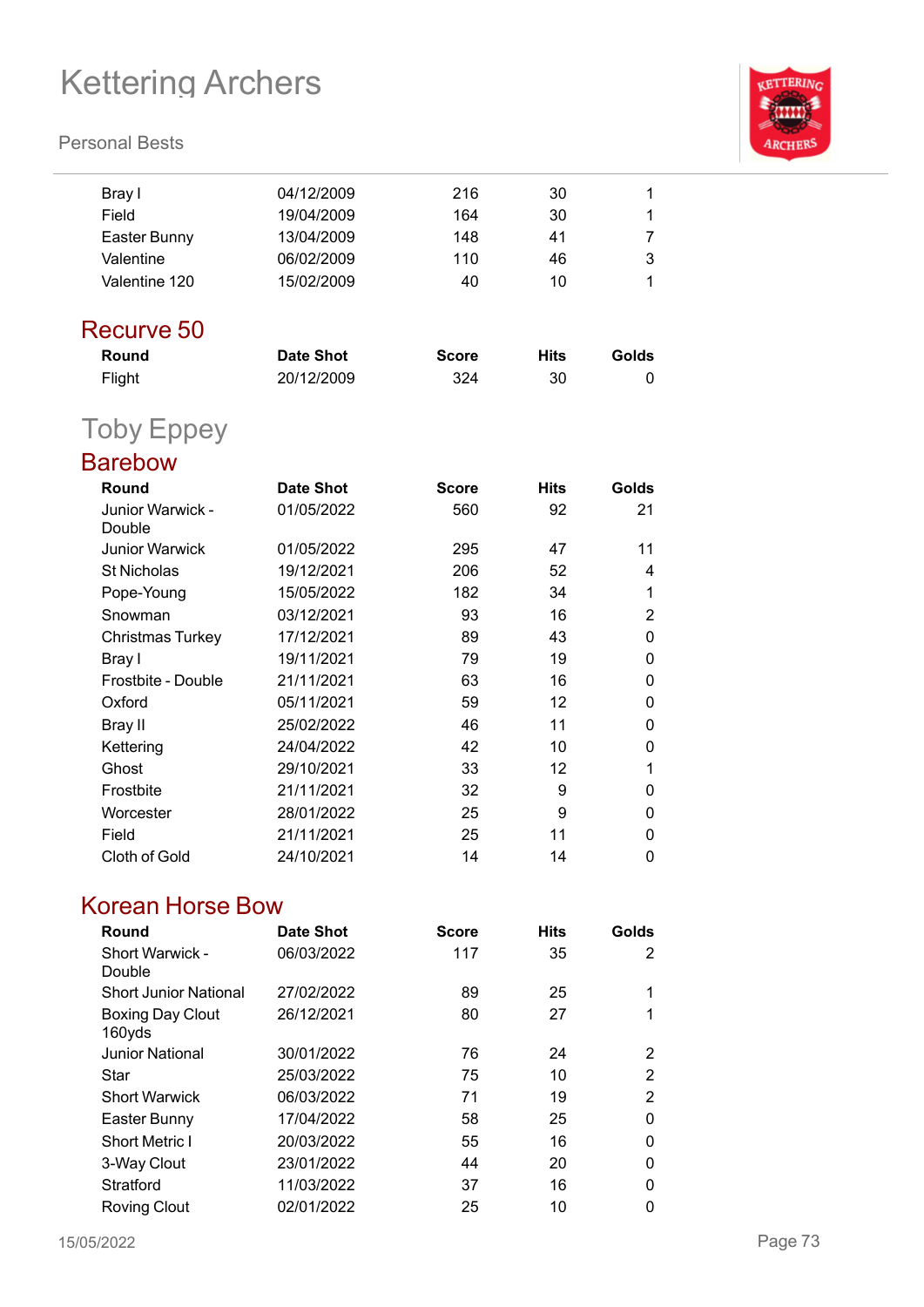**Personal Bests**



## Trivena Fleckney

### American Flatbow

| Round                              | Date Shot  | <b>Score</b> | <b>Hits</b> | Golds |
|------------------------------------|------------|--------------|-------------|-------|
| <b>Clout Single Metric</b><br>125m | 02/05/2021 | 63           | 17          | 0     |
| Traditional                        |            |              |             |       |
| Round                              | Date Shot  | <b>Score</b> | <b>Hits</b> | Golds |
| Warwick - Double                   | 06/06/2021 | 138          | 32          | 1     |
| Midsummer                          | 20/06/2021 | 79           | 17          |       |
| Warwick                            | 06/06/2021 | 79           | 19          | 0     |
| National                           | 04/07/2021 | 66           | 18          | 1     |
| 3-Way Clout                        | 06/06/2021 | 61           | 20          |       |
| Coyote (Metric Circle)             | 23/05/2021 | 52           | 22          |       |
| Long National                      | 11/07/2021 | 17           | 5           | 0     |
| Kettering                          | 16/05/2021 |              | 3           | 0     |

## Victoria Watts

### Barebow

| Round                                   | <b>Date Shot</b> | <b>Score</b> | <b>Hits</b> | Golds          |
|-----------------------------------------|------------------|--------------|-------------|----------------|
| <b>Short Junior Warwick -</b><br>Double | 01/05/2022       | 322          | 72          | 5              |
| Darts                                   | 08/04/2022       | 244          | 21          | 0              |
| <b>Short Metric IV</b>                  | 25/07/2021       | 209          | 40          | 2              |
| <b>Short Junior Warwick</b>             | 01/05/2022       | 171          | 33          | 3              |
| Pope-Young                              | 15/05/2022       | 158          | 38          | 1              |
| <b>Short Junior National</b>            | 27/02/2022       | 157          | 37          | 3              |
| <b>St Nicholas</b>                      | 05/09/2021       | 142          | 36          | 2              |
| <b>Short Metric III</b>                 | 10/10/2021       | 136          | 34          | 0              |
| Valentine                               | 11/02/2022       | 134          | 40          | 7              |
| Oxford                                  | 05/11/2021       | 133          | 25          | 0              |
| Snowman                                 | 03/12/2021       | 116          | 18          | 2              |
| Star                                    | 25/03/2022       | 113          | 17          | 1              |
| 3-Way Clout                             | 01/11/2020       | 93           | 34          | 3              |
| Christmas Turkey                        | 17/12/2021       | 90           | 42          | $\overline{2}$ |
| Easter Bunny                            | 17/04/2022       | 88           | 39          | 0              |
| Field                                   | 21/11/2021       | 79           | 22          | 0              |
| <b>Roving Clout</b>                     | 02/01/2022       | 78           | 30          | 0              |
| Ghost                                   | 29/10/2021       | 73           | 23          | 3              |
| Coyote (Metric Circle)                  | 23/05/2021       | 72           | 24          | $\overline{2}$ |
| Bray I                                  | 19/11/2021       | 67           | 15          | $\overline{2}$ |
| Cambridge                               | 14/01/2022       | 65           | 18          | 0              |
| Worcester                               | 28/01/2022       | 60           | 35          | $\overline{2}$ |
| Midsummer                               | 20/06/2021       | 60           | 20          | 0              |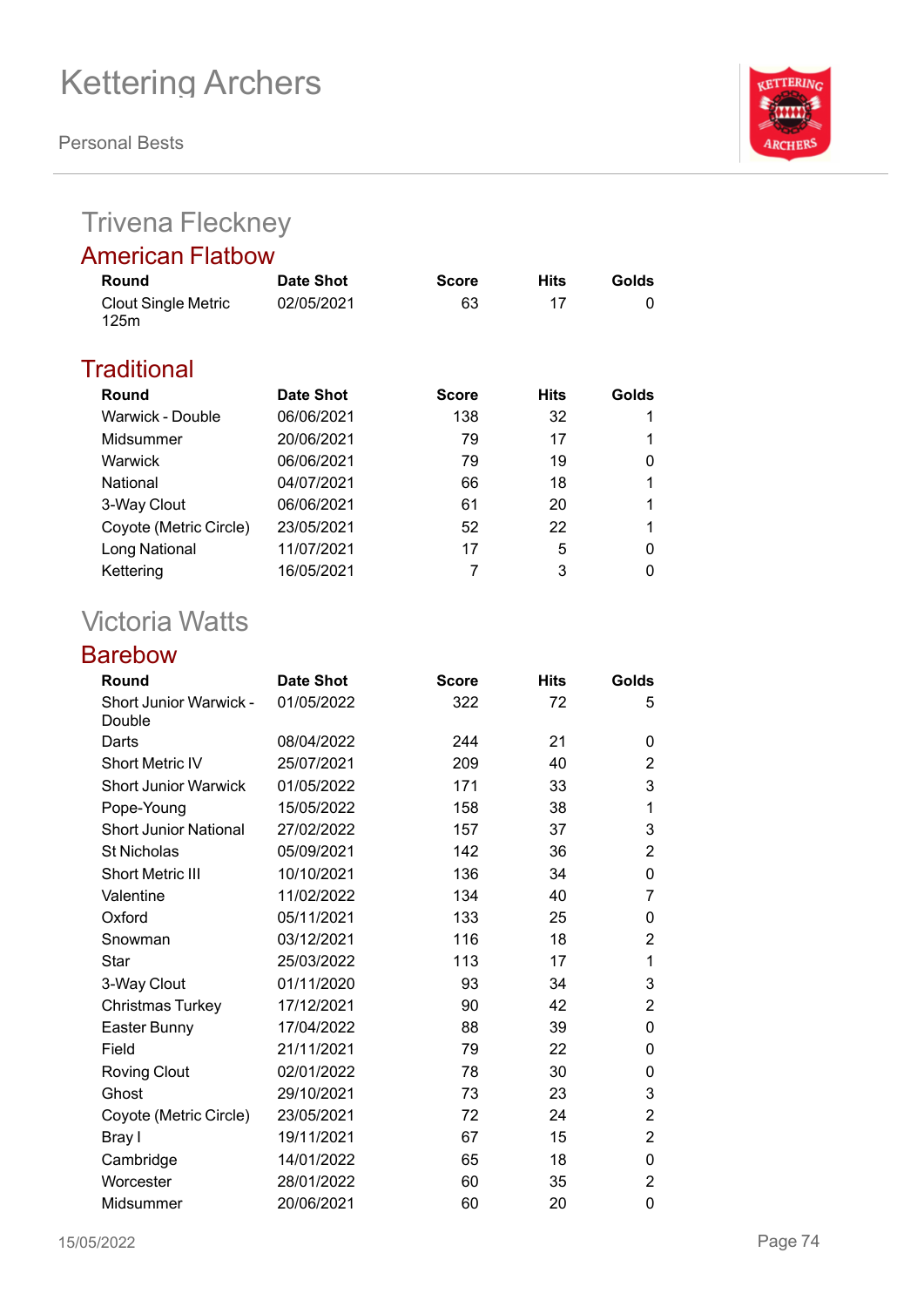# Kettering Archers

#### **Personal Bests**



| 11/03/2022       | 43                                                                                                                                     | 19                                                | 1                                                             |
|------------------|----------------------------------------------------------------------------------------------------------------------------------------|---------------------------------------------------|---------------------------------------------------------------|
| 07/11/2021       | 39                                                                                                                                     | 11                                                | 0                                                             |
| 27/03/2022       | 39                                                                                                                                     | 22                                                | 0                                                             |
| 18/07/2021       | 38                                                                                                                                     | 35                                                | 0                                                             |
| 25/02/2022       | 37                                                                                                                                     | 13                                                | 0                                                             |
| 07/11/2021       | 37                                                                                                                                     | 10                                                | 0                                                             |
| 18/10/2020       | 29                                                                                                                                     | 13                                                | 1                                                             |
| 24/10/2021       | 28                                                                                                                                     | 28                                                | 0                                                             |
| 16/05/2021       | 21                                                                                                                                     | 13                                                | 0                                                             |
|                  | 9                                                                                                                                      |                                                   | 0                                                             |
| 02/01/2022       | 4                                                                                                                                      | 1                                                 | 0                                                             |
|                  |                                                                                                                                        |                                                   |                                                               |
| <b>Date Shot</b> | <b>Score</b>                                                                                                                           | <b>Hits</b>                                       | Golds                                                         |
|                  |                                                                                                                                        | 29                                                | 2                                                             |
|                  |                                                                                                                                        |                                                   | $\overline{c}$                                                |
|                  |                                                                                                                                        |                                                   | 0                                                             |
|                  |                                                                                                                                        |                                                   | 0                                                             |
|                  |                                                                                                                                        |                                                   | 1                                                             |
|                  |                                                                                                                                        |                                                   |                                                               |
|                  |                                                                                                                                        |                                                   |                                                               |
| <b>Date Shot</b> | <b>Score</b>                                                                                                                           | <b>Hits</b>                                       | Golds                                                         |
| 14/11/2021       | 128                                                                                                                                    | 0                                                 | 0                                                             |
|                  |                                                                                                                                        |                                                   |                                                               |
|                  |                                                                                                                                        |                                                   |                                                               |
|                  |                                                                                                                                        |                                                   | Golds                                                         |
| 27/09/2020       | 92                                                                                                                                     | 31                                                | 5                                                             |
|                  |                                                                                                                                        |                                                   |                                                               |
|                  |                                                                                                                                        |                                                   |                                                               |
|                  | <b>Score</b>                                                                                                                           |                                                   | Golds                                                         |
|                  |                                                                                                                                        |                                                   | 46                                                            |
| 29/08/2021       | 716                                                                                                                                    | 96                                                | 36                                                            |
| 19/12/2021       | 674                                                                                                                                    | 84                                                | 49                                                            |
| 05/09/2021       | 662                                                                                                                                    | 90                                                | 37                                                            |
| 06/06/2021       | 602                                                                                                                                    | 96                                                | 21                                                            |
| 15/08/2021       | 556                                                                                                                                    | 72                                                | 28                                                            |
| 26/07/2021       | 510                                                                                                                                    | 69                                                | 9                                                             |
| 10/10/2021       | 468                                                                                                                                    | 71                                                | $\overline{2}$                                                |
| 16/01/2022       | 460                                                                                                                                    | 72                                                | 15                                                            |
|                  |                                                                                                                                        |                                                   |                                                               |
| 06/03/2022       | 380                                                                                                                                    | 48                                                | 26                                                            |
| 06/12/2020       | 354                                                                                                                                    | 65                                                | $\overline{2}$                                                |
|                  | 24/10/2021<br>04/04/2021<br>25/04/2021<br>30/10/2020<br>11/10/2020<br>10/04/2021<br><b>Date Shot</b><br><b>Date Shot</b><br>06/03/2022 | 88<br>83<br>53<br>44<br>28<br><b>Score</b><br>752 | 3<br>25<br>18<br>15<br>13<br><b>Hits</b><br><b>Hits</b><br>96 |